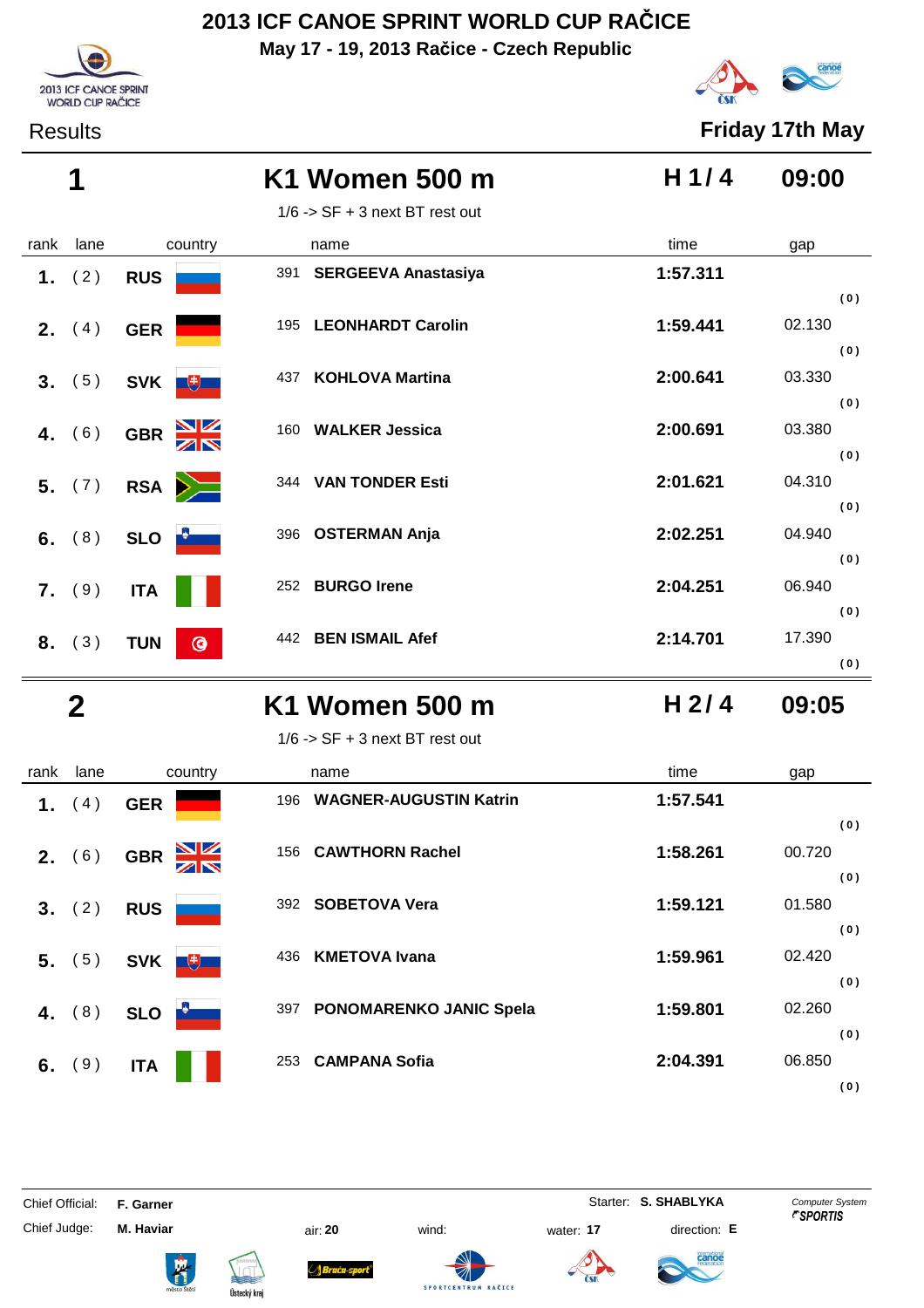**May 17 - 19, 2013 Račice - Czech Republic**



|      |                                                                                                                                           |                                                                                                                                                            |                                                                                                                                                                                                                                                                                                                                                                                                                                                      | $\sim$                                       |
|------|-------------------------------------------------------------------------------------------------------------------------------------------|------------------------------------------------------------------------------------------------------------------------------------------------------------|------------------------------------------------------------------------------------------------------------------------------------------------------------------------------------------------------------------------------------------------------------------------------------------------------------------------------------------------------------------------------------------------------------------------------------------------------|----------------------------------------------|
|      |                                                                                                                                           |                                                                                                                                                            |                                                                                                                                                                                                                                                                                                                                                                                                                                                      | <b>Friday 17th May</b>                       |
|      |                                                                                                                                           | 343                                                                                                                                                        | 2:06.971                                                                                                                                                                                                                                                                                                                                                                                                                                             | 09.430                                       |
|      | <b>TUN</b><br>$\bullet$                                                                                                                   |                                                                                                                                                            | 2:20.471                                                                                                                                                                                                                                                                                                                                                                                                                                             | (0)<br>22.930                                |
| 3    |                                                                                                                                           |                                                                                                                                                            | H <sub>3/4</sub>                                                                                                                                                                                                                                                                                                                                                                                                                                     | 09:10                                        |
|      |                                                                                                                                           |                                                                                                                                                            |                                                                                                                                                                                                                                                                                                                                                                                                                                                      |                                              |
| lane | country                                                                                                                                   | name                                                                                                                                                       | time                                                                                                                                                                                                                                                                                                                                                                                                                                                 | gap                                          |
| (2)  | <b>ZIR</b><br><b>AUS</b>                                                                                                                  |                                                                                                                                                            | 1:59.100                                                                                                                                                                                                                                                                                                                                                                                                                                             |                                              |
|      |                                                                                                                                           |                                                                                                                                                            |                                                                                                                                                                                                                                                                                                                                                                                                                                                      | (0)                                          |
|      | <b>NZL</b>                                                                                                                                |                                                                                                                                                            |                                                                                                                                                                                                                                                                                                                                                                                                                                                      | 00.630                                       |
|      |                                                                                                                                           |                                                                                                                                                            |                                                                                                                                                                                                                                                                                                                                                                                                                                                      | (0)<br>01.370                                |
|      |                                                                                                                                           |                                                                                                                                                            |                                                                                                                                                                                                                                                                                                                                                                                                                                                      | (0)                                          |
|      |                                                                                                                                           |                                                                                                                                                            | 2:01.850                                                                                                                                                                                                                                                                                                                                                                                                                                             | 02.750                                       |
|      |                                                                                                                                           |                                                                                                                                                            |                                                                                                                                                                                                                                                                                                                                                                                                                                                      | (0)                                          |
|      | CAN                                                                                                                                       |                                                                                                                                                            | 2:02.520                                                                                                                                                                                                                                                                                                                                                                                                                                             | 03.420                                       |
|      |                                                                                                                                           |                                                                                                                                                            |                                                                                                                                                                                                                                                                                                                                                                                                                                                      | (0)                                          |
|      |                                                                                                                                           |                                                                                                                                                            |                                                                                                                                                                                                                                                                                                                                                                                                                                                      | 06.120                                       |
|      | <b>BLR</b>                                                                                                                                |                                                                                                                                                            | 2:06.130                                                                                                                                                                                                                                                                                                                                                                                                                                             | 07.030                                       |
|      |                                                                                                                                           |                                                                                                                                                            |                                                                                                                                                                                                                                                                                                                                                                                                                                                      | (0)                                          |
|      |                                                                                                                                           |                                                                                                                                                            |                                                                                                                                                                                                                                                                                                                                                                                                                                                      | 07.830<br>(0)                                |
|      | <b>MAL</b>                                                                                                                                | 296                                                                                                                                                        | 2:21.390                                                                                                                                                                                                                                                                                                                                                                                                                                             | 22.290                                       |
| 4    |                                                                                                                                           |                                                                                                                                                            | H 4/4                                                                                                                                                                                                                                                                                                                                                                                                                                                | 09:15                                        |
|      |                                                                                                                                           |                                                                                                                                                            |                                                                                                                                                                                                                                                                                                                                                                                                                                                      |                                              |
| lane | country                                                                                                                                   | name                                                                                                                                                       | time                                                                                                                                                                                                                                                                                                                                                                                                                                                 | gap                                          |
| (9)  | <b>DEN</b>                                                                                                                                |                                                                                                                                                            | 1:56.841                                                                                                                                                                                                                                                                                                                                                                                                                                             |                                              |
|      |                                                                                                                                           | 8                                                                                                                                                          | 1:57.121                                                                                                                                                                                                                                                                                                                                                                                                                                             | 00.280                                       |
|      |                                                                                                                                           |                                                                                                                                                            | 1:57.341                                                                                                                                                                                                                                                                                                                                                                                                                                             | 00.500                                       |
|      | <b>Results</b><br>7. (7)<br>8. (3)<br><b>2.</b> $(1)$<br>(7)<br>(6)<br>5. (5)<br>(3)<br>(8)<br>8. (9)<br><b>9.</b> $(4)$<br>(6)<br>3. (2) | 2013 ICF CANOE SPRINT<br><b>WORLD CUP RAČICE</b><br>RSA <b>D</b><br>SRB <b>B</b><br><b>KAZ</b><br><b>CZE</b><br><b>NED</b><br><b>AUT</b><br>AUS <b>AK.</b> | <b>KRUGER Tiffany</b><br>443 BEN ISMAIL Abir<br>K1 Women 500 m<br>$1/6$ -> SF + 3 next BT rest out<br>4 WALLACE Bernadette<br>317 CARRINGTON Lisa<br>416 RUZICIC-BENEDEK Dalma<br>284 SERGEYEVA Natalya<br>473 RUSSELL Michelle<br>71 BLAHOVÁ Jana<br>41 PAPOK Nadzeya<br>297 HAAZE Eef<br><b>BORG COSTANZI Nicola</b><br>K1 Women 500 m<br>$1/6$ -> SF + 3 next BT rest out<br>96 HANSEN Henriette Engel<br><b>SCHURING Yvonne</b><br>3 FLOOD Naomi | 1:59.730<br>2:00.470<br>2:05.220<br>2:06.930 |

Chief Judge: **M. Haviar** air: **20** wind: water: **17** direction: **E**

Chief Official: **F. Garner** System **Starter: S. SHABLYKA** Computer System









 **4.** (1) **FRA**<sup>1</sup> **1**:58.151 01.310

**5.** (5) **CAN**  $\frac{1}{4}$  472 **FOURNEL Emilie 1:58.231** 01.390



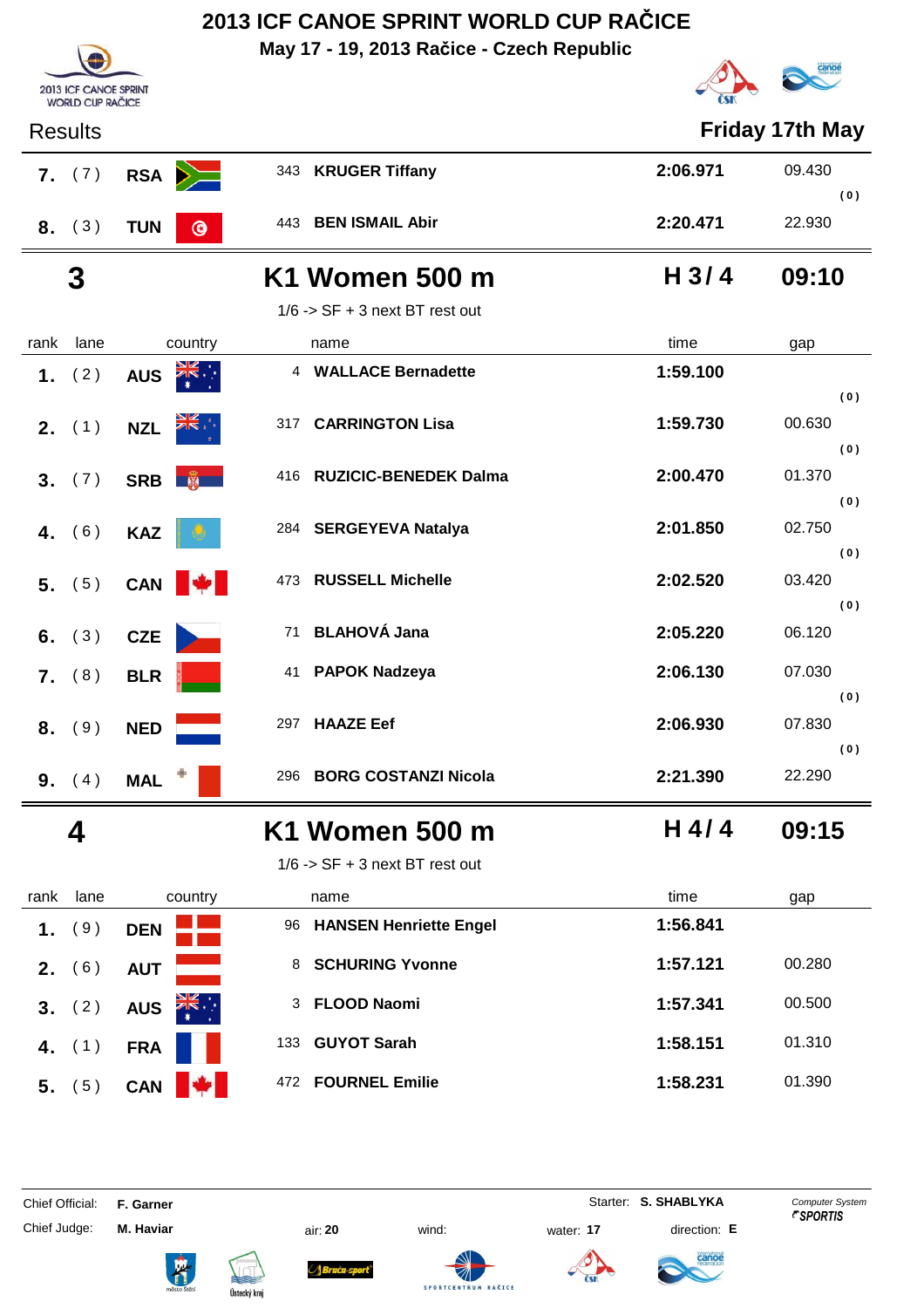**May 17 - 19, 2013 Račice - Czech Republic**



|      | <b>Results</b>  |              |                                                                       |                  | <b>Friday 17th May</b> |
|------|-----------------|--------------|-----------------------------------------------------------------------|------------------|------------------------|
| 6.   | (4)             | <b>BEL</b>   | <b>BROEKX Lize</b><br>23                                              | 1:59.841         | 03.000                 |
| 7.   | (8)             | <b>BLR</b>   | <b>KHUDZENKA Volha</b><br>39                                          | 2:00.241         | 03.400                 |
| 8.   | (3)             | <b>CZE</b>   | <b>MATOUŠKOVÁ Lucie</b><br>78                                         | 2:02.711         | 05.870                 |
|      | 9. (7)          | <b>CHN</b>   | <b>WANG Simin</b><br>227                                              | 2:11.451         | 14.610                 |
|      | 5               |              | <b>K2 Women 500 m</b>                                                 | H $1/4$          | 09:25                  |
|      |                 |              | 1st -> Final 2/7 -> SF rest out                                       |                  |                        |
| rank | lane            | country      | name                                                                  | time             | gap                    |
| 1.   | (7)             | <b>CAN</b>   | <b>BEAUCHESNE-SEVIGNY Genevieve</b><br>476<br><b>FRASER KC</b><br>475 | 1:49.641         | (0)                    |
| 2.   | (2)             | <b>RUS</b>   | <b>GURZHEY Inga</b><br>382<br><b>CHERNIGOVSKAYA Svetlana</b><br>380   | 1:50.221         | 00.580<br>(0)          |
| 3.   | (5)             | <b>GER</b>   | <b>HANTL Verena</b><br>192<br><b>HERING Sabrina</b><br>193            | 1:51.531         | 01.890<br>(0)          |
| 4.   | (6)             | USA          | <b>HOGAN Margaret</b><br>446<br><b>MCELROY Kaitlyn</b><br>447         | 1:53.961         | 04.320<br>(0)          |
| 5.   | (3)             | <b>ITA</b>   | <b>CAPODIMONTE Francesca</b><br>254<br><b>NOLE Federica</b><br>257    | 1:54.391         | 04.750<br>(0)          |
| 6.   | (4)             | <b>CHN</b>   | <b>GUO Yaling</b><br>223<br><b>HE Zuxuan</b><br>224                   | 1:58.091         | 08.450<br>(0)          |
|      | 7. (8)          | <b>CZE</b>   | <b>HROCHOVÁ Lenka</b><br>74<br>ROTHMEIEROVÁ Andrea<br>80              | 1:59.551         | 09.910<br>(0)          |
|      | b               |              | K2 Women 500 m                                                        | H <sub>2/4</sub> | 09:30                  |
|      |                 |              | 1st -> Final 2/7 -> SF rest out                                       |                  |                        |
| rank | lane            | country      | name                                                                  | time             | gap                    |
| 1.   | (5)             | <b>GER</b>   | <b>WEBER Franziska</b><br>198<br><b>DIETZE Tina</b><br>190            | 1:48.661         | (0)                    |
|      | <b>2.</b> $(2)$ | <b>RUS</b>   | <b>LOBOVA Natalia</b><br>385<br><b>LAVROVA Anastasia</b><br>384       | 1:51.841         | 03.180<br>(0)          |
| 3.   | (7)             | CAN <b>W</b> | <b>LOUNDER Una</b><br>474<br><b>IRVIN Alexa</b><br>478                | 1:52.731         | 04.070<br>(0)          |

2013 ICF CANOE SPRINT<br>WORLD CUP RAČICE

Chief Judge: **M. Haviar** air: **20** wind: water: **17** direction: **E**

 **4.** (3) ITA **I 174** 255 **FANTINI Agata I 1:54.361** 05.700

Chief Official: **F. Garner** System **F. Garner** System **Starter: <b>J. KRÁL** Computer System Computer System **Computer System** 

**PETRACCA Cristina** 258 **( 0 )**













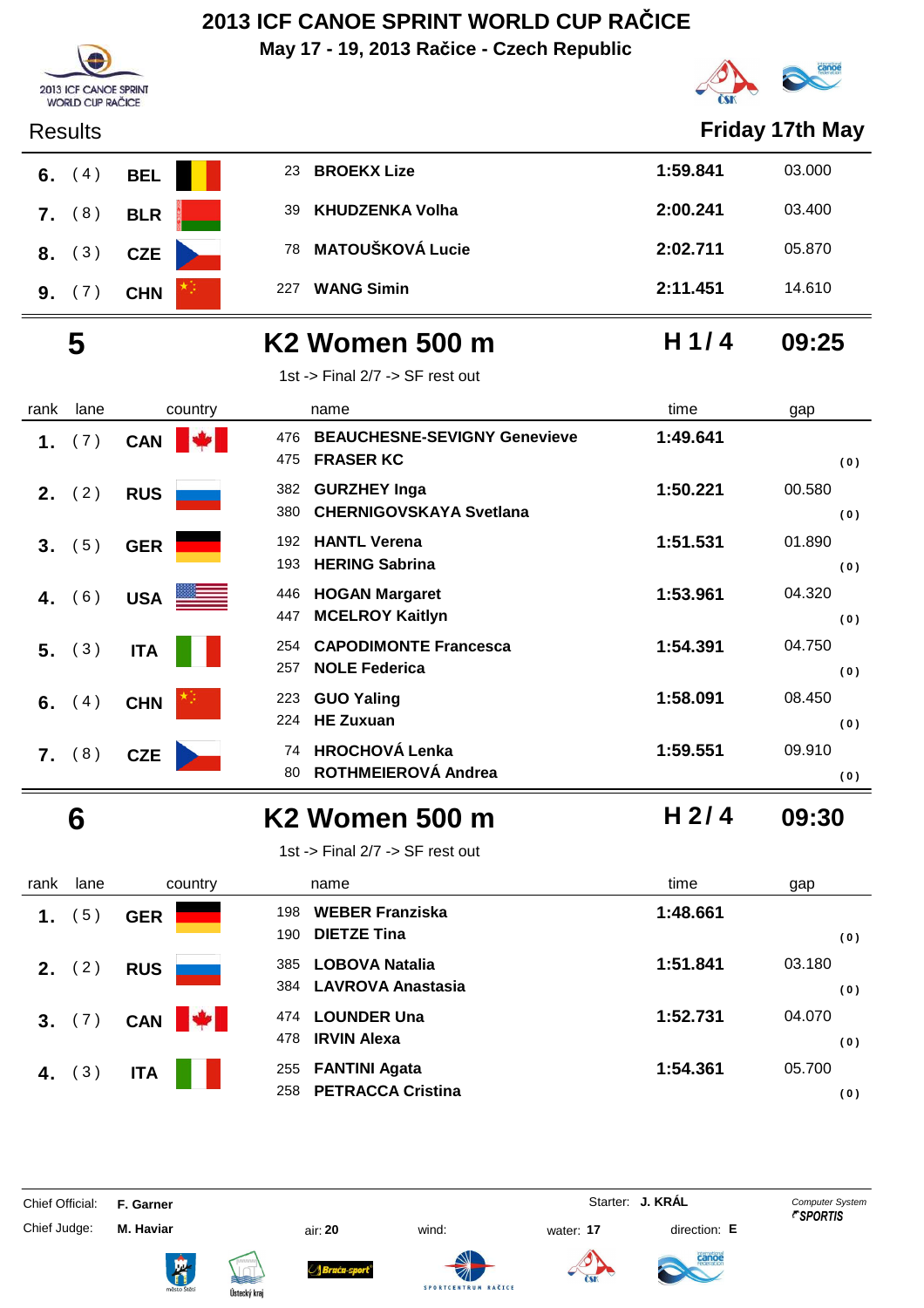**May 17 - 19, 2013 Račice - Czech Republic**



| <b>Results</b> |                       |                                                                |          | <b>Friday 17th May</b> |
|----------------|-----------------------|----------------------------------------------------------------|----------|------------------------|
| 5. (8)         | <b>CZE</b>            | 73 HAVLOVÁ Andrea<br>ŠEBESTOVÁ Jana<br>81                      | 1:55.551 | 06.890<br>(0)          |
| 6.<br>4)       | <b>CHN</b>            | 225 RONG Rong<br>230 ZENG Xiaoyun                              | 2:00.791 | 12.130<br>(0)          |
| (6)<br>7.      | $\odot$<br><b>TUN</b> | <b>BEN ISMAIL Afef</b><br>442<br><b>BEN ISMAIL Abir</b><br>443 | 2:11.731 | 23,070<br>(0)          |

2013 ICF CANOE SPRINT WORLD CUP RAČICE

|      |            |                                           |                                                                            |                       | .             |
|------|------------|-------------------------------------------|----------------------------------------------------------------------------|-----------------------|---------------|
|      | $5.$ (8)   | <b>CZE</b>                                | 73 HAVLOVÁ Andrea<br>ŠEBESTOVÁ Jana<br>81                                  | 1:55.551              | 06.890<br>(0) |
| 6.   | (4)        | <b>CHN</b>                                | <b>RONG Rong</b><br>225<br><b>ZENG Xiaoyun</b><br>230                      | 2:00.791              | 12.130<br>(0) |
|      | 7. (6)     | <b>TUN</b><br>$\bullet$                   | <b>BEN ISMAIL Afef</b><br>442<br><b>BEN ISMAIL Abir</b><br>443             | 2:11.731              | 23.070<br>(0) |
|      | 7          |                                           | K <sub>2</sub> Women 500 m                                                 | H <sub>3/4</sub>      | 09:35         |
|      |            |                                           | 1st -> Final 2/7 -> SF rest out                                            |                       |               |
| rank | lane       | country                                   | name                                                                       | time                  | gap           |
| 1.   | (2)        | SRB <b>No. 1988</b>                       | 414 MOLDOVAN Nikolina<br><b>MOLDOVAN Olivera</b><br>413                    | 1:47.721              | (0)           |
| 2.   | (7)        | <b>BLR</b>                                | <b>GRISHINA Aleksandra</b><br>38<br><b>TSISHKEVICH Marharyta</b><br>42     | 1:48.531              | 00.810<br>(0) |
| 3.   | (8)        | <b>FIN</b>                                | <b>RIKALA Anne</b><br>112<br><b>POLET Pauliina</b><br>111                  | 1:50.521              | 02.800<br>(0) |
| 4.   | (3)        | <b>POR</b><br>Œ                           | <b>VASCONCELOS Joana</b><br>341<br><b>PORTELA Teresa</b><br>340            | 1:52.391              | 04.670<br>(0) |
| 5.   | (4)        | <b>NZL</b>                                | <b>HATTON Teneale</b><br>319<br><b>DODWELL Rachael</b><br>318              | 1:53.091              | 05.370<br>(0) |
| 6.   | (6)        | <b>AUT</b>                                | <b>LEHACI Ana Roxana</b><br>$\overline{7}$<br><b>SCHWARZ Viktoria</b><br>9 | 1:53.901              | 06.180<br>(0) |
|      | 7. (5)     | <b>NOR</b><br>i z                         | <b>MOEN Louise Leren</b><br>310<br><b>BRUN-LIE Agnes</b><br>308            | 1:55.591              | 07.870<br>(0) |
|      | 8          |                                           | K1 Men 1000 m                                                              | H $1/4$               | 09:55         |
|      |            |                                           | $1/6$ -> SF + 3 next BT rest out                                           |                       |               |
|      | ممما يلممه | $\sim$ $\sim$ $\sim$ $\sim$ $\sim$ $\sim$ | $n \sim n$                                                                 | $\lim_{n \to \infty}$ | $\sim$ $\sim$ |

| rank | lane | country                        | name                             | time                     | gap          |
|------|------|--------------------------------|----------------------------------|--------------------------|--------------|
| 1.   |      | $C_{\text{eff}}$<br><b>UZB</b> | <b>MOCHALOV Alexey</b><br>490    | 3:41.871                 |              |
|      |      |                                |                                  | 1:48.170(3)<br>54.300(5) | 2:45.070(1)  |
|      |      |                                |                                  | $+02.580$<br>$+05.290$   |              |
| 2.   | 9)   | <b>BEL</b>                     | <b>PANNECOUCKE Laurens</b><br>19 | 3:43.831                 | 01.960       |
|      |      |                                |                                  | 53.060(3)<br>1:42.880(1) | 2:45.470 (2) |
|      |      |                                |                                  | $+01.340$                | $+00.400$    |
| 3.   | 8)   | <b>SLO</b>                     | <b>ZAKRAJSEK Jost</b><br>395     | 3:44.381                 | 02.510       |
|      |      |                                |                                  | 56.920(7)<br>1:49.740(4) | 2:47.290(4)  |
|      |      |                                |                                  | $+05.200$<br>$+06.860$   | $+02.220$    |

Chief Official: **F. Garner** System **Starter: S. SHABLYKA** Computer System

Chief Judge: **M. Haviar** air: **20** wind: water: **17** direction: **E**

ł







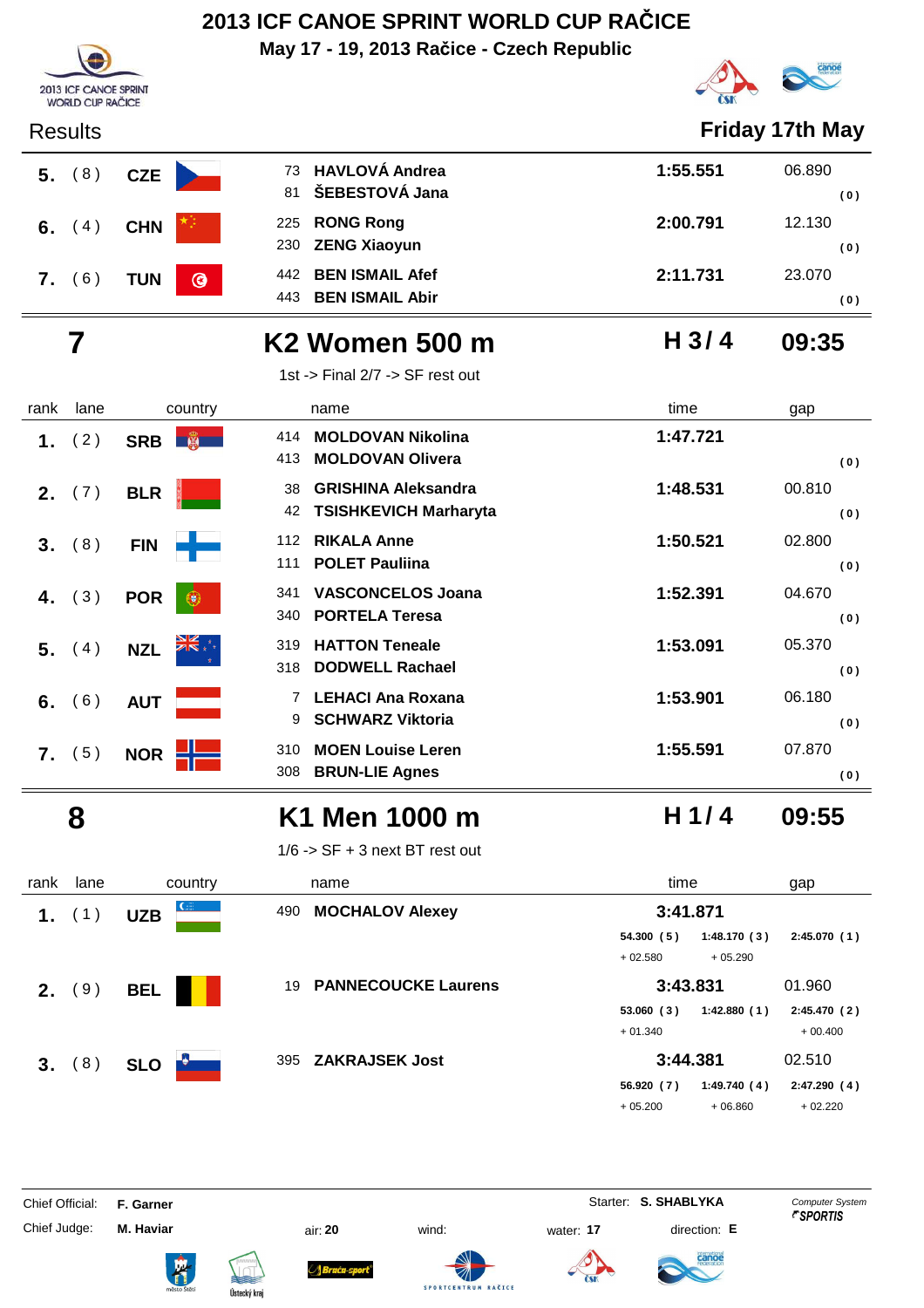**May 17 - 19, 2013 Račice - Czech Republic**



2013 ICF CANOE SPRINT<br>WORLD CUP RAČICE

### Results **Friday 17th May**

| 4. $(5)$        | <b>ITA</b> |                                        | 240 DRESSINO Giulio                | 3:45.411                |                          | 03.540                   |
|-----------------|------------|----------------------------------------|------------------------------------|-------------------------|--------------------------|--------------------------|
|                 |            |                                        |                                    | 51.720 (1)              | 1:45.700(2)<br>$+02.820$ | 2:46.010(3)<br>$+00.940$ |
| 5. (6)          | <b>GBR</b> | $\frac{\mathbf{N}}{\mathbf{N}}$<br>150 | <b>SIMON Marton</b>                | 3:46.041                |                          | 04.170                   |
|                 |            |                                        |                                    | 58.310 (9)<br>$+06.590$ | 1:50.830(5)<br>$+07.950$ | 2:47.710(5)<br>$+02.640$ |
| 6. $(2)$        |            | 399<br>SRB <b>No. 1</b>                | <b>BOLTIC Simo</b>                 | 3:47.631                |                          | 05.760                   |
|                 |            |                                        |                                    | 52.340(2)               | 1:53.470(7)              | 2:49.380(6)              |
|                 |            |                                        |                                    | $+00.620$               | $+10.590$                | $+04.310$                |
| 7. (3)          | <b>DEN</b> | 89                                     | <b>LARSEN Martin Trebbien Vest</b> | 3:47.951                |                          | 06.080                   |
|                 |            |                                        |                                    |                         |                          |                          |
|                 |            |                                        |                                    | 56.410 (6)              | 2:01.860(8)              | 2:50.460(7)              |
|                 |            |                                        |                                    | $+04.690$               | $+18.980$                | $+05.390$                |
| 8. (7)          | <b>CZE</b> | 59                                     | <b>MLÁDEK Jiří</b>                 | 3:50.341                |                          | 08.470                   |
|                 |            |                                        |                                    | 53.530(4)               | 1:52.400(6)              | 2:51.240(8)              |
|                 |            |                                        |                                    | $+01.810$               | $+09.520$                | $+06.170$                |
| <b>9.</b> $(4)$ | <b>HKG</b> | 199                                    | <b>CHEUNG Tsz Chun</b>             | 4:32.301                |                          | 50.430                   |
|                 |            | $\frac{1}{200}$                        |                                    | 57.420 (8)              | 2:19.480(9)              | 3:15.770(9)              |

## **9 K1 Men 1000 m 10:02**

 $1/6$  ->  $SF + 3$  next BT rest out

| rank | lane            | country                                | name                             | time                      | gap         |
|------|-----------------|----------------------------------------|----------------------------------|---------------------------|-------------|
| 1.   | (3)             | <b>DEN</b>                             | <b>POULSEN René Holten</b><br>94 | 3:40.771                  |             |
|      |                 |                                        |                                  | 1:43.290(1)<br>53.120 (1) | 2:44.980(1) |
|      | <b>2.</b> $(8)$ | <b>SLO</b>                             | 394 LEBAN Lovro                  | 3:41.351                  | 00.580      |
|      |                 |                                        |                                  | 1:47.930(2)<br>54.780 (3) | 2:51.530(3) |
|      |                 |                                        |                                  | $+01.660$<br>$+04.640$    | $+06.550$   |
|      | 3. (5)          | <b>ITA</b>                             | 234 BENASSI Maximilian           | 3:44.641                  | 03.870      |
|      |                 |                                        |                                  | 53.650(2)                 | 2:46.040(2) |
|      |                 |                                        |                                  | $+00.530$                 | $+01.060$   |
|      | 4. $(6)$        | XK<br>X<br><b>GBR</b>                  | <b>BOYTON Jonathan</b><br>141    | 3:45.271                  | 04.500      |
|      |                 |                                        |                                  | 1:50.560(3)<br>55.320 (4) | 2:52.200(4) |
|      |                 |                                        |                                  | $+02.200$<br>$+07.270$    | $+07.220$   |
|      | 5. (7)          | <b>CZE</b>                             | <b>HAVEL Daniel</b><br>50        | 3:46.231                  | 05.460      |
|      |                 |                                        |                                  | 1:52.810(5)<br>55.880(5)  | 2:53.900(6) |
|      |                 |                                        |                                  | $+02.760$<br>$+09.520$    | $+08.920$   |
| 6.   | (2)             | <b>PERSONAL PROPERTY</b><br><b>SRB</b> | <b>TOMICEVIC Marko</b><br>410    | 3:46.531                  | 05.760      |
|      |                 |                                        |                                  | 57.150(6)<br>1:52.040(4)  | 2:53.120(5) |
|      |                 |                                        |                                  | $+04.030$<br>$+08.750$    | $+08.140$   |

Chief Official: **F. Garner** System **Starter: S. SHABLYKA** Computer System

Chief Judge: **M. Haviar** air: **20** wind: water: **17** direction: **E**











**H 2/ 4**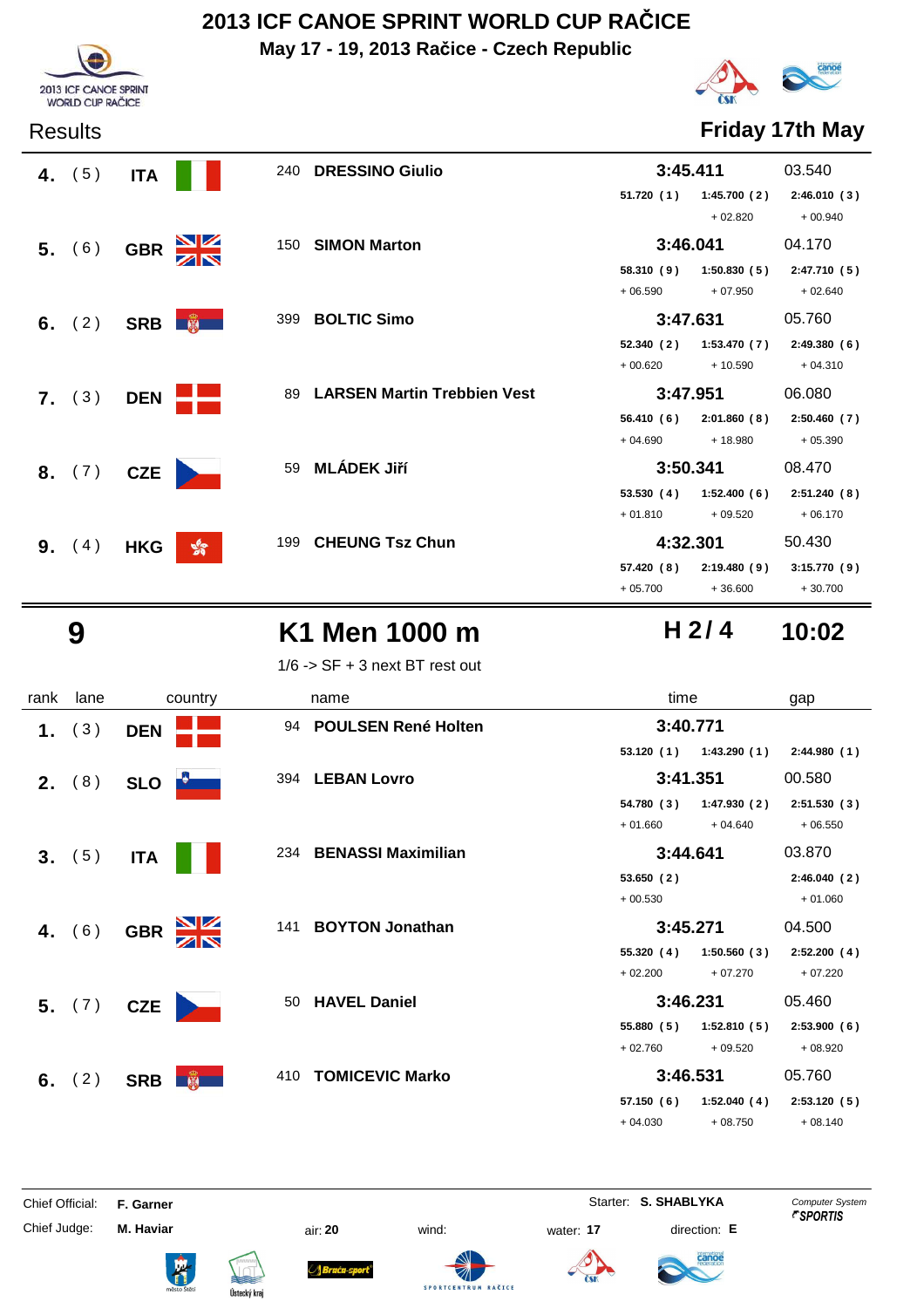**May 17 - 19, 2013 Račice - Czech Republic**



# canoe

### Results **Friday 17th May**

| 9)<br>7. | <b>BEL</b> |                 |     |                             |                   |             | 05.780                           |
|----------|------------|-----------------|-----|-----------------------------|-------------------|-------------|----------------------------------|
|          |            |                 |     |                             | 58.790 (7)        | 1:54.380(6) | 2:56.080(7)                      |
|          |            |                 |     |                             | $+05.670$         | $+11.090$   | $+11.100$                        |
| $8.$ (1) | <b>UZB</b> | $\epsilon$      | 488 | <b>IBRAGIMOV Vilyam</b>     |                   |             | 18.950                           |
|          |            |                 |     |                             | 59.500(8)         | 1:55.790(7) | 2:58.880(8)                      |
|          |            |                 |     |                             | $+06.380$         | $+12.500$   | $+13.900$                        |
| (4)      | <b>HKG</b> | $\frac{1}{200}$ | 201 | <b>FUNG Wan Him, Monkai</b> |                   |             | 31.660                           |
|          |            |                 |     |                             | 1:00.640(9)       | 2:10.790(8) | 3:24.900(9)                      |
|          |            |                 |     |                             | 20 PETERS William |             | 3:46.551<br>3:59.721<br>4:12.431 |

## **10 K1 Men 1000 m 10:09**

1/6 -> SF + 3 next BT rest out

| rank | lane            | country               | name                             | time                       | gap         |
|------|-----------------|-----------------------|----------------------------------|----------------------------|-------------|
| 1.   | (4)             | ▓▓<br><b>NZL</b>      | 315 FOUHY Ben                    | 3:44.291                   |             |
|      |                 |                       |                                  | 55.980(3)<br>1:50.360(3)   | 2:47.070(1) |
|      |                 |                       |                                  | $+01.010$<br>$+06.870$     |             |
|      | <b>2.</b> $(8)$ | H.<br><b>SUI</b>      | 417 WYSS Fabio                   | 3:44.891                   | 00.600      |
|      |                 |                       |                                  | $57.280(5)$ $1:52.420(4)$  | 2:49.170(4) |
|      |                 |                       |                                  | $+08.930$<br>$+02.310$     | $+02.100$   |
|      | 3. (5)          | <b>RUS</b>            | 350 EKIMOV Dmitrii               | 3:46.051                   | 01.760      |
|      |                 |                       |                                  | $54.970(1)$ $1:43.490(1)$  | 2:47.930(2) |
|      |                 |                       |                                  |                            | $+00.860$   |
|      | 4. (9)          | <b>IRL</b>            | 232 WATKINS Barry                | 3:47.381                   | 03.090      |
|      |                 |                       |                                  | 56.750 (4) 1:49.510 (2)    | 2:48.830(3) |
|      |                 |                       |                                  | $+06.020$<br>$+01.780$     | $+01.760$   |
|      | $5.$ (1)        | <b>TUN</b><br>$\odot$ | <b>MRABET Mohamed Ali</b><br>441 | 3:48.071                   | 03.780      |
|      |                 |                       |                                  | 2:53.090(7)<br>57.940 (6)  | 2:52.100(6) |
|      |                 |                       |                                  | $+02.970$<br>$+$           | $+05.030$   |
|      | 6. $(2)$        | <b>SWE</b>            | <b>GUSTAFSSON Anders</b><br>439  | 3:48.451                   | 04.160      |
|      |                 |                       |                                  | 1:54.460(5)<br>55.470 (2)  | 2:51.040(5) |
|      |                 |                       |                                  | $+00.500$<br>$+10.970$     | $+03.970$   |
|      | <b>7.</b> $(7)$ | <b>KAZ</b>            | 279 YEMELYANOV Alexandr          | 3:49.521                   | 05.230      |
|      |                 |                       |                                  | 58.540 (7)                 | 2:53.220(7) |
|      |                 |                       |                                  | $+03.570$                  | $+06.150$   |
|      | 8. (3)          | <b>KGZ</b><br>$\odot$ | <b>MOLTAEV Ruslan</b><br>265     | 4:44.331                   | 1:00.040    |
|      |                 |                       |                                  | 1:00.750(8)<br>1:58.510(6) | 3:29.150(8) |
|      |                 |                       |                                  | $+05.780$<br>$+15.020$     | $+42.080$   |

Chief Official: **F. Garner** System **Starter: S. SHABLYKA** Computer System

Chief Judge: **M. Haviar** air: **20** wind: water: **17** direction: **E**

ł















+ 07.520 + 27.500 + 39.920

**H 3/ 4**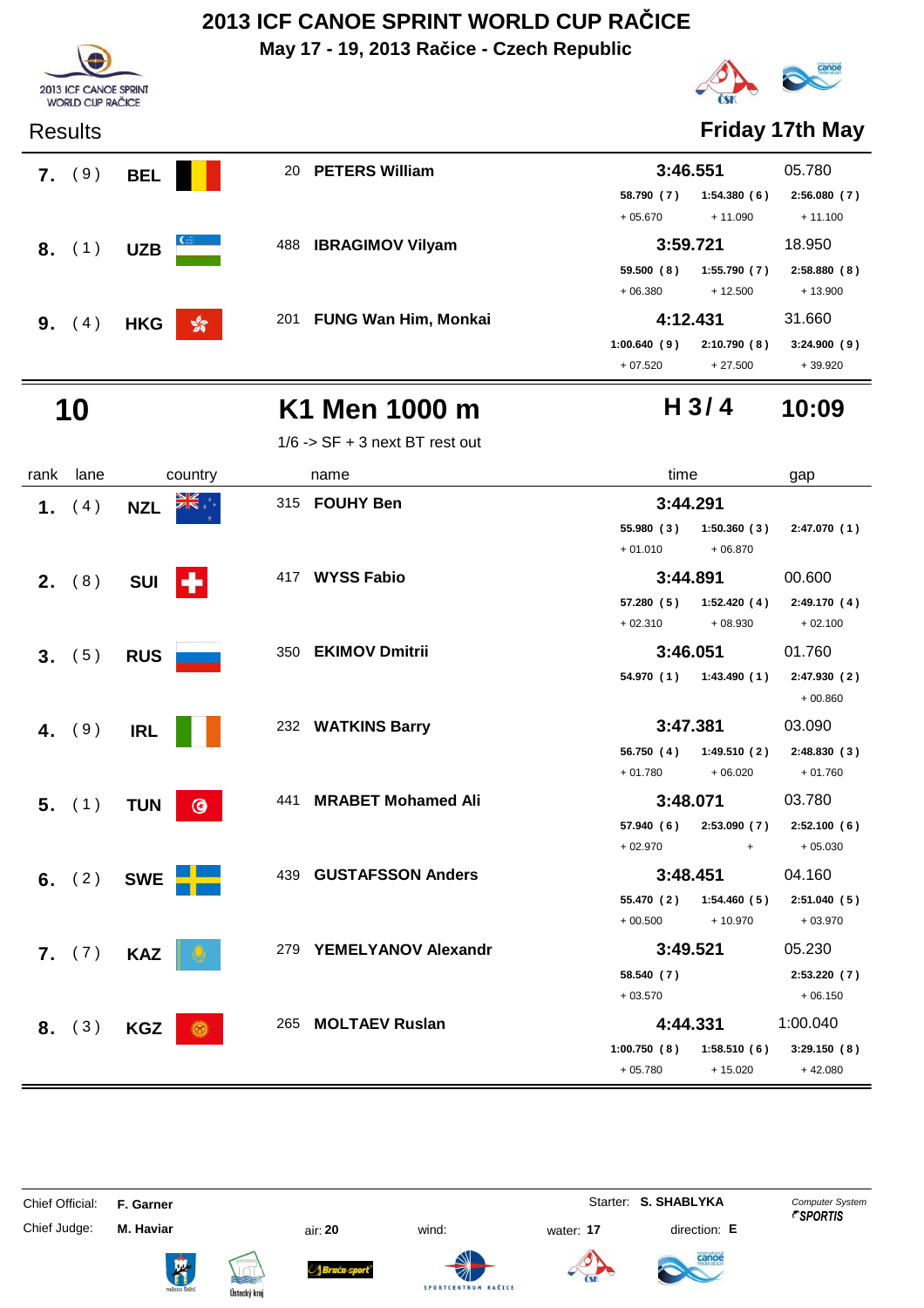**May 17 - 19, 2013 Račice - Czech Republic**





Results **Friday 17th May**

| K1 Men 1000 m<br>11 | H 4/4 10:16 |  |
|---------------------|-------------|--|
|---------------------|-------------|--|

 $1/6$  -> SF + 3 next BT rest out

| rank | lane            | country               | name               |                     | time                                              | gap                      |
|------|-----------------|-----------------------|--------------------|---------------------|---------------------------------------------------|--------------------------|
|      | 1. $(2)$        | <b>GER</b>            | 170 HOFF Max       |                     | 3:48.861                                          |                          |
|      |                 |                       |                    |                     | $55.430(1)$ 1:47.660(1)                           | 2:50.240(2)<br>$+00.520$ |
|      | <b>2.</b> $(4)$ | <b>BLR</b>            | 36 YURENIA Aleh    |                     | 3:49.181                                          | 00.320                   |
|      |                 |                       |                    |                     | 56.450 (3) 1:51.070 (2)                           | 2:49.720 (1)             |
|      |                 |                       |                    |                     | $+01.020$<br>$+03.410$                            |                          |
|      | 3. (5)          | <b>FIN</b>            | 108 DIETRICH Miika |                     | 3:49.891                                          | 01.030                   |
|      |                 |                       |                    |                     | $55.940(2)$ 1:51.950(3)<br>$+00.510$<br>$+04.290$ | 2:50.880(3)<br>$+01.160$ |
|      | 4. $(7)$        | AUS <b>ZIS</b>        |                    | 2 WALLACE Ken       | 3:52.531                                          | 03.670                   |
|      |                 |                       |                    |                     | $59.290(6)$ 1:55.510(5)<br>$+03.860$<br>$+07.850$ | 2:54.280(5)<br>$+04.560$ |
|      | 5. (3)          | AUT L                 | 5 SIEGL Mario      |                     | 3:54.731                                          | 05.870                   |
|      |                 |                       |                    |                     | 57.520 (4) 1:53.270 (4)<br>$+05.610$<br>$+02.090$ | 2:53.070(4)<br>$+03.350$ |
|      | 6. $(6)$        | AZE  <br>$\mathbf{G}$ |                    | 11 HOSSEINIAFSHAR   | 3:56.901                                          | 08.040                   |
|      |                 |                       |                    |                     | 1:59.490 (7)<br>1:01.410(8)                       | 2:56.030(6)              |
|      |                 |                       |                    |                     | $+05.980$<br>$+11.830$                            | $+06.310$                |
|      | 7. (8)          | <b>KAZ</b>            |                    | 272 DMITRIYEV Denis | 4:07.061                                          | 18.200                   |
|      |                 |                       |                    |                     | 58.670 (5) 1:57.910 (6)                           | 3:00.000(7)              |
|      |                 |                       |                    |                     | $+10.250$<br>$+03.240$                            | $+10.280$                |
|      | 8. (1)          | <b>CHN</b>            | 210 LI Bing        |                     | 4:19.491                                          | 30.630                   |
|      |                 |                       |                    |                     | 1:00.630(7)<br>2:03.290(8)                        | 3:10.390(8)              |
|      |                 |                       |                    |                     | $+05.200$<br>$+15.630$                            | $+20.670$                |

## **12 C1 Men 1000 m 10:37**

1st -> Final 2/7 -> SF rest out



ł

|  |  | 51 -> 1 111 a1 4 / 1 -> 31 1 1 c51 0 u1 |
|--|--|-----------------------------------------|
|  |  |                                         |
|  |  |                                         |

| rank     | lane | country           | name                          | time<br>gap        |  |
|----------|------|-------------------|-------------------------------|--------------------|--|
| 1. $(1)$ |      | $+$<br><b>SVK</b> | <b>RUSNAK Matej</b><br>431    | 4:08.191           |  |
| 2.       | (2)  | <b>GER</b>        | <b>REBSTOCK Erik</b><br>183   | 4:09.961<br>01.770 |  |
| 3. (8)   |      | <b>ITA</b>        | <b>INCOLLINGO Luca</b><br>243 | 4:15.221<br>07.030 |  |
| 4.       |      | <b>RUS</b>        | <b>SHTOKALOV IIya</b><br>369  | 4:16.941<br>08.750 |  |

Chief Judge: **M. Haviar** air: **20** wind: water: **17** direction: **E**







**SPORTCENTRUM** 

RAČICE





**H 1/ 4**

Chief Official: **F. Garner** System **Starter: S. SHABLYKA** Computer System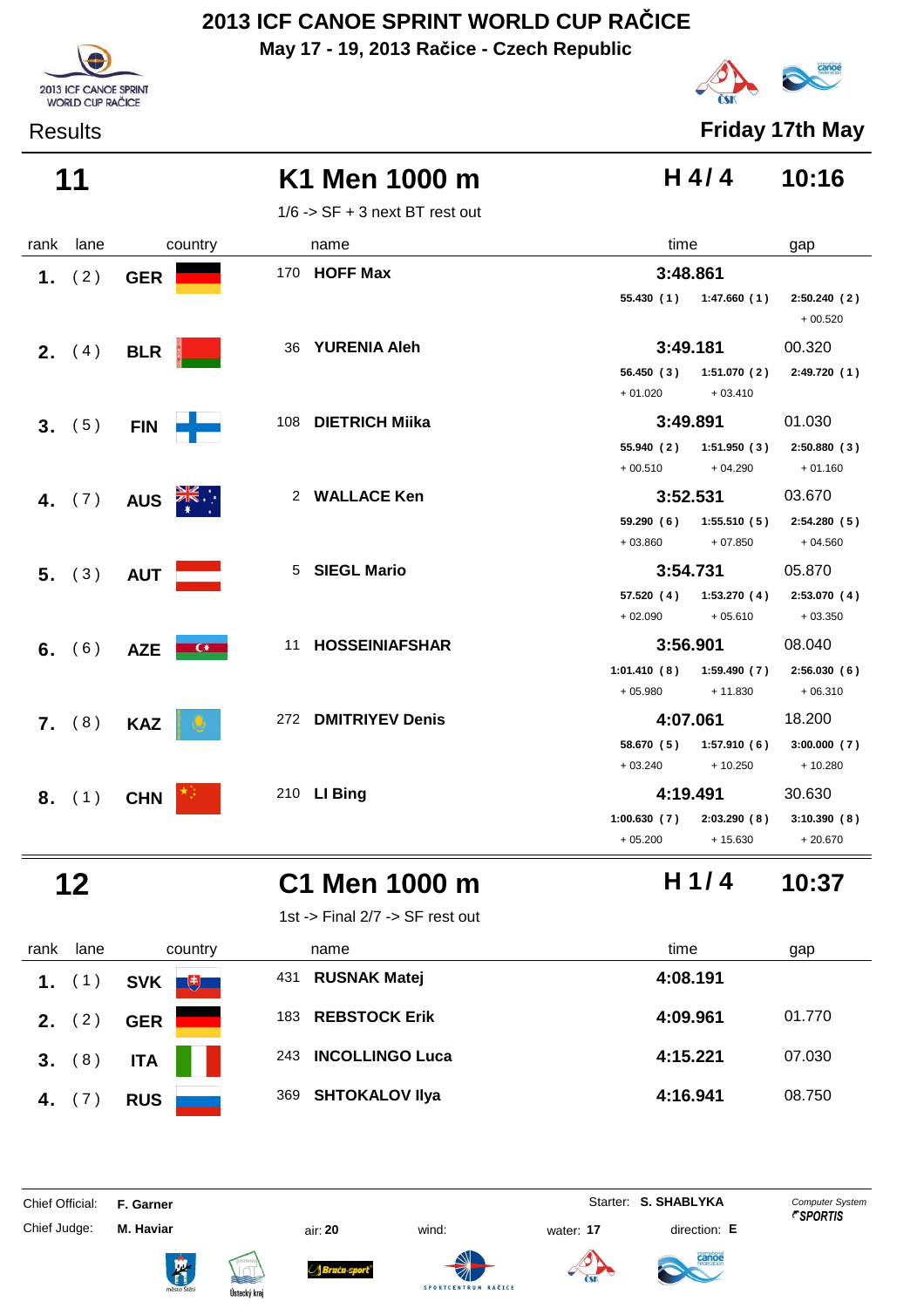**May 17 - 19, 2013 Račice - Czech Republic**



| <b>Friday 17th May</b><br><b>Results</b><br><b>KULETA Piotr</b><br>4:25.811<br>323<br>17.620<br>(6)<br><b>POL</b><br>5.<br>274 PETROV Vladimir<br>4:26.571<br>18.380<br>(5)<br>6.<br><b>KAZ</b><br>4:51.751<br>43.560<br><b>GAO Feng</b><br>206<br><b>7.</b> $(4)$<br><b>CHN</b><br>H 2/4<br>13<br>10:44<br>C1 Men 1000 m<br>1st -> Final 2/7 -> SF rest out<br>lane<br>time<br>rank<br>country<br>name<br>gap<br><b>BRENDEL Sebastian</b><br>4:05.191<br>161<br>(2)<br>1.<br><b>GER</b><br><b>OLDERSHAW Mark</b><br>4:06.751<br>01.560<br>462<br><b>CAN</b><br>(4)<br>2.<br>4:08.241<br>03.050<br><b>CRACIUN Sergiu</b><br>237<br>(8)<br>3.<br><b>ITA</b><br><b>OSTRCIL Marian</b><br>4:09.881<br>04.690<br>433<br>(1)<br><b>SVK</b><br>4.<br>$+$<br>4:11.201<br>06.010<br><b>YEMELYANOV Sergey</b><br>280<br>(5)<br>5.<br><b>KAZ</b><br>4:13.261<br>08.070<br><b>GOUBEL Mathieu</b><br>120<br>(3)<br>6.<br><b>FRA</b><br>4:17.861<br>12.670<br><b>SHELEGOV Oleg</b><br>368<br>7. (7)<br><b>RUS</b><br>H <sub>3/4</sub><br>C1 Men 1000 m<br>14<br>10:51<br>1st -> Final $2/7$ -> SF rest out<br>lane<br>time<br>rank<br>country<br>name<br>gap<br>49 FUKSA Martin<br>4:09.761<br>1. $(7)$<br><b>CZE</b><br>59.400(1)<br>2:00.330(2)<br>3:04.550(2)<br>$+00.770$<br>$+00.690$<br>463 RUSSELL Benjamin<br>4:13.901<br>2. (6) CAN<br>04.140<br>1:02.680(4)<br>1:59.560(1)<br>3:03.860(1)<br>$+03.280$<br>58 MIŠKOVSKÝ Radek<br>05.790<br>4:15.551<br>3. $(1)$ CZE<br>1:03.250(5)<br>2:05.920(6)<br>3:16.960(6)<br>$+03.850$<br>$+06.360$<br>$+13.100$<br>31 PIATROU Maksim<br>4:16.351<br>06.590<br>4. $(3)$<br><b>BLR</b><br>1:00.150(2)<br>2:03.440(4)<br>3:05.330(3)<br>$+00.750$<br>$+03.880$<br>$+01.470$<br>4:20.821<br>11.060<br>337 SOUSA José<br><b>5.</b> (2) <b>POR</b><br>$_{\odot}$<br>2:04.850(5)<br>1:03.900(6)<br>3:08.030(4)<br>$+05.290$<br>$+04.500$<br>$+04.170$ | 2013 ICF CANOE SPRINT<br><b>WORLD CUP RAČICE</b> |  |                      | $\sim$                 |
|------------------------------------------------------------------------------------------------------------------------------------------------------------------------------------------------------------------------------------------------------------------------------------------------------------------------------------------------------------------------------------------------------------------------------------------------------------------------------------------------------------------------------------------------------------------------------------------------------------------------------------------------------------------------------------------------------------------------------------------------------------------------------------------------------------------------------------------------------------------------------------------------------------------------------------------------------------------------------------------------------------------------------------------------------------------------------------------------------------------------------------------------------------------------------------------------------------------------------------------------------------------------------------------------------------------------------------------------------------------------------------------------------------------------------------------------------------------------------------------------------------------------------------------------------------------------------------------------------------------------------------------------------------------------------------------------------------------------------------------------------------------------------------------------------------------------------------------------------------------------------------|--------------------------------------------------|--|----------------------|------------------------|
|                                                                                                                                                                                                                                                                                                                                                                                                                                                                                                                                                                                                                                                                                                                                                                                                                                                                                                                                                                                                                                                                                                                                                                                                                                                                                                                                                                                                                                                                                                                                                                                                                                                                                                                                                                                                                                                                                    |                                                  |  |                      |                        |
|                                                                                                                                                                                                                                                                                                                                                                                                                                                                                                                                                                                                                                                                                                                                                                                                                                                                                                                                                                                                                                                                                                                                                                                                                                                                                                                                                                                                                                                                                                                                                                                                                                                                                                                                                                                                                                                                                    |                                                  |  |                      |                        |
|                                                                                                                                                                                                                                                                                                                                                                                                                                                                                                                                                                                                                                                                                                                                                                                                                                                                                                                                                                                                                                                                                                                                                                                                                                                                                                                                                                                                                                                                                                                                                                                                                                                                                                                                                                                                                                                                                    |                                                  |  |                      |                        |
|                                                                                                                                                                                                                                                                                                                                                                                                                                                                                                                                                                                                                                                                                                                                                                                                                                                                                                                                                                                                                                                                                                                                                                                                                                                                                                                                                                                                                                                                                                                                                                                                                                                                                                                                                                                                                                                                                    |                                                  |  |                      |                        |
|                                                                                                                                                                                                                                                                                                                                                                                                                                                                                                                                                                                                                                                                                                                                                                                                                                                                                                                                                                                                                                                                                                                                                                                                                                                                                                                                                                                                                                                                                                                                                                                                                                                                                                                                                                                                                                                                                    |                                                  |  |                      |                        |
|                                                                                                                                                                                                                                                                                                                                                                                                                                                                                                                                                                                                                                                                                                                                                                                                                                                                                                                                                                                                                                                                                                                                                                                                                                                                                                                                                                                                                                                                                                                                                                                                                                                                                                                                                                                                                                                                                    |                                                  |  |                      |                        |
|                                                                                                                                                                                                                                                                                                                                                                                                                                                                                                                                                                                                                                                                                                                                                                                                                                                                                                                                                                                                                                                                                                                                                                                                                                                                                                                                                                                                                                                                                                                                                                                                                                                                                                                                                                                                                                                                                    |                                                  |  |                      |                        |
|                                                                                                                                                                                                                                                                                                                                                                                                                                                                                                                                                                                                                                                                                                                                                                                                                                                                                                                                                                                                                                                                                                                                                                                                                                                                                                                                                                                                                                                                                                                                                                                                                                                                                                                                                                                                                                                                                    |                                                  |  |                      |                        |
|                                                                                                                                                                                                                                                                                                                                                                                                                                                                                                                                                                                                                                                                                                                                                                                                                                                                                                                                                                                                                                                                                                                                                                                                                                                                                                                                                                                                                                                                                                                                                                                                                                                                                                                                                                                                                                                                                    |                                                  |  |                      |                        |
|                                                                                                                                                                                                                                                                                                                                                                                                                                                                                                                                                                                                                                                                                                                                                                                                                                                                                                                                                                                                                                                                                                                                                                                                                                                                                                                                                                                                                                                                                                                                                                                                                                                                                                                                                                                                                                                                                    |                                                  |  |                      |                        |
|                                                                                                                                                                                                                                                                                                                                                                                                                                                                                                                                                                                                                                                                                                                                                                                                                                                                                                                                                                                                                                                                                                                                                                                                                                                                                                                                                                                                                                                                                                                                                                                                                                                                                                                                                                                                                                                                                    |                                                  |  |                      |                        |
|                                                                                                                                                                                                                                                                                                                                                                                                                                                                                                                                                                                                                                                                                                                                                                                                                                                                                                                                                                                                                                                                                                                                                                                                                                                                                                                                                                                                                                                                                                                                                                                                                                                                                                                                                                                                                                                                                    |                                                  |  |                      |                        |
|                                                                                                                                                                                                                                                                                                                                                                                                                                                                                                                                                                                                                                                                                                                                                                                                                                                                                                                                                                                                                                                                                                                                                                                                                                                                                                                                                                                                                                                                                                                                                                                                                                                                                                                                                                                                                                                                                    |                                                  |  |                      |                        |
|                                                                                                                                                                                                                                                                                                                                                                                                                                                                                                                                                                                                                                                                                                                                                                                                                                                                                                                                                                                                                                                                                                                                                                                                                                                                                                                                                                                                                                                                                                                                                                                                                                                                                                                                                                                                                                                                                    |                                                  |  |                      |                        |
|                                                                                                                                                                                                                                                                                                                                                                                                                                                                                                                                                                                                                                                                                                                                                                                                                                                                                                                                                                                                                                                                                                                                                                                                                                                                                                                                                                                                                                                                                                                                                                                                                                                                                                                                                                                                                                                                                    |                                                  |  |                      |                        |
|                                                                                                                                                                                                                                                                                                                                                                                                                                                                                                                                                                                                                                                                                                                                                                                                                                                                                                                                                                                                                                                                                                                                                                                                                                                                                                                                                                                                                                                                                                                                                                                                                                                                                                                                                                                                                                                                                    |                                                  |  |                      |                        |
|                                                                                                                                                                                                                                                                                                                                                                                                                                                                                                                                                                                                                                                                                                                                                                                                                                                                                                                                                                                                                                                                                                                                                                                                                                                                                                                                                                                                                                                                                                                                                                                                                                                                                                                                                                                                                                                                                    |                                                  |  |                      |                        |
|                                                                                                                                                                                                                                                                                                                                                                                                                                                                                                                                                                                                                                                                                                                                                                                                                                                                                                                                                                                                                                                                                                                                                                                                                                                                                                                                                                                                                                                                                                                                                                                                                                                                                                                                                                                                                                                                                    |                                                  |  |                      |                        |
|                                                                                                                                                                                                                                                                                                                                                                                                                                                                                                                                                                                                                                                                                                                                                                                                                                                                                                                                                                                                                                                                                                                                                                                                                                                                                                                                                                                                                                                                                                                                                                                                                                                                                                                                                                                                                                                                                    |                                                  |  |                      |                        |
|                                                                                                                                                                                                                                                                                                                                                                                                                                                                                                                                                                                                                                                                                                                                                                                                                                                                                                                                                                                                                                                                                                                                                                                                                                                                                                                                                                                                                                                                                                                                                                                                                                                                                                                                                                                                                                                                                    |                                                  |  |                      |                        |
|                                                                                                                                                                                                                                                                                                                                                                                                                                                                                                                                                                                                                                                                                                                                                                                                                                                                                                                                                                                                                                                                                                                                                                                                                                                                                                                                                                                                                                                                                                                                                                                                                                                                                                                                                                                                                                                                                    |                                                  |  |                      |                        |
|                                                                                                                                                                                                                                                                                                                                                                                                                                                                                                                                                                                                                                                                                                                                                                                                                                                                                                                                                                                                                                                                                                                                                                                                                                                                                                                                                                                                                                                                                                                                                                                                                                                                                                                                                                                                                                                                                    |                                                  |  |                      |                        |
|                                                                                                                                                                                                                                                                                                                                                                                                                                                                                                                                                                                                                                                                                                                                                                                                                                                                                                                                                                                                                                                                                                                                                                                                                                                                                                                                                                                                                                                                                                                                                                                                                                                                                                                                                                                                                                                                                    |                                                  |  |                      |                        |
|                                                                                                                                                                                                                                                                                                                                                                                                                                                                                                                                                                                                                                                                                                                                                                                                                                                                                                                                                                                                                                                                                                                                                                                                                                                                                                                                                                                                                                                                                                                                                                                                                                                                                                                                                                                                                                                                                    |                                                  |  |                      |                        |
|                                                                                                                                                                                                                                                                                                                                                                                                                                                                                                                                                                                                                                                                                                                                                                                                                                                                                                                                                                                                                                                                                                                                                                                                                                                                                                                                                                                                                                                                                                                                                                                                                                                                                                                                                                                                                                                                                    |                                                  |  |                      |                        |
|                                                                                                                                                                                                                                                                                                                                                                                                                                                                                                                                                                                                                                                                                                                                                                                                                                                                                                                                                                                                                                                                                                                                                                                                                                                                                                                                                                                                                                                                                                                                                                                                                                                                                                                                                                                                                                                                                    |                                                  |  |                      |                        |
|                                                                                                                                                                                                                                                                                                                                                                                                                                                                                                                                                                                                                                                                                                                                                                                                                                                                                                                                                                                                                                                                                                                                                                                                                                                                                                                                                                                                                                                                                                                                                                                                                                                                                                                                                                                                                                                                                    |                                                  |  |                      |                        |
| Chief Official:<br>F. Garner<br><b>ECDOPTIC</b>                                                                                                                                                                                                                                                                                                                                                                                                                                                                                                                                                                                                                                                                                                                                                                                                                                                                                                                                                                                                                                                                                                                                                                                                                                                                                                                                                                                                                                                                                                                                                                                                                                                                                                                                                                                                                                    |                                                  |  | Starter: S. SHABLYKA | <b>Computer System</b> |

Chief Judge: **M. Haviar air: 20** wind: water: **17** direction: **E** 

Ústecký kraj

H









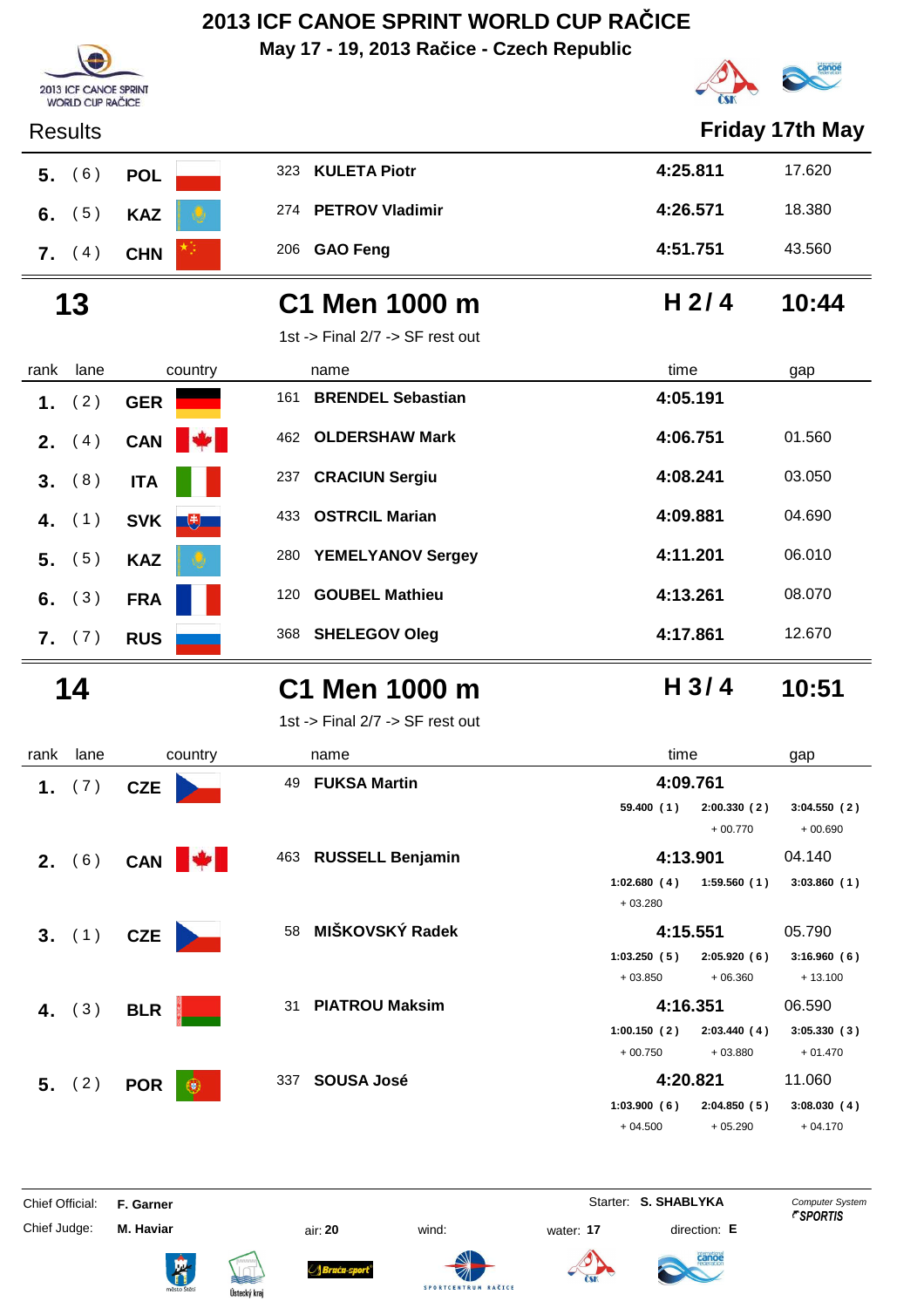|                |                                                  |                             | May 17 - 19, 2013 Račice - Czech Republic |                                                      |                           |
|----------------|--------------------------------------------------|-----------------------------|-------------------------------------------|------------------------------------------------------|---------------------------|
|                | 2013 ICF CANOE SPRINT<br><b>WORLD CUP RAČICE</b> |                             |                                           |                                                      |                           |
| <b>Results</b> |                                                  |                             |                                           |                                                      | <b>Friday 17th May</b>    |
|                | 6. $(8)$                                         | <b>UZB</b>                  | 486 KOCHNEV Gerasim                       | 4:28.751                                             | 18.990                    |
|                |                                                  |                             |                                           | 2:00.950(3)<br>1:01.900(3)<br>$+01.390$<br>$+02.500$ | 3:09.590(5)<br>$+05.730$  |
|                | 7. (5)                                           | <b>CHN</b>                  | 213 MEI Gang                              | 4:37.601                                             | 27.840                    |
|                |                                                  |                             |                                           | 2:10.820(7)<br>1:08.330(7)<br>$+08.930$<br>$+11.260$ | 3:26.180(7)<br>$+22.320$  |
|                | 15                                               |                             | K2 Men 1000 m                             | H $1/4$                                              | 10:58                     |
|                |                                                  |                             | $1/6$ -> SF + 3 next BT rest out          |                                                      |                           |
| rank           | lane                                             | country                     | name                                      | time                                                 | gap                       |
| 1.             | (5)                                              | <b>RUS</b>                  | <b>SPESIVTSEV Maxim</b><br>371            | 3:24.941                                             |                           |
|                |                                                  |                             | <b>CHERVOV Nikolay</b><br>347             | 51.150(3)<br>1:28.780(1)<br>$+02.410$                | 2:30.910(1)               |
| 2.             | (9)                                              | SRB <b>蘭</b>                | <b>PAJIC Dejan</b><br>406                 | 3:27.421                                             | 02.480                    |
|                |                                                  |                             | <b>STANOJEVIC Dusko</b><br>408            | 48.740 (1)<br>1:38.430(2)<br>$+09.650$               | 2:33.820 (2)<br>$+02.910$ |
| 3 <sub>1</sub> | (7)                                              | <b>CZE</b>                  | <b>ADAM Jakub</b><br>43                   | 3:28.151                                             | 03.210                    |
|                |                                                  |                             | <b>ODVÁRKO Michael</b><br>61              | 1:05.060(4)<br>1:41.390(3)<br>$+16.320$<br>$+12.610$ | 2:35.350(3)<br>$+04.440$  |
| 4.             | (8)                                              | <b>GBR</b>                  | <b>RUTHERFORD Edward</b><br>148           | 3:32.741                                             | 07.800                    |
|                |                                                  |                             | <b>DANIELS Andrew</b><br>142              | 50.070(2)<br>1:41.930(4)<br>$+01.330$<br>$+13.150$   | 2:38.700(4)<br>$+07.790$  |
| 5.             | (4)                                              | <b>NZI</b>                  | 314 FITZGERALD Jarrod                     | 3:38.491                                             | 13.550                    |
|                |                                                  |                             | 316 QUICKENDEN Zac                        | 1:43.980(5)<br>$+15.200$                             | 2:41.190(5)<br>$+10.280$  |
|                | 6. $(2)$                                         | <b>KGZ</b><br>$\bigcirc$    | <b>PAROL Aleksandr</b><br>267             | 3:43.011                                             | 18.070                    |
|                |                                                  |                             | <b>DOROFEEV Igor</b><br>263               | 1:10.140(5)<br>1:45.980(6)<br>$+17.200$<br>$+21.400$ | 2:45.080(6)<br>$+14.170$  |
|                | 7. (6)                                           | <b>CHN</b>                  | 216 XUE Yuan                              | 3:45.461                                             | 20.520                    |
|                |                                                  |                             | 218 ZHAO Yuefeng                          | 1:14.200(7)<br>1:52.000(8)<br>$+25.460$<br>$+23.220$ | 2:47.770 (7)<br>$+16.860$ |
| 8.             | (3)                                              | <b>HKG</b><br>$\sqrt[6]{3}$ | 202 KWOK Ka Wai                           | 3:59.871                                             | 34.930                    |
|                |                                                  |                             | 203 NG Ka Chun                            | 1:12.100(6)<br>1:48.650(7)<br>$+23.360$<br>+ 19.870  | 2:55.240 (8)<br>$+24.330$ |
|                | 16                                               |                             | K2 Men 1000 m                             | H <sub>2/4</sub>                                     | 11:05                     |
|                |                                                  |                             | $1/6$ -> SF + 3 next BT rest out          |                                                      |                           |
| rank           | lane                                             | country                     | name                                      | time                                                 | gap                       |
|                |                                                  |                             |                                           |                                                      |                           |

Chief Official: **F. Garner** System **F. Garner** System **P. MOKRY** Computer System

Chief Judge: **M. Haviar** air: **20** wind: water: **17** direction: **E**

R













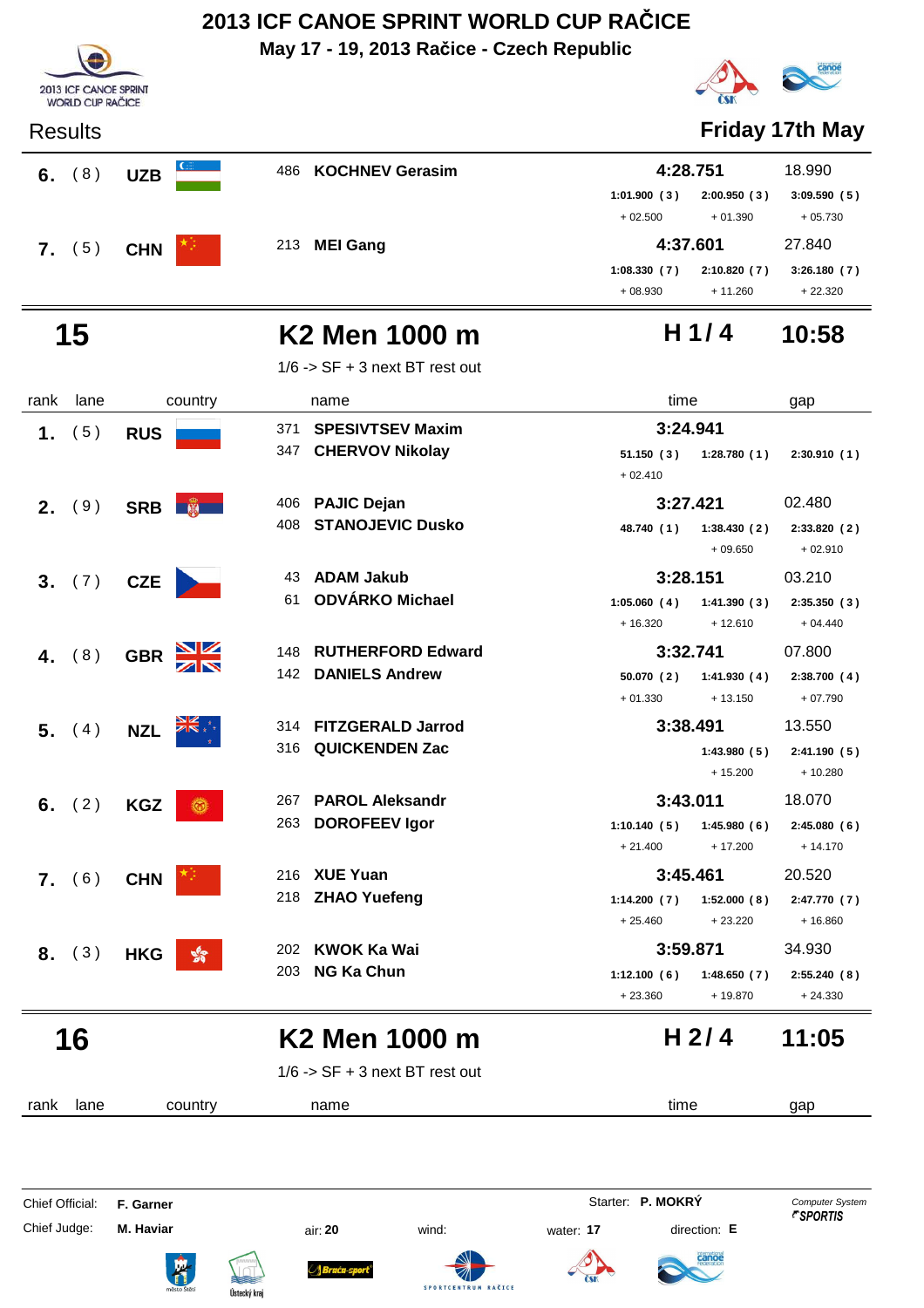**May 17 - 19, 2013 Račice - Czech Republic**





Results **Friday 17th May**

|    | 1. $(7)$ | <b>CZE</b> |                       | 44 DAVÍDEK Pavel      | 3:26.541   |                           |             |
|----|----------|------------|-----------------------|-----------------------|------------|---------------------------|-------------|
|    |          |            |                       | 54 KUČERA Patrik      |            | $51.110(3)$ $1:39.820(1)$ | 2:33.830(2) |
|    |          |            |                       |                       | $+01.220$  |                           | $+00.600$   |
|    | 2. (4)   | <b>NZL</b> | त्रँह⊹                | 312 BATS Jasper       | 3:32.961   |                           | 06.420      |
|    |          |            |                       | 313 FITZGERALD Darryl |            | 49.890 (1) 1:41.540 (3)   | 2:34.650(3) |
|    |          |            |                       |                       |            | $+01.720$                 | $+01.420$   |
|    | 3. (5)   | <b>RUS</b> |                       | 359 MEDVEDEV Ilya     | 3:33.661   |                           | 07.120      |
|    |          |            |                       | 365 RYAKHOV Anton     | 50.570 (2) | 1:40.670(2)               | 2:33.230(1) |
|    |          |            |                       |                       | $+00.680$  | $+00.850$                 |             |
| 4. | (8)      | <b>GBR</b> | 139                   | <b>BOWLEY Mathew</b>  | 3:34.751   |                           | 08.210      |
|    |          |            |                       | 152 TERRY Dean        | 52.460 (5) | 1:44.460(4)               | 2:38.830(4) |
|    |          |            |                       |                       | $+02.570$  | $+04.640$                 | $+05.600$   |
|    |          |            |                       |                       |            |                           |             |
|    |          |            | 261                   | <b>BONDAR Maksim</b>  | 3:42.021   |                           | 15.480      |
|    | 5. (2)   | <b>KGZ</b> | ۵                     | 259 ALGIN Ilia        |            | $51.750(4)$ $1:45.790(5)$ | 2:41.560(5) |
|    |          |            |                       |                       | $+01.860$  | $+05.970$                 | $+08.330$   |
|    |          |            |                       | 209 LI Kai            | 3:49.561   |                           | 23.020      |
|    | 6. $(6)$ | <b>CHN</b> |                       | 211 LIU Lifan         |            | 54.010 (7) 1:49.790 (6)   | 2:49.330(6) |
|    |          |            |                       |                       | $+04.120$  | $+09.970$                 | $+16.100$   |
|    |          |            | 205                   | <b>TSOI Yik San</b>   | 3:54.941   |                           | 28.400      |
|    | 7. (3)   | <b>HKG</b> | $\sqrt[6]{3}$<br>204  | <b>NG Ka Nam</b>      | 53.210(6)  | 1:51.260(7)               | 2:52.170(7) |
|    |          |            |                       |                       | $+03.320$  | $+ 11.440$                | $+18.940$   |
| 8. |          |            |                       | 402 HOLPERT Ervin     | 4:04.431   |                           | 37.890      |
|    | (9)      |            | SRB <b>NEW</b><br>409 | <b>TERZIC Dejan</b>   |            | 54.770 (8) 1:53.170 (8)   | 2:58.280(8) |

## **17 K2 Men 1000 m 11:12**

1/6 -> SF + 3 next BT rest out

| rank | lane           | country         | name                              | time                      | gap         |
|------|----------------|-----------------|-----------------------------------|---------------------------|-------------|
|      | (1)            | M<br><b>CAN</b> | <b>VAN KOEVARDEN Adam</b><br>449  | 3:24.371                  |             |
|      |                |                 | <b>REARDON Brady</b><br>450       | 48.950 (3)<br>1:36.000(2) | 2:30.950(2) |
|      |                |                 |                                   | $+01.550$<br>$+00.470$    | $+00.370$   |
| 2.   | 4)             | <b>GER</b>      | <b>RENDSCHMIDT Max</b><br>184     | 3:25.011                  | 00.640      |
|      |                |                 | <b>GROSS Marcus</b><br>166        | 1:35.530(1)<br>47.400 (1) | 2:30.580(1) |
| 3.   | (7)            | <b>KAZ</b>      | <b>ALEXEYEV Yevgeniy</b><br>269   | 3:26.631                  | 02.260      |
|      |                |                 | <b>DERGUNOV Alexey</b><br>271     | 1:41.050(5)<br>49.700 (4) | 2:36.190(6) |
|      |                |                 |                                   | $+02.300$<br>$+05.520$    | $+05.610$   |
| 4.   | <sup>6</sup> ) | LTU             | <b>NEKRIOSIUS Ricardas</b><br>290 | 3:26.851                  | 02.480      |
|      |                |                 | <b>OLIJNIK Andrej</b><br>291      | 51.310(6)<br>1:40.130(4)  | 2:34.510(4) |
|      |                |                 |                                   | $+03.910$<br>$+04.600$    | $+03.930$   |

Chief Official: **F. Garner** System **F. Garner** System **P. MOKRY** Computer System

Chief Judge: **M. Haviar** air: **20** wind: water: **17** direction: **E**

ł

**Bruću-s** 







**H 3/ 4**

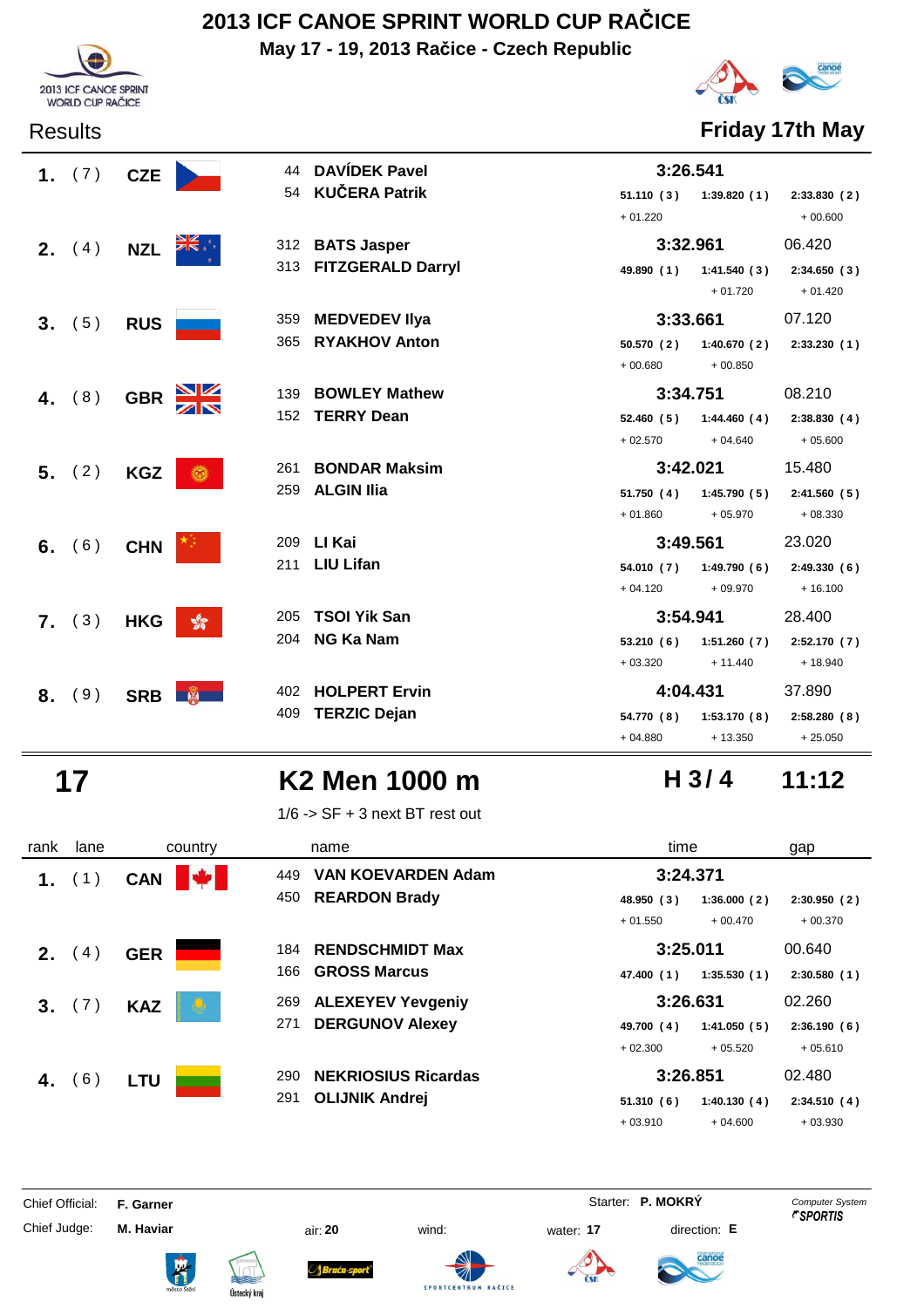**May 17 - 19, 2013 Račice - Czech Republic**





| 24  | <b>BIALKO Vitaliy</b>   | 56.810(7) | 1:42.080(6) | 2:35.820(5) |
|-----|-------------------------|-----------|-------------|-------------|
|     |                         | $+09.410$ | $+06.550$   | $+05.240$   |
|     | 303 SALBU Daniel        | 3:34.101  |             | 09.730      |
|     | 304 SOLHAUG Jo Sondre   | 50.480(5) | 1:38.860(3) | 2:32.820(3) |
|     |                         | $+03.080$ | $+03.330$   | $+02.240$   |
|     | 235 CECCHINI Riccardo   | 3:43.641  |             | 19.270      |
| 236 | <b>CHIERINI Edoardo</b> | 48.260(2) | 1:43.840(7) | 2:43.900(7) |

# canoe

### Results **Friday 17th May**

| 3:29.001   | 04.630                    |             |
|------------|---------------------------|-------------|
|            | 56.810 (7) 1:42.080 (6)   | 2:35.820(5) |
| $+09.410$  | + 06.550                  | $+05.240$   |
| 3:34.101   |                           | 09.730      |
|            | $50.480(5)$ $1:38.860(3)$ | 2:32.820(3) |
| $+03.080$  | $+03.330$                 | $+02.240$   |
| 3:43.641   |                           | 19.270      |
| 48.260 (2) | 1:43.840(7)               | 2:43.900(7) |
| $+00.860$  | $+08.310$                 | $+13.320$   |

### **18 K2 Men 1000 m 11:19 H 4/ 4**

1/6 -> SF + 3 next BT rest out

| rank | lane   | country    |     | name                    | time       |             | gap         |
|------|--------|------------|-----|-------------------------|------------|-------------|-------------|
| 1.   | (5)    | <b>FRA</b> | 117 | <b>BURGER Guillaume</b> |            | 3:23.411    |             |
|      |        |            | 131 | <b>URBAN Quentin</b>    | 47.660 (1) | 1:34.370(1) | 2:32.570(1) |
|      | 2. (1) | <b>CAN</b> | 451 | <b>CLARKE Rob</b>       |            | 3:24.631    | 01.220      |
|      |        |            | 452 | <b>JESSOP Andrew</b>    | 49.220 (2) | 1:39.510(3) | 2:34.240(3) |
|      |        |            |     |                         | $+01.560$  | $+05.140$   | $+01.670$   |
|      | 3. (7) | <b>DEN</b> | 86  | <b>BOE Niels</b>        |            | 3:25.201    | 01.790      |
|      |        |            | 84  | <b>AXELSEN William</b>  | 52.260(5)  | 1:38.570(2) | 2:33.560(2) |
|      |        |            |     |                         | $+04.600$  | $+04.200$   | $+00.990$   |
| 4.   | (2)    | <b>BLR</b> | 27  | LIAPIOSHKA Aliksandr    |            | 3:29.581    | 06.170      |
|      |        |            | 28  | <b>LITVINCHUK Artur</b> | 50.750(3)  | 1:40.920(4) | 2:35.320(4) |
|      |        |            |     |                         | $+03.090$  | $+06.550$   | $+02.750$   |
| 5.   | (3)    | <b>BEL</b> | 16  | <b>BROEKX Toon</b>      |            | 3:30.771    | 07.360      |
|      |        |            | 17  | <b>BROEKX Piet</b>      | 51.430(4)  | 1:41.550(5) | 2:36.950(5) |
|      |        |            |     |                         | $+03.770$  | $+07.180$   | $+04.380$   |
| 6.   | (6)    | <b>FIN</b> | 109 | <b>HAKALA Jeremy</b>    |            | 3:30.841    | 07.430      |
|      |        |            | 110 | <b>NYKÄNEN Miika</b>    | 53.230(6)  | 1:43.340(6) | 2:37.760(6) |
|      |        |            |     |                         | $+05.570$  | $+08.970$   | $+05.190$   |

## **19 C2 Men 1000 m 11:26**

1/3 -> Final 4/7 -> SF + BT rest out

| rank | lane     |            | country      | name                  |            | time     |                | gap          |
|------|----------|------------|--------------|-----------------------|------------|----------|----------------|--------------|
|      | 1. $(1)$ | <b>KAZ</b> | $\mathbf{Q}$ | 277 SINYAVSKIY Maxim  |            | 3:49.121 |                |              |
|      |          |            |              | 276 SAFRONOV Yevgeniy | 57.320 (3) |          | 1:51.910 ( 2 ) | 2:50.210 (2) |
|      |          |            |              |                       | $+01.270$  |          | $+00.780$      | $+00.650$    |

Chief Official: **F. Garner** System **F. Garner** System **P. MOKRY** Computer System

Chief Judge: **M. Haviar** air: **20** wind: water: **17** direction: **E**















**H 1/ 4**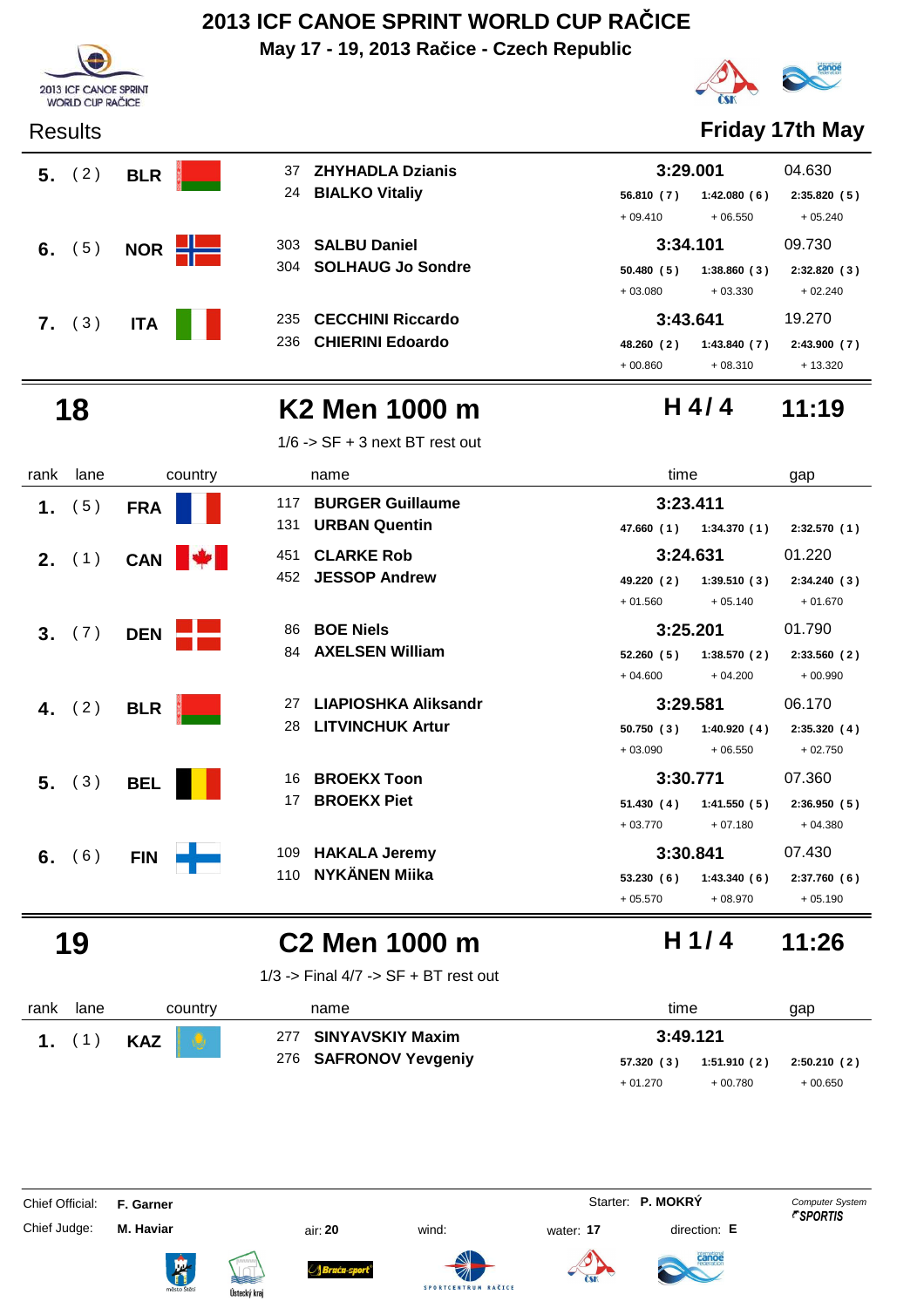**May 17 - 19, 2013 Račice - Czech Republic**





### Results **Friday 17th May**

|    | 2. (3) | <b>GER</b> |       | 189 VERCH Ronald        | 3:49.911                             | 00.790      |
|----|--------|------------|-------|-------------------------|--------------------------------------|-------------|
|    |        |            |       | 169 HENNIG Sebastian    | 56.050 (1) 1:51.130 (1) 2:49.560 (1) |             |
| 3. | (2)    | <b>BLR</b> |       | 30 MISACHENKA Andrei    | 3:50.651                             | 01.530      |
|    |        |            |       | 33 PIVAVAR Dmitry       | 59.040(5)<br>1:55.540(4)             | 2:53.010(3) |
|    |        |            |       |                         | $+04.410$<br>$+02.990$               | $+03.450$   |
| 4. | (8)    | <b>CZE</b> |       | 63 RUSO Vojtěch         | 3:51.601                             | 02.480      |
|    |        |            |       | 46 DRAHOKOUPIL Dan      | 58.060(4)<br>1:58.120(5)             | 3:00.300(5) |
|    |        |            |       |                         | $+06.990$<br>$+02.010$               | $+10.740$   |
|    | 5. (6) | <b>POR</b> | €     | 329 CRUZ Bruno          | 3:56.721                             | 07.600      |
|    |        |            |       | 336 SILVA Nuno          | 1:53.600(3)<br>56.520 (2)            | 3:00.650(6) |
|    |        |            |       |                         | $+02.470$<br>$+00.470$               | $+11.090$   |
| 6. | (9)    | <b>POL</b> |       | 326 SITKOWSKI Jakub     | 3:57.161                             | 08.040      |
|    |        |            |       | 324 POSPIECH Daniel     | 1:00.730(6)<br>2:01.080(7)           | 2:58.240(4) |
|    |        |            |       |                         | $+04.680$<br>$+09.950$               | $+08.680$   |
|    | 7. (5) | CAN        |       | 468 KLEVINAS Mark       | 3:57.591                             | 08.470      |
|    |        |            |       | 467 ANDISON Jamie       | 1:02.250(7)<br>1:59.440(6)           | 3:01.000(7) |
|    |        |            |       |                         | $+08.310$<br>$+06.200$               | $+ 11.440$  |
| 8. | (4)    |            | SVK + | 434 TOTH Kristof        | 4:06.431                             | 17.310      |
|    |        |            |       | 435 CSENKEY Adam        | 1:03.160(8)<br>2:17.840(8)           | 3:02.430(9) |
|    |        |            |       |                         | $+26.710$<br>$+07.110$               | $+12.870$   |
| 9. | (7)    | <b>RUS</b> |       | 348 DUBOVOY Ivan        | 4:09.091                             | 19.970      |
|    |        |            | 346   | <b>BOVDURETS Alexey</b> | 1:04.120(9)<br>00.000                | 3:01.600(8) |
|    |        |            |       |                         | $+08.070$                            | $+12.040$   |

## **20 C2 Men 1000 m 11:33**

1/3 -> Final 4/7 -> SF + BT rest out

| rank | lane     | country    | name                               | time                       | gap          |
|------|----------|------------|------------------------------------|----------------------------|--------------|
| 1.   | (2)      | <b>BLR</b> | 34 RABCHANKA Dzmitry               | 3:45.031                   |              |
|      |          |            | <b>VAUCHETSKI Aliaksandr</b><br>35 | 57.240 (2)<br>1:52.090(3)  | 2:47.960(1)  |
|      |          |            |                                    | $+00.380$<br>$+01.730$     |              |
| 2.   | (6)      | <b>FRA</b> | <b>BEUGNET Mathieu</b><br>115      | 3:45.321                   | 00.290       |
|      |          |            | <b>BART Adrien</b><br>113          | 58.190(3)<br>1:53.880(5)   | 2:49.000(2)  |
|      |          |            |                                    | $+01.330$<br>$+03.520$     | $+01.040$    |
| 3.   | (3)      | <b>GER</b> | <b>KRETSCHMER Peter</b><br>174     | 3:45.551                   | 00.520       |
|      |          |            | <b>KUSCHELA Kurt</b><br>176        | 59.440 (4)<br>1:53.230(4)  | 2:50.590(4)  |
|      |          |            |                                    | $+02.580$<br>$+02.870$     | $+02.630$    |
|      | 4. $(8)$ | <b>CZE</b> | RADOŇ Jaroslav<br>62               | 3:46.771                   | 01.740       |
|      |          |            | <b>DVOŘÁK Filip</b><br>47          | 1:00.210(5)<br>1:51.260(2) | 2:49.710 (3) |
|      |          |            |                                    | $+03.350$<br>$+00.900$     | $+01.750$    |

Chief Official: **F. Garner** System **F. Garner** System **P. MOKRY** Computer System

Chief Judge: **M. Haviar** air: **20** wind: water: **17** direction: **E**

ł













**H 2/ 4**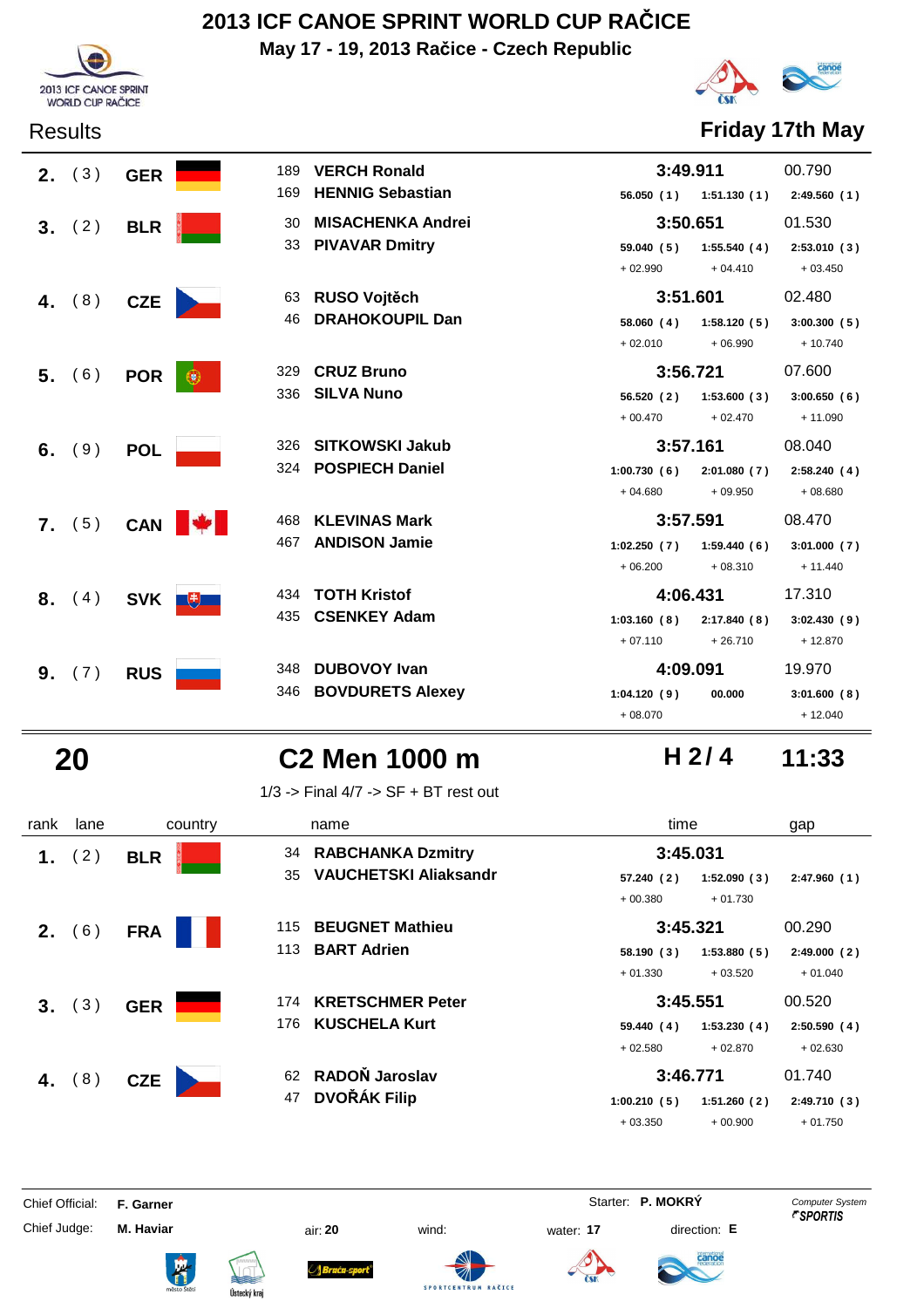**May 17 - 19, 2013 Račice - Czech Republic**





**H 1/ 4**

### Results **Friday 17th May**

| 5.               | (5)      | <b>CAN</b> | $\mathbf{v}$ | 466 | <b>VARGA Roland</b>               | 3:54.471    |             | 09.440                   |
|------------------|----------|------------|--------------|-----|-----------------------------------|-------------|-------------|--------------------------|
|                  |          |            |              | 464 | <b>BEAUCHESNE-SEVIGNY Gabriel</b> | 56.860(1)   | 1:50.360(1) | 2:50.960(5)<br>$+03.000$ |
|                  | 6. $(1)$ | <b>KAZ</b> |              | 281 | <b>YEMELYANOV Mikhail</b>         | 4:01.581    |             | 16.550                   |
|                  |          |            |              | 282 | <b>YEMELYANOV Timofey</b>         | 1:00.990(6) | 1:57.010(7) | 2:55.450(6)              |
|                  |          |            |              |     |                                   | $+04.130$   | $+06.650$   | $+07.490$                |
| $\mathbf{7}_{-}$ | (4)      | <b>CHN</b> |              |     | 212 LIU Yang                      | 4:28.071    |             | 43.040                   |
|                  |          |            |              | 213 | <b>MEI Gang</b>                   | 1:03.040(8) | 2:02.020(8) | 3:16.150(8)              |
|                  |          |            |              |     |                                   | $+06.180$   | $+11.660$   | $+28.190$                |
|                  | ′9)      | <b>POL</b> | 321          |     | <b>KRUK Mariusz</b>               | DQ          |             |                          |
|                  |          |            |              | 328 | <b>SOKOL Patryk</b>               |             |             |                          |



## **21 K1 Women 1000 m 11:47**

1st -> Final 2/7 -> SF rest out

| rank | lane                   | country                 | name |                                   |             | time                  |             |
|------|------------------------|-------------------------|------|-----------------------------------|-------------|-----------------------|-------------|
|      | 1. $(2)$               | <b>GER</b>              |      | 192 HANTL Verena                  | 4:10.401    |                       |             |
|      |                        |                         |      |                                   |             | 59.060(1) 1:52.410(1) | 2:59.960(1) |
|      | 2. (7)<br>SRB <b>W</b> |                         |      | 415 NADJ Antonija                 | 4:16.431    |                       | 06.030      |
|      |                        |                         |      |                                   | 59.740 (2)  | 1:59.740(2)           | 3:03.780(2) |
|      |                        |                         |      |                                   | $+00.680$   | $+07.330$             | $+03.820$   |
|      | 3. (4)                 | <b>ITA</b>              |      | 253 CAMPANA Sofia                 | 4:18.041    |                       | 07.640      |
|      |                        |                         |      |                                   | 1:02.020(3) | 2:06.130(4)           | 3:12.100(3) |
|      |                        |                         |      |                                   | $+02.960$   | $+13.720$             | $+12.140$   |
|      | 4. $(3)$               | SLO <b>Port</b>         |      | 396 OSTERMAN Anja                 | 4:20.441    |                       | 10.040      |
|      |                        |                         |      |                                   | 1:02.740(4) | 2:05.650(3)           | 3:13.380(4) |
|      |                        |                         |      |                                   | $+03.680$   | $+13.240$             | $+13.420$   |
|      | 5. (6)                 | <b>CZE</b>              |      | 77 MACHOVÁ Monika                 | 4:26.571    |                       | 16.170      |
|      |                        |                         |      |                                   | 1:04.490(5) | 2:12.770(5)           | 3:21.560(5) |
|      |                        |                         |      |                                   | $+05.430$   | $+20.360$             | $+21.600$   |
|      | 6. $(5)$               | <b>TUN</b><br>$\bullet$ |      | 442 BEN ISMAIL Afef               | 4:27.491    |                       | 17.090      |
|      |                        |                         |      |                                   | 1:07.240(7) | 2:14.160(6)           | 3:22.050(6) |
|      |                        |                         |      |                                   | $+08.180$   | $+21.750$             | $+22.090$   |
|      | $7.$ (8)               | <b>CHN</b>              | 228  | <b>YU Qingqing</b>                | 4:32.451    |                       | 22.050      |
|      |                        |                         |      |                                   | 1:06.040(6) | 2:14.970(7)           | 3:22.910(7) |
|      |                        |                         |      |                                   | $+06.980$   | $+22.560$             | $+22.950$   |
|      | 22                     |                         |      | K1 Women 1000 m                   |             | H <sub>2/4</sub>      | 11:54       |
|      |                        |                         |      | 1st -> Final $2/7$ -> SF rest out |             |                       |             |
| rank | lane                   | country                 | name |                                   | time        |                       | gap         |

Chief Official: **F. Garner** System **Starter: S. SHABLYKA** Computer System Chief Judge: **M. Haviar** air: **20** wind: water: **17** direction: **E** anoe **Bruću-s** ł **SPORTCENT**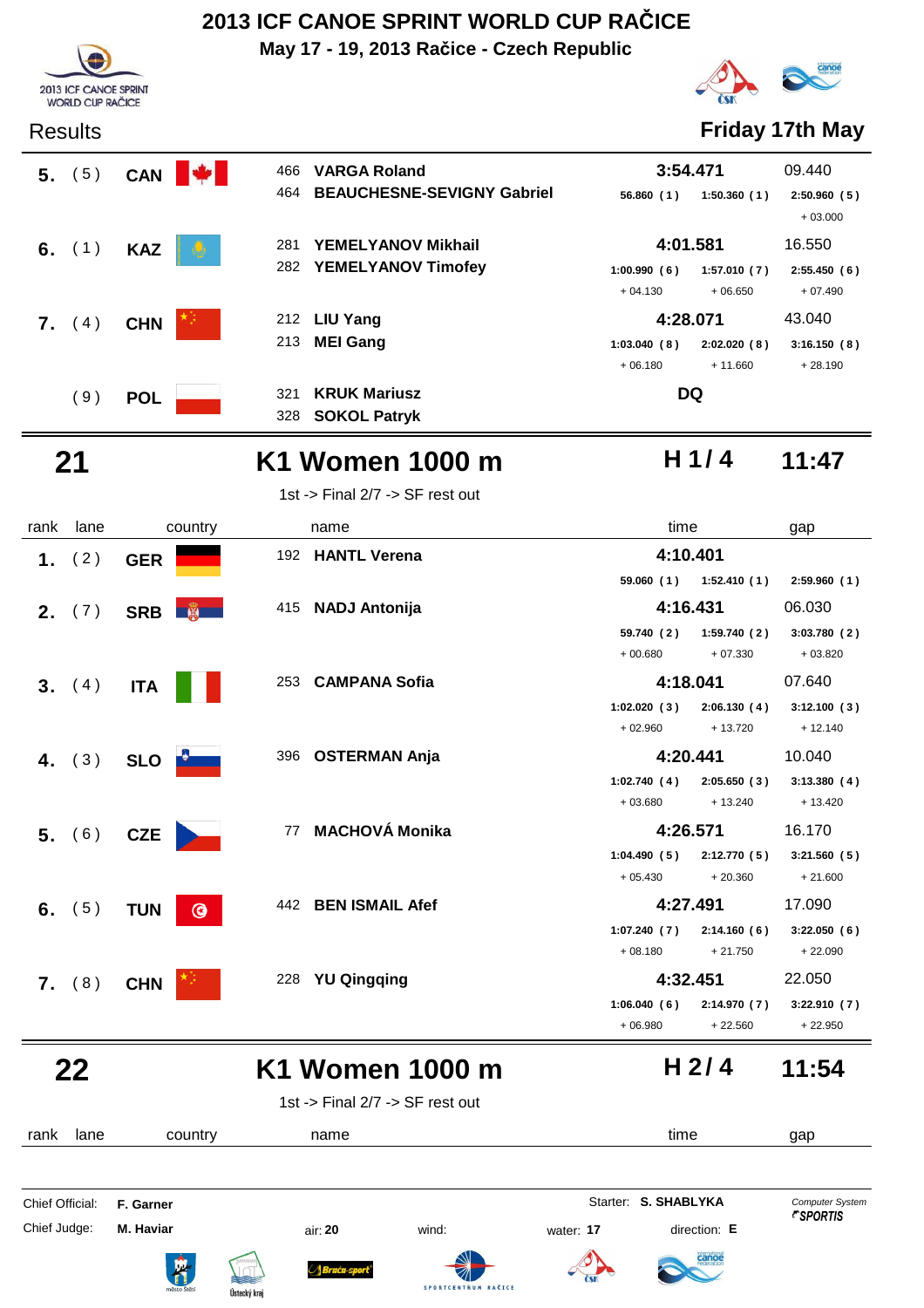**May 17 - 19, 2013 Račice - Czech Republic**



# canoe

Results **Friday 17th May**

| 1. $(1)$        | <b>RUS</b>      |                | 391 SERGEEVA Anastasiya   | 4:08.451    |                             |             |
|-----------------|-----------------|----------------|---------------------------|-------------|-----------------------------|-------------|
|                 |                 |                |                           | $+00.410$   | $1:01.640(2)$ $1:54.970(1)$ | 3:03.060(1) |
| <b>2.</b> $(2)$ | <b>CZE</b>      |                | 76 KOŽÍŠKOVÁ Anna         | 4:14.321    |                             | 05.870      |
|                 |                 |                |                           | 1:02.090(3) | 2:01.050(2)                 | 3:08.490(2) |
|                 |                 |                |                           | $+00.860$   | $+06.080$                   | $+05.430$   |
| 3. (4)          | <b>ITA</b>      |                | 252 BURGO Irene           | 4:17.371    |                             | 08.920      |
|                 |                 |                |                           | 1:03.590(5) | 2:09.320(4)                 | 3:12.380(3) |
|                 |                 |                |                           | $+02.360$   | $+14.350$                   | $+09.320$   |
| 4. $(6)$        | <b>GER</b>      |                | 194 KNORR Anne            | 4:19.371    |                             | 10.920      |
|                 |                 |                |                           | 1:02.850(4) | 2:05.780(3)                 | 3:13.460(4) |
|                 |                 |                |                           | $+01.620$   | $+10.810$                   | $+10.400$   |
| 5. (8)          | <b>RUS</b>      |                | 377 ALEXANDROVA Maria     | 4:19.731    |                             | 11.280      |
|                 |                 |                |                           | 1:05.740(7) | 2:10.420(5)                 | 3:14.480(5) |
|                 |                 |                |                           | $+04.510$   | $+15.450$                   | $+11.420$   |
| 6. $(7)$        | <b>CHN</b>      |                | 229 YU Yaona              | 4:25.741    |                             | 17.290      |
|                 |                 |                |                           |             | $1:04.870(6)$ $2:13.760(7)$ | 3:18.250(6) |
|                 |                 |                |                           | $+03.640$   | $+18.790$                   | $+15.190$   |
| 7. (3)          | SRB <b>Fig.</b> |                | 416 RUZICIC-BENEDEK Dalma | 4:35.871    |                             | 27.420      |
|                 |                 |                |                           | 1:01.230(1) | 2:12.050(6)                 | 3:19.480(7) |
|                 |                 |                |                           |             | $+17.080$                   | $+16.420$   |
| 8. (5)          | <b>TUN</b>      | $\circledcirc$ | 443 BEN ISMAIL Abir       | 4:49.071    |                             | 40.620      |
|                 |                 |                |                           | 1:06.880(8) | 2:17.380(8)                 | 3:34.640(8) |
|                 |                 |                |                           | $+05.650$   | $+22.410$                   | $+31.580$   |

## **23 K1 Women 1000 m 12:01**

1st -> Final 2/7 -> SF rest out

| rank | lane            | country                                       | name                         | time                       | gap         |
|------|-----------------|-----------------------------------------------|------------------------------|----------------------------|-------------|
| 1.   | (1)             | <b>AUT</b>                                    | <b>BEDÖCS Krisztina</b><br>6 | 4:16.191                   |             |
|      |                 |                                               |                              | 1:00.040(1)<br>2:03.070(2) | 3:08.590(1) |
|      |                 |                                               |                              | $+00.530$                  |             |
|      | <b>2.</b> $(4)$ | $\frac{\mathbf{N}}{\mathbf{N}}$<br><b>GBR</b> | 155 BURKILL Corall           | 4:21.631                   | 05.440      |
|      |                 |                                               |                              | 1:00.650(2)<br>2:02.540(1) | 3:10.160(2) |
|      |                 |                                               |                              | $+00.610$                  | $+01.570$   |
|      | 3. (2)          | CAN <b>W</b>                                  | <b>VAUGHAN Hannah</b><br>477 | 4:25.411                   | 09.220      |
|      |                 |                                               |                              | 1:02.290(4)<br>2:08.810(4) | 3:18.670(5) |
|      |                 |                                               |                              | $+02.250$<br>$+06.270$     | $+10.080$   |
|      | 4. $(5)$        | <b>NED</b>                                    | <b>HAAZE Eef</b><br>297      | 4:25.711                   | 09.520      |
|      |                 |                                               |                              | 1:03.500(5)<br>2:10.620(5) | 3:15.860(3) |
|      |                 |                                               |                              | $+03.460$<br>$+08.080$     | $+07.270$   |
|      |                 |                                               |                              |                            |             |

Chief Official: **F. Garner** System **Starter: S. SHABLYKA** Computer System

Chief Judge: **M. Haviar** air: **20** wind: water: **17** direction: **E**

ł











**H 3/ 4**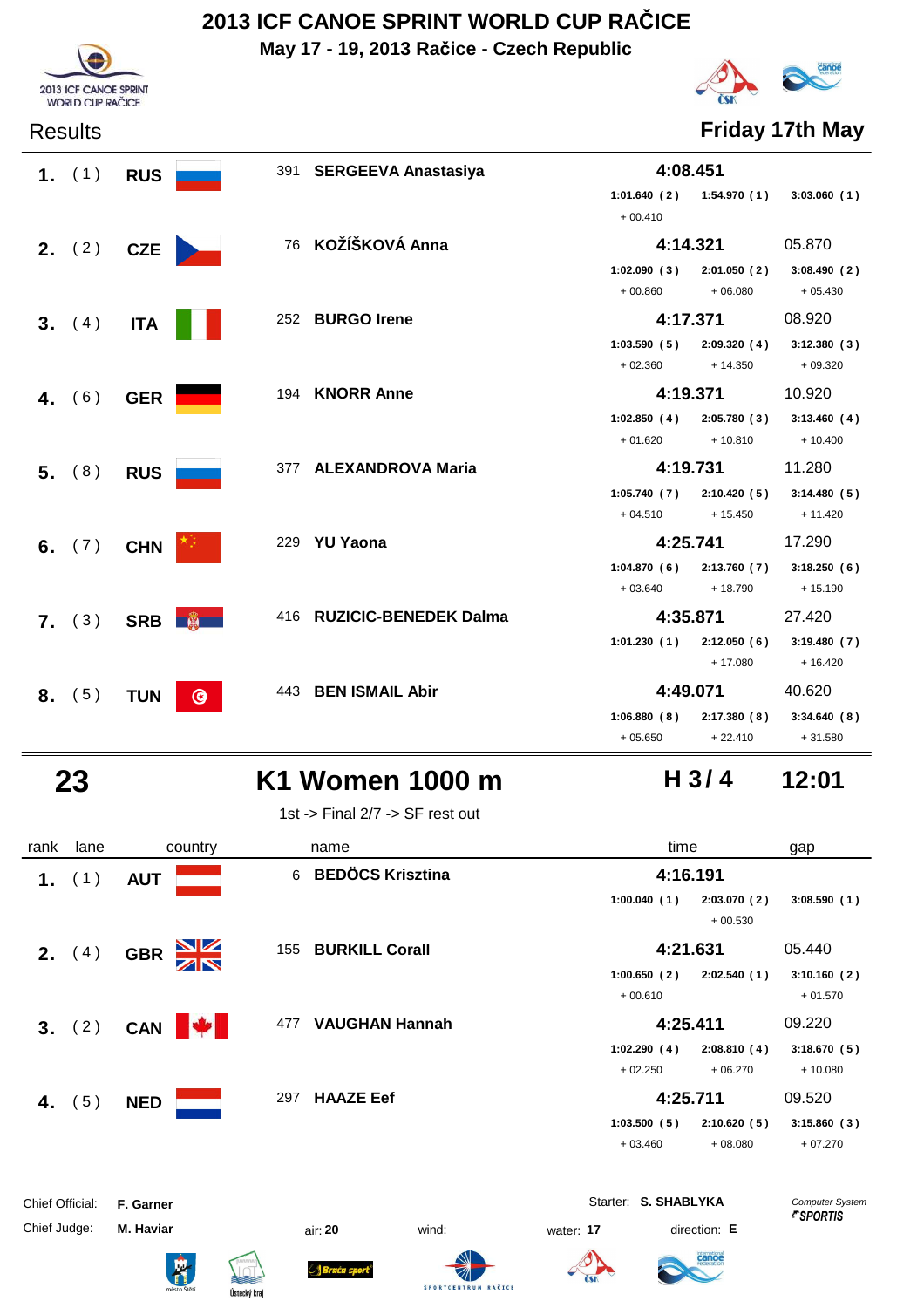

**3.** (4) **NOR MOEN Louise Leren 4:04.681** 06.010

 **4.** ( 3 ) **CZE PAĎOUROVÁ Zdislava** ( 3 ) **4:06.891** 08.220

**5.** (1) CHN **GUO Yaling** 223 **GUO Yaling** 223 **4:07.311** 08.640

**BRUN-LIE Agnes** 308 **58.090 1:56.560 2:59.610 ( 3 ) ( 3 ) ( 3 )**

82 **SERÁ Zuzana** 57.010 (1) 1:58.650 (4) 3:00.470 (4)

**HE Zuxuan** 224 **1:05.060 2:00.020 3:00.970 ( 5 ) ( 5 ) ( 5 )**

### **25 K2 Women 1000 m 12:15**

1/3 -> Final 4/7 -> SF + BT rest out

| rank    | lane              | country                                                                      | name                            | time                       | gap         |
|---------|-------------------|------------------------------------------------------------------------------|---------------------------------|----------------------------|-------------|
| 1.      | $\vert 4 \rangle$ | $\sum_{k=1}^{N}$<br>4:01.381<br><b>WALLACE Bernadette</b><br>4<br><b>AUS</b> |                                 |                            |             |
|         |                   |                                                                              | <b>FLOOD Naomi</b><br>3         | 1:52.510(1)<br>1:00.080(3) | 2:59.220(1) |
|         |                   |                                                                              |                                 | $+01.210$                  |             |
| $2_{-}$ | $\left(3\right)$  | <b>AUT</b>                                                                   | <b>LEHACI Ana Roxana</b>        | 4:06.951                   | 05.570      |
|         |                   |                                                                              | <b>SCHWARZ Viktoria</b><br>9    | 1:58.390(3)<br>59.460 (2)  | 3:04.070(2) |
|         |                   |                                                                              |                                 | $+05.880$<br>$+00.590$     | $+04.850$   |
|         | 3. (2)            | <b>ITA</b>                                                                   | <b>PETRACCA Cristina</b><br>258 | 4:07.831                   | 06.450      |
|         |                   |                                                                              | <b>FANTINI Agata</b><br>255     | 1:57.720(2)<br>58.870 (1)  | 3:04.970(3) |
|         |                   |                                                                              |                                 | $+05.210$                  | $+05.750$   |

Chief Official: **F. Garner** System **F. Garner** Starter: **J. KRÁL** Computer System

Chief Judge: **M. Haviar** air: **20** wind: water: **17** direction: **E**

















 $+ 05.350 + 05.520$ 

+ 01.080 + 03.260 + 04.660

+ 08.050 + 06.720 + 06.020

**H 2/ 4**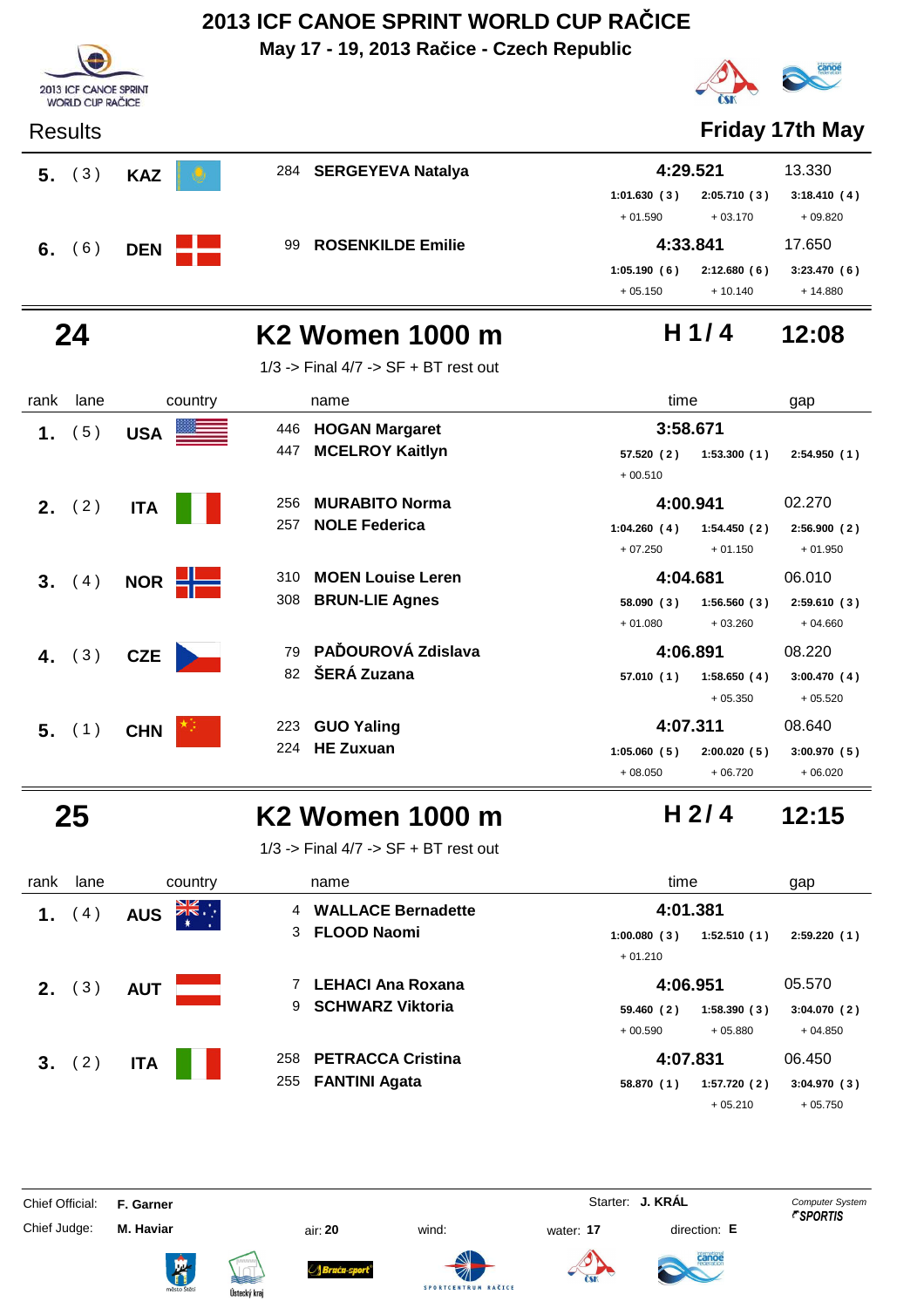## **May 17 - 19, 2013 Račice - Czech Republic 2013 ICF CANOE SPRINT WORLD CUP RAČICE**



## **26 K4 Men 1000 m 12:22**

| rank           | lane            | country      |                                 | name                                                                                                          | time                                |                          | gap                                 |
|----------------|-----------------|--------------|---------------------------------|---------------------------------------------------------------------------------------------------------------|-------------------------------------|--------------------------|-------------------------------------|
| 1.             | (2)             | SRB <b>N</b> | 412<br>398                      | <b>ZORIC Milenko</b><br>402 HOLPERT Ervin<br><b>ALEKSIC Aleksandar</b>                                        | 3:03.021<br>45.910 (2)<br>$+00.780$ | 1:26.400(1)              | 2:15.030(1)                         |
| 2.             | (5)             | SVK U        | 409<br>427<br>428<br>429<br>430 | <b>TERZIC Dejan</b><br><b>GELLE Peter</b><br><b>JANKOVEC Martin</b><br><b>VLCEK Erik</b><br><b>TARR Juraj</b> | 3:03.841<br>47.090 (3)<br>$+01.960$ | 1:29.600(3)<br>$+03.200$ | 00.820<br>2:17.600(2)<br>$+02.570$  |
| 3.             | (6)             | <b>CZE</b>   | 57<br>60<br>65<br>64            | <b>MACH Martin</b><br><b>NEPRAŠ Lukáš</b><br><b>ŠPICAR Jakub</b><br><b>ŠLOUF Radek</b>                        | 3:06.581<br>52.140 (7)<br>$+07.010$ | 1:34.970(6)<br>$+08.570$ | 03.560<br>2:20.820(5)<br>$+05.790$  |
| 4.             | (3)             | <b>GER</b>   | 164<br>185<br>167<br>177        | <b>FROESE Torben</b><br><b>SCHMUDE David</b><br><b>HARBRECHT Gordan</b><br><b>KUX Fabian</b>                  | 3:07.241<br>45.130 (1)              | 1:27.170(2)<br>$+00.770$ | 04.220<br>2:18.230(3)<br>$+03.200$  |
| 5 <sub>1</sub> | (1)             | <b>ITA</b>   | 247<br>233<br>244<br>239        | <b>RIPAMONTI Nicola</b><br><b>BATTELLI Albino</b><br><b>PRA FLORIANI Mauro</b><br><b>CRENNA Mauro</b>         | 3:15.181<br>47.610 (4)<br>$+02.480$ | 1:30.860(4)<br>$+04.460$ | 12.160<br>2:19.890(4)<br>$+04.860$  |
| 6.             | (7)             | <b>RUS</b>   | 367<br>371<br>374<br>347        | <b>SERGEEV Aleksandr</b><br><b>SPESIVTSEV Maxim</b><br><b>VOSTRIKOV Alexey</b><br><b>CHERVOV Nikolay</b>      | 3:16.031<br>49.050 (5)<br>$+03.920$ | 1:33.410(5)<br>$+07.010$ | 13.010<br>2:23.130(6)<br>$+08.100$  |
|                | <b>7.</b> $(4)$ | <b>UZB</b>   | 487<br>491<br>490<br>489        | <b>BORZOV Sergey</b><br><b>TROPIN Alexander</b><br><b>MOCHALOV Alexey</b><br><b>GORN Vyacheslav</b>           | 3:18.381<br>51.020(6)<br>$+05.890$  | 1:36.020(7)<br>$+09.620$ | 15.360<br>2:24.430 (7)<br>$+09.400$ |

## **27 K4 Men 1000 m 12:29**

1st -> Final 2/7 -> SF rest out

**H 2/ 4**

**H 1/ 4**

canoe



**SPORTCENT**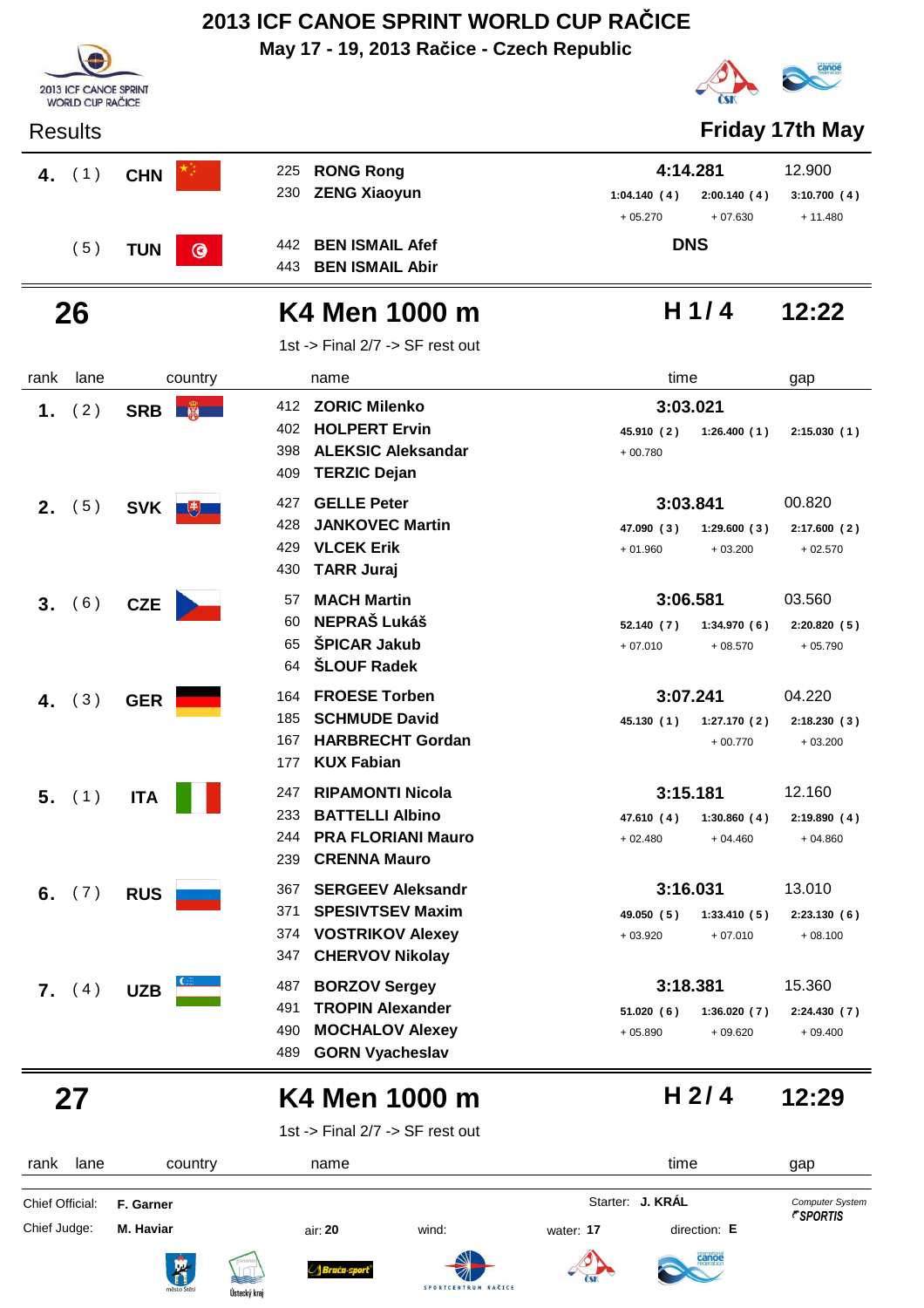

**May 17 - 19, 2013 Račice - Czech Republic**



Results **Friday 17th May**

|         | 1. $(3)$ | <b>GER</b> | 171        | <b>HOLLSTEIN Martin</b>                         | 2:59.511                |                          |                          |
|---------|----------|------------|------------|-------------------------------------------------|-------------------------|--------------------------|--------------------------|
|         |          |            | 188        | <b>STROINSKI Kostja</b>                         | 43.560 (2)              | 1:23.990(1)              | 2:13.600(1)              |
|         |          |            | 187<br>165 | <b>SPENNER Kai</b><br><b>GLEINERT Robert</b>    | $+00.840$               |                          |                          |
|         |          |            | 332        | <b>PIMENTA Fernando</b>                         | 3:02.331                |                          | 02.820                   |
| $2_{-}$ | (4)      | <b>POR</b> | æ.<br>333  | <b>RIBEIRO Joao</b>                             | 42.720 (1)              | 1:24.930(2)              | 2:14.320(2)              |
|         |          |            | 334        | <b>SILVA Emanuel</b>                            |                         | $+00.940$                | $+00.720$                |
|         |          |            | 330        | <b>FERNANDES David</b>                          |                         |                          |                          |
|         | 3. (1)   | <b>ITA</b> | 234        | <b>BENASSI Maximilian</b>                       | 3:04.871                |                          | 05.360                   |
|         |          |            | 246        | <b>RICCHETTI Alberto</b>                        | 46.580(4)               | 1:30.130(4)              | 2:16.290(3)              |
|         |          |            | 245        | <b>REGAZZONI Alberto</b>                        | $+03.860$               | $+06.140$                | $+02.690$                |
|         |          |            | 250        | <b>SCADUTO Antonio Massimiliano</b>             |                         |                          |                          |
|         | 4. $(7)$ | <b>RUS</b> | 375        | <b>YURCHENKO Vitaly</b>                         | 3:06.731                |                          | 07.220                   |
|         |          |            | 363        | <b>POGREBAN Vasily</b>                          | 47.930 (5)              | 1:31.240(5)              | 2:18.070(4)              |
|         |          |            | 373        | <b>VASILYEV Anton</b>                           | $+05.210$               | $+07.250$                | $+04.470$                |
|         |          |            | 376        | <b>ZHESTKOV Oleg</b>                            |                         |                          |                          |
| 5.      | (6)      | <b>CZE</b> | 50         | <b>HAVEL Daniel</b>                             | 3:07.431                |                          | 07.920                   |
|         |          |            | 69<br>45   | <b>TREFIL Lukáš</b><br><b>DOSTÁL Josef</b>      | 50.130(7)               | 1:33.140(6)              | 2:20.810(6)              |
|         |          |            | 66         | ŠTĚRBA Jan                                      | $+07.410$               | $+09.150$                | $+07.210$                |
|         |          |            | 423        |                                                 | 3:08.371                |                          | 08.860                   |
|         | 6. $(5)$ | <b>SVK</b> | $+$<br>425 | <b>KRAJCOVIC Marek</b><br><b>MICHALEK Matej</b> |                         |                          |                          |
|         |          |            | 424        | <b>JAKUBIK Gabor</b>                            | 44.800 (3)<br>$+02.080$ | 1:28.500(3)<br>$+04.510$ | 2:18.570(5)<br>$+04.970$ |
|         |          |            | 426        | <b>DEMIN Viktor</b>                             |                         |                          |                          |
|         | 7. (2)   | <b>NOR</b> | 305        | <b>ULLVANG Lars Magne</b>                       | 3:12.131                |                          | 12.620                   |
|         |          |            | 307        | <b>VOLD Eivind</b>                              | 49.350 (6)              | 1:34.470(7)              | 2:21.200(7)              |
|         |          |            | 302        | <b>MINDE Morten</b>                             | $+06.630$               | $+10.480$                | $+07.600$                |
|         |          |            | 301        | <b>HJEMDAL Lars</b>                             |                         |                          |                          |

## **28 K4 Men 1000 m 12:36**

1st -> Final 2/7 -> SF rest out

| rank | lane | country    | name                                                                                                                            | time                                                            | gap                                |
|------|------|------------|---------------------------------------------------------------------------------------------------------------------------------|-----------------------------------------------------------------|------------------------------------|
|      | 3)   | <b>FRA</b> | 118 CARRE Cyrille<br><b>LECRUBIER Vincent</b><br>127<br>122 HUBERT Etienne<br>124 JONCOUR Morgan                                | 3:04.221<br>1:17.930(1)<br>44.130 (1)                           | 2:16.690(1)                        |
| 2.   | 4)   | <b>BLR</b> | <b>PIATRUSHENKA Raman</b><br>32<br><b>BIALKO Vitaliy</b><br>24<br><b>LITVINCHUK Artur</b><br>28.<br><b>MAKHNEU Vadzim</b><br>29 | 3:05.621<br>1:18.650(2)<br>44.690 (2)<br>$+00.560$<br>$+00.720$ | 01.400<br>2:19.460(2)<br>$+02.770$ |

Chief Official: **F. Garner** System **F. Garner** System **Starter: <b>J. KRÁL** Computer System Computer System **Computer System** 

Chief Judge: **M. Haviar** air: **20** wind: water: **17** direction: **E**













**H 3/ 4**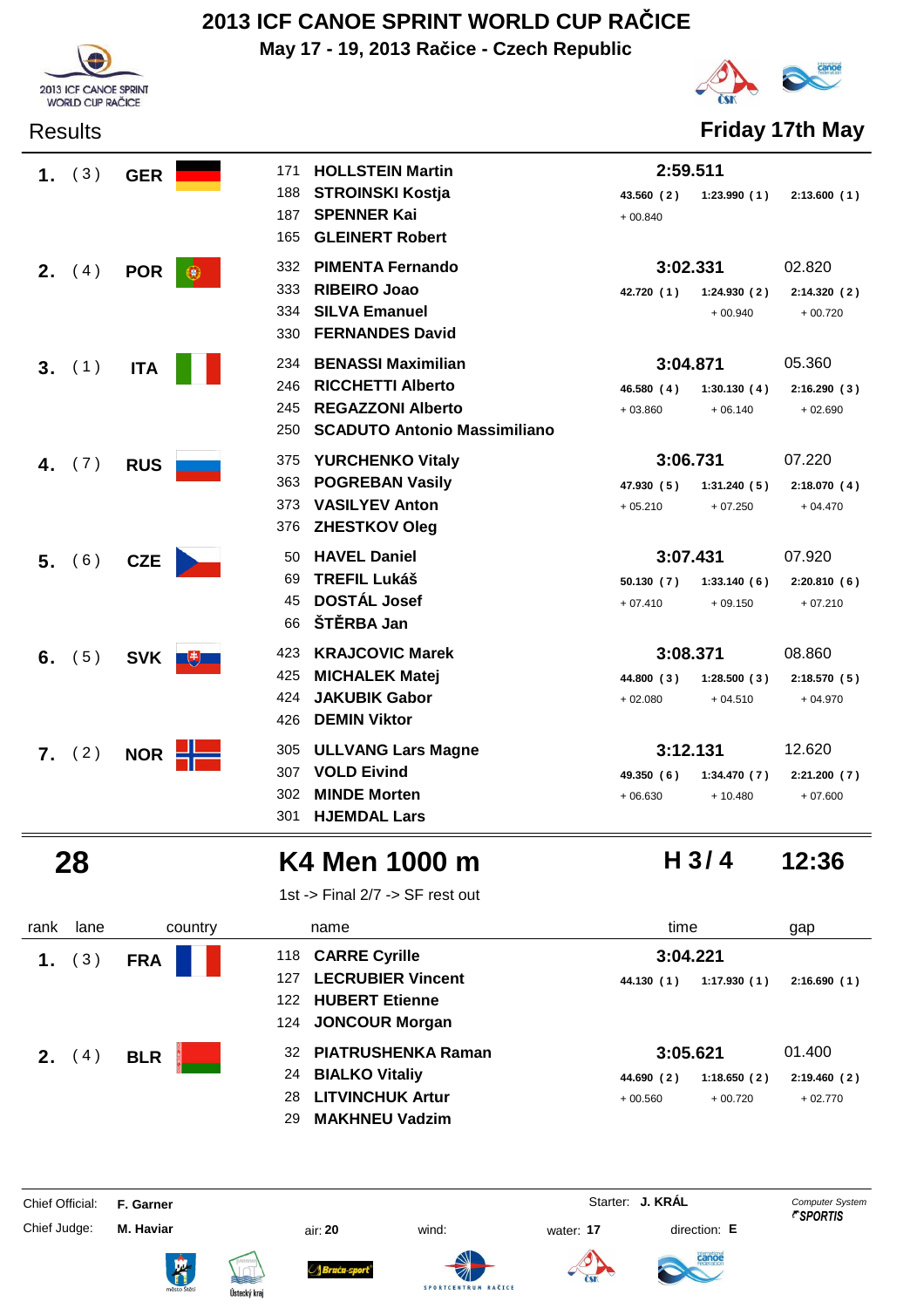**May 17 - 19, 2013 Račice - Czech Republic**





Results **Friday 17th May**

| 3. | (6)      | <b>CAN</b> | 453         | <b>BEAUCHESNE Etienne</b>  | 3:15.301   |             | 11.080       |
|----|----------|------------|-------------|----------------------------|------------|-------------|--------------|
|    |          |            | 454         | <b>JORENS Steven</b>       | 48.420 (5) | 1:37.370(5) | 2:26.690(4)  |
|    |          |            | 456         | <b>ROWORTH Sam</b>         | $+04.290$  | $+19.440$   | $+10.000$    |
|    |          |            | 455         | <b>DUCHESNAU Phillippe</b> |            |             |              |
|    | (5)      | <b>KAZ</b> | 278         | <b>SULTANBEKOV Daulet</b>  | 3:16.951   |             | 12.730       |
|    |          |            | 270         | <b>BEREZINTSEV Yuriy</b>   | 46.320 (3) | 1:29.060(3) | 2:25.550(3)  |
|    |          |            | 275         | <b>RZAYEV Stanislav</b>    | $+02.190$  | $+11.130$   | $+08.860$    |
|    |          |            | 273         | <b>LOBODA Artyem</b>       |            |             |              |
|    | $5.$ (1) | <b>GBR</b> | 153         | <b>WELCH Matthew</b>       | 3:18.461   |             | 14.240       |
|    |          |            | 138         | <b>BANISTER Peter</b>      | 47.560 (4) | 1:35.590(4) | 2:27.600(5)  |
|    |          |            | 151         | <b>SNEDDON Ryan</b>        | $+03.430$  | $+17.660$   | $+10.910$    |
|    |          |            | 147         | <b>ROBINSON Matthew</b>    |            |             |              |
| 6. | (7)      | <b>CHN</b> | 221         | <b>ZHU Shaoquan</b>        | 3:21.881   |             | 17.660       |
|    |          |            | 217         | <b>YAN Kaipeng</b>         | 51.560(7)  | 1:41.970(7) | 2:31.470(6)  |
|    |          |            | 215         | <b>XUE Kai</b>             | $+07.430$  | $+24.040$   | $+14.780$    |
|    |          |            | 207         | <b>GU Junhao</b>           |            |             |              |
| 7. | (2)      | <b>AZE</b> | 12<br>$C^*$ | <b>JAVADOV Mirnazim</b>    | 3:23.281   |             | 19.060       |
|    |          |            | 11          | <b>HOSSEINIAFSHAR</b>      | 50.390(6)  | 1:41.250(6) | 2:32.290 (7) |
|    |          |            | 14          | <b>PICHUGIN Aleksandr</b>  | $+06.260$  | $+23.320$   | $+15.600$    |
|    |          |            | 13          | <b>MUSTAFAYEV Tamerlan</b> |            |             |              |

## **29 K1 Women 500 m 14:00**

### **SF 1 / 3**

1/3 -> Final A  $4/6$  -> Final B rest out

| rank | lane            | country                        | name                           | time     | gap                     |
|------|-----------------|--------------------------------|--------------------------------|----------|-------------------------|
| 1.   | (6)             | ▓€⋰<br><b>NZL</b>              | <b>CARRINGTON Lisa</b><br>317  | 1:55.800 |                         |
|      |                 |                                |                                |          | 55.370 (2)<br>$+00.770$ |
|      | <b>2.</b> $(4)$ | $\frac{N}{N}$<br><b>GBR</b>    | 156 CAWTHORN Rachel            | 1:56.100 | 00.300                  |
|      |                 |                                |                                |          | 58.140(6)               |
|      |                 |                                |                                |          | $+03.540$               |
|      | 3. (2)          | CAN <b>+</b>                   | <b>RUSSELL Michelle</b><br>473 | 1:57.000 | 01.200                  |
|      |                 |                                |                                |          | 54.600(1)               |
|      | 4. $(3)$        | $\sum_{k=1}^{N}$<br><b>AUS</b> | <b>FLOOD Naomi</b><br>3        | 1:57.500 | 01.700                  |
|      |                 |                                |                                |          | 58.620 (7)              |
|      |                 |                                |                                |          | $+04.020$               |
|      | 5. (5)          | <b>RUS</b>                     | 391 SERGEEVA Anastasiya        | 1:58.400 | 02.600                  |
|      |                 |                                |                                |          | 56.010(3)               |
|      |                 |                                |                                |          | $+01.410$               |

Chief Official: **F. Garner** System **Starter: S. SHABLYKA** Computer System

Chief Judge: **M. Haviar** air: **20** wind: water: **17** direction: **E**

**Bruću-s** 

**SPORTCENT** 







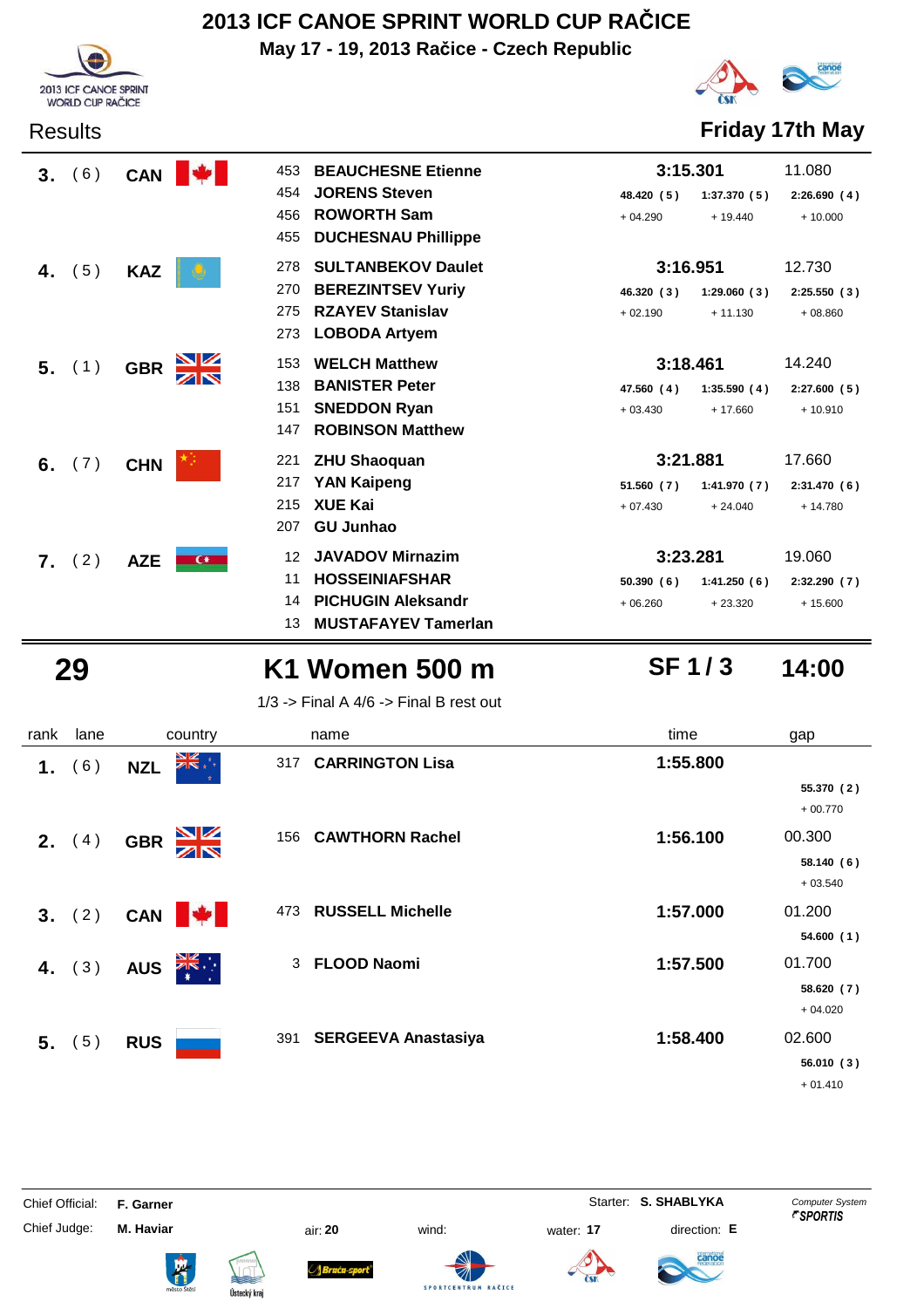**May 17 - 19, 2013 Račice - Czech Republic**



**Friday 17th May** 

**57.600 ( 5 )** + 03.000

**59.150 ( 8 )** + 04.550

**56.910 ( 4 )** + 02.310



| <b>Results</b> |              |                             | Friday 17th N |         |
|----------------|--------------|-----------------------------|---------------|---------|
| 6. $(9)$       | <b>BLR</b>   | 39 KHUDZENKA Volha          | 1:58.600      | 02.800  |
|                |              |                             |               | 57.600  |
|                |              |                             |               | $+03.0$ |
| 7. (1)         | <b>ITA</b>   | <b>CAMPANA Sofia</b><br>253 | 2:00.400      | 04.600  |
|                |              |                             |               | 59.150  |
|                |              |                             |               | $+04.5$ |
| 8. (7)         | <b>FRA</b>   | 133 GUYOT Sarah             | 2:00.500      | 04.700  |
|                |              |                             |               | 56.910  |
|                |              |                             |               | $+02.3$ |
| 9. (8)         | $RSA$ $\geq$ | 344 VAN TONDER Esti         | 2:03.000      | 07.200  |
|                |              |                             |               |         |

**1:02.520 ( 9 )** + 07.920

## **30 K1 Women 500 m 14:05**

1/3 -> Final A  $4/6$  -> Final B rest out

**SF 2 / 3**

| rank | lane            | country      | name                                 | time     | gap                      |
|------|-----------------|--------------|--------------------------------------|----------|--------------------------|
| 1.   | (3)             | SRB <b>蘭</b> | <b>RUZICIC-BENEDEK Dalma</b><br>416  | 1:58.222 |                          |
|      |                 |              |                                      |          | 58.320 (2)<br>$+00.550$  |
|      | <b>2.</b> $(5)$ | <b>GER</b>   | <b>WAGNER-AUGUSTIN Katrin</b><br>196 | 1:58.569 | 00.347                   |
|      |                 |              |                                      |          | 57.770 (1)               |
|      | 3. (4)          | <b>AUT</b>   | <b>SCHURING Yvonne</b><br>8          | 1:59.235 | 01.013                   |
|      |                 |              |                                      |          | 59.200 (3)<br>$+01.430$  |
| 4.   | (6)             | SVK +        | <b>KOHLOVA Martina</b><br>437        | 2:02.852 | 04.630                   |
|      |                 |              |                                      |          | 1:00.530(4)<br>$+02.760$ |
| 5.   | (8)             | SVK +        | <b>KMETOVA Ivana</b><br>436          | 2:04.368 | 06.146                   |
|      |                 |              |                                      |          | 1:00.830(5)              |
|      |                 |              |                                      |          | $+03.060$                |
|      | 6. $(1)$        | <b>CZE</b>   | 78 MATOUŠKOVÁ Lucie                  | 2:06.071 | 07.849                   |
|      |                 |              |                                      |          | 1:01.760(6)<br>$+03.990$ |
|      | 7. (7)          | <b>KAZ</b>   | 284 SERGEYEVA Natalya                | 2:06.155 | 07.933                   |
|      |                 |              |                                      |          | 1:03.000(8)<br>$+05.230$ |
| 8.   | (9)             | <b>BEL</b>   | <b>BROEKX Lize</b><br>23             | 2:08.348 | 10.126                   |
|      |                 |              |                                      |          | 1:03.680(9)<br>$+05.910$ |

Chief Judge: **M. Haviar** air: **20** wind: water: **17** direction: **E**

**Sraća-s** 

**SPORTCENT** 

**A** 

Chief Official: **F. Garner** System **Starter: S. SHABLYKA** Computer System

anoe

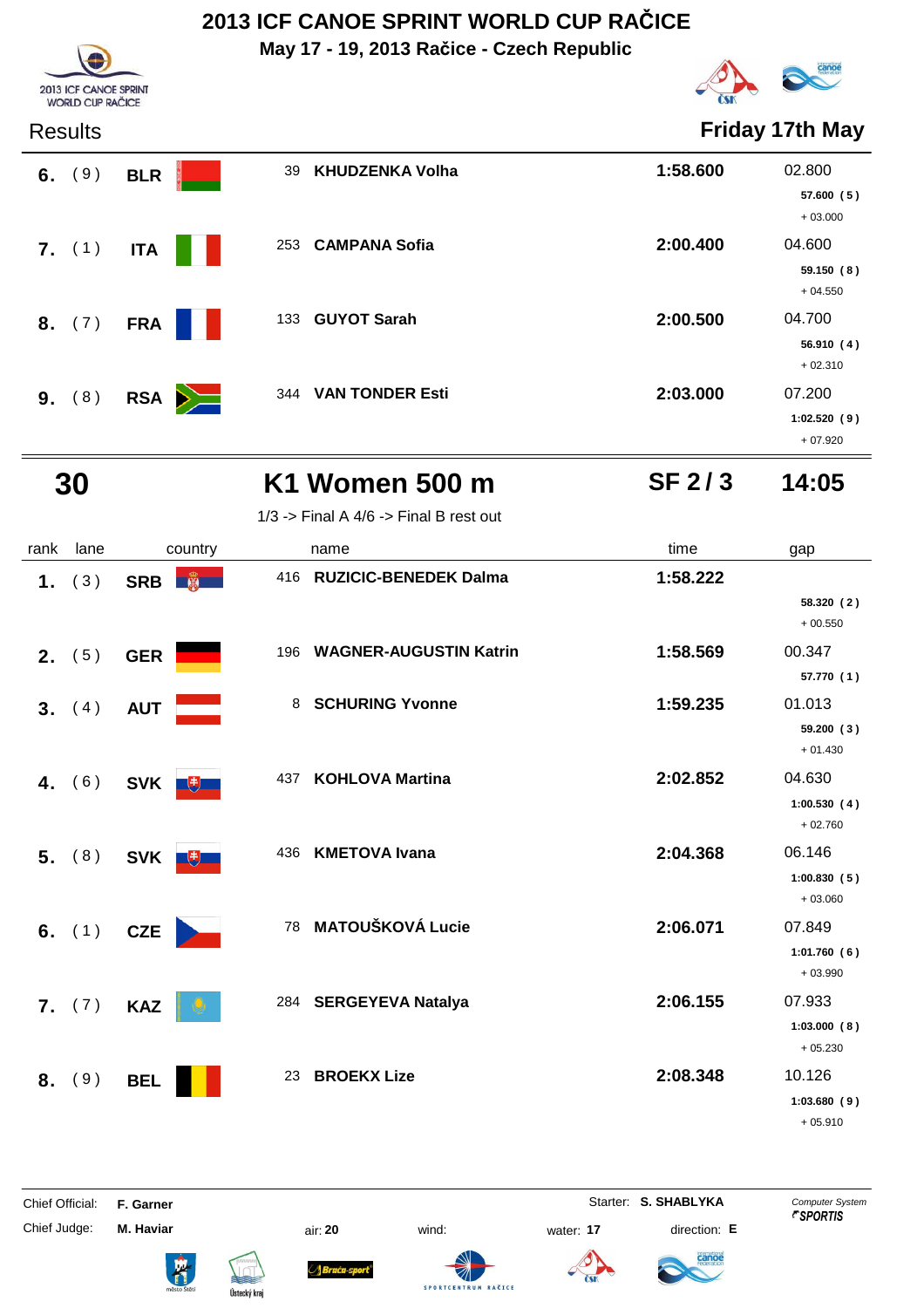**May 17 - 19, 2013 Račice - Czech Republic**

Results **Friday 17th May**





|                                 | 9. (2)   | <b>GBR</b>             |            | 160 WALKER Jessica                              |           | 2:11.007                         | 12.785<br>1:02.040(7)<br>$+04.270$              |
|---------------------------------|----------|------------------------|------------|-------------------------------------------------|-----------|----------------------------------|-------------------------------------------------|
|                                 | 31       |                        |            | K1 Women 500 m                                  |           | <b>SF 3/3</b>                    | 14:10                                           |
|                                 |          |                        |            | $1/3$ -> Final A $4/6$ -> Final B rest out      |           |                                  |                                                 |
| rank                            | lane     | country                |            | name                                            |           | time                             | gap                                             |
|                                 | 1. $(5)$ | <b>DEN</b>             |            | 96 HANSEN Henriette Engel                       |           | 2:00.428                         |                                                 |
|                                 | 2. (7)   | SLO <b>P</b>           |            | 397 PONOMARENKO JANIC Spela                     |           | 2:01.122                         | 57.780 (1)<br>00.694<br>1:03.770(6)             |
|                                 | 3. (3)   | <b>RUS</b>             |            | 392 SOBETOVA Vera                               |           | 2:01.462                         | $+05.990$<br>01.034<br>1:00.880(3)<br>$+03.100$ |
|                                 | 4. $(2)$ | CAN <b>W</b>           |            | 472 FOURNEL Emilie                              |           | 2:02.668                         | 02.240<br>58.420 (2)<br>$+00.640$               |
|                                 | 5. (4)   | AUS <b>ZIS</b>         |            | 4 WALLACE Bernadette                            |           | 2:02.962                         | 02.534<br>1:02.420(4)<br>$+04.640$              |
|                                 | 6. $(6)$ | <b>GER</b>             |            | 195 LEONHARDT Carolin                           |           | 2:03.062                         | 02.634<br>1:02.740(5)<br>$+04.960$              |
|                                 | 7. (1)   | SLO <b>Li</b>          | 396        | <b>OSTERMAN Anja</b>                            |           | 2:06.181                         | 05.753                                          |
|                                 | 8. (9)   | <b>ITA</b>             | 252        | <b>BURGO Irene</b>                              |           | 2:08.911                         | 08.483<br>1:05.890(8)<br>$+08.110$              |
|                                 | 9. (8)   | <b>CZE</b>             |            | 71 BLAHOVÁ Jana                                 |           | 2:12.471                         | 12.043<br>1:05.890(7)<br>$+08.110$              |
|                                 | 32       |                        |            | <b>K2 Women 500 m</b>                           |           | <b>SF1/3</b>                     | 14:20                                           |
|                                 |          |                        |            | $1/3$ -> Final A 4/7+8th BT -> Final B rest out |           |                                  |                                                 |
| rank                            | lane     | country                |            | name                                            |           | time                             | gap                                             |
| 1.                              | (6)      | <b>FIN</b>             | 112<br>111 | <b>RIKALA Anne</b><br><b>POLET Pauliina</b>     |           | 1:52.943                         | 53.980 (2)<br>$+00.560$                         |
| Chief Official:<br>Chief Judge: |          | F. Garner<br>M. Haviar |            | wind:<br>air: 20<br>SPORTCENTRUM RAČICI         | water: 17 | Starter: J. KRÁL<br>direction: E | Computer System<br><b><i>FSPORTIS</i></b>       |

Ústecký kraj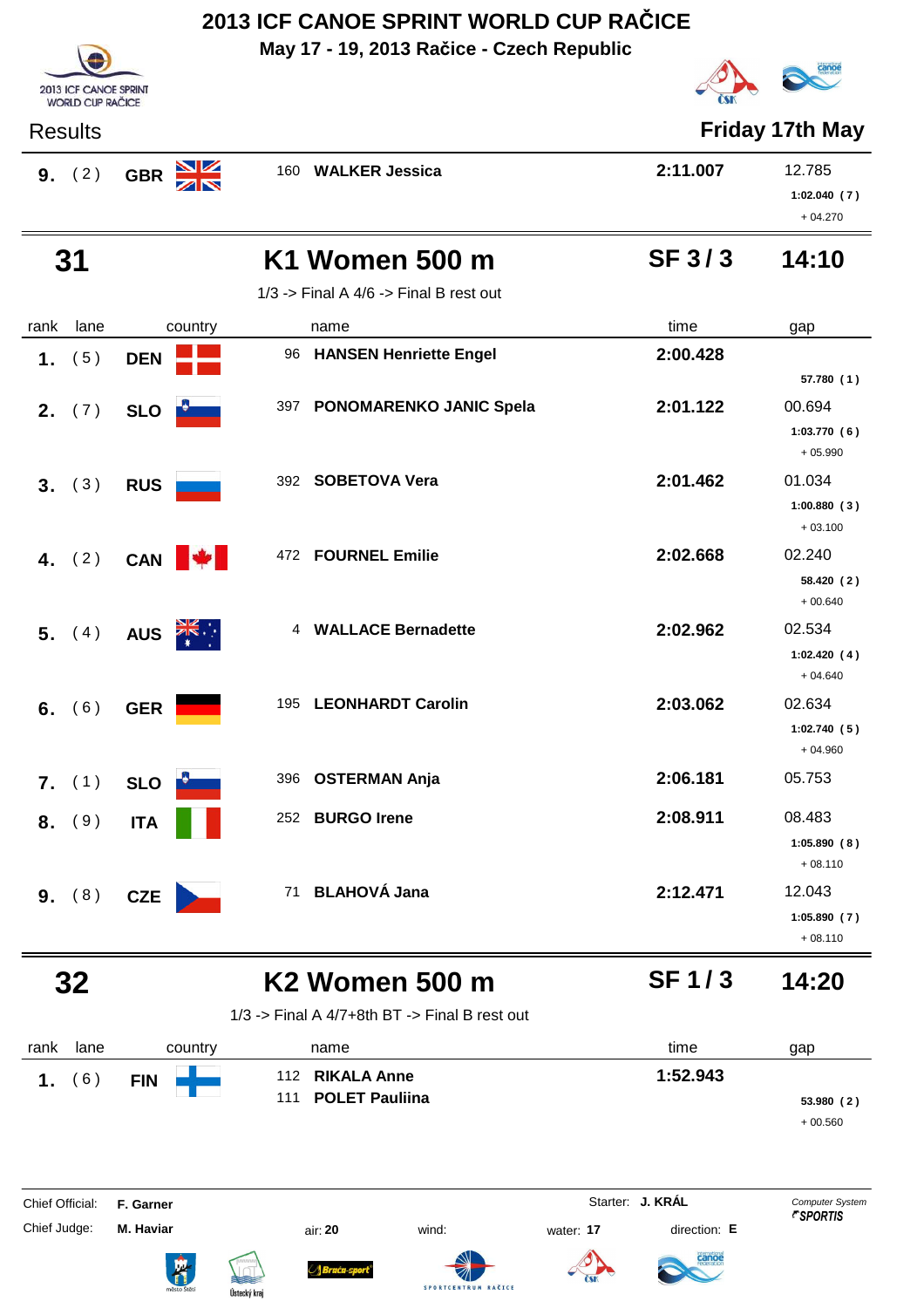**May 17 - 19, 2013 Račice - Czech Republic**



Results **Friday 17th May**

|    | <b>2.</b> $(4)$ | <b>CAN</b> | 474<br>478                     | <b>LOUNDER Una</b><br><b>IRVIN Alexa</b>              | 1:52.979 | 00.036<br>53.420(1)                |
|----|-----------------|------------|--------------------------------|-------------------------------------------------------|----------|------------------------------------|
| 3. | (8)             | <b>AUT</b> | 7<br>9                         | <b>LEHACI Ana Roxana</b><br><b>SCHWARZ Viktoria</b>   | 1:53.176 | 00.233<br>1:00.460(7)<br>$+07.040$ |
| 4. | (5)             | <b>RUS</b> | 382<br>380                     | <b>GURZHEY Inga</b><br><b>CHERNIGOVSKAYA Svetlana</b> | 1:53.363 | 00.420<br>58.140(6)<br>$+04.720$   |
| 5. | (3)             | <b>POR</b> | 341<br>œ<br>340                | <b>VASCONCELOS Joana</b><br><b>PORTELA Teresa</b>     | 1:53.479 | 00.536<br>56.640 (5)<br>$+03.220$  |
|    | 6. $(2)$        | <b>CZE</b> | 73<br>81                       | <b>HAVLOVÁ Andrea</b><br>ŠEBESTOVÁ Jana               | 1:54.226 | 01.283<br>56.200(4)<br>$+02.780$   |
|    | 7. (7)          | <b>USA</b> | 446<br><u> 1998 - J</u><br>447 | <b>HOGAN Margaret</b><br><b>MCELROY Kaitlyn</b>       | 1:59.510 | 06.567<br>54.870 (3)<br>$+01.450$  |
| 8. | (1)             | <b>CHN</b> | 223<br>224                     | <b>GUO Yaling</b><br><b>HE Zuxuan</b>                 | 2:02.865 | 09.922<br>1:01.530(8)<br>$+08.110$ |
| 9. | (9)             | <b>TUN</b> | 442<br>$\odot$<br>443          | <b>BEN ISMAIL Afef</b><br><b>BEN ISMAIL Abir</b>      | 2:30.489 | 37.546<br>1:12.910(9)              |

2013 ICF CANOE SPRINT WORLD CUP RAČICE

 **33 K2 Women 500 m 14:25**

**SF 2 / 3**

+ 19.490

1/3 -> Final A 4/7+8th BT -> Final B rest out

| rank | lane | country             | name                                                                   | time     | gap                               |
|------|------|---------------------|------------------------------------------------------------------------|----------|-----------------------------------|
| 1.   | (2)  | ** AK<br><b>NZL</b> | 319 HATTON Teneale<br>318 DODWELL Rachael                              | 1:49.786 | 53.020(1)                         |
| 2.   | (4)  | <b>BLR</b>          | <b>GRISHINA Aleksandra</b><br>38<br><b>TSISHKEVICH Marharyta</b><br>42 | 1:49.923 | 00.137<br>53.710 (2)<br>$+00.690$ |
| 3.   | (6)  | <b>GER</b>          | <b>HANTL Verena</b><br>192<br><b>HERING Sabrina</b><br>193             | 1:50.306 | 00.520<br>54.940(3)<br>$+01.920$  |
| 4.   | 5)   | <b>RUS</b>          | <b>LOBOVA Natalia</b><br>385<br><b>LAVROVA Anastasia</b><br>384        | 1:52.669 | 02.883<br>55.480(4)<br>$+02.460$  |

Chief Official: **F. Garner** System **F. Garner** System **Starter: <b>J. KRÁL** Computer System Computer System **Computer System** 

ł

Chief Judge: **M. Haviar** air: **20** wind: water: **17** direction: **E**













anod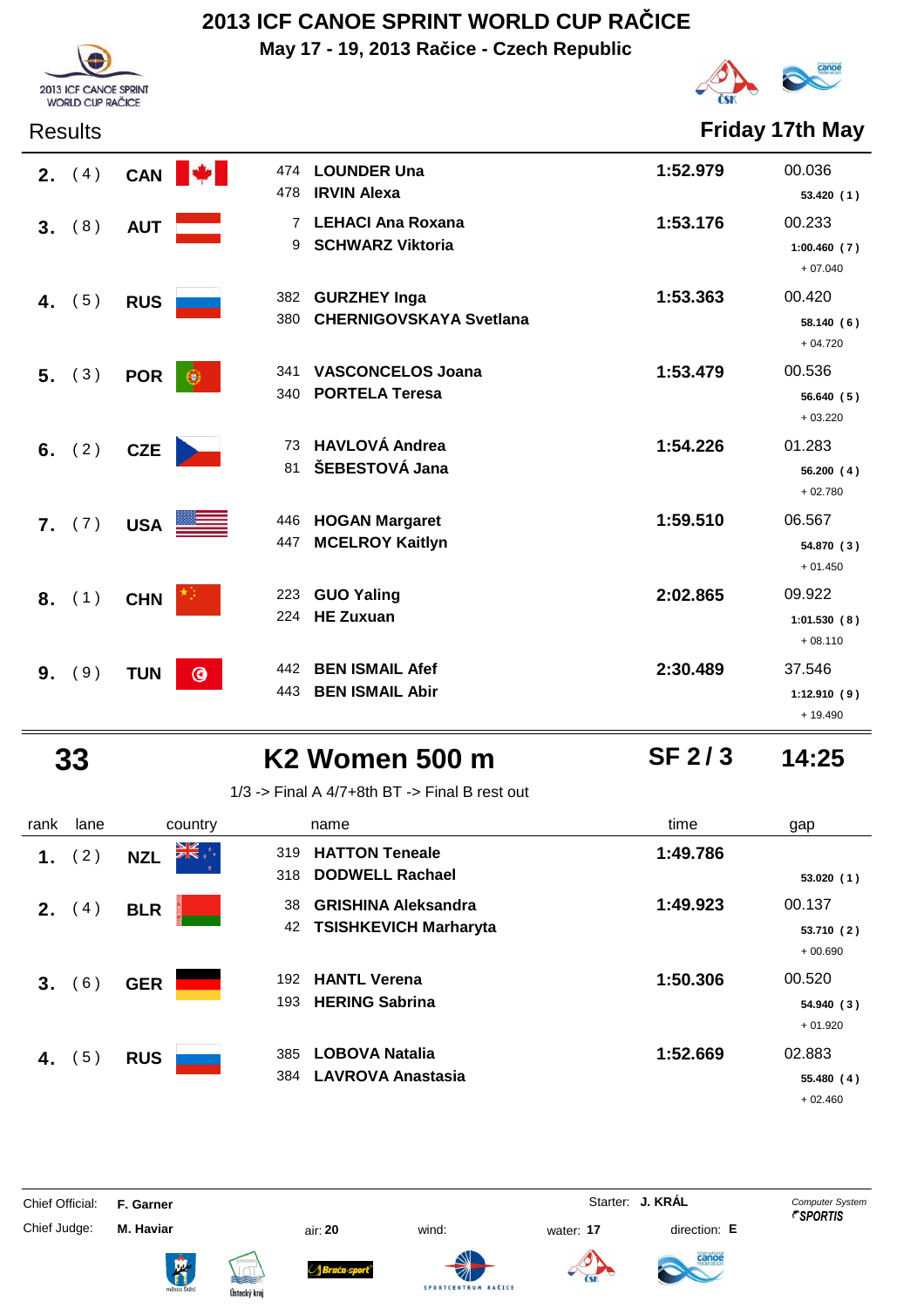**May 17 - 19, 2013 Račice - Czech Republic**



Results **Friday 17th May**

+ 06.480

**SF 1 / 3**

| RESUILS   |                 |                                                                    | <b>FINAY ITULIVIAY</b>                        |
|-----------|-----------------|--------------------------------------------------------------------|-----------------------------------------------|
| $5.$ (3)  | <b>ITA</b>      | <b>FANTINI Agata</b><br>255<br><b>PETRACCA Cristina</b><br>258     | 1:54.662<br>04.876<br>56.700 (5)<br>$+03.680$ |
| 6. $(7)$  | <b>ITA</b>      | <b>CAPODIMONTE Francesca</b><br>254<br><b>NOLE Federica</b><br>257 | 1:55.709<br>05.923<br>58.780 (8)<br>$+05.760$ |
| 7. (9)    | NOR <b>HIME</b> | <b>MOEN Louise Leren</b><br>310<br><b>BRUN-LIE Agnes</b><br>308    | 1:56.646<br>06.860<br>57.460(6)<br>$+04.440$  |
| 8. (1)    | <b>CZE</b>      | <b>HROCHOVÁ Lenka</b><br>74<br>ROTHMEIEROVÁ Andrea<br>80           | 1:59.400<br>09.614<br>58.170 (7)<br>$+05.150$ |
| (8)<br>9. | <b>CHN</b>      | <b>RONG Rong</b><br>225<br><b>ZENG Xiaoyun</b><br>230              | 2:02.722<br>12.936<br>59.500(9)               |

2013 ICF CANOE SPRINT WORLD CUP RAČICE

## **34 K1 Men 1000 m 14:45**

1/3 -> Final A  $4/6$  -> Final B rest out

| rank | lane            | country                       | name                                       | time          | gap    |
|------|-----------------|-------------------------------|--------------------------------------------|---------------|--------|
| 1.   | (1)             | SRB <b>B</b>                  | <b>TOMICEVIC Marko</b><br>410              | 3:39.195      |        |
|      | <b>2.</b> $(7)$ | <b>AUS</b>                    | 2 WALLACE Ken                              | 3:39.312      | 00.117 |
|      | 3. (4)          | <b>SLO</b>                    | 394 LEBAN Lovro                            | 3:41.142      | 01.947 |
| 4.   | (6)             | +<br><b>SUI</b>               | <b>WYSS Fabio</b><br>417                   | 3:41.688      | 02.493 |
| 5.   | (3)             | <b>FIN</b>                    | <b>DIETRICH Miika</b><br>108               | 3:41.838      | 02.643 |
| 6.   | (5)             | <b>UZB</b>                    | <b>MOCHALOV Alexey</b><br>490              | 3:42.072      | 02.877 |
|      | 7. (2)          | <b>TUN</b><br>$\bullet$       | <b>MRABET Mohamed Ali</b><br>441           | 3:50.631      | 11.436 |
| 8.   | (9)             | <b>BEL</b>                    | <b>PETERS William</b><br>20                | 3:51.894      | 12.699 |
|      | 9. (8)          | <b>NZ</b><br><b>GBR</b><br>ZN | 150 SIMON Marton                           | 3:54.527      | 15.332 |
| 35   |                 |                               | K1 Men 1000 m                              | <b>SF 2/3</b> | 14:52  |
|      |                 |                               | $1/3$ -> Final A $4/6$ -> Final B rest out |               |        |
| rank | lane            | country                       | name                                       | time          | gap    |

Chief Official: **F. Garner** System **Starter: S. SHABLYKA** Computer System Chief Judge: **M. Haviar** air: **20** wind: water: **17** direction: **E**











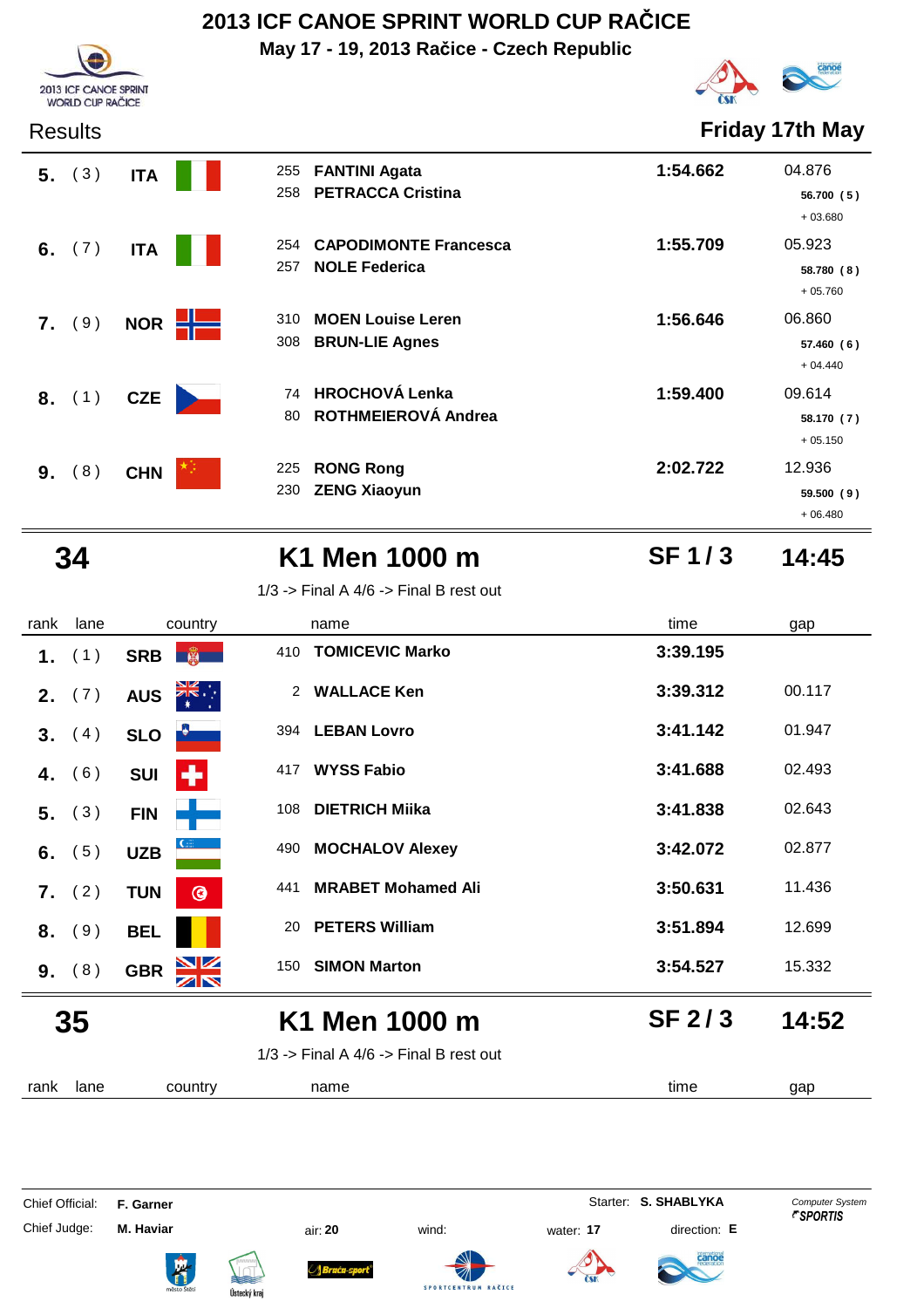**May 17 - 19, 2013 Račice - Czech Republic**



Results **Friday 17th May**

| 2013 ICF CANOE SPRINT<br><b>WORLD CUP RAČICE</b> |
|--------------------------------------------------|

| 1. $(5)$        | <b>DEN</b>               |                        | 94 POULSEN René Holten         |                     | 3:43.470                    |                                                   |
|-----------------|--------------------------|------------------------|--------------------------------|---------------------|-----------------------------|---------------------------------------------------|
|                 |                          |                        |                                | 53.920 (2)          |                             | $1:48.080(2)$ $2:45.820(1)$                       |
|                 |                          |                        |                                | $+01.320$           | $+00.880$                   |                                                   |
| <b>2.</b> $(4)$ | <b>BLR</b>               |                        | 36 YURENIA Aleh                |                     | 3:44.760                    | 01.290                                            |
|                 |                          |                        |                                |                     |                             | 52.600 (1) 1:47.200 (1) 2:46.170 (2)<br>$+00.350$ |
| 3. (6)          |                          | SLO <b>Designation</b> | 395 ZAKRAJSEK Jost             |                     | 3:46.110                    | 02.640                                            |
|                 |                          |                        |                                |                     |                             | $1:00.910(9)$ $1:50.440(3)$ $2:49.240(3)$         |
|                 |                          |                        |                                |                     | $+08.310 + 03.240 + 03.420$ |                                                   |
| 4. $(3)$        | <b>RUS</b>               |                        | 350 EKIMOV Dmitrii             |                     | 3:49.600                    | 06.130                                            |
|                 |                          |                        |                                |                     |                             | 57.160 (5) 1:55.390 (6) 2:49.570 (4)              |
|                 |                          |                        |                                |                     | $+04.560$ $+08.190$         | $+03.750$                                         |
| 5. (2)          | <b>ITA</b>               |                        | 240 DRESSINO Giulio            |                     | 3:50.470                    | 07.000                                            |
|                 |                          |                        |                                |                     |                             | 56.030 (3) 1:54.180 (4) 2:50.960 (5)              |
|                 |                          |                        |                                | $+03.430$ $+06.980$ |                             | $+05.140$                                         |
| 6. $(7)$        | <b>IRL</b>               |                        | 232 WATKINS Barry              |                     | 3:52.040                    | 08.570                                            |
|                 |                          |                        |                                |                     |                             | 59.510 (7) 1:55.960 (7) 2:51.250 (6)              |
|                 |                          |                        |                                |                     | $+06.910 +08.760$           | $+05.430$                                         |
| $7.$ (1)        | <b>DEN</b>               |                        | 89 LARSEN Martin Trebbien Vest |                     | 3:53.730                    | 10.260                                            |
|                 |                          |                        |                                |                     |                             | 59.070 (6) 1:56.230 (8) 2:53.530 (7)              |
|                 |                          |                        |                                | $+06.470$ $+09.030$ |                             | $+07.710$                                         |
|                 | <b>8.</b> (9) <b>AZE</b> | $\blacksquare$         | 11 HOSSEINIAFSHAR              |                     | 4:12.650                    | 29.180                                            |
|                 |                          |                        |                                |                     |                             | $1:00.330(8)$ $1:56.600(9)$ $2:53.840(8)$         |
|                 |                          |                        |                                |                     | $+07.730$ $+09.400$         | $+08.020$                                         |
| 9. (8)          | <b>CZE</b>               |                        | 50 HAVEL Daniel                |                     | 4:51.420                    | 1:07.950                                          |
|                 |                          |                        |                                |                     |                             | 56.720 (4) 1:55.100 (5) 3:13.610 (9)              |
|                 |                          |                        |                                |                     | $+04.120 +07.900 +27.790$   |                                                   |

## **36 K1 Men 1000 m 14:59**

1/3 -> Final A  $4/6$  -> Final B rest out

| rank | lane   | country                        | name                   | time                       | gap         |
|------|--------|--------------------------------|------------------------|----------------------------|-------------|
| 1.   | 5)     | <b>GER</b>                     | <b>HOFF Max</b><br>170 | 3:45.381                   |             |
|      |        |                                |                        | 1:50.310(1)<br>59.600(1)   | 2:47.440(1) |
| 2.   | 4)     | ÷, <del>XK</del><br><b>NZL</b> | 315 FOUHY Ben          | 3:49.281                   | 03.900      |
|      |        |                                |                        | 1:03.330(6)<br>1:56.740(3) | 2:52.360(2) |
|      |        |                                |                        | $+03.730$<br>$+06.430$     | $+04.920$   |
|      | 3. (3) | <b>ITA</b>                     | 234 BENASSI Maximilian | 3:49.578                   | 04.197      |
|      |        |                                |                        | 1:02.050(4)<br>1:58.600(5) | 2:54.090(4) |
|      |        |                                |                        | $+08.290$<br>$+02.450$     | $+06.650$   |

Chief Official: **F. Garner** System **Starter: S. SHABLYKA** Computer System

Chief Judge: **M. Haviar** air: **20** wind: water: **17** direction: **E**

ł







**SPORTCENT** 





**SF 3 / 3**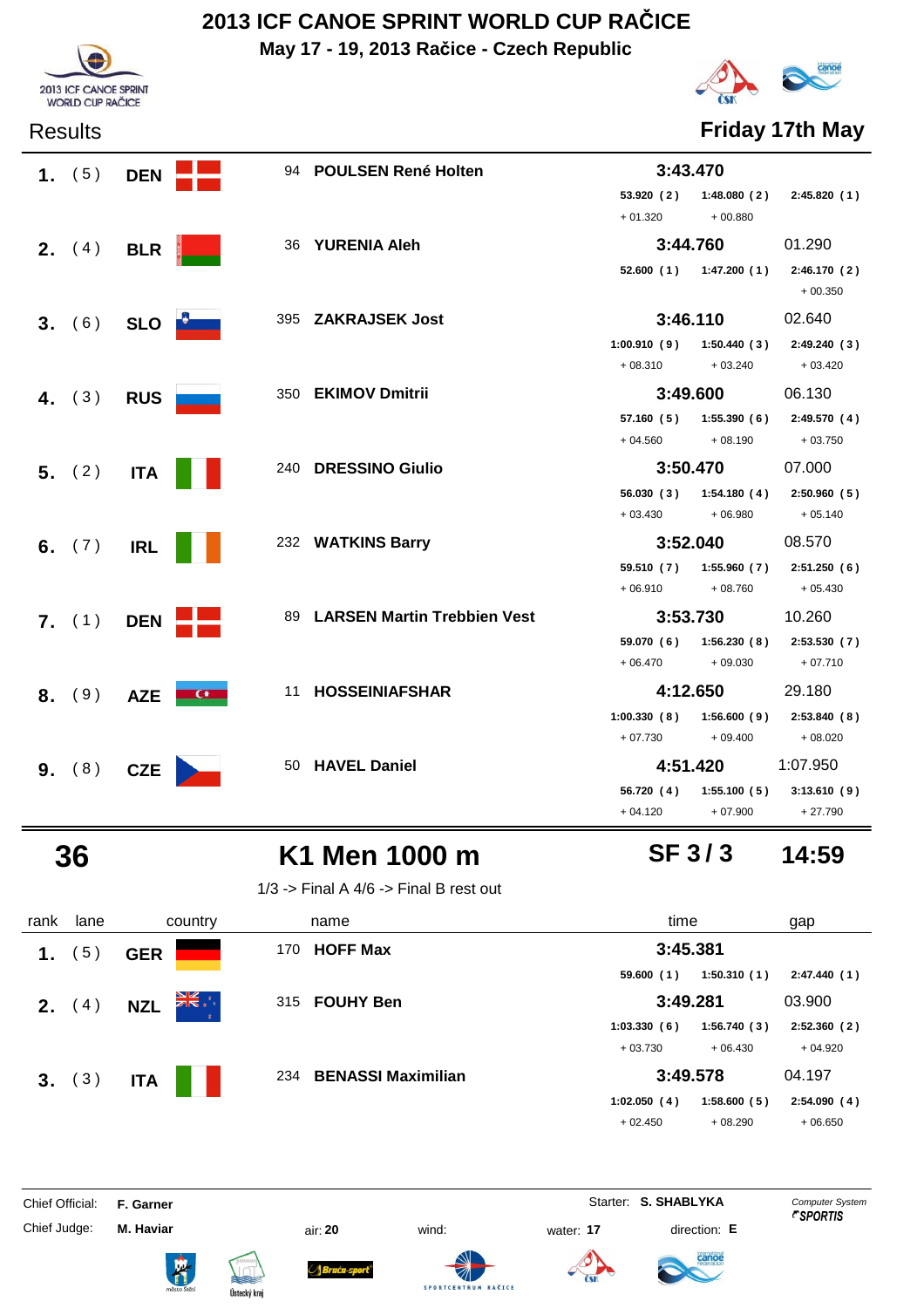**May 17 - 19, 2013 Račice - Czech Republic**



Results **Friday 17th May**

|    | 4. $(6)$ | <b>BEL</b> | 19                                     | <b>PANNECOUCKE Laurens</b> |             | 3:49.914    | 04.533      |
|----|----------|------------|----------------------------------------|----------------------------|-------------|-------------|-------------|
|    |          |            |                                        |                            | 1:00.120(2) | 1:52.200(2) | 2:53.590(3) |
|    |          |            |                                        |                            | $+00.520$   | $+01.890$   | $+06.150$   |
|    | 5. (7)   | <b>GBR</b> | $\frac{\mathbf{N}}{\mathbf{N}}$<br>141 | <b>BOYTON Jonathan</b>     |             | 3:52.554    | 07.173      |
|    |          |            |                                        |                            | 1:04.080(7) | 2:00.010(7) | 2:56.080(6) |
|    |          |            |                                        |                            | $+04.480$   | $+09.700$   | $+08.640$   |
|    | 6. $(1)$ |            | 399<br>$SRB$ $\frac{1}{2}$             | <b>BOLTIC Simo</b>         | 3:52.591    |             | 07.210      |
|    |          |            |                                        |                            | 1:02.840(5) | 1:59.270(6) | 2:56.800(7) |
|    |          |            |                                        |                            | $+03.240$   | $+08.960$   | $+09.360$   |
|    | 7. (2)   | <b>AUT</b> | 5                                      | <b>SIEGL Mario</b>         |             | 3:54.767    | 09.386      |
|    |          |            |                                        |                            | 1:05.050(8) | 2:09.630(8) | 2:57.170(8) |
|    |          |            |                                        |                            | $+05.450$   | $+19.320$   | $+09.730$   |
| 8. | (8)      | <b>SWE</b> | 439                                    | <b>GUSTAFSSON Anders</b>   |             | 3:55.787    | 10.406      |
|    |          |            |                                        |                            | 1:00.620(3) | 1:57.620(4) | 2:55.610(5) |
|    |          |            |                                        |                            | $+01.020$   | $+07.310$   | $+08.170$   |
| 9. | (9)      | <b>KAZ</b> | 279                                    | <b>YEMELYANOV Alexandr</b> |             | 3:56.254    | 10.873      |
|    |          |            |                                        |                            | 1:05.840(9) | 2:12.300(9) | 2:58.100(9) |
|    |          |            |                                        |                            | $+06.240$   | $+21.990$   | $+10.660$   |

2013 ICF CANOE SPRINT<br>WORLD CUP RAČICE

 **37 C1 Men 1000 m 15:13**

1/3 -> Final A 4/7+8th BT -> Final B rest out

| rank            | lane            | country    | name                            | time                                                 | gap                                              |
|-----------------|-----------------|------------|---------------------------------|------------------------------------------------------|--------------------------------------------------|
| 1.              | (3)             | <b>BLR</b> | <b>PIATROU Maksim</b><br>31     | 4:04.589                                             |                                                  |
|                 |                 |            |                                 | 1:50.760(1)<br>1:02.030(3)<br>$+01.130$              | 3:02.750(1)                                      |
|                 | <b>2.</b> $(4)$ | <b>ITA</b> | 237 CRACIUN Sergiu              | 4:05.896                                             | 01.307                                           |
|                 |                 |            |                                 | 1:01.450(2)<br>1:51.640(2)<br>$+00.550$<br>$+00.880$ | 3:03.300(2)<br>$+00.550$                         |
|                 | 3. (1)          | <b>KAZ</b> | 274 PETROV Vladimir             | 4:08.139                                             | 03.550                                           |
|                 |                 |            |                                 | 1:08.810(9)<br>2:04.850(7)<br>$+07.910$<br>$+14.090$ | 3:09.020(6)<br>$+06.270$                         |
|                 | 4. $(7)$        | <b>RUS</b> | 369 SHTOKALOV IIya              | 4:08.276                                             | 03.687                                           |
|                 |                 |            |                                 | 1:07.050(8)<br>2:03.180(4)<br>$+06.150$<br>$+12.420$ | 3:06.330(3)<br>$+03.580$                         |
|                 | 5. (2)          | <b>KAZ</b> | <b>YEMELYANOV Sergey</b><br>280 | 4:08.599                                             | 04.010                                           |
|                 |                 |            |                                 | 1:05.000(6)<br>2:03.690(5)<br>$+04.100$<br>$+12.930$ | 3:07.440(4)<br>$+04.690$                         |
| 6.              | (5)             | <b>GER</b> | 183 REBSTOCK Erik               | 4:10.186                                             | 05.597                                           |
|                 |                 |            |                                 | 1:00.900(1)<br>2:00.620(3)<br>$+09.860$              | 3:08.210(5)<br>$+05.460$                         |
| Chief Official: |                 | F. Garner  |                                 | Starter: S. SHABLYKA                                 | <b>Computer System</b><br><b><i>FSPORTIS</i></b> |

Chief Judge: **M. Haviar** air: **20** wind: water: **17** direction: **E**











**SF 1 / 3**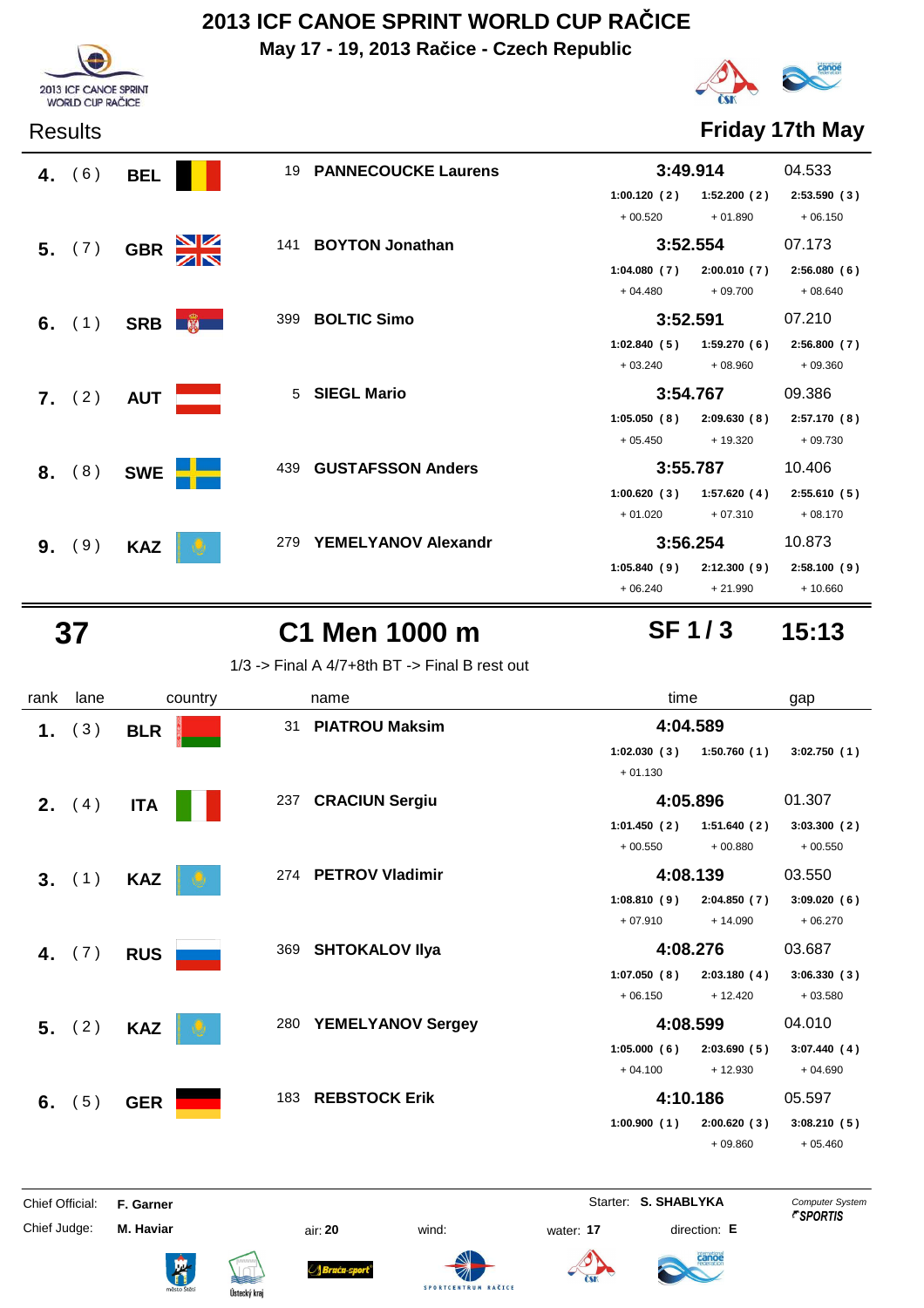**May 17 - 19, 2013 Račice - Czech Republic**





### Results **Friday 17th May**

| 6)<br>7. | <b>CZE</b> | 58                  | MIŠKOVSKÝ Radek        | 4:12.469    |             | 07.880      |
|----------|------------|---------------------|------------------------|-------------|-------------|-------------|
|          |            |                     |                        | 1:02.730(4) | 2:04.240(6) | 3:10.090(7) |
|          |            |                     |                        | $+01.830$   | $+13.480$   | $+07.340$   |
| 8)<br>8. | <b>UZB</b> | $\mathbf{C}$<br>486 | <b>KOCHNEV Gerasim</b> | 4:12.509    |             | 07.920      |
|          |            |                     |                        | 1:06.290(7) | 2:05.480(8) | 3:10.740(8) |
|          |            |                     |                        | $+05.390$   | $+14.720$   | $+07.990$   |
| 9)<br>9. | <b>RUS</b> |                     | 368 SHELEGOV Oleg      | 4:25.751    |             | 21.162      |
|          |            |                     |                        | 1:03.480(5) | 2:07.360(9) | 3:12.810(9) |
|          |            |                     |                        | $+02.580$   | $+16.600$   | $+10.060$   |

### **SF 2 / 3**

## **38 C1 Men 1000 m 15:20**

1/3 -> Final A 4/7+8th BT -> Final B rest out

| rank | lane     | country         | name                 | time                        | gap         |
|------|----------|-----------------|----------------------|-----------------------------|-------------|
|      | 1. $(5)$ | CAN             | 462 OLDERSHAW Mark   | 4:05.833                    |             |
|      |          |                 |                      | $1:00.510(1)$ $1:48.570(1)$ | 3:02.570(1) |
|      | 2. (8)   | <b>FRA</b>      | 120 GOUBEL Mathieu   | 4:07.082                    | 01.249      |
|      |          |                 |                      | 1:01.500(3)<br>1:58.550(3)  | 3:10.180(3) |
|      |          |                 |                      | $+09.980$<br>$+00.990$      | $+07.610$   |
|      | 3. (4)   | <b>CAN</b>      | 463 RUSSELL Benjamin | 4:07.732                    | 01.899      |
|      |          |                 |                      | 1:50.240(2)<br>1:00.940(2)  | 3:03.330(2) |
|      |          |                 |                      | $+00.430$<br>$+01.670$      | $+00.760$   |
|      | 4. $(3)$ | SVK <b>U</b>    | 433 OSTRCIL Marian   | 4:10.655                    | 04.822      |
|      |          |                 |                      | 1:05.760(6)<br>2:09.970 (6) | 3:12.890(5) |
|      |          |                 |                      | $+05.250$<br>$+21.400$      | $+10.320$   |
|      | 5. (2)   | <b>POR</b><br>ω | 337 SOUSA José       | 4:12.585                    | 06.752      |
|      |          |                 |                      | 1:05.250(5)<br>2:09.480(5)  | 3:11.540(4) |
|      |          |                 |                      | $+04.740$<br>$+20.910$      | $+08.970$   |
|      | 6. $(7)$ | <b>POL</b>      | 323 KULETA Piotr     | 4:29.780                    | 23.947      |
|      |          |                 |                      | 2:01.630(4)<br>1:06.280(7)  | 3:24.050(6) |
|      |          |                 |                      | $+05.770$<br>$+13.060$      | $+21.480$   |
|      | 7. (9)   | <b>CHN</b>      | 213 MEI Gang         | 4:31.473                    | 25.640      |
|      |          |                 |                      | 2:13.910(8)<br>1:06.810(8)  | 3:33.790(8) |
|      |          |                 |                      | $+06.300$<br>$+25.340$      | $+31.220$   |
|      | 8. (6)   | <b>ITA</b>      | 243 INCOLLINGO Luca  | 4:35.950                    | 30.117      |
|      |          |                 |                      | 1:02.430(4)<br>2:11.390 (7) | 3:25.020(7) |
|      |          |                 |                      | $+22.820$<br>$+01.920$      | $+22.450$   |
|      | 9. (1)   | <b>CHN</b>      | 206 GAO Feng         | 4:49.638                    | 43.805      |
|      |          |                 |                      | 1:07.770(9)<br>2:14.400(9)  | 3:39.540(9) |
|      |          |                 |                      | $+07.260$<br>$+25.830$      | $+36.970$   |

Chief Official: **F. Garner** System **Starter: S. SHABLYKA** Computer System

Chief Judge: **M. Haviar** air: **20** wind: water: **17** direction: **E**











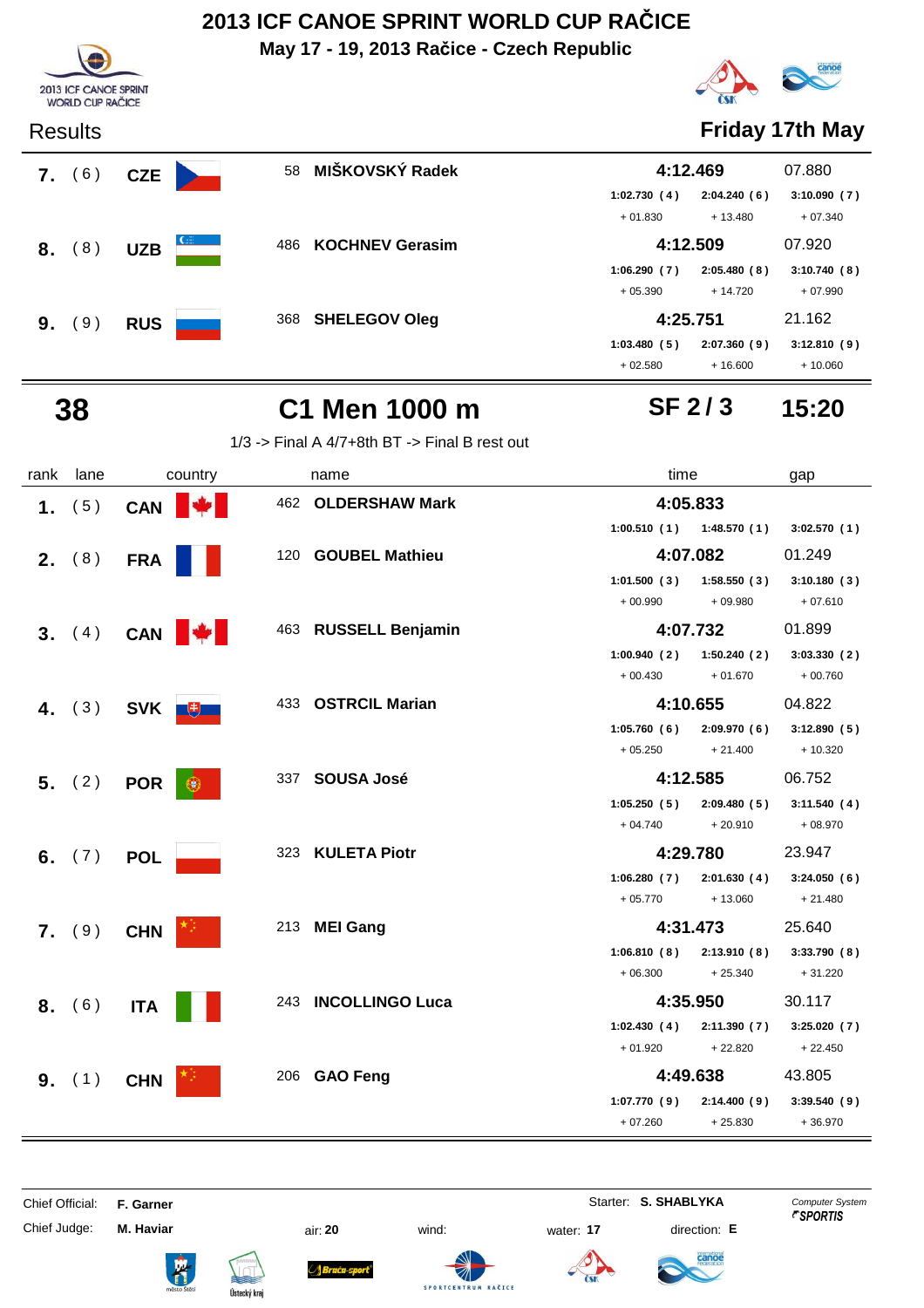**May 17 - 19, 2013 Račice - Czech Republic**





Results **Friday 17th May**

### **SF 1 / 3**

### **39 K2 Men 1000 m 15:34**

1/3 -> Final A  $4/6$  -> Final B rest out

| rank | lane     |            | country |     | name                     | time       |                         | gap         |
|------|----------|------------|---------|-----|--------------------------|------------|-------------------------|-------------|
| 1.   | (6)      | <b>GER</b> |         |     | 184 RENDSCHMIDT Max      | 3:24.683   |                         |             |
|      |          |            |         | 166 | <b>GROSS Marcus</b>      |            | 49.920 (1) 1:33.240 (1) | 2:31.890(1) |
| 2.   | (5)      | <b>RUS</b> |         | 371 | <b>SPESIVTSEV Maxim</b>  |            | 3:26.440                | 01.757      |
|      |          |            |         |     | 347 CHERVOV Nikolay      | 51.620(4)  | 1:41.630(2)             | 2:32.610(2) |
|      |          |            |         |     |                          | $+01.700$  | $+08.390$               | $+00.720$   |
|      | 3. (2)   | <b>BLR</b> |         | 37  | <b>ZHYHADLA Dzianis</b>  |            | 3:26.683                | 02.000      |
|      |          |            |         |     | 24 BIALKO Vitaliy        | 50.400(2)  | 1:43.200(4)             | 2:35.600(5) |
|      |          |            |         |     |                          | $+00.480$  | $+09.960$               | $+03.710$   |
|      | 4. $(3)$ | <b>DEN</b> |         | 86  | <b>BOE Niels</b>         | 3:27.706   |                         | 03.023      |
|      |          |            |         | 84  | <b>AXELSEN William</b>   | 50.830(3)  | 1:42.150(3)             | 2:34.770(3) |
|      |          |            |         |     |                          | $+00.910$  | $+08.910$               | $+02.880$   |
|      | 5. (4)   | <b>NZL</b> |         |     | 312 BATS Jasper          |            | 3:27.826                | 03.143      |
|      |          |            |         |     | 313 FITZGERALD Darryl    | 52.240(5)  | 1:44.360(5)             | 2:35.260(4) |
|      |          |            |         |     |                          | $+02.320$  | $+11.120$               | $+03.370$   |
|      | 6. $(8)$ | <b>NZL</b> |         |     | 314 FITZGERALD Jarrod    | 3:44.001   |                         | 19.318      |
|      |          |            |         |     | 316 QUICKENDEN Zac       | 53.680 (7) | 1:48.520(7)             | 2:42.730(6) |
|      |          |            |         |     |                          | $+03.760$  | $+15.280$               | $+10.840$   |
|      | 7. (7)   | <b>BLR</b> |         | 27  | LIAPIOSHKA Aliksandr     | 3:48.041   |                         | 23.358      |
|      |          |            |         |     | 28 LITVINCHUK Artur      | 52.800(6)  | 1:46.230(6)             | 2:44.060(7) |
|      |          |            |         |     |                          | $+02.880$  | $+12.990$               | $+12.170$   |
|      | 8. (1)   | <b>CHN</b> |         |     | 209 LI Kai               |            | 3:52.577                | 27.894      |
|      |          |            |         |     | 211 LIU Lifan            | 54.840(9)  | 1:51.700(8)             | 2:50.820(8) |
|      |          |            |         |     |                          | $+04.920$  | $+18.460$               | $+18.930$   |
| 9.   | (9)      | <b>ITA</b> |         | 235 | <b>CECCHINI Riccardo</b> | 4:18.575   |                         | 53.892      |
|      |          |            |         | 236 | <b>CHIERINI Edoardo</b>  | 54.240 (8) | 1:54.070(9)             | 3:08.860(9) |
|      |          |            |         |     |                          | $+04.320$  | $+20.830$               | $+36.970$   |

## **40 K2 Men 1000 m 15:41**

1/3 -> Final A  $4/6$  -> Final B rest out

| rank | lane | country | name                                                    | time<br>gap        |
|------|------|---------|---------------------------------------------------------|--------------------|
|      | (5)  | CZE     | 44 DAVÍDEK Pavel<br>54 KUČERA Patrik                    | 3:25.633           |
| 2.   |      | LTU     | 290 NEKRIOSIUS Ricardas<br><b>OLIJNIK Andrej</b><br>291 | 3:25.867<br>00.234 |

Chief Official: **F. Garner** System **F. Garner** System **P. MOKRY** Computer System

Chief Judge: **M. Haviar** air: **20** wind: water: **17** direction: **E**











**SF 2 / 3**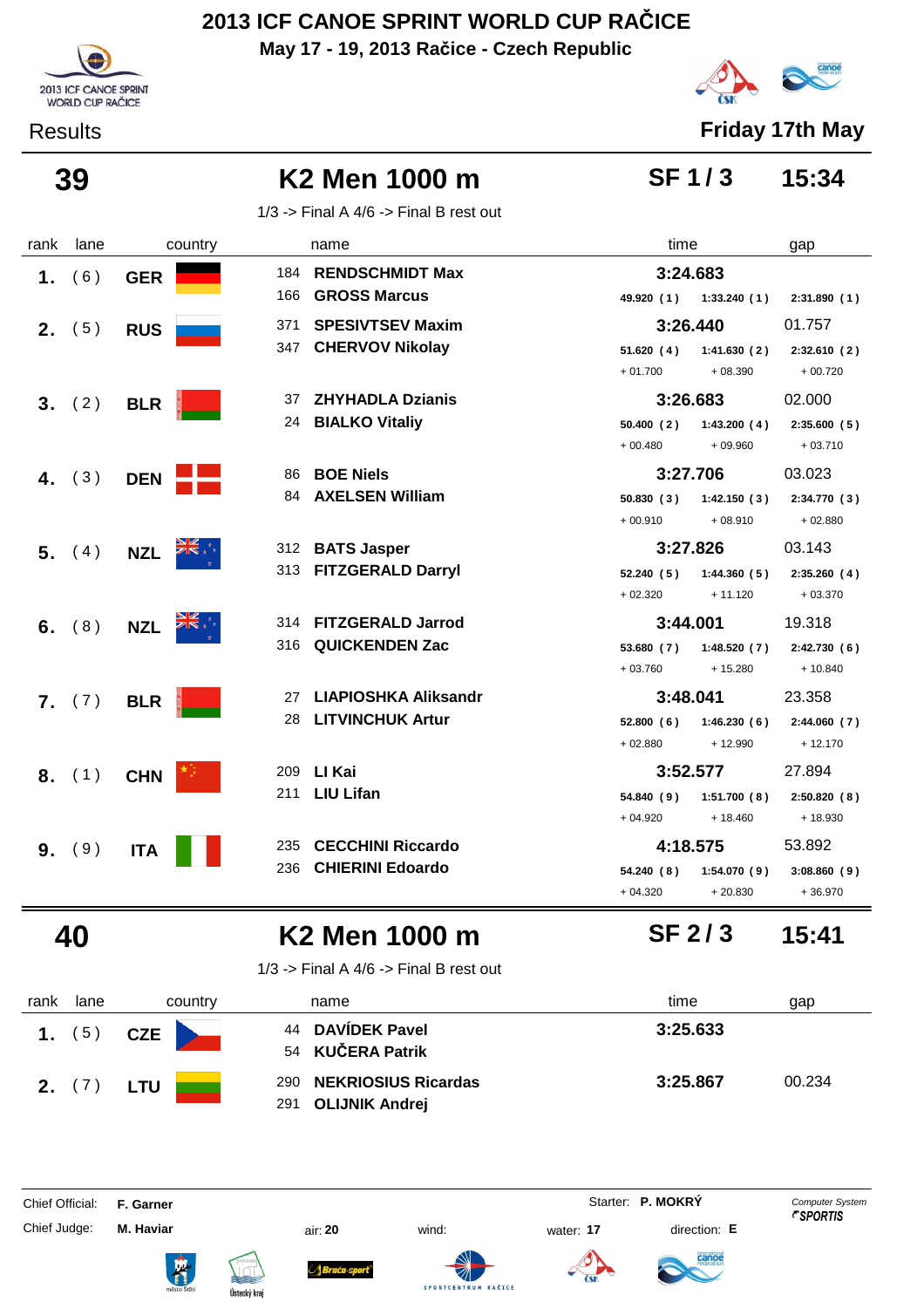**May 17 - 19, 2013 Račice - Czech Republic**





Results **Friday 17th May**

| (6)<br>3. | <b>CZE</b>       | <b>ADAM Jakub</b><br>43<br>ODVÁRKO Michael<br>61                 | 3:26.167 | 00.534 |
|-----------|------------------|------------------------------------------------------------------|----------|--------|
| (3)<br>4. | <b>KAZ</b>       | <b>ALEXEYEV Yevgeniy</b><br>269<br><b>DERGUNOV Alexey</b><br>271 | 3:26.197 | 00.564 |
| 5.<br>(4) | M.<br><b>CAN</b> | <b>CLARKE Rob</b><br>451<br><b>JESSOP Andrew</b><br>452          | 3:29.066 | 03.433 |
| (9)<br>6. | <b>FIN</b>       | <b>HAKALA Jeremy</b><br>109<br><b>NYKÄNEN Miika</b><br>110       | 3:38.202 | 12.569 |
| (1)<br>7. | <b>CHN</b>       | <b>XUE Yuan</b><br>216<br><b>ZHAO Yuefeng</b><br>218             | 3:46.735 | 21.102 |
| 8)<br>8.  | Ö<br><b>KGZ</b>  | <b>BONDAR Maksim</b><br>261<br><b>ALGIN Ilia</b><br>259          | 3:54.484 | 28.851 |

 **41 K2 Men 1000 m 15:48**

**SF 3 / 3**

|  | $1/3$ -> Final A $4/6$ -> Final B rest out |
|--|--------------------------------------------|
|--|--------------------------------------------|

|         |      |                                       | <b>NG Ka Nam</b><br>204                                      |          |        |
|---------|------|---------------------------------------|--------------------------------------------------------------|----------|--------|
| 9.      | (9)  | <b>HKG</b><br>$\sqrt[6]{3}$           | <b>TSOI Yik San</b><br>205                                   | 4:07.229 | 43.146 |
| 8.      | (1)  | <b>KGZ</b><br>۱                       | <b>PAROL Aleksandr</b><br>267<br><b>DOROFEEV Igor</b><br>263 | 3:56.307 | 32.224 |
|         |      |                                       | <b>SOLHAUG Jo Sondre</b><br>304                              |          |        |
| 7.      | (8)  | NOR <b>HIME</b>                       | <b>SALBU Daniel</b><br>303                                   | 3:36.999 | 12.916 |
| 6.      | (7)  | $\frac{\sum x}{\sum x}$<br><b>GBR</b> | <b>TERRY Dean</b><br>152                                     |          |        |
|         |      |                                       | <b>BOWLEY Mathew</b><br>139                                  | 3:31.913 | 07.830 |
| 5.      | (2)  | <b>BEL</b>                            | <b>BROEKX Toon</b><br>16<br><b>BROEKX Piet</b><br>17         | 3:29.540 | 05.457 |
|         |      |                                       | <b>URBAN Quentin</b><br>131                                  |          |        |
| 4.      | (5)  | <b>FRA</b>                            | <b>BURGER Guillaume</b><br>117                               | 3:27.400 | 03.317 |
|         |      |                                       | <b>REARDON Brady</b><br>450                                  |          |        |
| 3.      | (4)  | CAN <b>W</b>                          | <b>VAN KOEVARDEN Adam</b><br>449                             | 3:24.587 | 00.504 |
| $2_{-}$ | (6)  | SRB <b>B</b>                          | <b>PAJIC Dejan</b><br>406<br><b>STANOJEVIC Dusko</b><br>408  | 3:24.250 | 00.167 |
|         |      |                                       | <b>RYAKHOV Anton</b><br>365                                  |          |        |
| 1.      | (3)  | <b>RUS</b>                            | <b>MEDVEDEV IIya</b><br>359                                  | 3:24.083 |        |
| rank    | lane | country                               | name                                                         | time     | gap    |

1/3 -> Final rest out

| lane<br>rank    | country          |                                      | name        |                     |            | time              | gap                    |
|-----------------|------------------|--------------------------------------|-------------|---------------------|------------|-------------------|------------------------|
| Chief Official: | F. Garner        |                                      |             |                     |            | Starter: P. MOKRÝ | <b>Computer System</b> |
| Chief Judge:    | M. Haviar        |                                      | air: 20     | wind:               | water: 17  | direction: E      | <i><b>FSPORTIS</b></i> |
|                 | <b>The State</b> | nnnnn<br><b>REAL</b><br>Ústecký kraj | Braća-sport | SPORTCENTRUM RAČICE | <b>ČSK</b> | <b>Canoe</b>      |                        |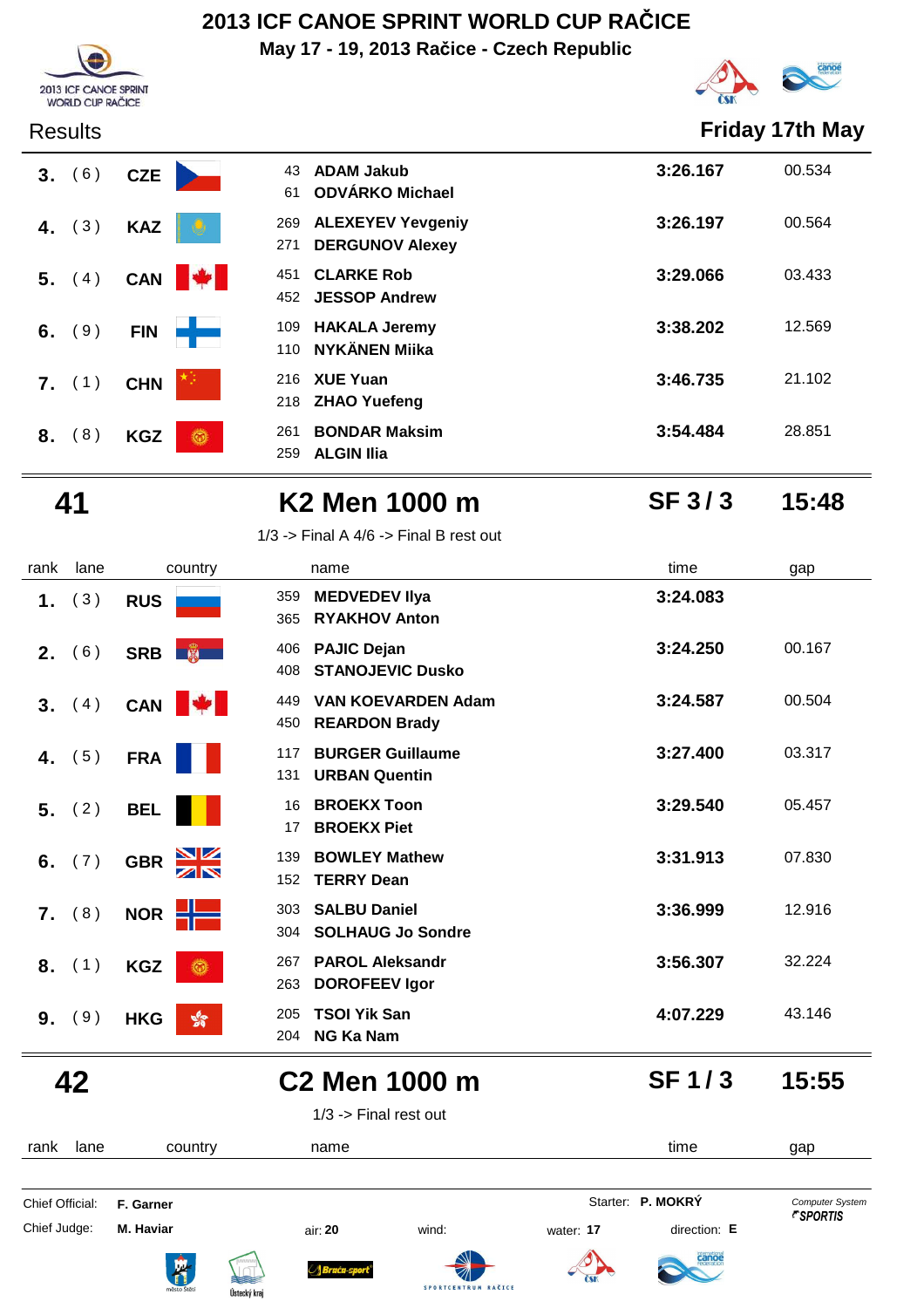**May 17 - 19, 2013 Račice - Czech Republic**



# canoe



| 1. (3)    | CAN             | <b>VARGA Roland</b><br>466<br><b>BEAUCHESNE-SEVIGNY Gabriel</b><br>464 | 3:50.411 |        |
|-----------|-----------------|------------------------------------------------------------------------|----------|--------|
| (4)<br>2. | <b>CZE</b>      | RADOŇ Jaroslav<br>62<br><b>DVOŘÁK Filip</b><br>47                      | 3:52.157 | 01.746 |
| (5)<br>3. | <b>CZE</b>      | RUSO Vojtěch<br>63<br><b>DRAHOKOUPIL Dan</b><br>46                     | 3:53.447 | 03.036 |
| (2)<br>4. | <b>POL</b>      | <b>SITKOWSKI Jakub</b><br>326<br><b>POSPIECH Daniel</b><br>324         | 3:53.984 | 03.573 |
| 5. (8)    | <b>CAN</b>      | <b>KLEVINAS Mark</b><br>468<br><b>ANDISON Jamie</b><br>467             | 4:04.286 | 13.875 |
| (6)<br>6. | <b>POR</b><br>œ | <b>CRUZ Bruno</b><br>329<br>336<br><b>SILVA Nuno</b>                   | 4:07.259 | 16.848 |
| $7.$ (1)  | <b>CHN</b>      | 212 LIU Yang<br><b>MEI Gang</b><br>213                                 | 4:15.722 | 25.311 |
| (9)<br>8. | SVK  <br>电      | <b>TOTH Kristof</b><br>434<br><b>CSENKEY Adam</b><br>435               | 4:16.575 | 26.164 |
| (7)<br>9. | <b>KAZ</b>      | YEMELYANOV Mikhail<br>281<br>282<br><b>YEMELYANOV Timofey</b>          | 4:18.258 | 27.847 |

## **43 K1 Women 1000 m 16:09**

**SF 1 / 3**

1/3 -> Final A 4/7+8th BT -> Final B rest out

| rank | lane     | country      | time<br>name                    |                            | gap         |
|------|----------|--------------|---------------------------------|----------------------------|-------------|
| 1.   | 5)       | <b>SRB</b>   | 415 NADJ Antonija               | 4:15.442                   |             |
|      |          |              |                                 | 1:01.940(1)<br>2:23.890(9) | 3:09.030(1) |
|      |          |              |                                 | $+17.860$                  |             |
| 2.   | (4)      | <b>ITA</b>   | <b>BURGO Irene</b><br>252       | 4:16.808                   | 01.366      |
|      |          |              |                                 | 1:04.790(4)<br>2:06.610(2) | 3:10.990(2) |
|      |          |              |                                 | $+02.850$<br>$+00.580$     | $+01.960$   |
|      | 3. (2)   | <b>RUS</b>   | <b>ALEXANDROVA Maria</b><br>377 | 4:17.195                   | 01.753      |
|      |          |              |                                 | 1:05.890(5)<br>2:09.010(3) | 3:11.480(3) |
|      |          |              |                                 | $+03.950$<br>$+02.980$     | $+02.450$   |
|      | 4. $(6)$ | CAN <b>W</b> | <b>VAUGHAN Hannah</b><br>477    | 4:22.381                   | 06.939      |
|      |          |              |                                 | 1:04.180(3)<br>2:10.830(4) | 3:15.800(5) |
|      |          |              |                                 | $+02.240$<br>$+04.800$     | $+06.770$   |
|      | 5. (3)   | <b>NED</b>   | <b>HAAZE Eef</b><br>297         | 4:23.534                   | 08.092      |
|      |          |              |                                 | 1:03.100(2)<br>2:06.030(1) | 3:14.420(4) |
|      |          |              |                                 | $+01.160$                  | $+05.390$   |

Chief Official: **F. Garner** System **Starter: S. SHABLYKA** Computer System

Chief Judge: **M. Haviar** air: **20** wind: water: **17** direction: **E**











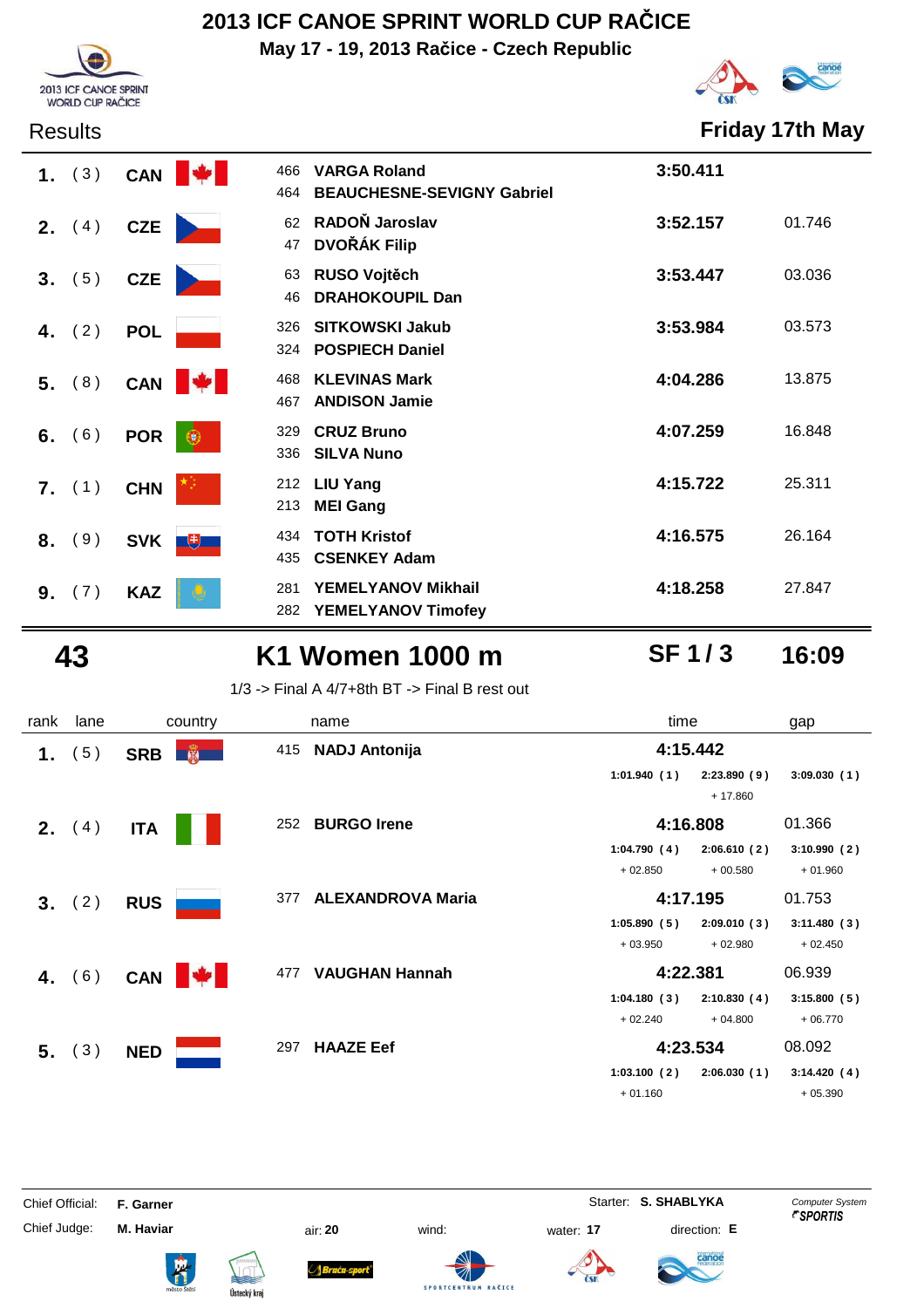**May 17 - 19, 2013 Račice - Czech Republic**



### Results **Friday 17th May**

**SF 2 / 3**

|    | 6. $(7)$ | <b>SLO</b> |         | 396 | <b>OSTERMAN Anja</b>         | 4:26.224    |             | 10.782      |
|----|----------|------------|---------|-----|------------------------------|-------------|-------------|-------------|
|    |          |            |         |     |                              | 1:07.800(7) | 2:13.660(6) | 3:19.880(7) |
|    |          |            |         |     |                              | $+05.860$   | $+07.630$   | $+10.850$   |
| 7. | (8)      | <b>DEN</b> |         | 99  | <b>ROSENKILDE Emilie</b>     | 4:28.130    |             | 12.688      |
|    |          |            |         |     |                              | 1:06.910(6) | 2:12.350(5) | 3:18.650(6) |
|    |          |            |         |     |                              | $+04.970$   | $+06.320$   | $+09.620$   |
|    | $8.$ (1) | <b>TUN</b> | $\odot$ | 442 | <b>BEN ISMAIL Afef</b>       | 4:40.629    |             | 25.187      |
|    |          |            |         |     |                              | 1:09.270(8) | 2:14.570(7) | 3:24.110(8) |
|    |          |            |         |     |                              | $+07.330$   | $+08.540$   | $+15.080$   |
| 9. | (9)      | <b>SRB</b> | 第一      | 416 | <b>RUZICIC-BENEDEK Dalma</b> | 4:53.345    |             | 37.903      |
|    |          |            |         |     |                              | 1:10.360(9) | 2:17.980(8) | 3:34.910(9) |
|    |          |            |         |     |                              | $+08.420$   | $+11.950$   | $+25.880$   |



2013 ICF CANOE SPRINT WORLD CUP RAČICE

### **44 K1 Women 1000 m 16:16**

1/3 -> Final A 4/7+8th BT -> Final B rest out

| rank | lane            | country                               | name                  | time                        | gap         |
|------|-----------------|---------------------------------------|-----------------------|-----------------------------|-------------|
|      | 1. $(5)$        | <b>CZE</b>                            | 76 KOŽÍŠKOVÁ Anna     | 4:11.655                    |             |
|      |                 |                                       |                       | 58.510 (1) 1:57.850 (1)     | 3:06.560(1) |
|      | <b>2.</b> $(3)$ | <b>GER</b>                            | 194 KNORR Anne        | 4:12.115                    | 00.460      |
|      |                 |                                       |                       | 1:00.230(2)<br>2:00.020(2)  | 3:07.690(2) |
|      |                 |                                       |                       | $+01.720$<br>$+02.170$      | $+01.130$   |
|      | 3. (4)          | $\frac{\Delta}{\Delta}$<br><b>GBR</b> | 155 BURKILL Corall    | 4:15.112                    | 03.457      |
|      |                 |                                       |                       | 1:02.630(4)<br>2:02.940(3)  | 3:08.780(3) |
|      |                 |                                       |                       | $+05.090$<br>$+04.120$      | $+02.220$   |
|      | 4. $(7)$        | <b>CZE</b>                            | 77 MACHOVÁ Monika     | 4:17.968                    | 06.313      |
|      |                 |                                       |                       | 1:04.400(6)<br>2:04.050(4)  | 3:11.740(4) |
|      |                 |                                       |                       | $+05.890$<br>$+06.200$      | $+05.180$   |
|      | 5. (6)          | <b>ITA</b>                            | 253 CAMPANA Sofia     | 4:18.141                    | 06.486      |
|      |                 |                                       |                       | 1:01.540(3)<br>2:05.490(5)  | 3:12.510(5) |
|      |                 |                                       |                       | $+03.030$<br>$+07.640$      | $+05.950$   |
|      | 6. $(2)$        | <b>KAZ</b>                            | 284 SERGEYEVA Natalya | 4:18.585                    | 06.930      |
|      |                 |                                       |                       | 1:03.620(5)<br>2:08.360(6)  | 3:14.170(6) |
|      |                 |                                       |                       | $+05.110$<br>$+10.510$      | $+07.610$   |
|      | 7. (8)          | <b>CHN</b>                            | 229 YU Yaona          | 4:26.834                    | 15.179      |
|      |                 |                                       |                       | 1:06.740(7)<br>2:11.700 (7) | 3:18.170(7) |
|      |                 |                                       |                       | $+08.230$<br>$+13.850$      | $+11.610$   |
|      | 8. (1)          | <b>CHN</b>                            | 228 YU Qingqing       | 4:32.640                    | 20.985      |
|      |                 |                                       |                       | 1:08.600(8)<br>2:12.480 (8) | 3:20.270(8) |
|      |                 |                                       |                       | $+10.090$<br>$+14.630$      | $+13.710$   |
|      |                 |                                       |                       |                             |             |

Chief Official: **F. Garner** System **Starter: S. SHABLYKA** Computer System Chief Judge: **M. Haviar** air: **20** wind: water: **17** direction: **E**



ł











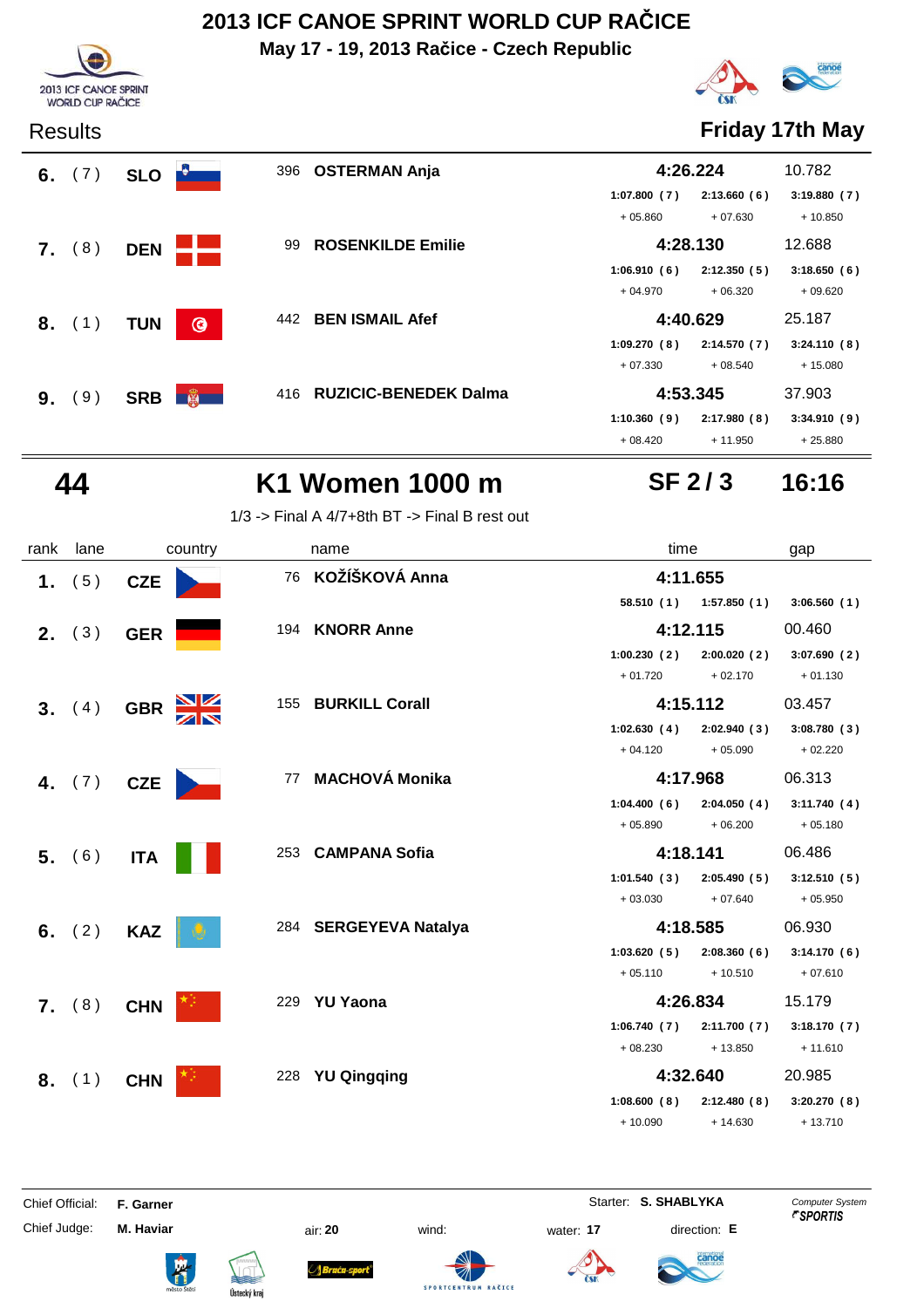**May 17 - 19, 2013 Račice - Czech Republic**



Results **Friday 17th May**

| 45   |      |            | K <sub>2</sub> Women 1000 m<br>$1/3$ -> Final rest out | <b>SF1/3</b> | 16:23  |
|------|------|------------|--------------------------------------------------------|--------------|--------|
| rank | lane | country    | name                                                   | time         | gap    |
| 1.   | (5)  | <b>CZE</b> | 79 PAĎOUROVÁ Zdislava<br>82 ŠERÁ Zuzana                | 4:06.683     |        |
| 2.   | (4)  | <b>CHN</b> | <b>RONG Rong</b><br>225<br><b>ZENG Xiaoyun</b><br>230  | 4:07.509     | 00.826 |
| 3.   | (6)  | <b>CHN</b> | <b>GUO Yaling</b><br>223<br><b>HE Zuxuan</b><br>224    | 4:23.344     | 16.661 |

| _ | . .<br>×<br>۰,<br>$\sim$ |
|---|--------------------------|
|---|--------------------------|

2013 ICF CANOE SPRINT WORLD CUP RAČICE

### **K4 Men 1000 m 16:30**

**SF 1 / 3**

1/3 -> Final A 4/7+8th BT -> Final B rest out

| rank | lane     | country         | name                                                                                                                                                 | time                                                            | gap                                |
|------|----------|-----------------|------------------------------------------------------------------------------------------------------------------------------------------------------|-----------------------------------------------------------------|------------------------------------|
|      | 1. $(2)$ | <b>CZE</b>      | <b>HAVEL Daniel</b><br>50.<br><b>TREFIL Lukáš</b><br>69<br><b>DOSTÁL Josef</b><br>45                                                                 | 2:56.969<br>43.660(1)<br>1:21.450(1)                            | 2:10.880(1)                        |
|      | $2.$ (1) | <b>RUS</b>      | ŠTĚRBA Jan<br>66<br><b>SERGEEV Aleksandr</b><br>367                                                                                                  | 2:59.006                                                        | 02.037                             |
|      |          |                 | <b>SPESIVTSEV Maxim</b><br>371<br><b>VOSTRIKOV Alexey</b><br>374<br><b>CHERVOV Nikolay</b><br>347                                                    | 45.360(4)<br>1:28.630(3)<br>$+01.700$<br>$+07.180$              | 2:12.870(2)<br>$+01.990$           |
| 3.   | (5)      | <b>SVK</b><br>Ŀ | <b>GELLE Peter</b><br>427<br><b>JANKOVEC Martin</b><br>428<br><b>VLCEK Erik</b><br>429<br><b>TARR Juraj</b><br>430                                   | 3:00.226<br>44.170 (2)<br>1:26.570(2)<br>$+00.510$<br>$+05.120$ | 03.257<br>2:14.330(3)<br>$+03.450$ |
|      | 4. $(4)$ | <b>ITA</b>      | <b>BENASSI Maximilian</b><br>234<br><b>RICCHETTI Alberto</b><br>246<br><b>REGAZZONI Alberto</b><br>245<br><b>SCADUTO Antonio Massimiliano</b><br>250 | 3:02.976<br>44.560 (3)<br>1:29.750(4)<br>$+00.900$<br>$+08.300$ | 06.007<br>2:15.910(4)<br>$+05.030$ |
|      | 5. (7)   | <b>GER</b>      | <b>FROESE Torben</b><br>164<br><b>SCHMUDE David</b><br>185<br><b>HARBRECHT Gordan</b><br>167<br><b>KUX Fabian</b><br>177                             | 3:03.032<br>1:30.740(5)<br>46.890 (6)<br>$+03.230$<br>$+09.290$ | 06.063<br>2:17.020(5)<br>$+06.140$ |
|      | 6. $(6)$ | CAN <b>W</b>    | <b>BEAUCHESNE Etienne</b><br>453<br><b>JORENS Steven</b><br>454<br><b>ROWORTH Sam</b><br>456<br><b>DUCHESNAU Phillippe</b><br>455                    | 3:08.858<br>49.490 (8)<br>1:37.090(8)<br>$+05.830$<br>$+15.640$ | 11.889<br>2:22.110(7)<br>$+11.230$ |

Chief Judge: **M. Haviar** air: **20** wind: water: **17** direction: **E**







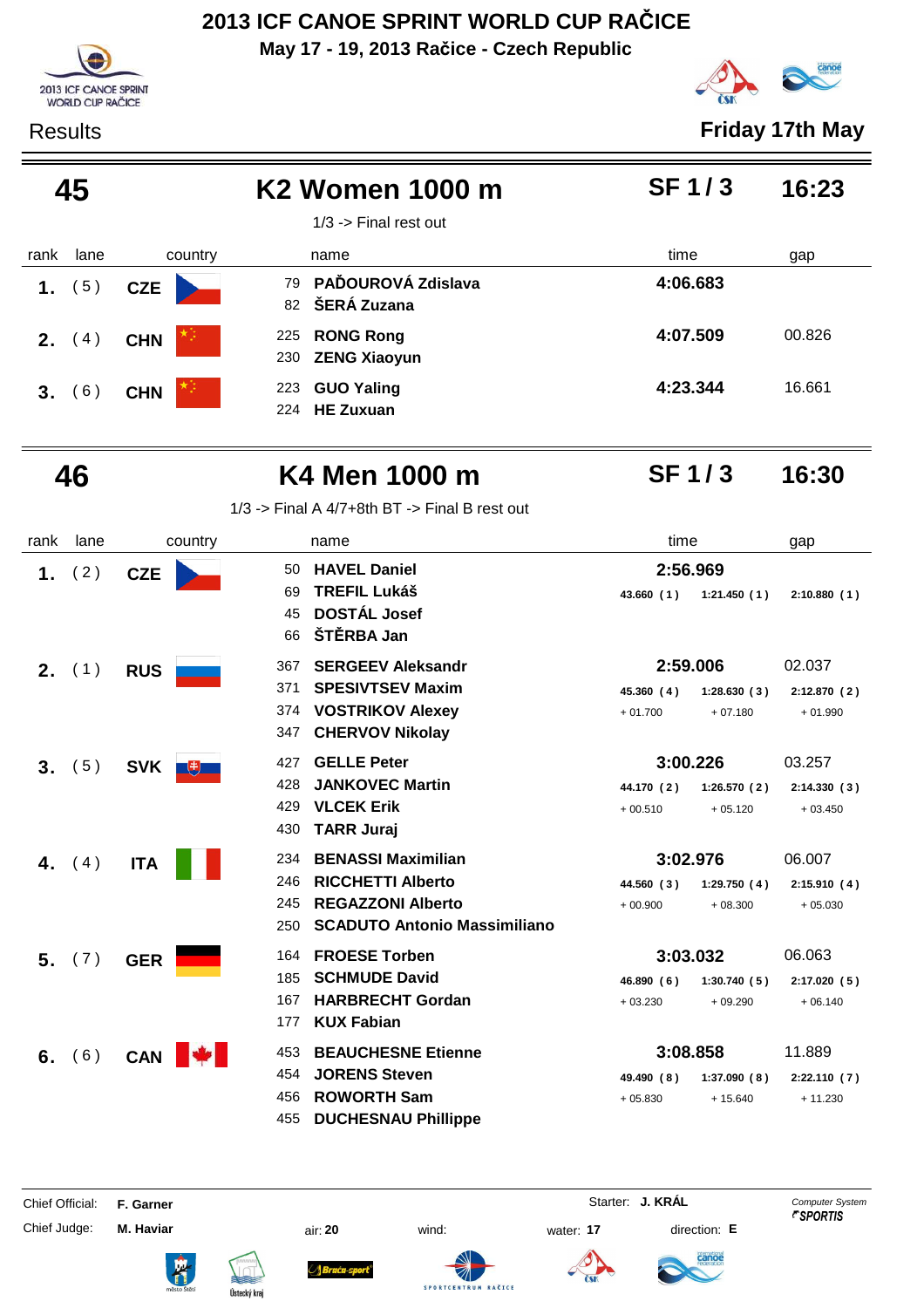**May 17 - 19, 2013 Račice - Czech Republic**





**SF 2 / 3**

Results **Friday 17th May**

| 7. | (3) | <b>KAZ</b> | 278 | <b>SULTANBEKOV Daulet</b> | 3:08.868                  | 11.899      |
|----|-----|------------|-----|---------------------------|---------------------------|-------------|
|    |     |            | 270 | <b>BEREZINTSEV Yuriy</b>  | 46.330 (5)<br>1:36.150(6) | 2:20.650(6) |
|    |     |            | 275 | <b>RZAYEV Stanislav</b>   | $+02.670$<br>$+14.700$    | $+09.770$   |
|    |     |            | 273 | <b>LOBODA Artyem</b>      |                           |             |
| 8. | 9)  | <b>NOR</b> | 305 | <b>ULLVANG Lars Magne</b> | 3:09.358                  | 12.389      |
|    |     |            | 307 | <b>VOLD Eivind</b>        | 1:36.650(7)<br>48.540 (7) | 2:22.770(8) |
|    |     |            | 302 | <b>MINDE Morten</b>       | $+04.880$<br>$+15.200$    | $+11.890$   |
|    |     |            | 301 | <b>HJEMDAL Lars</b>       |                           |             |
| 9. | 8)  | <b>CHN</b> | 221 | <b>ZHU Shaoquan</b>       | 3:26.667                  | 29.698      |
|    |     |            | 217 | <b>YAN Kaipeng</b>        | 50.280(9)<br>1:41.660(9)  | 2:35.780(9) |
|    |     |            | 215 | <b>XUE Kai</b>            | $+06.620$<br>$+20.210$    | $+24.900$   |
|    |     |            | 207 | <b>GU Junhao</b>          |                           |             |



## **47 K4 Men 1000 m 16:37**

1/3 -> Final A 4/7+8th BT -> Final B rest out

| rank    | lane            | country           | name                                | time                      | gap         |
|---------|-----------------|-------------------|-------------------------------------|---------------------------|-------------|
| 1.      | (3)             | <b>RUS</b>        | <b>YURCHENKO Vitaly</b><br>375      | 2:59.279                  |             |
|         |                 |                   | <b>POGREBAN Vasily</b><br>363       | 43.980(1)<br>1:16.940(1)  | 2:12.290(1) |
|         |                 |                   | <b>VASILYEV Anton</b><br>373<br>376 |                           |             |
|         |                 |                   | <b>ZHESTKOV Oleg</b>                |                           |             |
|         | <b>2.</b> $(5)$ | <b>POR</b><br>l e | <b>PIMENTA Fernando</b><br>332      | 3:00.776                  | 01.497      |
|         |                 |                   | 333<br><b>RIBEIRO Joao</b>          | 1:23.140(2)<br>44.470 (2) | 2:14.910(2) |
|         |                 |                   | <b>SILVA Emanuel</b><br>334         | $+00.490$<br>$+06.200$    | $+02.620$   |
|         |                 |                   | <b>FERNANDES David</b><br>330       |                           |             |
| $3_{-}$ | (8)             | SVK <b>FULL</b>   | <b>KRAJCOVIC Marek</b><br>423       | 3:01.492                  | 02.213      |
|         |                 |                   | 425<br><b>MICHALEK Matej</b>        | 44.860 (3)<br>1:25.470(3) | 2:15.920(3) |
|         |                 |                   | <b>JAKUBIK Gabor</b><br>424         | $+00.880$<br>$+08.530$    | $+03.630$   |
|         |                 |                   | <b>DEMIN Viktor</b><br>426          |                           |             |
|         | 4. $(7)$        | <b>ITA</b>        | <b>RIPAMONTI Nicola</b><br>247      | 3:03.452                  | 04.173      |
|         |                 |                   | <b>BATTELLI Albino</b><br>233       | 45.230 (4)<br>1:28.370(4) | 2:17.560(4) |
|         |                 |                   | <b>PRA FLORIANI Mauro</b><br>244    | $+01.250$<br>$+11.430$    | $+05.270$   |
|         |                 |                   | <b>CRENNA Mauro</b><br>239          |                           |             |
|         | 5. (6)          | <b>CZE</b>        | <b>MACH Martin</b><br>57            | 3:03.469                  | 04.190      |
|         |                 |                   | <b>NEPRAŠ Lukáš</b><br>60           | 48.590 (7)<br>1:30.430(5) | 2:17.990(5) |
|         |                 |                   | <b>ŠPICAR Jakub</b><br>65           | $+04.610$<br>$+13.490$    | $+05.700$   |
|         |                 |                   | <b>ŠLOUF Radek</b><br>64            |                           |             |
|         | 6. $(1)$        | <b>UZB</b>        | <b>BORZOV Sergey</b><br>487         | 3:05.695                  | 06.416      |
|         |                 |                   | <b>TROPIN Alexander</b><br>491      | 47.610 (6)<br>1:34.910(8) | 2:19.710(6) |
|         |                 |                   | <b>MOCHALOV Alexey</b><br>490       | $+17.970$<br>$+03.630$    | $+07.420$   |
|         |                 |                   | <b>GORN Vyacheslav</b><br>489       |                           |             |

Chief Judge: **M. Haviar** air: **20** wind: water: **17** direction: **E**

anoe











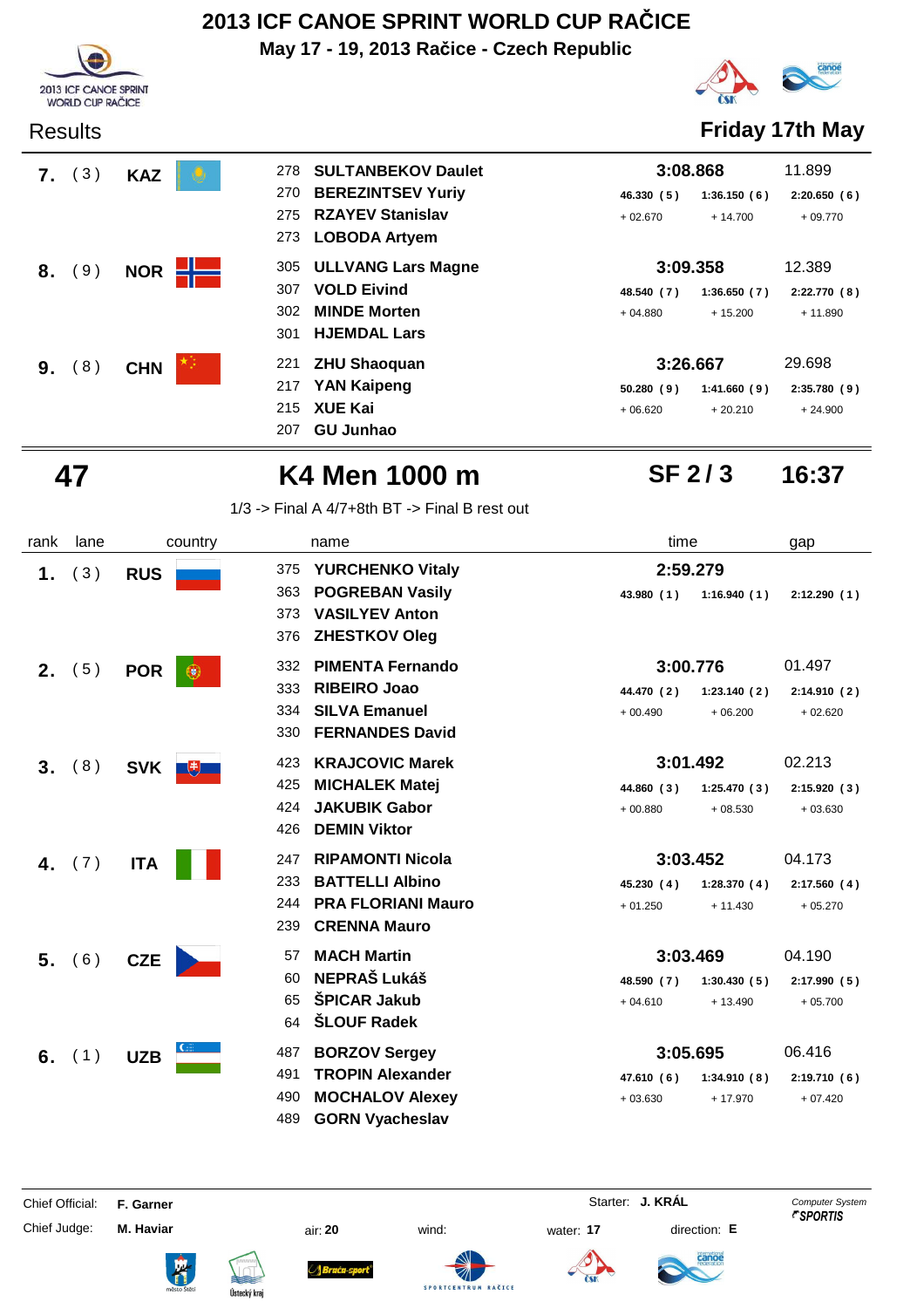**May 17 - 19, 2013 Račice - Czech Republic**







**H 1/ 4**

Results **Friday 17th May**

| 7. | (2) | <b>GBR</b> | <u>NZ</u>     | 153 | <b>WELCH Matthew</b>      | 3:10.325    |             | 11.046      |
|----|-----|------------|---------------|-----|---------------------------|-------------|-------------|-------------|
|    |     |            | ZN            | 138 | <b>BANISTER Peter</b>     | 49.760 (8)  | 1:33.660(6) | 2:20.780(7) |
|    |     |            |               | 151 | <b>SNEDDON Ryan</b>       | $+05.780$   | $+16.720$   | $+08.490$   |
|    |     |            |               | 147 | <b>ROBINSON Matthew</b>   |             |             |             |
| 8. | (4) | <b>BLR</b> |               | 32  | <b>PIATRUSHENKA Raman</b> | 3:15.284    |             | 16.005      |
|    |     |            |               | 24  | <b>BIALKO Vitaliy</b>     | 46.090 (5)  | 1:34.190(7) | 2:21.870(8) |
|    |     |            |               | 28  | <b>LITVINCHUK Artur</b>   | $+02.110$   | $+17.250$   | $+09.580$   |
|    |     |            |               | 29  | <b>MAKHNEU Vadzim</b>     |             |             |             |
| 9. | 9)  | <b>AZE</b> | $\frac{1}{2}$ | 12  | <b>JAVADOV Mirnazim</b>   | 3:33.719    |             | 34.440      |
|    |     |            |               | 11  | <b>HOSSEINIAFSHAR</b>     | 1:05.830(9) | 1:42.130(9) | 2:38.410(9) |
|    |     |            |               | 14  | <b>PICHUGIN Aleksandr</b> | $+21.850$   | $+25.190$   | $+26.120$   |

## **48 K1 Men 500 m 17:10**

**MUSTAFAYEV Tamerlan** 13

1/7 -> SF + next BT rest out

| rank | lane            | country                     | name                             | time     | gap         |
|------|-----------------|-----------------------------|----------------------------------|----------|-------------|
| 1.   | (8)             | VZ<br><b>GBR</b>            | <b>SIMON Marton</b><br>150       | 1:48.163 |             |
|      |                 | ZN                          |                                  |          | 52.830(1)   |
|      | 2. (6)          | <b>ITA</b>                  | 242 GALLIGANI Matteo             | 1:52.439 | 04.276      |
|      |                 |                             |                                  |          | 54.690 (3)  |
|      |                 |                             |                                  |          | $+01.860$   |
|      | 3. (5)          | <b>KAZ</b>                  | 278 SULTANBEKOV Daulet           | 1:52.853 | 04.690      |
|      |                 |                             |                                  |          | 54.350 (2)  |
|      |                 |                             |                                  |          | $+01.520$   |
|      | 4. $(2)$        | <b>HKG</b><br>$\sqrt[6]{3}$ | <b>NG Ka Chun</b><br>203         | 1:56.572 | 08.409      |
|      |                 |                             |                                  |          | 56.630(4)   |
|      |                 |                             |                                  |          | $+03.800$   |
|      | 5. (7)          | <b>CHN</b>                  | 214 XIONG Zongcheng              | 1:59.622 | 11.459      |
|      |                 |                             |                                  |          | 58.190(6)   |
|      |                 |                             |                                  |          | $+05.360$   |
|      | 6. $(3)$        | SRB <b>南</b>                | <b>TORUBAROV Vladimir</b><br>411 | 2:02.858 | 14.695      |
|      |                 |                             |                                  |          | 56.930(5)   |
|      |                 |                             |                                  |          | $+04.100$   |
|      | <b>7.</b> $(4)$ | <b>LAT</b>                  | <b>UPITIS Martins</b><br>286     | 2:15.614 | 27.451      |
|      |                 |                             |                                  |          | 58.530 (7)  |
|      |                 |                             |                                  |          | $+05.700$   |
|      | 8. (1)          | <b>SLO</b>                  | <b>ZAKRAJSEK Jost</b><br>395     | 2:28.922 | 40.759      |
|      |                 |                             |                                  |          | 1:11.390(8) |
|      |                 |                             |                                  |          | $+18.560$   |

| Chief Official: | F. Garner        |                                      |                                      |           | Starter: S. SHABLYKA | <b>Computer System</b><br><i><b>FSPORTIS</b></i> |
|-----------------|------------------|--------------------------------------|--------------------------------------|-----------|----------------------|--------------------------------------------------|
| Chief Judge:    | M. Haviar        | air: 20                              | wind:                                | water: 17 | direction: E         |                                                  |
|                 | <b>The State</b> | phnnnn<br>Bruću-sport<br><b>REAL</b> | $\mathscr{A}$<br>SPORTCENTRUM RAČICE |           | <b>Canoe</b>         |                                                  |

Ústecký kraj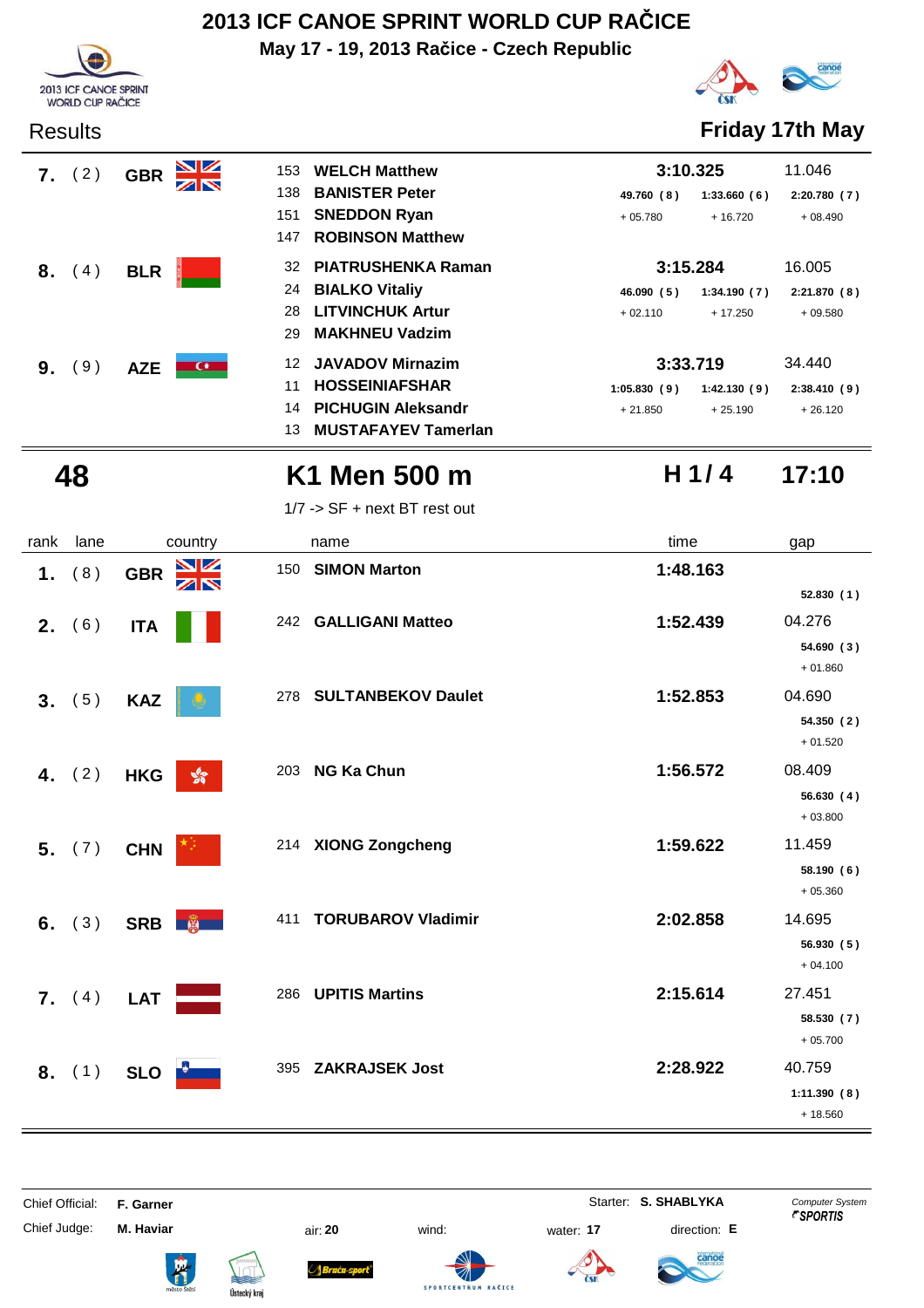**May 17 - 19, 2013 Račice - Czech Republic**





Results **Friday 17th May**

| 49              |                                       | K1 Men 500 m                                 | H <sub>2/4</sub> | 17:15                              |
|-----------------|---------------------------------------|----------------------------------------------|------------------|------------------------------------|
|                 |                                       | 1/7 -> SF + next BT rest out                 |                  |                                    |
| lane<br>rank    | country                               | name                                         | time             | gap                                |
| (8)<br>1.       | <b>KAZ</b>                            | 279<br>YEMELYANOV Alexandr                   | 1:49.323         | 53.510 (1)                         |
| <b>2.</b> $(7)$ | <b>ITA</b>                            | <b>TORNEO Matteo</b><br>251                  | 1:51.539         | 02.216<br>1:03.060(3)<br>$+09.550$ |
| 3. (6)          | <b>CHN</b>                            | <b>GU Junhao</b><br>207                      | 1:55.712         | 06.389<br>1:17.780(5)<br>$+24.270$ |
| 4. $(1)$        | $\frac{1}{200}$<br><b>HKG</b>         | 202 KWOK Ka Wai                              | 1:57.119         | 07.796<br>58.760 (2)<br>$+05.250$  |
| 5. (2)          | $\frac{\Delta}{\Delta}$<br><b>GBR</b> | <b>BOYTON Jonathan</b><br>141                | 2:01.332         | 12.009<br>1:16.510(4)<br>$+23.000$ |
| 6. $(4)$        | <b>LAT</b>                            | <b>RUMJANCEVS Aleksejs</b><br>285            | 2:01.678         | 12.355<br>1:18.910(7)<br>$+25.400$ |
| 7. (5)          | <b>POL</b>                            | <b>SIEMIONOWSKI Piotr</b><br>320             | 2:02.638         | 13.315<br>1:18.190(6)<br>$+24.680$ |
| (3)             | SRB <b>B</b>                          | 398 ALEKSIC Aleksandar                       | <b>DQ</b>        |                                    |
| 50              |                                       | K1 Men 500 m<br>1/7 -> SF + next BT rest out | H <sub>3/4</sub> | 17:20                              |
| lane<br>rank    | country                               | name                                         | time             | gap                                |
| (6)<br>1.       | <b>UZB</b>                            | <b>IBRAGIMOV Vilyam</b><br>488               | 1:51.289         |                                    |
|                 |                                       |                                              |                  | 49.870 (1)                         |
| 2. (7)          | $\frac{1}{\sqrt{N}}$<br><b>AUS</b>    | 2 WALLACE Ken                                | 1:53.079         | 01.790<br>55.030(2)<br>$+05.160$   |
| (3)<br>3.       | <b>FIN</b>                            | 110 NYKÄNEN Miika                            | 1:53.939         | 02.650<br>57.140 (4)<br>$+07.270$  |

Chief Judge: **M. Haviar** air: **20** wind: water: **17** direction: **E**

Chief Official: **F. Garner** System **Starter: S. SHABLYKA** Computer System

**temationa** 









ł

Sraća-sport





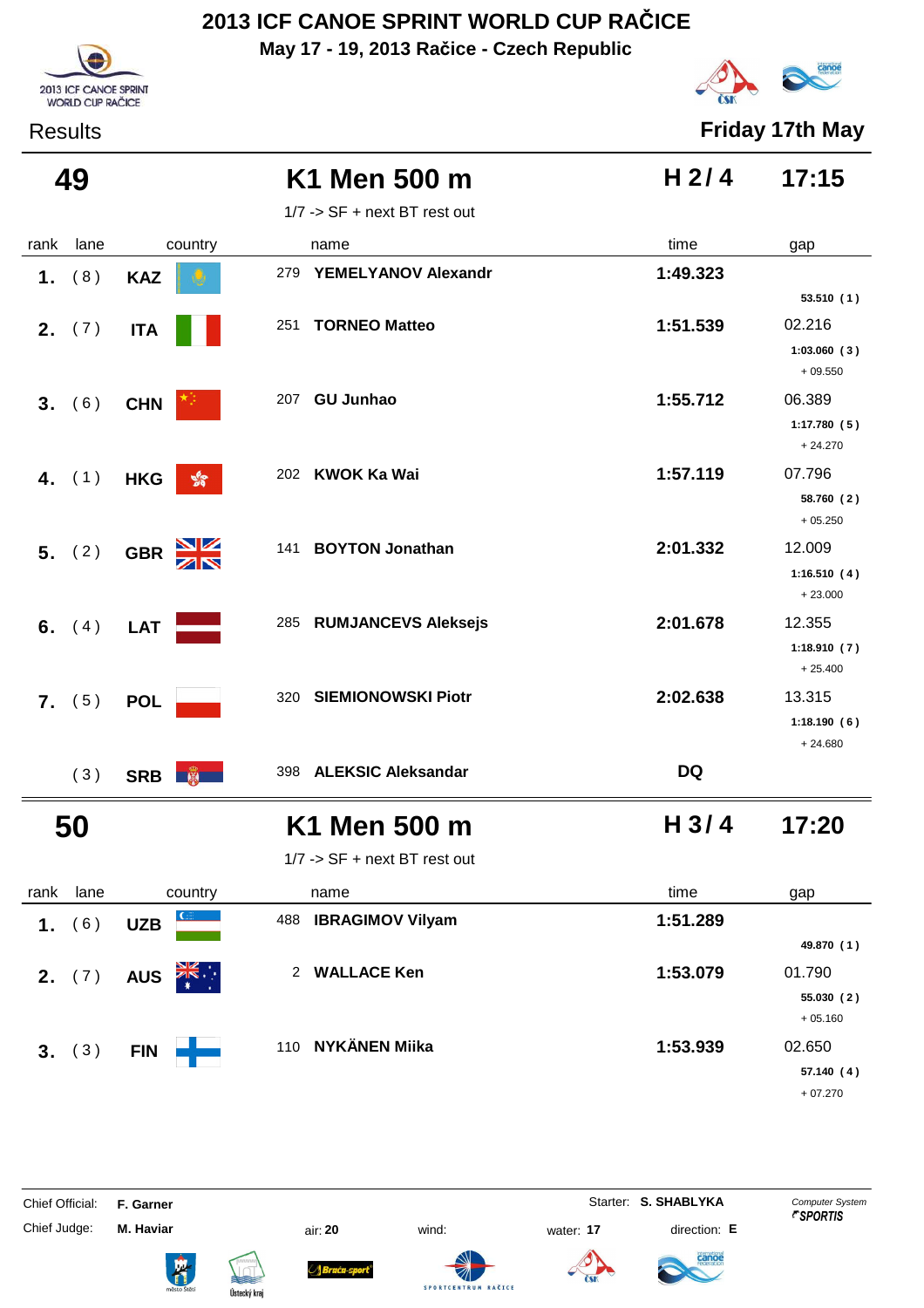**May 17 - 19, 2013 Račice - Czech Republic**





| <b>Results</b>  |                       |                                  |          | <b>Friday 17th May</b>            |
|-----------------|-----------------------|----------------------------------|----------|-----------------------------------|
| 4. $(2)$        | <b>SWE</b>            | <b>GUSTAFSSON Anders</b><br>439  | 1:54.276 | 02.987<br>57.570 (5)<br>$+07.700$ |
| $5.$ (1)        | $\odot$<br><b>TUN</b> | <b>MRABET Mohamed Ali</b><br>441 | 1:54.432 | 03.143<br>56.040(3)<br>$+06.170$  |
| 6. $(5)$        | <b>CZE</b>            | <b>MLÁDEK Jiří</b><br>59         | 1:54.616 | 03.327<br>58.540(6)<br>$+08.670$  |
| <b>7.</b> $(4)$ | <b>BLR</b>            | <b>LITVINCHUK Artur</b><br>28    | 1:57.705 | 06.416<br>58.850 (7)<br>$+08.980$ |

### **51 K1 Men 500 m 17:25**

**H 4/ 4**

|                                        |                        | 1/7 -> SF + next BT rest out                 |                                                   |                                                  |
|----------------------------------------|------------------------|----------------------------------------------|---------------------------------------------------|--------------------------------------------------|
| rank<br>lane                           | country                | name                                         | time                                              | gap                                              |
| (4)<br>1.                              | <b>CZE</b>             | 45 DOSTÁL Josef                              | 1:50.340                                          | 53.740(3)<br>$+03.620$                           |
| (5)<br>2.                              | SVK <sup>#</sup>       | 419<br><b>BENO Lubomír</b>                   | 1:51.150                                          | 00.810<br>50.120(1)                              |
| (6)<br>3.                              | <b>AUS</b>             | <b>TAME Lachlan</b><br>$\mathbf{1}$          | 1:52.720                                          | 02.380<br>54.520(4)<br>$+04.400$                 |
| (2)<br>4.                              | <b>FIN</b>             | <b>DIETRICH Miika</b><br>108                 | 1:56.190                                          | 05.850<br>52.500 (2)<br>$+02.380$                |
| $5.$ (1)                               | Н<br><b>SUI</b>        | 417 WYSS Fabio                               | 2:02.680                                          | 12.340<br>59.970 (5)<br>$+09.850$                |
| (3)                                    | <b>BLR</b>             | <b>YURENIA Aleh</b><br>36                    | <b>DQ</b>                                         |                                                  |
| 52                                     |                        | K1 Men 500 m<br>1/7 -> SF + next BT rest out | H <sub>5/4</sub>                                  | 17:30                                            |
| lane<br>rank                           | country                | name                                         | time                                              | gap                                              |
| (6)<br>1.                              | <b>DEN</b>             | 94 POULSEN René Holten                       | 1:48.216                                          | 50.230(1)                                        |
| <b>Chief Official:</b><br>Chief Judge: | F. Garner<br>M. Haviar | air: 20<br>wind:                             | Starter: S. SHABLYKA<br>direction: E<br>water: 17 | <b>Computer System</b><br><i><b>"SPORTIS</b></i> |











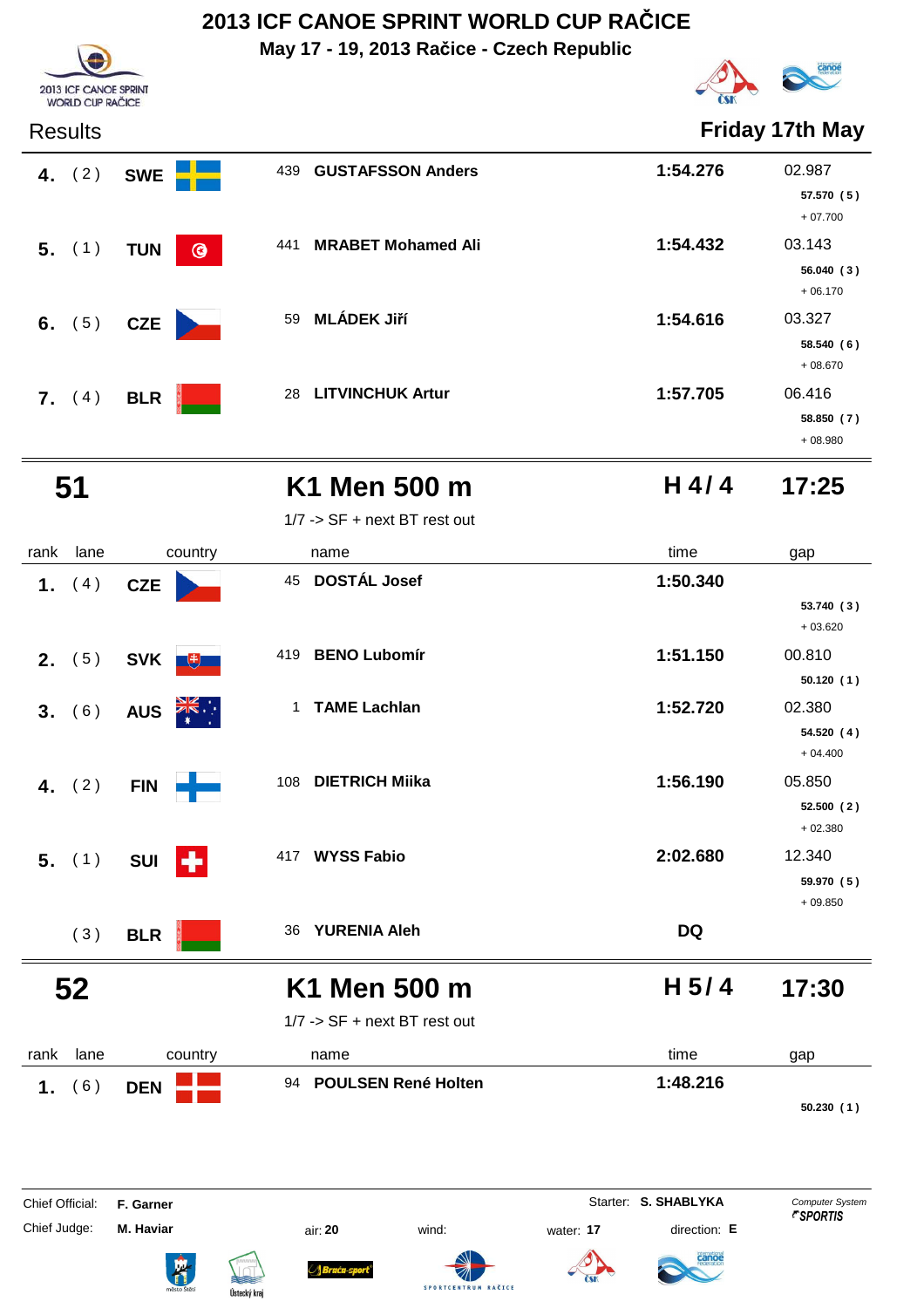**May 17 - 19, 2013 Račice - Czech Republic**



**H 1/ 4**

**Friday 17th May** 

| 2013 ICF CANOE SPRINT<br><b>ORLD CUP RAC</b> |
|----------------------------------------------|

| Results |
|---------|
|---------|

| wuuw            |                 |                                   |          |                                    |
|-----------------|-----------------|-----------------------------------|----------|------------------------------------|
| <b>2.</b> $(5)$ | <b>BEL</b>      | <b>RICHARD Maxime</b><br>21       | 1:49.193 | 00.977<br>50.870(2)<br>$+00.640$   |
| 3. (2)          | <b>RUS</b>      | 357 LYAPUNOV Kirill               | 1:50.989 | 02.773<br>52.190(3)<br>$+01.960$   |
| 4. $(3)$        | 6<br><b>KGZ</b> | 265 MOLTAEV Ruslan                | 1:57.185 | 08.969<br>53.440(4)<br>$+03.210$   |
| 5. (7)          | <b>IRL</b>      | <b>WATKINS Barry</b><br>232       | 2:02.238 | 14.022<br>55.240 (5)<br>$+05.010$  |
| 6. $(1)$        | <b>AUT</b>      | <b>SIEGL Mario</b><br>$5^{\circ}$ | 2:03.118 | 14.902<br>1:00.220(6)<br>$+09.990$ |

| - 3 |               |
|-----|---------------|
| ۰,  | ۰,            |
| ٠   |               |
| .,  | $\frac{1}{2}$ |
| ۰.  | ۰.            |
|     |               |

## **53 C1 Men 500 m 17:40**

1st -> Final 2/7 -> SF rest out

| rank | lane     | country           | name                            | time     | gap                      |
|------|----------|-------------------|---------------------------------|----------|--------------------------|
| 1.   | (3)      | <b>RUS</b>        | <b>SHTOKALOV IIya</b><br>369    | 1:56.692 |                          |
|      |          |                   |                                 |          | 56.360(1)                |
| 2.   | (8)      | <b>SVK</b><br>$+$ | 431<br><b>RUSNAK Matej</b>      | 2:00.968 | 04.276                   |
|      |          |                   |                                 |          | 1:01.390(6)<br>$+05.030$ |
|      | 3. (7)   | <b>ITA</b>        | 238 CRACIUN Nicolae             | 2:02.705 | 06.013                   |
|      |          |                   |                                 |          | 57.130(2)<br>$+00.770$   |
| 4.   | (6)      | <b>POL</b>        | <b>RUCZYNSKI Mariusz</b><br>325 | 2:06.158 | 09.466                   |
|      |          |                   |                                 |          | 1:00.000(4)<br>$+03.640$ |
|      | 5. $(4)$ | <b>GER</b>        | <b>OELZE Yul</b><br>181         | 2:08.758 | 12.066                   |
|      |          |                   |                                 |          | 58.820 (3)               |
|      |          |                   |                                 |          | $+02.460$                |
|      | 6. $(2)$ | <b>KAZ</b>        | 274 PETROV Vladimir             | 2:11.431 | 14.739                   |
|      |          |                   |                                 |          | 1:00.670(5)<br>$+04.310$ |
|      | 7. (9)   | <b>CHN</b>        | <b>HAN Qing</b><br>208          | 2:19.127 | 22.435                   |
|      |          |                   |                                 |          | 1:05.250(7)              |
|      |          |                   |                                 |          | $+08.890$                |

| Chief Official: | F. Garner                     |                                                                      |               |                     |           |     | Starter: S. SHABLYKA | <b>Computer System</b><br><i><b>"SPORTIS</b></i> |
|-----------------|-------------------------------|----------------------------------------------------------------------|---------------|---------------------|-----------|-----|----------------------|--------------------------------------------------|
| Chief Judge:    | M. Haviar                     |                                                                      | air: 20       | wind:               | water: 17 |     | direction: E         |                                                  |
|                 | R <sup>2</sup><br>město Štěti | <b><i><u><u>philipping</u></u></i></b><br><b>REAL</b><br>$A = 111.1$ | ∆ Bruću-sport | SPORTCENTRUM RAČICE |           | ČSK | canoe<br>federation  |                                                  |

Ústecký kraj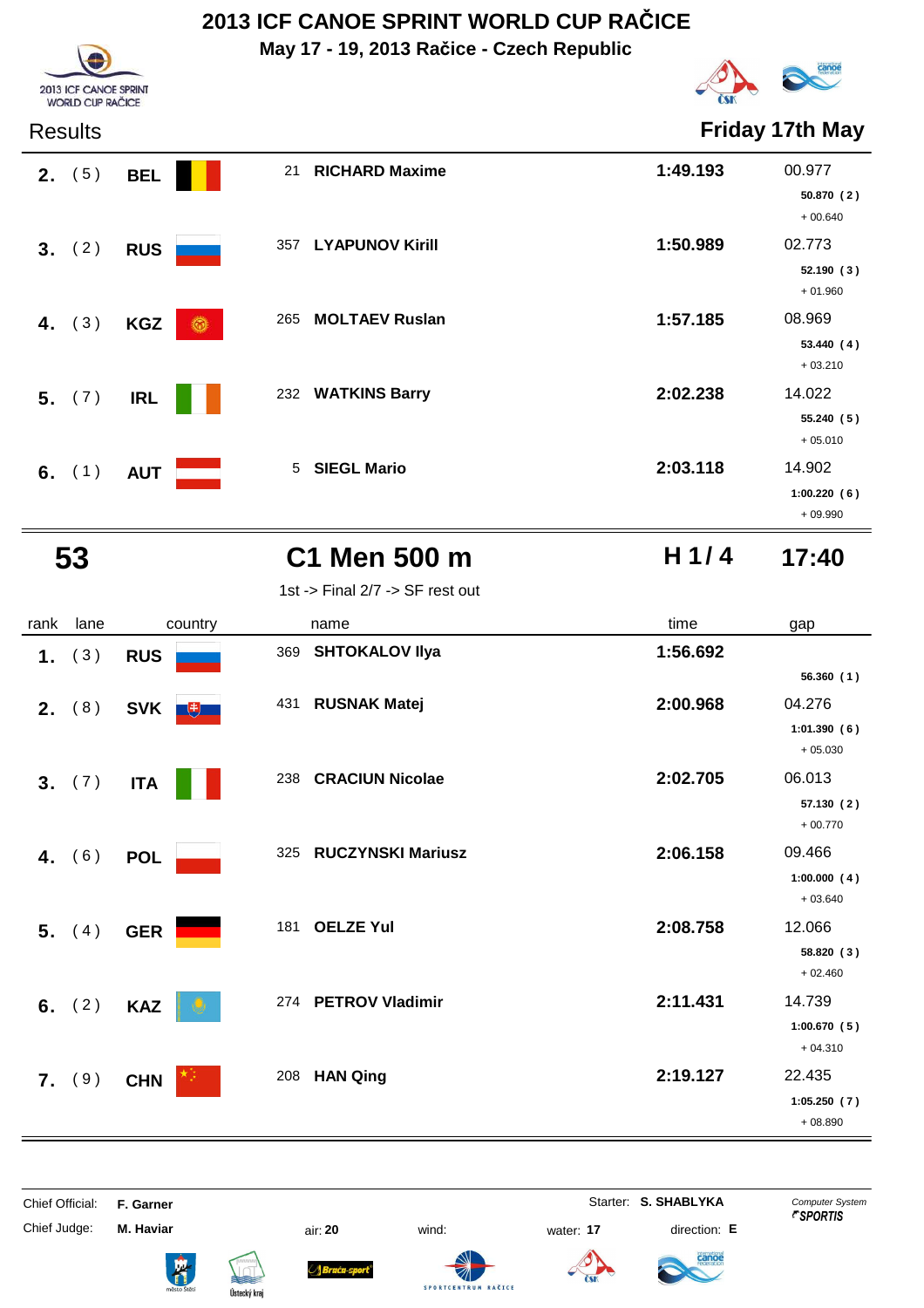**May 17 - 19, 2013 Račice - Czech Republic**



# canoe

Results **Friday 17th May**

|      | 54       |                  | C1 Men 500 m                    | H $2/4$          | 17:45                              |
|------|----------|------------------|---------------------------------|------------------|------------------------------------|
|      |          |                  | 1st -> Final 2/7 -> SF rest out |                  |                                    |
| rank | lane     | country          | name                            | time             | gap                                |
|      | 1. $(4)$ | <b>CZE</b>       | <b>FUKSA Martin</b><br>49       | 1:56.839         | 57.910 (2)<br>$+00.420$            |
|      | 2. (3)   | <b>RUS</b>       | <b>SHELEGOV Oleg</b><br>368     | 1:59.262         | 02.423<br>57.490 (1)               |
|      | 3. (2)   | <b>KAZ</b>       | <b>YEMELYANOV Sergey</b><br>280 | 2:00.418         | 03.579<br>58.410 (3)<br>$+00.920$  |
|      | 4. $(6)$ | CAN <b>W</b>     | <b>BRYANT Paul</b><br>465       | 2:01.212         | 04.373<br>59.430 (4)<br>$+01.940$  |
|      | 5. (8)   | SVK <sup>#</sup> | 432 KOHUT Rastislav             | 2:02.565         | 05.726<br>1:00.980(6)<br>$+03.490$ |
|      | 6. $(7)$ | <b>ITA</b>       | <b>INCOLLINGO Luca</b><br>243   | 2:05.421         | 08.582<br>1:00.380(5)<br>$+02.890$ |
|      | 7. (9)   | <b>CHN</b>       | 212 LIU Yang                    | 2:13.887         | 17.048<br>1:02.400(7)<br>$+04.910$ |
|      | 55       |                  | C1 Men 500 m                    | H <sub>3/4</sub> | 17:50                              |

1st -> Final 2/7 -> SF rest out

| rank<br>lane | country    | name                         | time     | gap        |
|--------------|------------|------------------------------|----------|------------|
| (3)<br>1.    | <b>BLR</b> | 33 PIVAVAR Dmitry            | 1:55.679 |            |
|              |            |                              |          | 56.310(1)  |
| (6)<br>2.    | <b>BLR</b> | <b>HARAZHA Dzianis</b><br>25 | 1:56.032 | 00.353     |
|              |            |                              |          | 57.910 (2) |
|              |            |                              |          | $+01.600$  |
| 3.<br>(8)    | <b>GER</b> | <b>LEUE Erik</b><br>178      | 1:56.739 | 01.060     |
|              |            |                              |          | 58.230(3)  |
|              |            |                              |          | $+01.920$  |
| 4. $(5)$     | <b>CZE</b> | 58 MIŠKOVSKÝ Radek           | 1:59.982 | 04.303     |
|              |            |                              |          | 59.330(5)  |
|              |            |                              |          | $+03.020$  |

Chief Official: **F. Garner** System **Starter: S. SHABLYKA** Computer System Chief Judge: **M. Haviar** air: **20** wind: water: **17** direction: **E**

ł

Braća-s





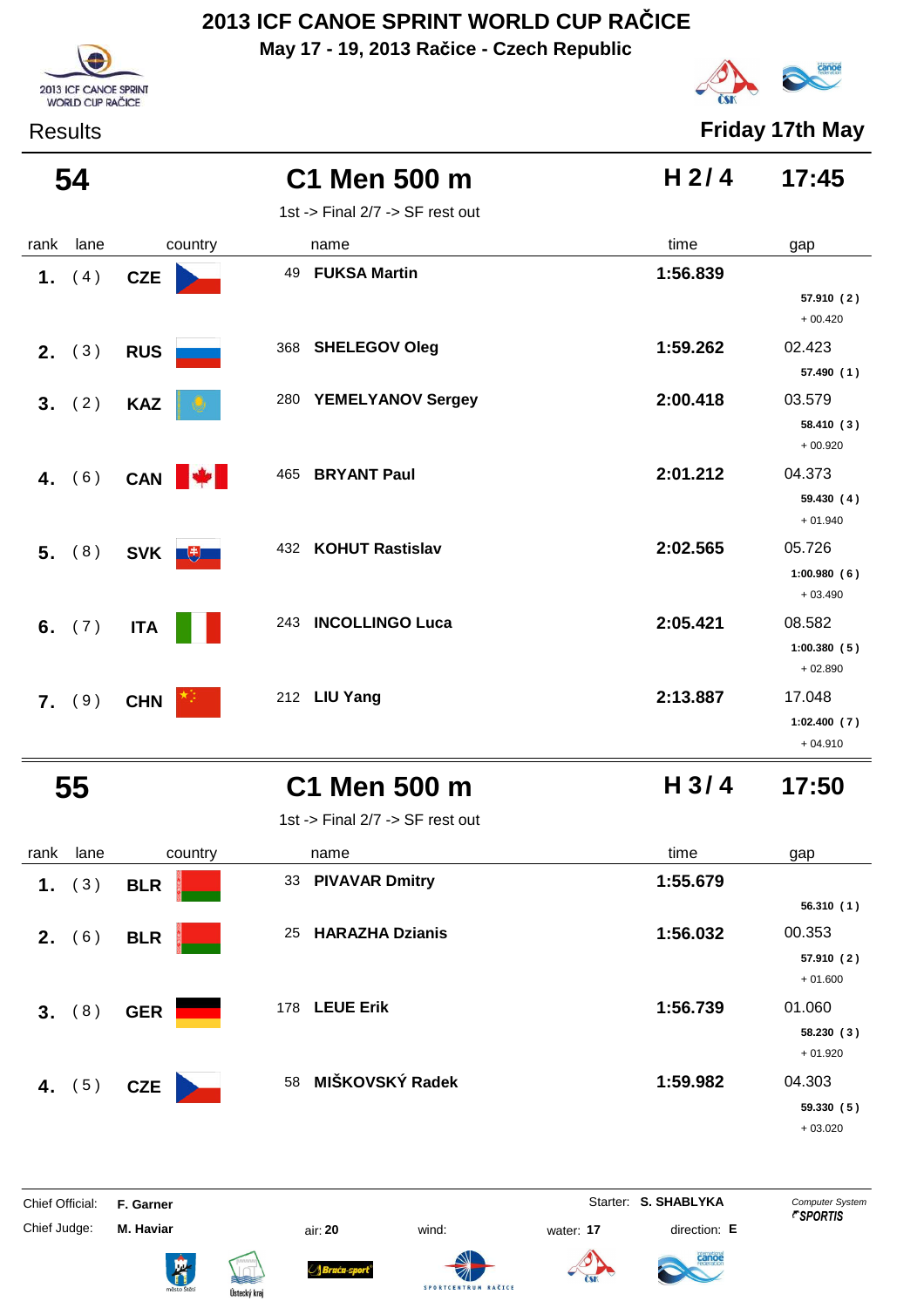**May 17 - 19, 2013 Račice - Czech Republic**



Results **Friday 17th May**

| ngsulls  |            |                         |                       |          | <b>1 1144 YO 17 GO 1814</b>        |
|----------|------------|-------------------------|-----------------------|----------|------------------------------------|
| 5. (7)   | <b>LTU</b> | 287                     | <b>GADEIKIS Tomas</b> | 2:00.262 | 04.583<br>59.730(6)<br>$+03.420$   |
| 6. $(1)$ | <b>AZE</b> | $\alpha$                | 15 SABLIN Mykyta      | 2:05.011 | 09.332<br>58.700(4)<br>$+02.390$   |
| 7. (2)   | <b>TUN</b> | 440<br>$\odot$          | <b>HOUCINE Khaled</b> | 2:12.617 | 16.938<br>1:02.470(7)<br>$+06.160$ |
| 8. (4)   | <b>ECU</b> | 103<br>$\mathfrak{v}_-$ | <b>LAZO Andres</b>    | 2:13.977 | 18.298<br>1:03.730(8)<br>$+07.420$ |

2013 ICF CANOE SPRINT WORLD CUP RAČICE

 **56 K2 Men 500 m H 1/ 4 17:55**

| rank | lane   | country                | name                                                            | time     | gap                                |
|------|--------|------------------------|-----------------------------------------------------------------|----------|------------------------------------|
| 1.   | (8)    | <b>DEN</b>             | <b>JIMMY Böjesen</b><br>495<br><b>SIMENSEN Emil Staer</b><br>95 | 1:37.904 | 46.570 (1)                         |
|      | 2. (1) | NK<br>ZR<br><b>GBR</b> | <b>BOWLEY Matthew</b><br>140<br><b>TERRY Dean</b><br>152        | 1:40.620 | 02.716<br>47.490 (2)<br>$+00.920$  |
| 3.   | (5)    | <b>NZL</b>             | <b>FITZGERALD Jarrod</b><br>314<br>316<br><b>QUICKENDEN Zac</b> | 1:41.100 | 03.196<br>51.220(4)<br>$+04.650$   |
| 4.   | (7)    | 늘<br><b>NOR</b>        | <b>MINDE Morten</b><br>302<br><b>HJEMDAL Lars</b><br>301        | 1:41.427 | 03.523<br>54.650(6)<br>$+08.080$   |
| 5.   | (6)    | <b>KAZ</b>             | <b>LOBODA Artyem</b><br>273<br><b>RZAYEV Stanislav</b><br>275   | 1:41.620 | 03.716<br>49.190 (3)<br>$+02.620$  |
| 6.   | (2)    | <b>ITA</b>             | <b>DRESSINO Giulio</b><br>240<br><b>TORNEO Matteo</b><br>251    | 1:41.990 | 04.086<br>52.480 (5)<br>$+05.910$  |
|      | 7. (3) | <b>KGZ</b><br>6        | <b>PAROL Aleksandr</b><br>267<br><b>DOROFEEV Igor</b><br>263    | 1:43.560 | 05.656<br>55.080 (7)<br>$+08.510$  |
| 8.   | (4)    | <b>POR</b><br>œ        | <b>FERNANDES David</b><br>330<br><b>RIBEIRO Joao</b><br>333     | 2:05.578 | 27.674<br>1:01.210(8)<br>$+14.640$ |

Chief Judge: **M. Haviar** air: **20** wind: water: **17** direction: **E**

Chief Official: **F. Garner** System **F. Garner** System **P. MOKRY** Computer System



ł











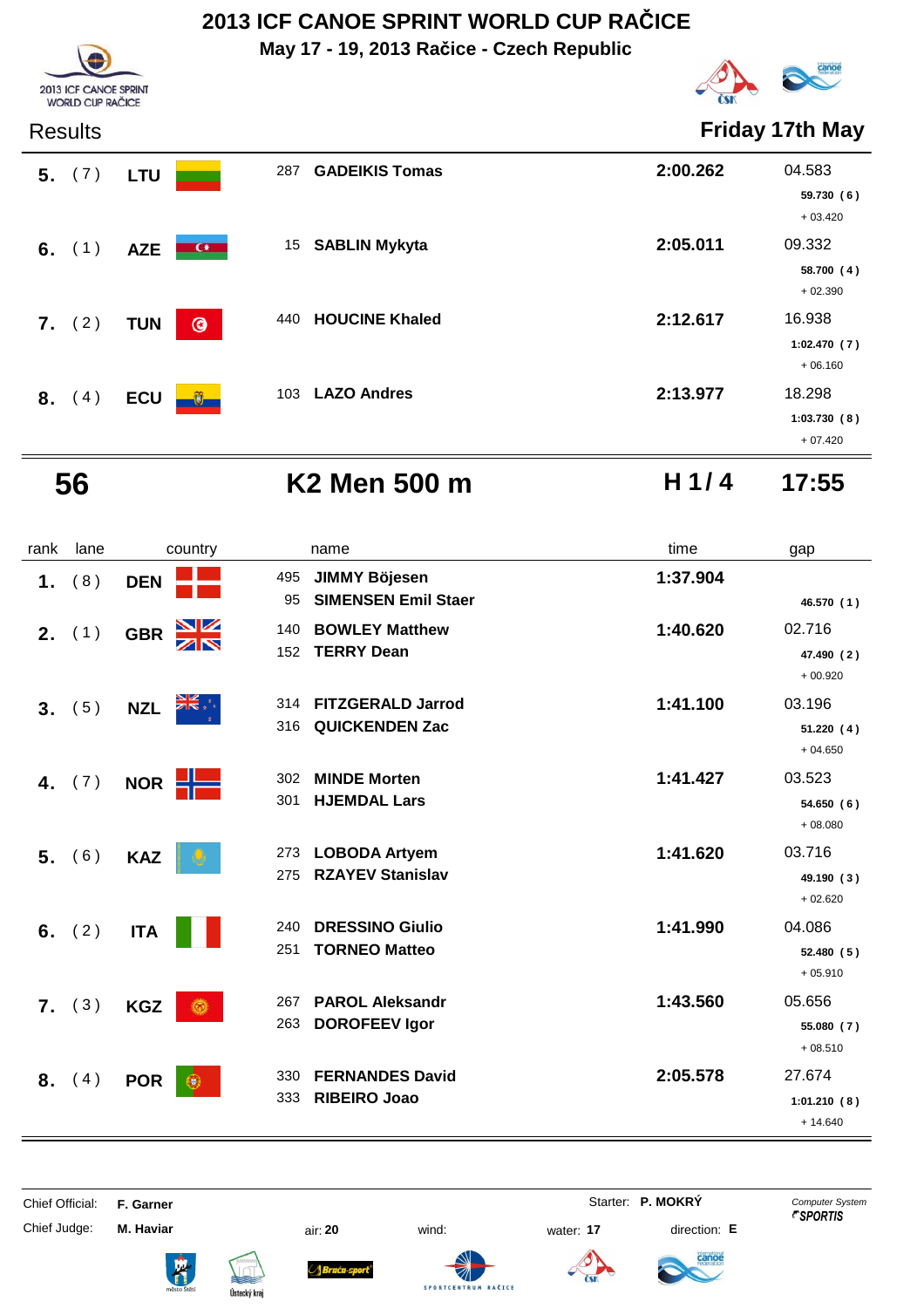**May 17 - 19, 2013 Račice - Czech Republic**





Results **Friday 17th May**

| 57             |      |                              | K2 Men 500 m                                                      | H <sub>2/4</sub> | 18:00                             |
|----------------|------|------------------------------|-------------------------------------------------------------------|------------------|-----------------------------------|
|                |      |                              | $1/6$ -> SF + 3 next BT rest out                                  |                  |                                   |
| rank           | lane | country                      | name                                                              | time             | gap                               |
| 1.             | (1)  | NOR <b>H</b>                 | <b>SALBU Daniel</b><br>303<br><b>SOLHAUG Jo Sondre</b><br>304     | 1:39.064         | 48.200 (4)<br>$+01.560$           |
| 2. (5)         |      | <b>KAZ</b>                   | <b>ALEXEYEV Yevgeniy</b><br>269<br><b>DERGUNOV Alexey</b><br>271  | 1:40.470         | 01.406<br>47.430 (3)<br>$+00.790$ |
| 3.             | (3)  | <b>ITA</b>                   | <b>CECCHINI Riccardo</b><br>235<br><b>CHIERINI Edoardo</b><br>236 | 1:41.864         | 02.800<br>46.640 (1)              |
| 4.             | (2)  | <b>KGZ</b><br>o.             | <b>BONDAR Maksim</b><br>261<br><b>ALGIN Ilia</b><br>259           | 1:42.270         | 03.206<br>47.040 (2)<br>$+00.400$ |
| 5.             | (4)  | <b>NZL</b>                   | <b>BATS Jasper</b><br>312<br><b>FITZGERALD Darryl</b><br>313      | 1:43.024         | 03.960<br>49.060 (5)<br>$+02.420$ |
| 6.             | (6)  | <b>POR</b>                   | <b>PIMENTA Fernando</b><br>332<br><b>SILVA Emanuel</b><br>334     | 1:44.440         | 05.376<br>50.290(6)<br>$+03.650$  |
| $\mathbf{7}$ . | (8)  | $\overline{C}$<br><b>AZE</b> | <b>HOSSEINIAFSHAR</b><br>11<br><b>PICHUGIN Aleksandr</b><br>14    | 1:45.573         | 06.509<br>51.260(7)               |

### **58 K2 Men 500 m 18:05**

1/6 -> SF + 3 next BT rest out

| rank    | lane             | country                     | name                                                            | time     | gap    |
|---------|------------------|-----------------------------|-----------------------------------------------------------------|----------|--------|
| 1.      | (1)              | <b>BLR</b>                  | <b>PIATRUSHENKA Raman</b><br>32<br><b>MAKHNEU Vadzim</b><br>29  | 1:37.041 |        |
| 2.      | (4)              | <b>M</b><br><b>CAN</b>      | <b>VAN KOEVARDEN Adam</b><br>449<br><b>REARDON Brady</b><br>450 | 1:37.267 | 00.226 |
| $3_{-}$ | 〔2〕              | $\epsilon$<br><b>UZB</b>    | <b>TROPIN Alexander</b><br>491<br><b>GORN Vyacheslav</b><br>489 | 1:42.287 | 05.246 |
| 4.      | 5)               | $\frac{1}{2}$<br><b>SRB</b> | <b>BOLTIC Simo</b><br>399<br><b>DRAGOSAVLJEVIC Marko</b><br>400 | 1:44.707 | 07.666 |
| 5.      | $\left(3\right)$ | <b>RUS</b>                  | <b>BAK</b> Igor<br>345<br><b>MAMUTOV Ruslan</b><br>358          | 1:45.497 | 08.456 |

**SPORTCENTRU** 

RAČICE

Chief Official: **F. Garner** System **F. Garner** System **P. MOKRY** Computer System

Chief Judge: **M. Haviar** air: **20** wind: water: **17** direction: **E**

ł







tanoe

**H 3/ 4**

+ 04.620

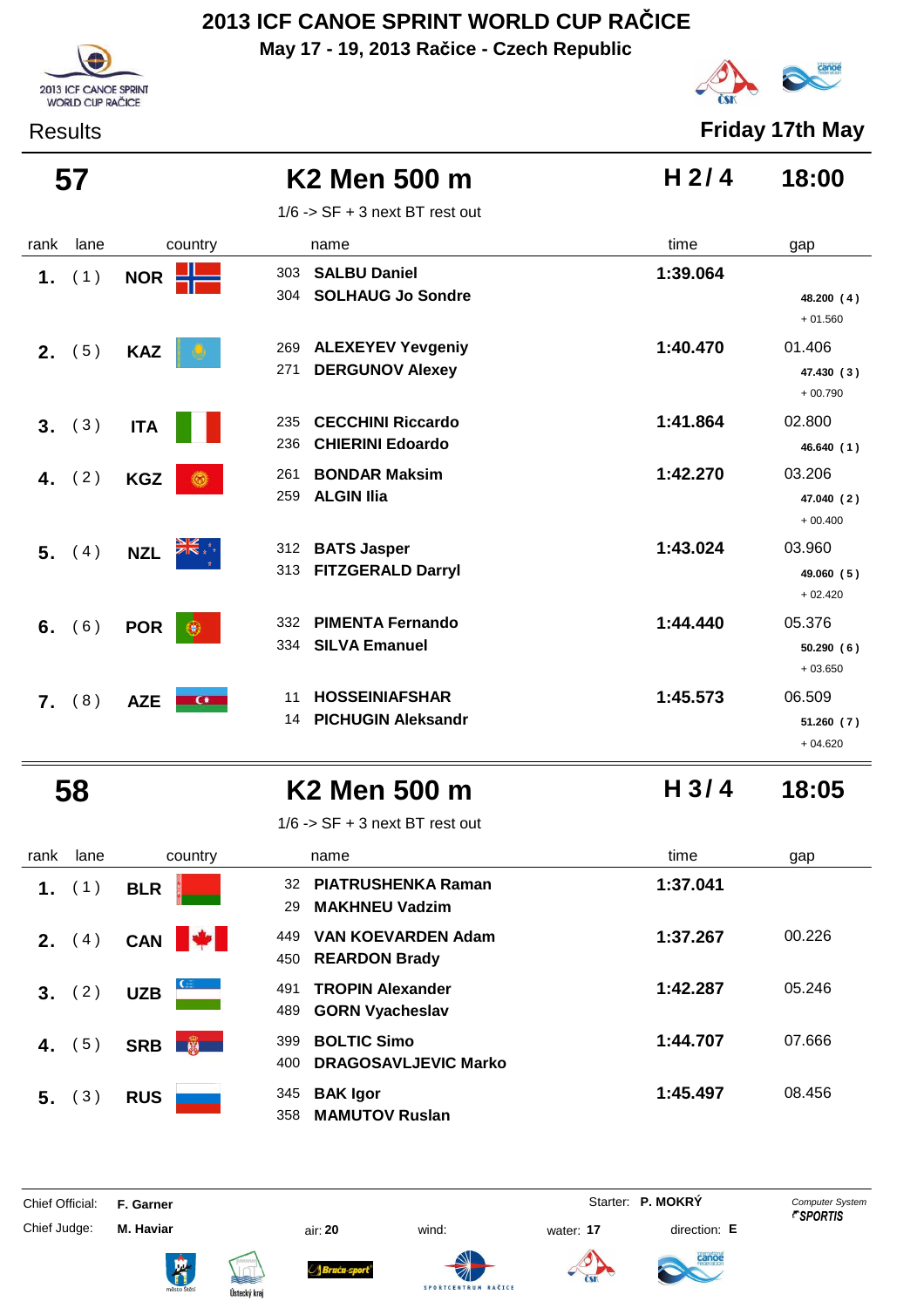**May 17 - 19, 2013 Račice - Czech Republic**



| <b>Results</b>        |                             |                                                                   |          | <b>Friday 17th May</b>            |
|-----------------------|-----------------------------|-------------------------------------------------------------------|----------|-----------------------------------|
| (7)<br>6.             | <b>CHN</b>                  | <b>XUE Yuan</b><br>216<br>218<br><b>ZHAO Yuefeng</b>              | 1:46.427 | 09.386                            |
| 7. (6)                | <b>CZE</b>                  | <b>ADAM Jakub</b><br>43<br><b>ODVÁRKO Michael</b><br>61           | 1:57.472 | 20.431                            |
| 59                    |                             | K <sub>2</sub> Men 500 m                                          | $H$ 4/4  | 18:10                             |
|                       |                             | $1/6$ -> SF + 3 next BT rest out                                  |          |                                   |
| rank<br>lane          | country                     | name                                                              | time     | gap                               |
| (4)<br>1.             | <b>CAN</b>                  | 451<br><b>CLARKE Rob</b><br>452<br><b>JESSOP Andrew</b>           | 1:37.881 | 49.060 (3)<br>$+01.010$           |
| (3)<br>2.             | <b>DEN</b>                  | <b>JENSBY Jeppe</b><br>88<br><b>LUND Troels</b><br>90             | 1:41.080 | 03.199<br>48.050 (1)              |
| (5)<br>3 <sub>1</sub> | <b>RUS</b>                  | <b>POSTRYGAY Yury</b><br>364<br><b>DYACHENKO Alexander</b><br>349 | 1:41.137 | 03.256<br>48.660 (2)<br>$+00.610$ |
| (7)<br>4.             | <b>AZE</b><br>$\epsilon$    | <b>JAVADOV Mirnazim</b><br>12<br><b>MUSTAFAYEV Tamerlan</b><br>13 | 1:41.200 | 03.319<br>53.150 (6)<br>$+05.100$ |
| $5.$ (1)              | <b>BLR</b>                  | <b>ZHYHADLA Dzianis</b><br>37<br>24<br><b>BIALKO Vitaliy</b>      | 1:44.397 | 06.516<br>50.300(4)<br>$+02.250$  |
| (6)<br>6.             | <b>CZE</b>                  | <b>DAVÍDEK Pavel</b><br>44<br><b>KUČERA Patrik</b><br>54          | 1:46.290 | 08.409<br>52.330(5)<br>$+04.280$  |
| 7. (2)                | <b>HKG</b><br>$\mathcal{E}$ | <b>TSOI Yik San</b><br>205<br><b>NG Ka Nam</b><br>204             | 1:48.593 | 10.712<br>53.670 (7)<br>$+05.620$ |

2013 ICF CANOE SPRINT<br>WORLD CUP RAČICE

# **60 C2 Men 500 m 18:15**

**H 1/ 4**

1/3 -> Final 4/7 -> SF + BT rest out

| rank | lane         | country                    | name                     | time     | gap       |
|------|--------------|----------------------------|--------------------------|----------|-----------|
|      | $2^{\prime}$ | <b>RUS</b>                 | 372 TOVKAN Anatolii      | 1:47.150 |           |
|      |              |                            | 370 SHTYL Ivan           |          | 52.140(1) |
| 2.   | (4)          | <b>POR</b><br>$\mathbf{C}$ | 335 SILVA Helder         | 1:47.770 | 00.620    |
|      |              |                            | <b>SOUSA José</b><br>337 |          | 52.910(2) |
|      |              |                            |                          |          | $+00.770$ |

**SPORTCENTRU** 

Chief Official: **F. Garner** System **F. Garner** System **P. MOKRY** Computer System

Chief Judge: **M. Haviar** air: **20** wind: water: **17** direction: **E**

ł







AČICE



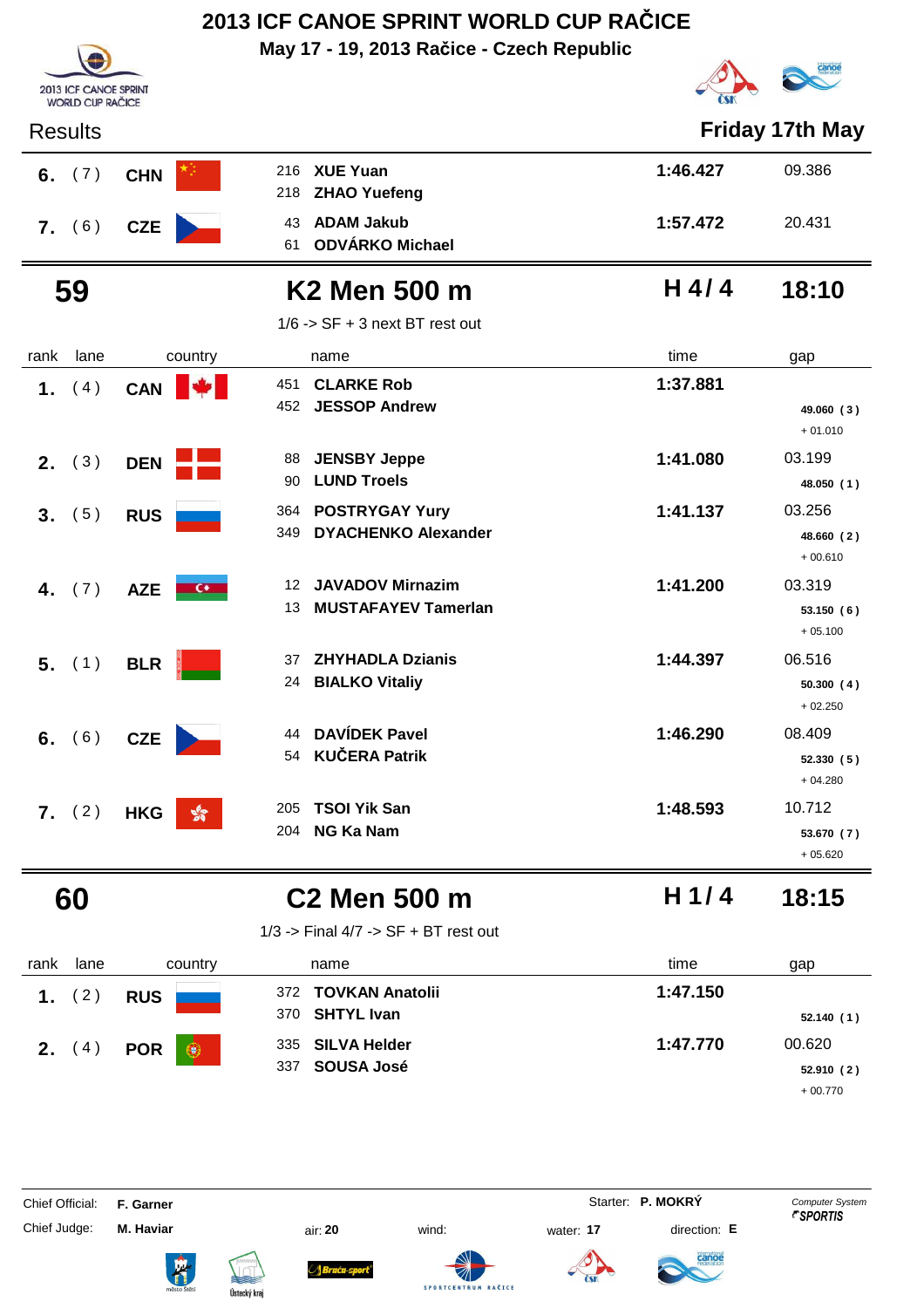**May 17 - 19, 2013 Račice - Czech Republic**



Results **Friday 17th May**

+ 06.020

**H 2/ 4**

| 3 <sub>1</sub> | (5) | <b>KAZ</b>        | <b>SINYAVSKIY Maxim</b><br>277<br>276 SAFRONOV Yevgeniy        | 1:47.860 | 00.710<br>53.470 (3)<br>$+01.330$ |
|----------------|-----|-------------------|----------------------------------------------------------------|----------|-----------------------------------|
| 4.             | (6) | <b>CZE</b>        | RUSO Vojtěch<br>63<br><b>DRAHOKOUPIL Dan</b><br>46             | 1:47.873 | 00.723<br>56.010 (4)<br>$+03.870$ |
| $5.$ (1)       |     | <b>POL</b>        | <b>SITKOWSKI Jakub</b><br>326<br><b>POSPIECH Daniel</b><br>324 | 1:48.326 | 01.176<br>56.360(5)<br>$+04.220$  |
| 6. $(3)$       |     | <b>UZB</b>        | <b>KAYUMOV IIdar</b><br>485<br><b>TUKHTASIN Ugli N.</b><br>482 | 1:50.479 | 03.329<br>56.790 (6)<br>$+04.650$ |
| 7. (7)         |     | <b>SVK</b><br>$+$ | <b>TOTH Kristof</b><br>434<br><b>CSENKEY Adam</b><br>435       | 2:03.921 | 16.771<br>58.160 (7)              |

2013 ICF CANOE SPRINT<br>WORLD CUP RAČICE

# **61 C2 Men 500 m 18:20**

1/3 -> Final 4/7 -> SF + BT rest out

| rank | lane     | country                | name                                                                   | time     | gap                               |
|------|----------|------------------------|------------------------------------------------------------------------|----------|-----------------------------------|
| 1.   | (4)      | <b>BLR</b>             | <b>RABCHANKA Dzmitry</b><br>34<br><b>VAUCHETSKI Aliaksandr</b><br>35   | 1:45.230 | 52.010(2)<br>$+00.560$            |
|      | 2. (6)   | <b>CZE</b>             | RADOŇ Jaroslav<br>62<br><b>DVOŘÁK Filip</b><br>47                      | 1:45.420 | 00.190<br>53.060(3)<br>$+01.610$  |
|      | 3. (2)   | <b>A</b><br><b>CAN</b> | <b>VARGA Roland</b><br>466<br><b>BEAUCHESNE-SEVIGNY Gabriel</b><br>464 | 1:45.710 | 00.480<br>51.450(1)               |
| 4.   | (3)      | <b>UZB</b>             | <b>KOCHNEV Gerasim</b><br>486<br><b>YULDASHOV Dilshod</b><br>484       | 1:46.263 | 01.033<br>53.650(4)<br>$+02.200$  |
|      | $5.$ (5) | <b>KAZ</b>             | <b>YEMELYANOV Mikhail</b><br>281<br>YEMELYANOV Timofey<br>282          | 1:58.512 | 13.282<br>54.040(5)<br>$+02.590$  |
|      | 6. $(1)$ | <b>POL</b>             | <b>KRUK Mariusz</b><br>321<br>328<br><b>SOKOL Patryk</b>               | 1:58.815 | 13.585<br>55.520 (6)<br>$+04.070$ |
| 7.   | (7)      | <b>CHN</b>             | <b>ZHENG Jingda</b><br>219<br><b>ZHU Tongchao</b><br>220               | 2:00.052 | 14.822<br>57.160 (7)<br>$+05.710$ |

Chief Official: **F. Garner** System **F. Garner** System **P. MOKRY** Computer System Chief Judge: **M. Haviar** air: **20** wind: water: **17** direction: **E**

ł





**SPORTCEN** 



anod

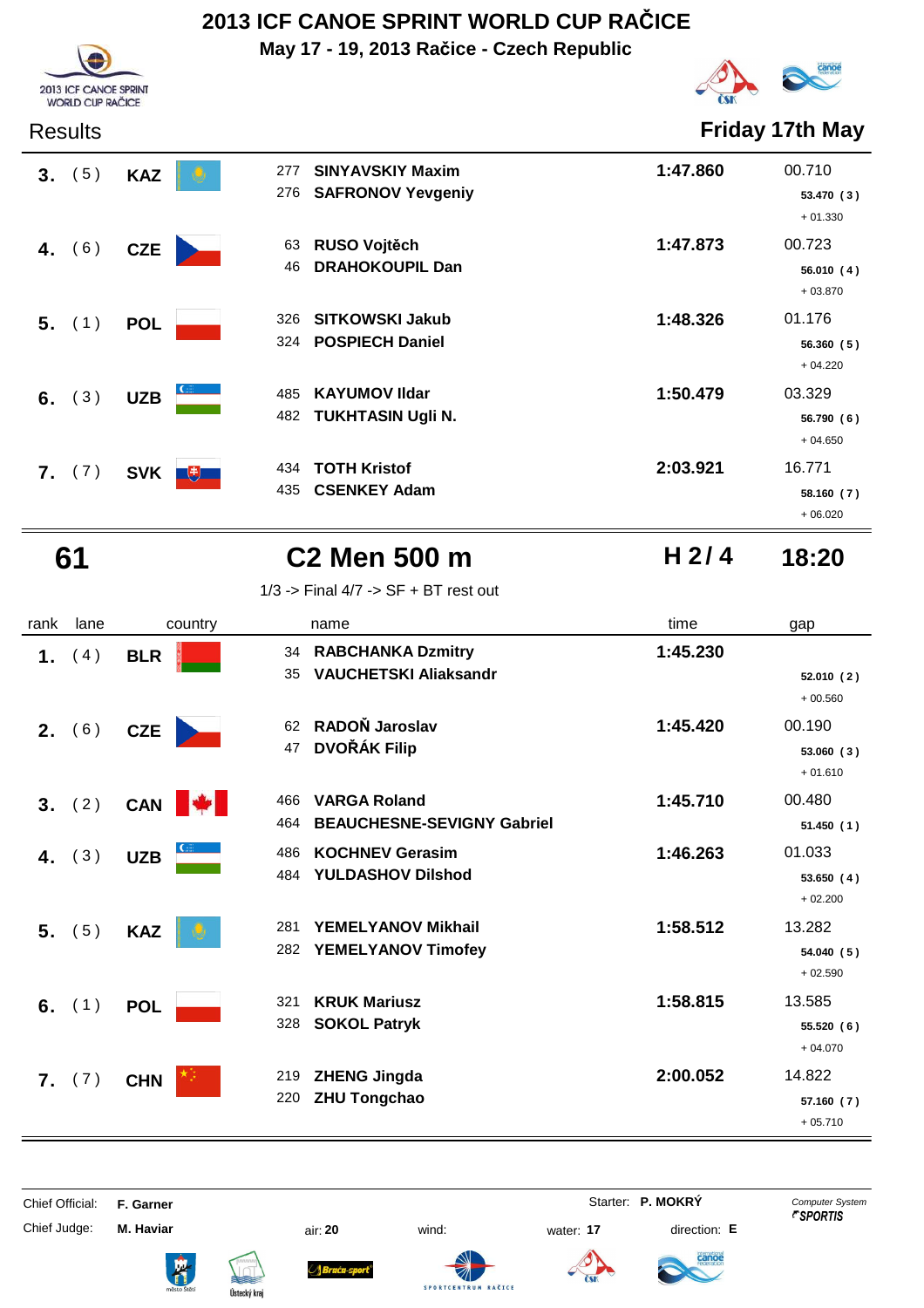**May 17 - 19, 2013 Račice - Czech Republic**



Results **Friday 17th May**

# 2013 ICF CANOE SPRINT WORLD CUP RAČICE

### **62 K1 Men 500 m 18:25 SF 1 / 3**

1/2 + next BT->FA 3x3rd+4x4th+2x5th BT-> FB 2x5th+4x6th+3 next

| rank | lane     | country                       | name                             | time     | gap                     |
|------|----------|-------------------------------|----------------------------------|----------|-------------------------|
|      | 1. $(4)$ | <b>DEN</b>                    | 94 POULSEN René Holten           | 1:43.377 |                         |
|      |          |                               |                                  |          | 49.470 (1)              |
|      | 2. (6)   | SVK <sup>+</sup>              | <b>BENO Lubomír</b><br>419       | 1:44.027 | 00.650                  |
|      |          |                               |                                  |          | 49.900 (2)              |
|      |          |                               |                                  |          | $+00.430$               |
|      | 3. (3)   | <b>FIN</b>                    | <b>DIETRICH Miika</b><br>108     | 1:44.180 | 00.803                  |
|      |          |                               |                                  |          | 50.570(3)<br>$+01.100$  |
|      | 4. $(5)$ | GBR X                         | <b>SIMON Marton</b><br>150       | 1:44.567 | 01.190                  |
|      |          |                               |                                  |          | 51.280(4)               |
|      |          |                               |                                  |          | $+01.810$               |
| 5.   | (8)      | <b>CZE</b>                    | <b>MLÁDEK Jiří</b><br>59         | 1:50.699 | 07.322                  |
|      |          |                               |                                  |          | 52.800 (5)              |
|      |          |                               |                                  |          | $+03.330$               |
|      | 6. $(2)$ | <b>CHN</b>                    | 214 XIONG Zongcheng              | 1:58.575 | 15.198                  |
|      |          |                               |                                  |          | 55.410 (7)<br>$+05.940$ |
|      |          |                               | <b>KWOK Ka Wai</b><br>202        | 1:59.039 | 15.662                  |
|      | 7. (7)   | $\frac{1}{200}$<br><b>HKG</b> |                                  |          | 57.130 (8)              |
|      |          |                               |                                  |          | $+07.660$               |
|      | 8. (1)   | <b>POL</b>                    | <b>SIEMIONOWSKI Piotr</b><br>320 | 2:03.518 | 20.141                  |
|      |          |                               |                                  |          | 54.620 (6)              |
|      |          |                               |                                  |          | $+05.150$               |

### **63 K1 Men 500 m 18:30 SF 2 / 3**

1/2 + next BT->FA 3x3rd+4x4th+2x5th BT-> FB 2x5th+4x6th+3 next

| rank | lane            | country                        | name                            | time     | gap        |
|------|-----------------|--------------------------------|---------------------------------|----------|------------|
| 1.   | 4)              | <b>BEL</b>                     | <b>RICHARD Maxime</b><br>21     | 1:42.530 |            |
|      |                 |                                |                                 |          | 49.900 (2) |
|      |                 |                                |                                 |          | $+00.710$  |
|      | <b>2.</b> $(3)$ | $\sum_{k=1}^{N}$<br><b>AUS</b> | <b>TAME Lachlan</b>             | 1:43.200 | 00.670     |
|      |                 |                                |                                 |          | 49.190(1)  |
|      | 3. (7)          | <b>SWE</b>                     | <b>GUSTAFSSON Anders</b><br>439 | 1:44.580 | 02.050     |
|      |                 |                                |                                 |          | 51.650(3)  |
|      |                 |                                |                                 |          | $+02.460$  |

**SPORTCEM** 

Chief Official: **F. Garner** System **Starter: S. SHABLYKA** Computer System Chief Judge: **M. Haviar** air: **20** wind: water: **17** direction: **E**











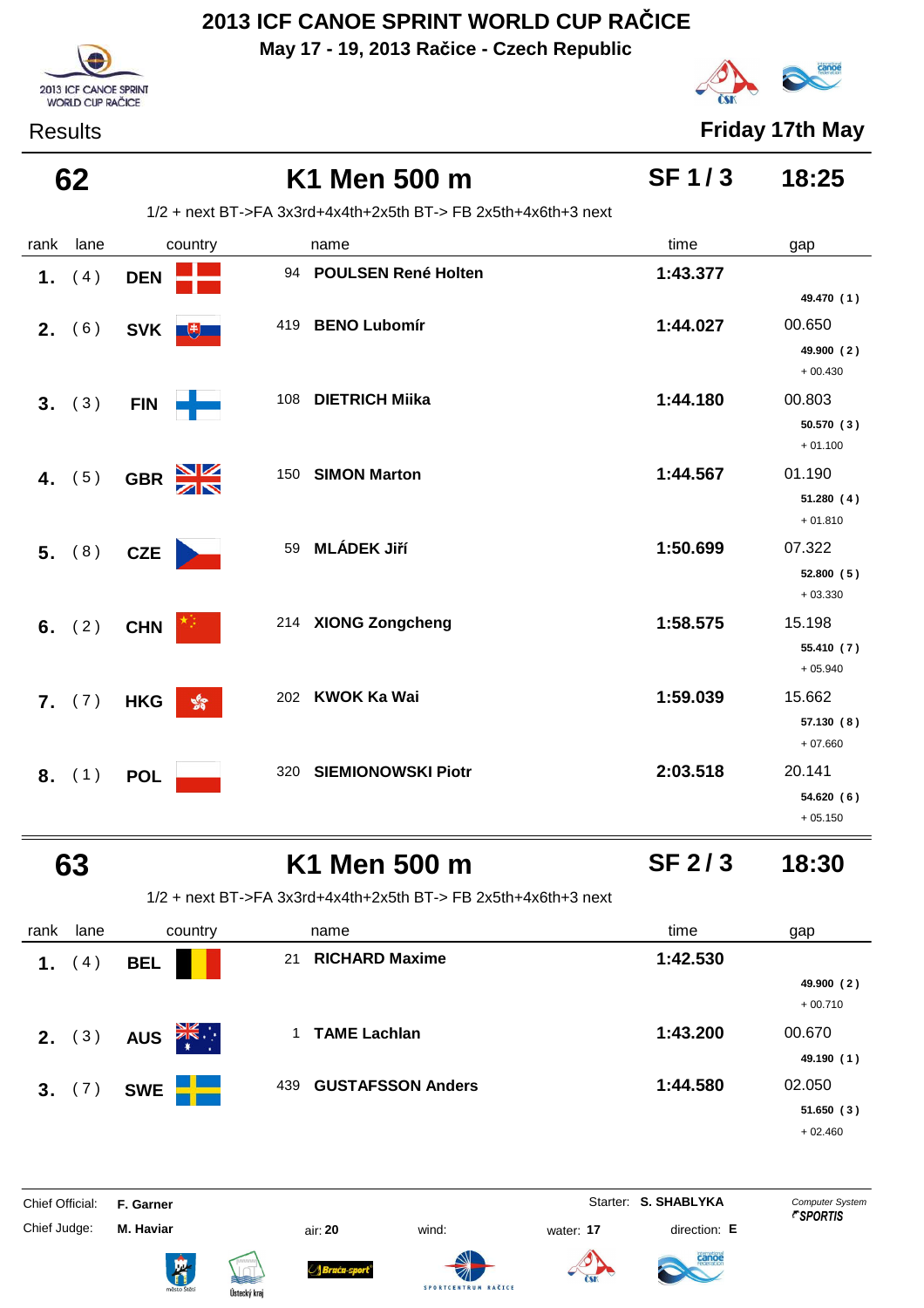**May 17 - 19, 2013 Račice - Czech Republic**



| <b>Results</b> |                                               | <b>Friday 17th May</b>        |                                              |
|----------------|-----------------------------------------------|-------------------------------|----------------------------------------------|
| 4. $(2)$       | $\frac{\mathbf{N}}{\mathbf{N}}$<br><b>GBR</b> | <b>BOYTON Jonathan</b><br>141 | 1:45.690<br>03.160<br>52.190(4)<br>$+03.000$ |
| $5.$ (5)       | <b>KAZ</b>                                    | YEMELYANOV Alexandr<br>279    | 1:47.230<br>04.700<br>53.950(5)<br>$+04.760$ |
| 6. $(6)$       | <b>ITA</b>                                    | 242 GALLIGANI Matteo          | 1:48.360<br>05.830<br>53.980(6)<br>$+04.790$ |
| 7. (8)         | <b>AUT</b>                                    | <b>SIEGL Mario</b><br>5       | 1:49.280<br>06.750<br>55.220(8)<br>$+06.030$ |
| 8. (1)         | <b>BLR</b>                                    | <b>LITVINCHUK Artur</b><br>28 | 1:57.850<br>15.320<br>54.640 (7)             |

2013 ICF CANOE SPRINT<br>WORLD CUP RAČICE

# **64 K1 Men 500 m 18:35**

**SF 3 / 3**

+ 05.450

1/2 + next BT->FA 3x3rd+4x4th+2x5th BT-> FB 2x5th+4x6th+3 next

| rank | lane     | country         | name                           | time     | gap                     |
|------|----------|-----------------|--------------------------------|----------|-------------------------|
| 1.   | (2)      | <b>IRL</b>      | 232 WATKINS Barry              | 1:44.220 |                         |
|      |          |                 |                                |          | 52.020(3)<br>$+02.590$  |
|      | 2. $(8)$ | <b>LAT</b>      | 285 RUMJANCEVS Aleksejs        | 1:45.103 | 00.883                  |
|      |          |                 |                                |          | 51.670 (2)<br>$+02.240$ |
|      | 3. (4)   | <b>ITA</b>      | <b>TORNEO Matteo</b><br>251    | 1:45.487 | 01.267                  |
|      |          |                 |                                |          | 54.290 (4)<br>$+04.860$ |
|      | 4. $(5)$ | <b>UZB</b>      | <b>IBRAGIMOV Vilyam</b><br>488 | 1:45.803 | 01.583                  |
|      |          |                 |                                |          | 49.430 (1)              |
| 5.   | (3)      | <b>FIN</b>      | 110 NYKÄNEN Miika              | 1:48.133 | 03.913                  |
|      |          |                 |                                |          | 56.930 (7)<br>$+07.500$ |
| 6.   | (6)      | <b>KAZ</b>      | 278 SULTANBEKOV Daulet         | 1:51.223 | 07.003                  |
|      |          |                 |                                |          | 56.270(5)<br>$+06.840$  |
| 7.   | (7)      | <b>KGZ</b><br>Ô | 265<br><b>MOLTAEV Ruslan</b>   | 2:01.038 | 16.818                  |
|      |          |                 |                                |          | 56.590 (6)              |
|      |          |                 |                                |          | $+07.160$               |

Chief Judge: **M. Haviar** air: **20** wind: water: **17** direction: **E**

**Bruću-s** 

**SPORTCEN** 

Chief Official: **F. Garner** System **Starter: S. SHABLYKA** Computer System

anoe



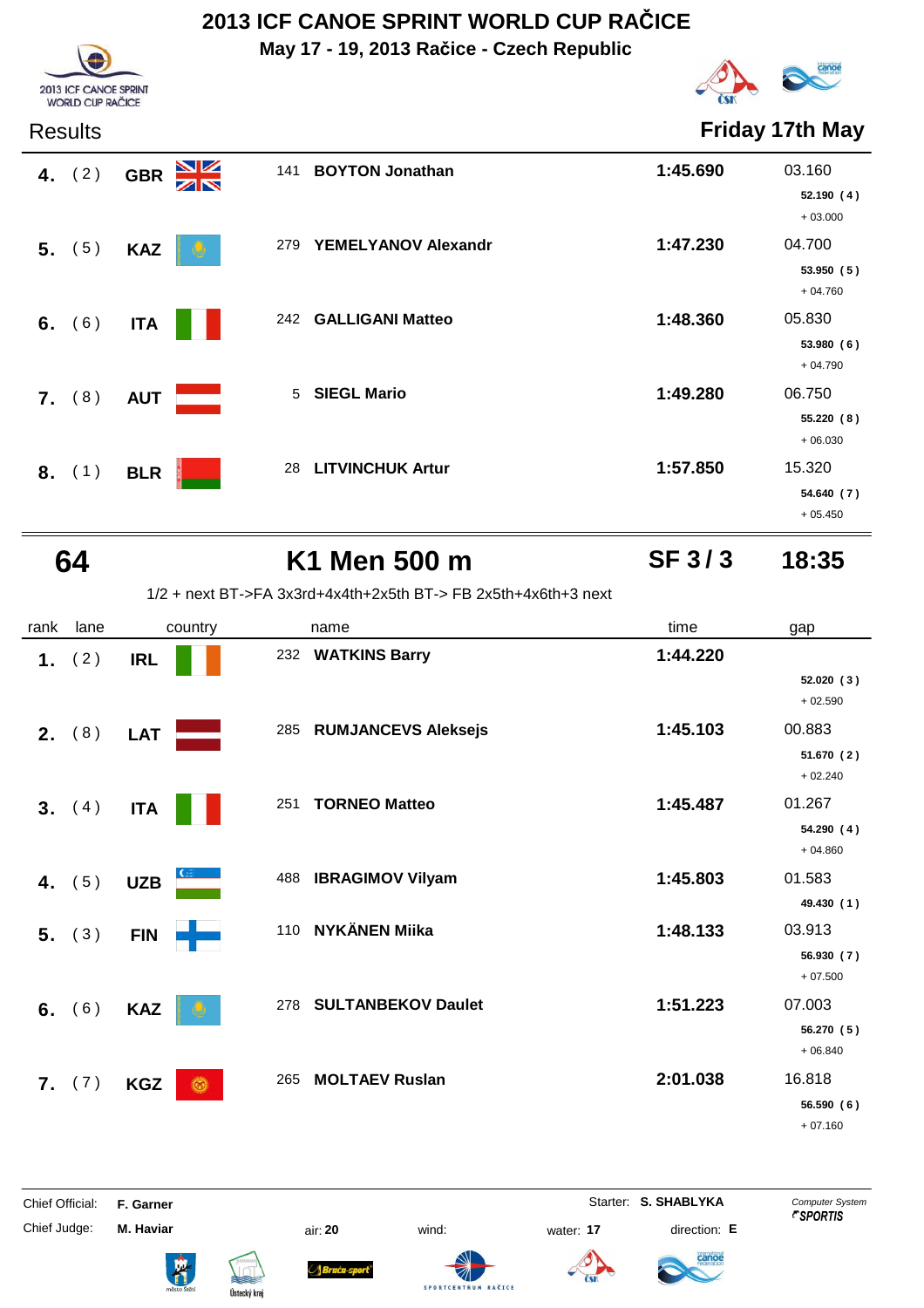**May 17 - 19, 2013 Račice - Czech Republic**



|        | <b>WORLD CUP RACICE</b> |  |  |
|--------|-------------------------|--|--|
| esults |                         |  |  |

2013 ICF CANOE SPRINT

Results **Friday 17th May**

| 8. | , 9ີ | <b>LAT</b> |  | 286 UPITIS Martins | 2:26.766 | 42.546      |
|----|------|------------|--|--------------------|----------|-------------|
|    |      |            |  |                    |          | 1:07.900(8) |
|    |      |            |  |                    |          | $+18.470$   |

|                  | 65              |                               |               | K1 Men 500 m                                                     | $SF$ 4/3 | 18:40  |
|------------------|-----------------|-------------------------------|---------------|------------------------------------------------------------------|----------|--------|
|                  |                 |                               |               | $1/2$ + next BT->FA 3x3rd+4x4th+2x5th BT-> FB 2x5th+4x6th+3 next |          |        |
| rank             | lane            | country                       |               | name                                                             | time     | gap    |
| 1.               | (4)             | <b>AUS</b>                    | $\mathcal{P}$ | <b>WALLACE Ken</b>                                               | 1:40.924 |        |
| 2.               | (5)             | <b>CZE</b>                    | 45            | <b>DOSTÁL Josef</b>                                              | 1:41.180 | 00.256 |
| 3.               | (3)             | <b>RUS</b>                    | 357           | <b>LYAPUNOV Kirill</b>                                           | 1:42.250 | 01.326 |
| 4.               | (2)             | <b>SUI</b><br>÷               | 417           | <b>WYSS Fabio</b>                                                | 1:44.133 | 03.209 |
| 5.               | (1)             | <b>Pillips</b><br><b>SRB</b>  | 411           | <b>TORUBAROV Vladimir</b>                                        | 1:45.423 | 04.499 |
| 6.               | (8)             | $\odot$<br><b>TUN</b>         | 441           | <b>MRABET Mohamed Ali</b>                                        | 1:50.723 | 09.799 |
| $\mathbf{7}_{-}$ | (6)             | <b>CHN</b>                    | 207           | <b>GU Junhao</b>                                                 | 1:53.956 | 13.032 |
| 8.               | (9)             | <b>SLO</b>                    | 395           | <b>ZAKRAJSEK Jost</b>                                            | 1:55.342 | 14.418 |
|                  | <b>9.</b> $(7)$ | $\frac{1}{200}$<br><b>HKG</b> | 203           | <b>NG Ka Chun</b>                                                | 2:00.282 | 19.358 |

# **66 C1 Men 500 m 18:45**

1/3 -> Final A 4/7+8th BT -> Final B rest out

| rank | lane     | country                                                                          | name                            | time<br>gap        |
|------|----------|----------------------------------------------------------------------------------|---------------------------------|--------------------|
| 1.   | (4)      | <b>KAZ</b>                                                                       | <b>YEMELYANOV Sergey</b><br>280 | 1:54.646           |
| 2.   | (6)      | <b>GER</b>                                                                       | <b>LEUE Erik</b><br>178         | 1:55.176<br>00.530 |
| 3.   | (2)      | <b>SVK</b><br>电                                                                  | <b>KOHUT Rastislav</b><br>432   | 1:56.049<br>01.403 |
| 4.   | (5)      | <b>SVK</b><br>$\begin{array}{c} \hline \begin{array}{c} \end{array} \end{array}$ | <b>RUSNAK Matej</b><br>431      | 1:56.476<br>01.830 |
|      | $5.$ (1) | <b>KAZ</b>                                                                       | <b>PETROV Vladimir</b><br>274   | 1:58.292<br>03.646 |
| 6.   | (3)      | <b>CZE</b>                                                                       | MIŠKOVSKÝ Radek<br>58           | 1:58.995<br>04.349 |
| 7.   | (7)      | <b>POL</b>                                                                       | <b>RUCZYNSKI Mariusz</b><br>325 | 2:00.835<br>06.189 |
| 8.   | (9)      | <b>CHN</b>                                                                       | <b>LIU Yang</b><br>212          | 2:02.642<br>07.996 |

SPORTCENTRUM

RAČICE

Chief Official: **F. Garner** System **Starter: S. SHABLYKA** Computer System



ł









anoe

**SF 1 / 3**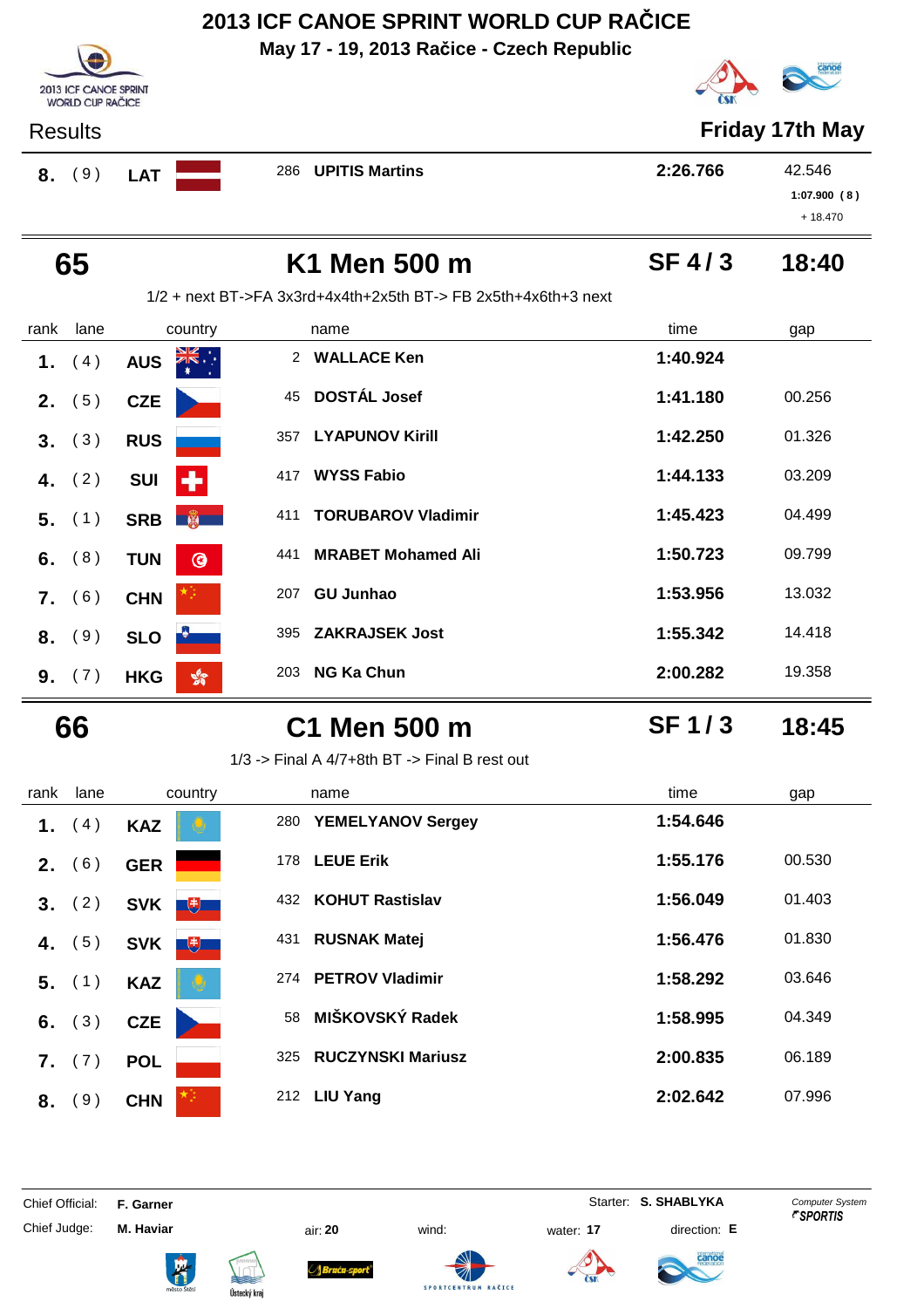|                                 |                                                  |                            |                         | May 17 - 19, 2013 Račice - Czech Republic          |           |                                   |                                                 |
|---------------------------------|--------------------------------------------------|----------------------------|-------------------------|----------------------------------------------------|-----------|-----------------------------------|-------------------------------------------------|
|                                 | 2013 ICF CANOE SPRINT<br><b>WORLD CUP RAČICE</b> |                            |                         |                                                    |           |                                   |                                                 |
| <b>Results</b>                  |                                                  |                            |                         |                                                    |           |                                   | <b>Friday 17th May</b>                          |
| 9. (8)                          |                                                  | <b>AZE</b><br>$\mathbf{C}$ |                         | 15 SABLIN Mykyta                                   |           | 2:30.759                          | 36.113                                          |
| 67                              |                                                  |                            |                         | C1 Men 500 m                                       |           | <b>SF 2/3</b>                     | 18:50                                           |
|                                 |                                                  |                            |                         | $1/3$ -> Final A $4/7+8$ th BT -> Final B rest out |           |                                   |                                                 |
| rank                            | lane                                             | country                    | name                    |                                                    |           | time                              | gap                                             |
| (4)<br>1.                       |                                                  | <b>BLR</b>                 | 25                      | <b>HARAZHA Dzianis</b>                             |           | 1:54.629                          |                                                 |
|                                 |                                                  |                            |                         |                                                    |           |                                   | 55.750 (1)                                      |
| <b>2.</b> $(3)$                 |                                                  | CAN                        |                         | 465 BRYANT Paul                                    |           | 1:55.706                          | 01.077<br>57.490 (3)<br>$+01.740$               |
| 3. (5)                          |                                                  | <b>RUS</b>                 |                         | 368 SHELEGOV Oleg                                  |           | 1:56.539                          | 01.910<br>57.060(2)                             |
| 4. $(2)$                        |                                                  | LTU                        |                         | 287 GADEIKIS Tomas                                 |           | 1:58.289                          | $+01.310$<br>03.660<br>1:00.870(6)<br>$+05.120$ |
| 5. (6)                          |                                                  | <b>ITA</b>                 | 238                     | <b>CRACIUN Nicolae</b>                             |           | 1:58.422                          | 03.793<br>59.200 (5)<br>$+03.450$               |
| (8)<br>6.                       |                                                  | <b>ITA</b>                 | 243                     | <b>INCOLLINGO Luca</b>                             |           | 1:58.692                          | 04.063<br>58.800 (4)<br>$+03.050$               |
| 7. (7)                          |                                                  | <b>GER</b>                 | 181 OELZE Yul           |                                                    |           | 2:04.761                          | 10.132<br>1:01.650(7)<br>$+05.900$              |
| (9)<br>8.                       |                                                  | <b>TUN</b><br>$\bullet$    | 440                     | <b>HOUCINE Khaled</b>                              |           | 2:12.057                          | 17.428<br>1:04.210(8)<br>$+08.460$              |
| (1)<br>9.                       |                                                  | <b>CHN</b>                 | 208                     | <b>HAN Qing</b>                                    |           | 2:13.434                          | 18.805<br>1:05.090(9)<br>$+09.340$              |
| 68                              |                                                  |                            |                         | <b>K2 Men 500 m</b>                                |           | <b>SF1/3</b>                      | 18:55                                           |
|                                 |                                                  |                            |                         | $1/3$ -> Final A $4/6$ -> Final B rest out         |           |                                   |                                                 |
| rank                            | lane                                             | country                    | name                    |                                                    |           | time                              | gap                                             |
| (3)<br>1.                       |                                                  | <b>RUS</b>                 | 364                     | <b>POSTRYGAY Yury</b>                              |           | 1:32.388                          |                                                 |
|                                 |                                                  |                            | 349                     | <b>DYACHENKO Alexander</b>                         |           |                                   | 45.930 (1)                                      |
| Chief Official:<br>Chief Judge: |                                                  | F. Garner<br>M. Haviar     | air: 20                 | wind:                                              | water: 17 | Starter: P. MOKRY<br>direction: E | Computer System<br><i><b>FSPORTIS</b></i>       |
|                                 |                                                  | K                          | Braca s<br>Ústecký kraj | SPORTCENTRUM RAČICE                                |           |                                   |                                                 |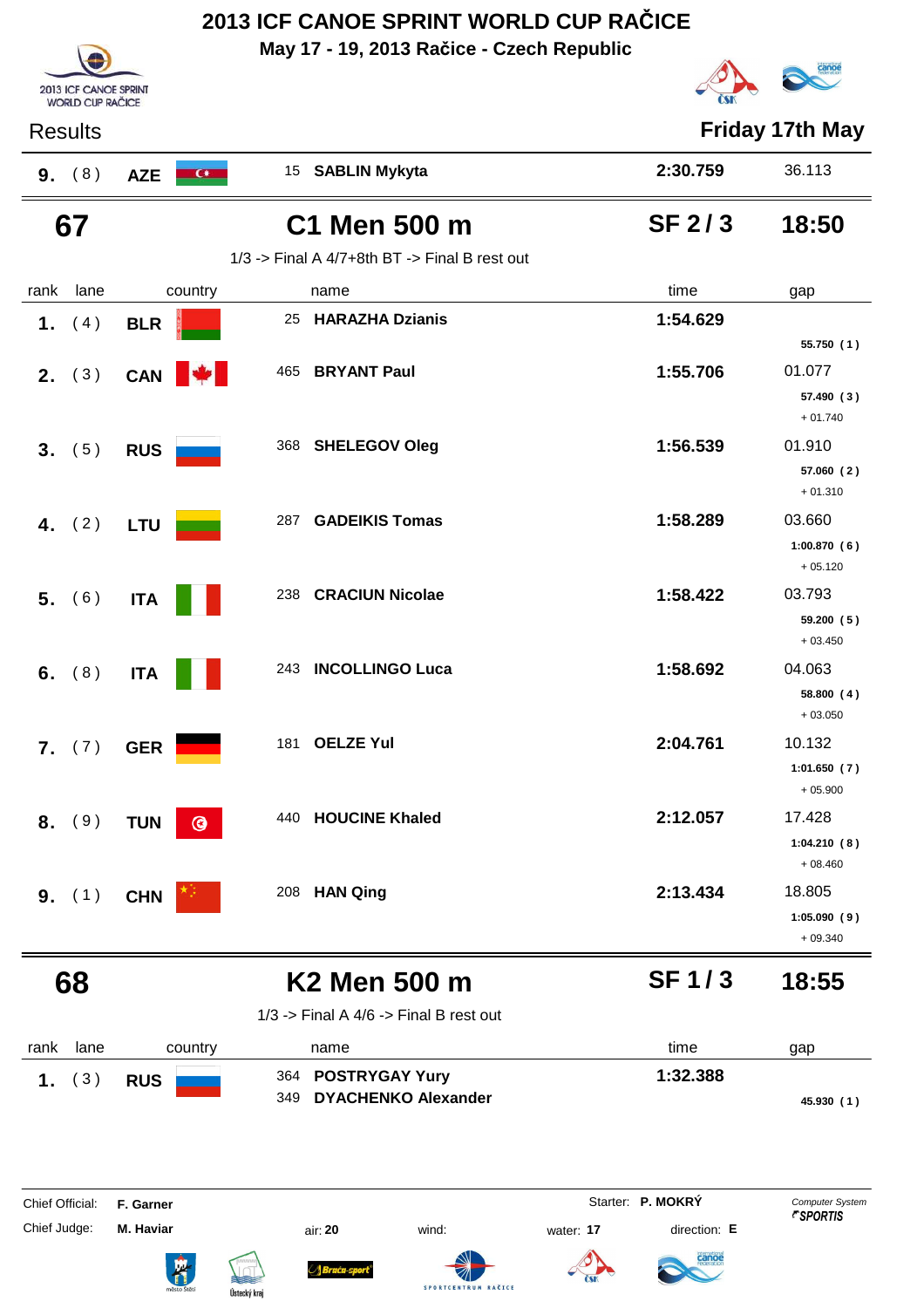**May 17 - 19, 2013 Račice - Czech Republic**



Results **Friday 17th May**

|    | <b>2.</b> $(1)$ | <b>POR</b> | 332<br>334              | <b>PIMENTA Fernando</b><br><b>SILVA Emanuel</b>       | 1:33.068 | 00.680<br>46.470 (2)<br>$+00.540$ |
|----|-----------------|------------|-------------------------|-------------------------------------------------------|----------|-----------------------------------|
| 3. | (4)             | <b>KAZ</b> | 269<br>271              | <b>ALEXEYEV Yevgeniy</b><br><b>DERGUNOV Alexey</b>    | 1:33.824 | 01.436<br>47.850 (4)<br>$+01.920$ |
| 4. | (5)             | <b>DEN</b> | 495<br>95               | <b>JIMMY Böjesen</b><br><b>SIMENSEN Emil Staer</b>    | 1:34.001 | 01.613<br>48.490 (5)<br>$+02.560$ |
| 5. | (2)             | <b>RUS</b> | 345<br>358              | <b>BAK</b> Igor<br><b>MAMUTOV Ruslan</b>              | 1:34.231 | 01.843<br>47.010 (3)<br>$+01.080$ |
| 6. | (6)             | CAN        | 449<br><b>MA</b><br>450 | <b>VAN KOEVARDEN Adam</b><br><b>REARDON Brady</b>     | 1:36.881 | 04.493<br>49.700 (6)<br>$+03.770$ |
|    | 7. (8)          | <b>KAZ</b> | 273<br>275              | <b>LOBODA Artyem</b><br><b>RZAYEV Stanislav</b>       | 1:41.284 | 08.896<br>50.930(7)<br>$+05.000$  |
| 8. | (9)             | <b>KGZ</b> | 267<br>6<br>263         | <b>PAROL Aleksandr</b><br><b>DOROFEEV Igor</b>        | 1:43.687 | 11.299<br>52.040(8)<br>$+06.110$  |
| 9. | (7)             | <b>AZE</b> | 12<br>$C^*$<br>13       | <b>JAVADOV Mirnazim</b><br><b>MUSTAFAYEV Tamerlan</b> | 1:52.926 | 20.538<br>52.990(9)               |

2013 ICF CANOE SPRINT WORLD CUP RAČICE

### **69 K2 Men 500 m 19:00**

1/3 -> Final A  $4/6$  -> Final B rest out

| rank | lane     | country                     | name                                                            | time     | gap                               |
|------|----------|-----------------------------|-----------------------------------------------------------------|----------|-----------------------------------|
| 1.   | (7)      | $\frac{1}{2}$<br><b>SRB</b> | <b>BOLTIC Simo</b><br>399<br><b>DRAGOSAVLJEVIC Marko</b><br>400 | 1:35.631 | 43.520 (1)                        |
| 2.   | (4)      | <b>DEN</b>                  | <b>JENSBY Jeppe</b><br>88<br><b>LUND Troels</b><br>90           | 1:36.551 | 00.920<br>46.920 (2)<br>$+03.400$ |
| 3.   | (5)      | <b>NOR</b>                  | <b>SALBU Daniel</b><br>303<br><b>SOLHAUG Jo Sondre</b><br>304   | 1:37.127 | 01.496<br>47.440 (3)<br>$+03.920$ |
|      | 4. $(2)$ | <b>NOR</b>                  | <b>MINDE Morten</b><br>302<br><b>HJEMDAL Lars</b><br>301        | 1:39.754 | 04.123<br>49.080 (5)<br>$+05.560$ |

Chief Judge: **M. Haviar** air: **20** wind: water: **17** direction: **E**

Chief Official: **F. Garner** System **F. Garner** System **P. MOKRY** Computer System



anoe

**SF 2 / 3**

+ 07.060



ł





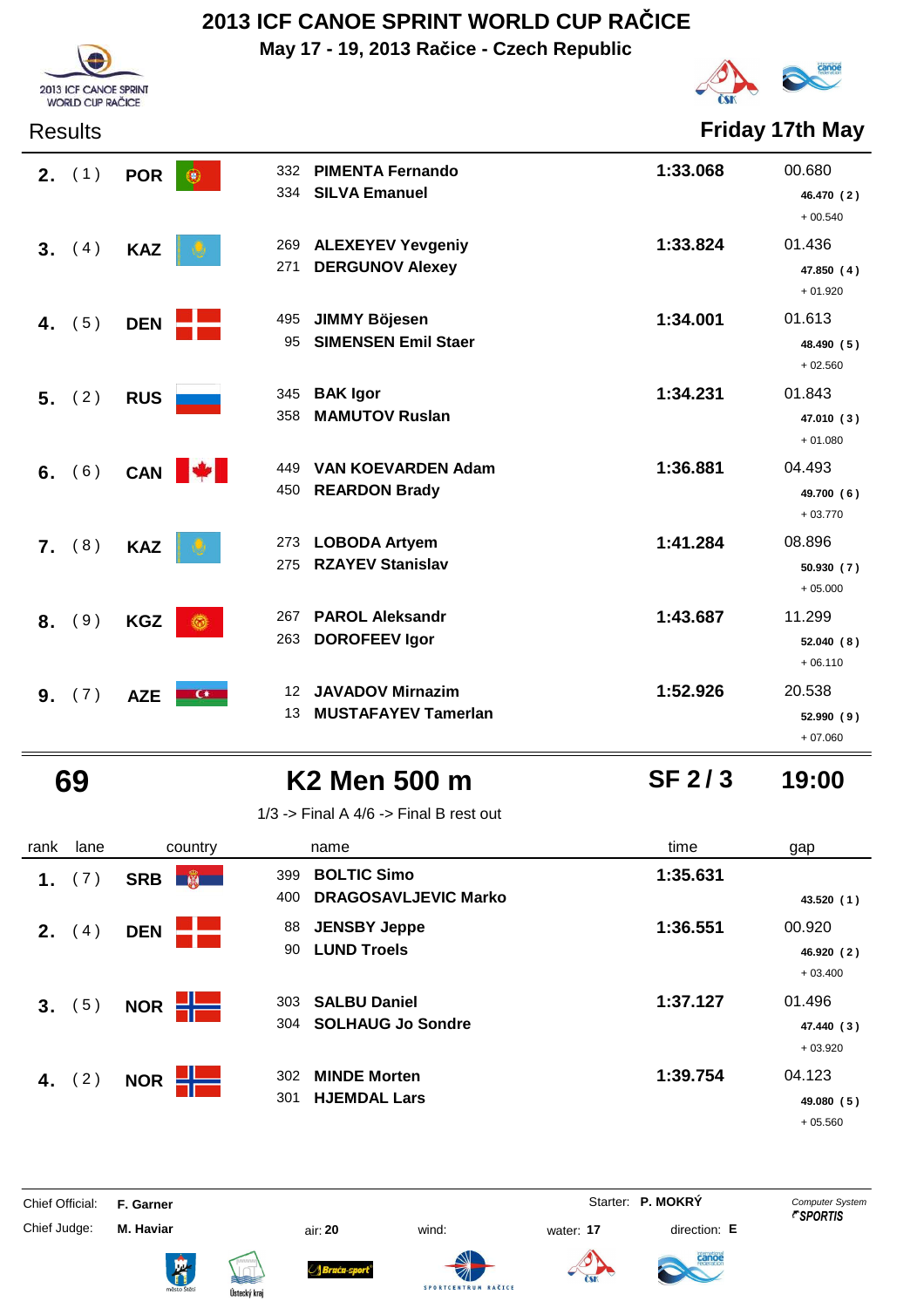**May 17 - 19, 2013 Račice - Czech Republic**



+ 06.550

+ 04.840

+ 11.250

+ 11.740



**SF 3 / 3**

| $1/3$ -> Final A $4/6$ -> Final B rest out |  |  |  |
|--------------------------------------------|--|--|--|
|                                            |  |  |  |

| rank | lane            | country                                       | name                                                              | time     | gap                               |
|------|-----------------|-----------------------------------------------|-------------------------------------------------------------------|----------|-----------------------------------|
| 1.   | (4)             | <b>BLR</b>                                    | <b>PIATRUSHENKA Raman</b><br>32<br><b>MAKHNEU Vadzim</b><br>29    | 1:35.271 | 46.660(2)<br>$+00.500$            |
|      | <b>2.</b> $(2)$ | <b>BLR</b>                                    | <b>ZHYHADLA Dzianis</b><br>37<br><b>BIALKO Vitaliy</b><br>24      | 1:35.538 | 00.267<br>46.160(1)               |
|      | 3. (1)          | <b>ITA</b>                                    | <b>DRESSINO Giulio</b><br>240<br><b>TORNEO Matteo</b><br>251      | 1:37.157 | 01.886<br>47.720 (3)<br>$+01.560$ |
| 4.   | (5)             | CAN <b>W</b>                                  | <b>CLARKE Rob</b><br>451<br><b>JESSOP Andrew</b><br>452           | 1:38.787 | 03.516<br>49.360 (5)<br>$+03.200$ |
|      | 5. (6)          | $\frac{\mathbf{N}}{\mathbf{N}}$<br><b>GBR</b> | <b>BOWLEY Matthew</b><br>140<br><b>TERRY Dean</b><br>152          | 1:41.960 | 06.689<br>51.250(7)<br>$+05.090$  |
| 6.   | (3)             | <b>ITA</b>                                    | <b>CECCHINI Riccardo</b><br>235<br><b>CHIERINI Edoardo</b><br>236 | 1:44.243 | 08.972<br>48.630 (4)<br>$+02.470$ |
| 7.   | (7)             | <b>KGZ</b><br>Ô                               | <b>BONDAR Maksim</b><br>261<br><b>ALGIN IIia</b><br>259           | 1:44.820 | 09.549<br>50.360(6)<br>$+04.200$  |

Chief Official: **F. Garner** System **F. Garner** System **P. MOKRY** Computer System

2013 ICF CANOE SPRINT

Chief Judge: **M. Haviar** air: **20** wind: water: **17** direction: **E**









**SPORTCENT** 



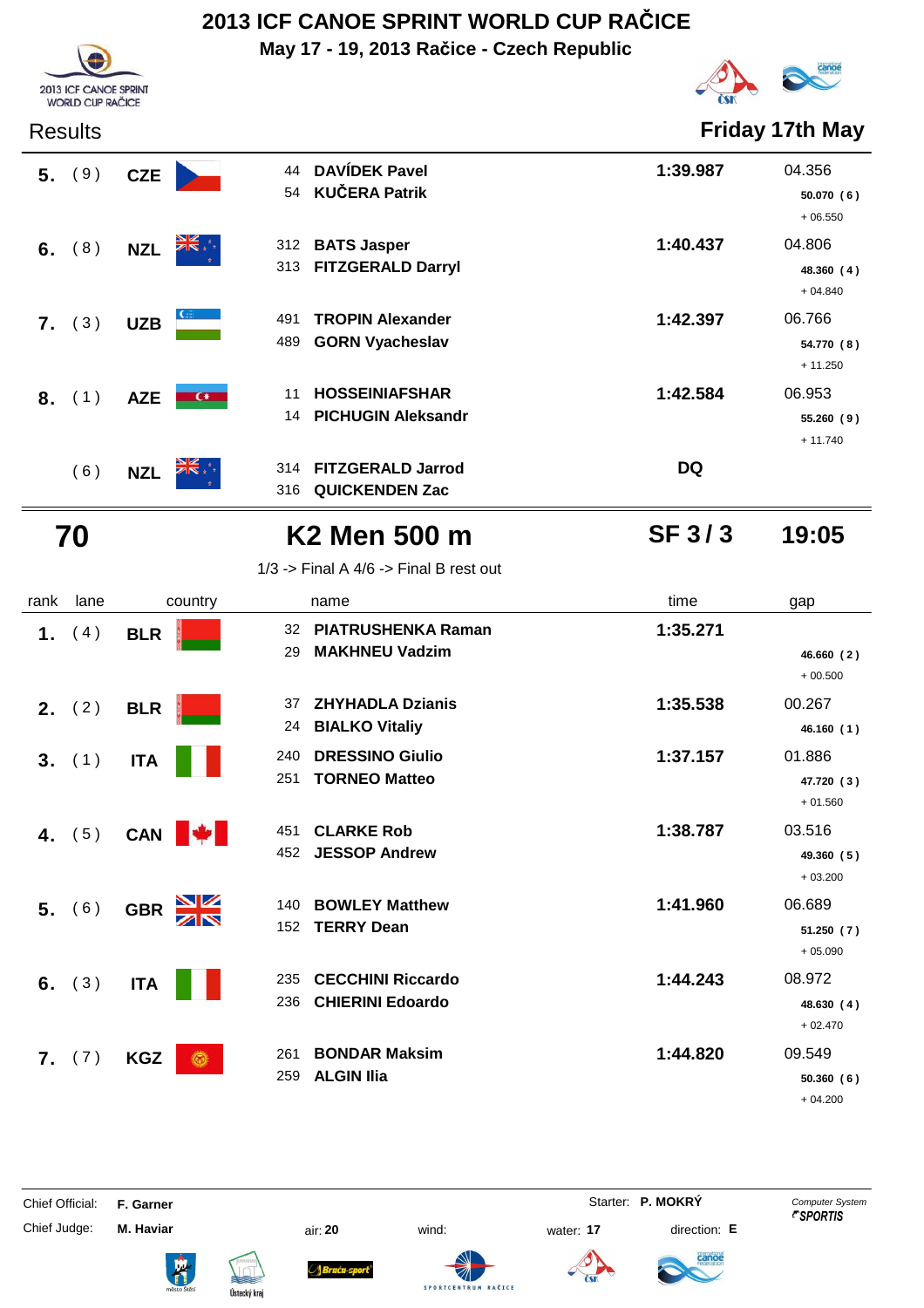**May 17 - 19, 2013 Račice - Czech Republic**





| <b>Results</b> |                              |                                                |              | <b>Friday 17th May</b>            |
|----------------|------------------------------|------------------------------------------------|--------------|-----------------------------------|
| 8. (8)         | <b>CHN</b>                   | 216 XUE Yuan<br>218 ZHAO Yuefeng               | 1:49.126     | 13.855<br>52.130(8)<br>$+05.970$  |
| (9)<br>9.      | $\frac{1}{20}$<br><b>HKG</b> | <b>TSOI Yik San</b><br>205<br>NG Ka Nam<br>204 | 1:54.519     | 19.248<br>52.770 (9)<br>$+06.610$ |
| 71             |                              | <b>C2 Men 500 m</b><br>$1/3$ -> Final rest out | <b>SF1/3</b> | 19:10                             |
| lane<br>rank   | country                      | name                                           | time         | gap                               |

|                | 72              |                  | K1 Women 500 m                                                   | F B      | 09:20                              |
|----------------|-----------------|------------------|------------------------------------------------------------------|----------|------------------------------------|
| 8.             | (8)             | SVK +            | <b>TOTH Kristof</b><br>434<br><b>CSENKEY Adam</b><br>435         | 2:11.574 | 22.768<br>1:03.440(8)<br>$+09.160$ |
|                | $7.$ (1)        | <b>CHN</b>       | <b>ZHENG Jingda</b><br>219<br><b>ZHU Tongchao</b><br>220         | 2:01.768 | 12.962<br>1:02.330(7)<br>$+08.050$ |
| 6.             | (6)             | <b>POL</b>       | <b>SITKOWSKI Jakub</b><br>326<br><b>POSPIECH Daniel</b><br>324   | 2:01.542 | 12.736<br>1:01.600(6)<br>$+07.320$ |
|                | 5. (5)          | <b>CZE</b>       | <b>RUSO Vojtěch</b><br>63<br><b>DRAHOKOUPIL Dan</b><br>46        | 1:50.283 | 01.477<br>1:00.760(5)<br>$+06.480$ |
| 4.             | (7)             | <b>POL</b>       | <b>KRUK Mariusz</b><br>321<br><b>SOKOL Patryk</b><br>328         | 1:50.259 | 01.453<br>54.930 (2)<br>$+00.650$  |
| 3 <sub>1</sub> | (4)             | <b>UZB</b>       | <b>KOCHNEV Gerasim</b><br>486<br><b>YULDASHOV Dilshod</b><br>484 | 1:49.573 | 00.767<br>59.740 (4)<br>$+05.460$  |
|                | <b>2.</b> $(2)$ | <b>UZB</b>       | <b>KAYUMOV IIdar</b><br>485<br><b>TUKHTASIN Ugli N.</b><br>482   | 1:49.333 | 00.527<br>57.570 (3)<br>$+03.290$  |
| 1.             | (3)             | <b>KAZ</b>       | YEMELYANOV Mikhail<br>281<br>YEMELYANOV Timofey<br>282           | 1:48.806 | 54.280 (1)                         |
| ialik          | <b>Idile</b>    | <b>COUTILI</b> Y | $I$ idille                                                       | une      | yap                                |

rank lane country thame the name time time gap

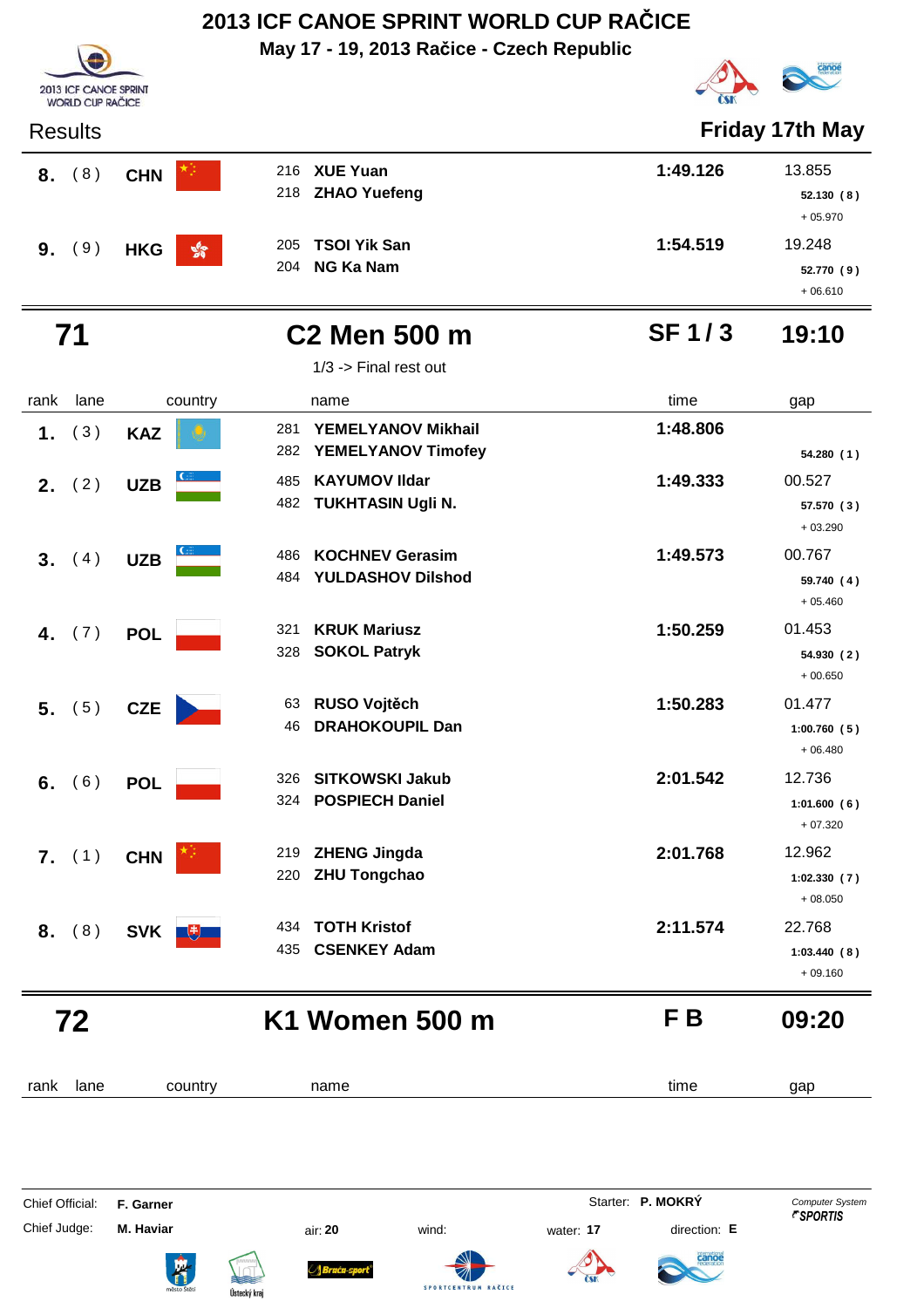**May 17 - 19, 2013 Račice - Czech Republic**



**Friday 17th May** 

| 2013 ICF CANOE SPRINT<br><b>WORLD CUP RAČICE</b> |
|--------------------------------------------------|

| 1. $(5)$                   |            | AUS <b>ZIS</b> | 3 FLOOD Naomi           | 1:51.946 | 55.360(5)<br>$+02.220$            |
|----------------------------|------------|----------------|-------------------------|----------|-----------------------------------|
| <b>2.</b> $(2)$            | <b>BLR</b> |                | 39 KHUDZENKA Volha      | 1:52.069 | 00.123<br>53.140(1)               |
| 3. (7)                     | <b>RUS</b> |                | 391 SERGEEVA Anastasiya | 1:52.883 | 00.937<br>55.050 (4)<br>$+01.910$ |
|                            |            | 4. $(4)$ CAN   | 472 FOURNEL Emilie      | 1:53.452 | 01.506<br>53.800 (2)<br>$+00.660$ |
| 5. $(3)$ SVK $\frac{1}{2}$ |            |                | 436 KMETOVA Ivana       | 1:53.862 | 01.916<br>54.370 (3)<br>$+01.230$ |
| 6. (6) SVK $+$             |            |                | 437 KOHLOVA Martina     | 1:54.232 | 02.286<br>56.700 (7)<br>$+03.560$ |
| 7. (9)                     | <b>GER</b> |                | 195 LEONHARDT Carolin   | 1:54.712 | 02.766<br>56.160(6)<br>$+03.020$  |
| 8. (1) CZE                 |            |                | 78 MATOUŠKOVÁ Lucie     | 1:56.062 | 04.116<br>57.570 (8)<br>$+04.430$ |
| 9. (8)                     | <b>AUS</b> |                | 4 WALLACE Bernadette    | 1:56.945 | 04.999<br>58.450 (9)<br>$+05.310$ |

 **73 K2 Women 500 m F B 09:25**

| rank           | lane           | country         | name                                                                | time     | gap                              |
|----------------|----------------|-----------------|---------------------------------------------------------------------|----------|----------------------------------|
| $\mathbf 1$    | 4              | <b>RUS</b>      | <b>LOBOVA Natalia</b><br>385<br>384 LAVROVA Anastasia               | 1:44.763 | 50.830(1)                        |
| 2 <sub>1</sub> | 5 <sup>2</sup> | <b>RUS</b>      | <b>GURZHEY Inga</b><br>382<br><b>CHERNIGOVSKAYA Svetlana</b><br>380 | 1:46.067 | 01.304<br>55.610(6)<br>$+04.780$ |
| 3.             | 3 <sup>2</sup> | <b>POR</b><br>€ | <b>VASCONCELOS Joana</b><br>341<br><b>PORTELA Teresa</b><br>340     | 1:46.780 | 02.017<br>51.430(2)<br>$+00.600$ |

Chief Official: **F. Garner** System **F. Garner** System **Starter: <b>J. KRÁL** Computer System Computer System **Computer System** 

Chief Judge: **M. Haviar** air: **20** wind: water: **17** direction: **E**

ł







**SPORTCENT** 



anod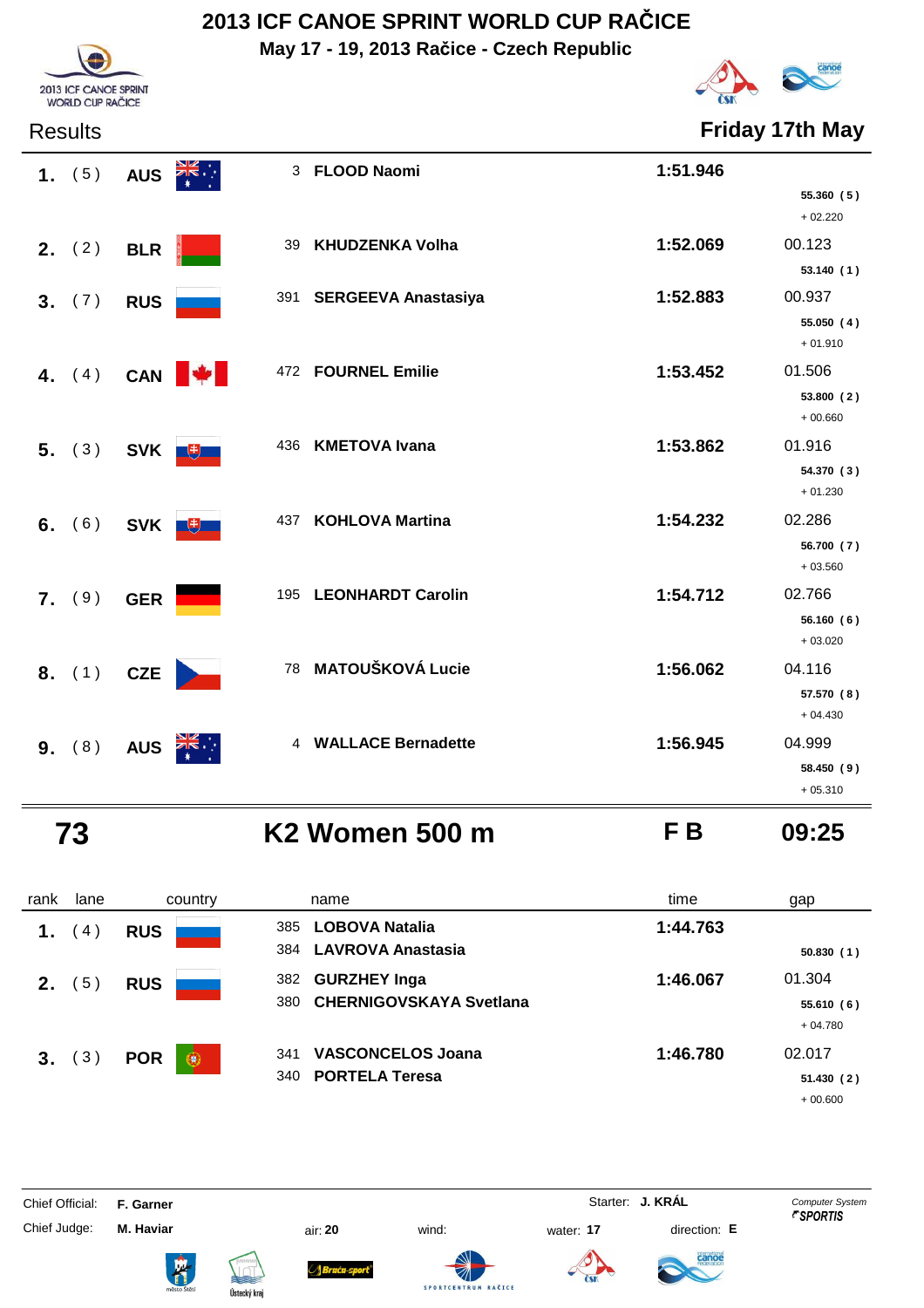**May 17 - 19, 2013 Račice - Czech Republic**



Results **Friday 17th May**

| 4. $(1)$  | USA             | <b>HOGAN Margaret</b><br>446<br>447<br><b>MCELROY Kaitlyn</b>      | 1:48.603 | 03.840<br>52.620(3)<br>$+01.790$  |
|-----------|-----------------|--------------------------------------------------------------------|----------|-----------------------------------|
| 5. (8)    | €<br><b>NOR</b> | <b>MOEN Louise Leren</b><br>310<br><b>BRUN-LIE Agnes</b><br>308    | 1:48.623 | 03.860<br>54.900(5)<br>$+04.070$  |
| 6. $(7)$  | <b>CZE</b>      | <b>HAVLOVÁ Andrea</b><br>73<br>ŠEBESTOVÁ Jana<br>81                | 1:50.086 | 05.323<br>56.190(7)<br>$+05.360$  |
| 7. (6)    | <b>ITA</b>      | <b>FANTINI Agata</b><br>255<br><b>PETRACCA Cristina</b><br>258     | 1:50.106 | 05.343<br>54.060 (4)<br>$+03.230$ |
| (2)<br>8. | <b>ITA</b>      | <b>CAPODIMONTE Francesca</b><br>254<br><b>NOLE Federica</b><br>257 | 1:50.913 | 06.150<br>56.790(8)<br>$+05.960$  |
| (9)<br>9. | <b>CZE</b>      | <b>HROCHOVÁ Lenka</b><br>74<br>ROTHMEIEROVÁ Andrea<br>80           | 1:59.482 | 14.719<br>59.620(9)<br>$+08.790$  |

2013 ICE CANOE SPRINT **WORLD CUP RAČICE** 

### **74 K1 Men 1000 m F B 09:40**

rank lane country thame country time gap **1.** (2) UZB 490 MOCHALOV Alexey 3:31.233 **51.280 1:45.060 2:38.190 ( 2 ) ( 2 ) ( 1 )**  $+ 00.710 + 04.590$ **2.** (1) IRL **III** 232 WATKINS Barry **12. 3:31.833** 00.600 **54.060 1:45.750 2:38.580 ( 5 ) ( 3 ) ( 2 )**  $+ 03.490 + 05.280 + 00.390$ **3.** (4) **BEL**<sup>1</sup> **19 PANNECOUCKE Laurens 3:32.309** 01.076 **50.570 1:40.470 2:38.860 ( 1 ) ( 1 ) ( 3 )** + 00.670  **4.** ( 6 ) **RUS**<sup>350</sup> **EKIMOV Dmitrii 3:32.603** 01.370 **54.660 1:47.750 2:40.130 ( 6 ) ( 4 ) ( 4 )** + 04.090 + 07.280 + 01.940  **5.** ( 5 ) **SUI**<sup>417</sup> **WYSS Fabio 3:32.869** 01.636 52.480 (4) 1:54.930 (7) 2:41.310 (5)  $+ 01.910 + 14.460 + 03.120$ **6.** (3) ITA **II** 240 DRESSINO Giulio **III 3:37.675** 06.442 **51.730 1:49.590 2:42.030 ( 3 ) ( 6 ) ( 6 )** + 01.160 + 09.120 + 03.840

Chief Official: **F. Garner** System **Starter: S. SHABLYKA** Computer System Chief Judge: **M. Haviar** air: **20** wind: water: **17** direction: **E**

Braća.







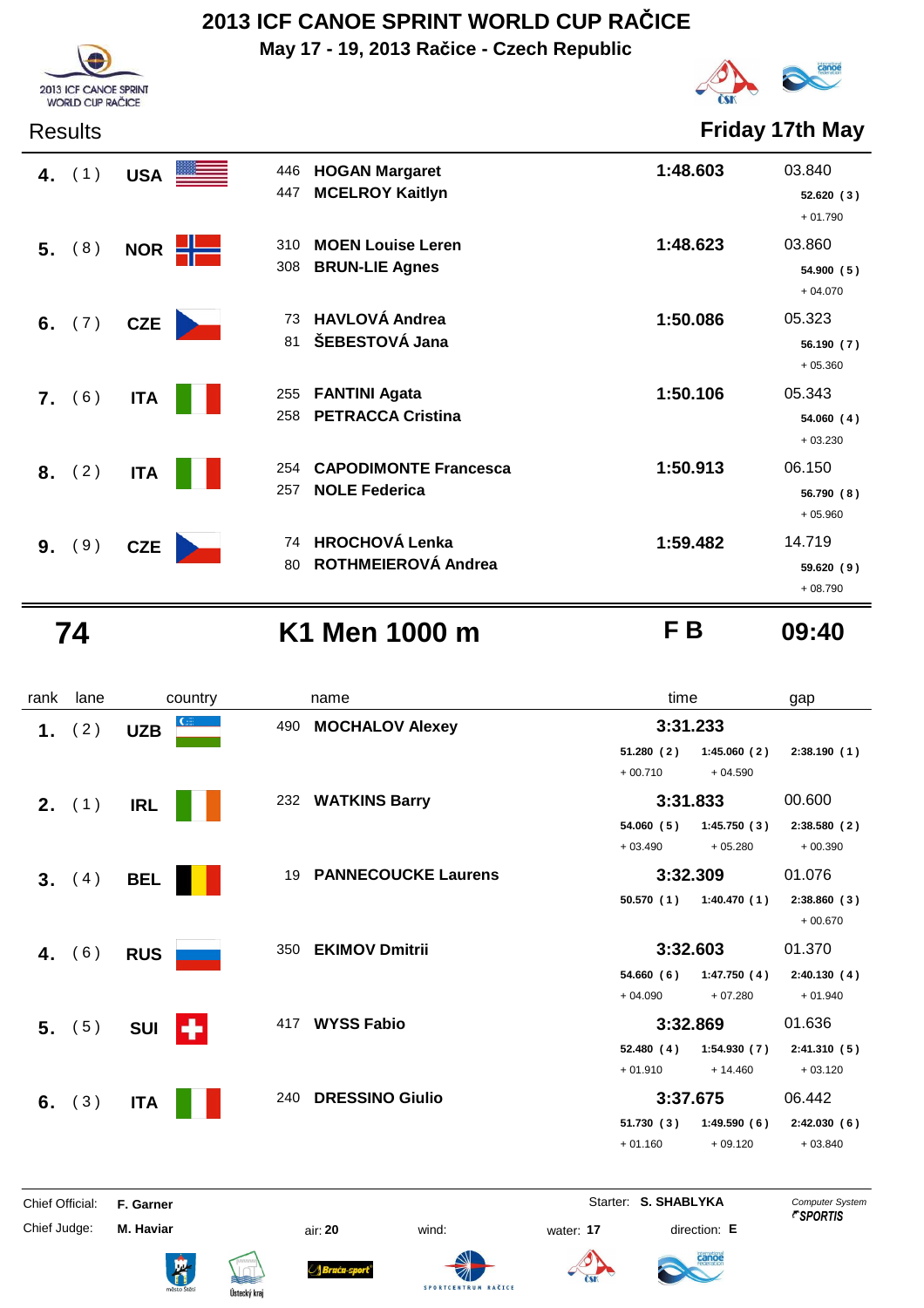**May 17 - 19, 2013 Račice - Czech Republic**



 **7.** (8) **GBR 3141 BOYTON Jonathan** 

**8.** (7) **FIN 108 DIETRICH Miika** 

**9.** (9) **SRB 4 4 4** 399 **BOLTIC Simo** 



### Results **Friday 17th May**

| 3:38.849                |                          | 07.616                   |
|-------------------------|--------------------------|--------------------------|
| 57.570 (8)<br>$+07.000$ | 1:55.530(8)<br>$+15.060$ | 2:42.810(7)<br>$+04.620$ |
| 3:39.215                |                          | 07.982                   |
| 55.140 (7)              | 1:48.330(5)              | 2:43.750(8)              |
| + 04.570                | $+07.860$                | $+05.560$                |
| 4:05.723                |                          | 34.490                   |
| 58.100 (9)              | 1:56.110(9)              | 2:54.820(9)              |
| $+07.530$               | $+15.640$                | $+16.630$                |

 **75 C1 Men 1000 m F B 09:47**

| rank | lane     |              | country | name                  |                          | time                                   |                           |
|------|----------|--------------|---------|-----------------------|--------------------------|----------------------------------------|---------------------------|
|      | 1. $(5)$ | <b>RUS</b>   |         | 369 SHTOKALOV IIya    |                          | 3:57.167                               |                           |
|      |          |              |         |                       | 1:00.640(4)<br>$+06.050$ | 1:57.700(3)<br>$+01.380$               | 2:57.840 (3)<br>$+00.960$ |
|      | 2, (2)   | <b>POL</b>   |         | 323 KULETA Piotr      |                          | 3:57.427                               | 00.260                    |
|      |          |              |         |                       | 1:01.540(5)<br>$+06.950$ | 1:56.990(2)<br>$+00.670$               | 2:56.880(1)               |
|      | 3. (3)   | <b>KAZ</b>   |         | 280 YEMELYANOV Sergey |                          | 3:59.057                               | 01.890                    |
|      |          |              |         |                       | $+04.150$                | 58.740 (3) 1:56.320 (1)                | 2:57.350(2)<br>$+00.470$  |
|      | 4. $(7)$ | <b>GER</b>   |         | 183 REBSTOCK Erik     |                          | 4:00.346                               | 03.179                    |
|      |          |              |         |                       | 57.940 (2)<br>$+03.350$  | 1:58.460(4)<br>$+02.140$               | 2:59.040(4)<br>$+02.160$  |
|      | 5. (4)   | SVK <b>+</b> |         | 433 OSTRCIL Marian    |                          | 4:01.416                               | 04.249                    |
|      |          |              |         |                       | 1:06.990(9)<br>$+12.400$ | 2:02.090(7)<br>$+05.770$               | 3:03.130(6)<br>$+06.250$  |
|      | 6. $(6)$ | <b>POR</b>   | le.     | 337 SOUSA José        |                          | 4:01.936                               | 04.769                    |
|      |          |              |         |                       | 1:03.650(6)<br>$+09.060$ | 2:00.680(6)<br>$+04.360$               | 3:16.070(9)<br>$+19.190$  |
|      | 7. (1)   | <b>CZE</b>   |         | 58 MIŠKOVSKÝ Radek    |                          | 4:02.323                               | 05.156                    |
|      |          |              |         |                       |                          | $54.590(1)$ $1:59.250(5)$<br>$+02.930$ | 2:59.840(5)<br>$+02.960$  |
|      | 8. (9)   | <b>UZB</b>   |         | 486 KOCHNEV Gerasim   |                          | 4:03.629                               | 06.462                    |
|      |          |              |         |                       | 1:06.120(8)<br>$+11.530$ | 2:03.190(8)<br>$+06.870$               | 3:04.450(7)<br>$+07.570$  |
|      | 9. (8)   | <b>CHN</b>   |         | 213 MEI Gang          |                          | 4:19.655                               | 22.488                    |
|      |          |              |         |                       | 1:05.370(7)<br>$+10.780$ | 2:03.910(9)<br>$+07.590$               | 3:07.440(8)<br>$+10.560$  |
|      |          |              |         |                       |                          |                                        |                           |

Chief Official: **F. Garner** System **Starter: S. SHABLYKA** Computer System

Chief Judge: **M. Haviar** air: **20** wind: water: **17** direction: **E**

ł

*Braća-s* 

**SPORTCENTRU** 

AČICE



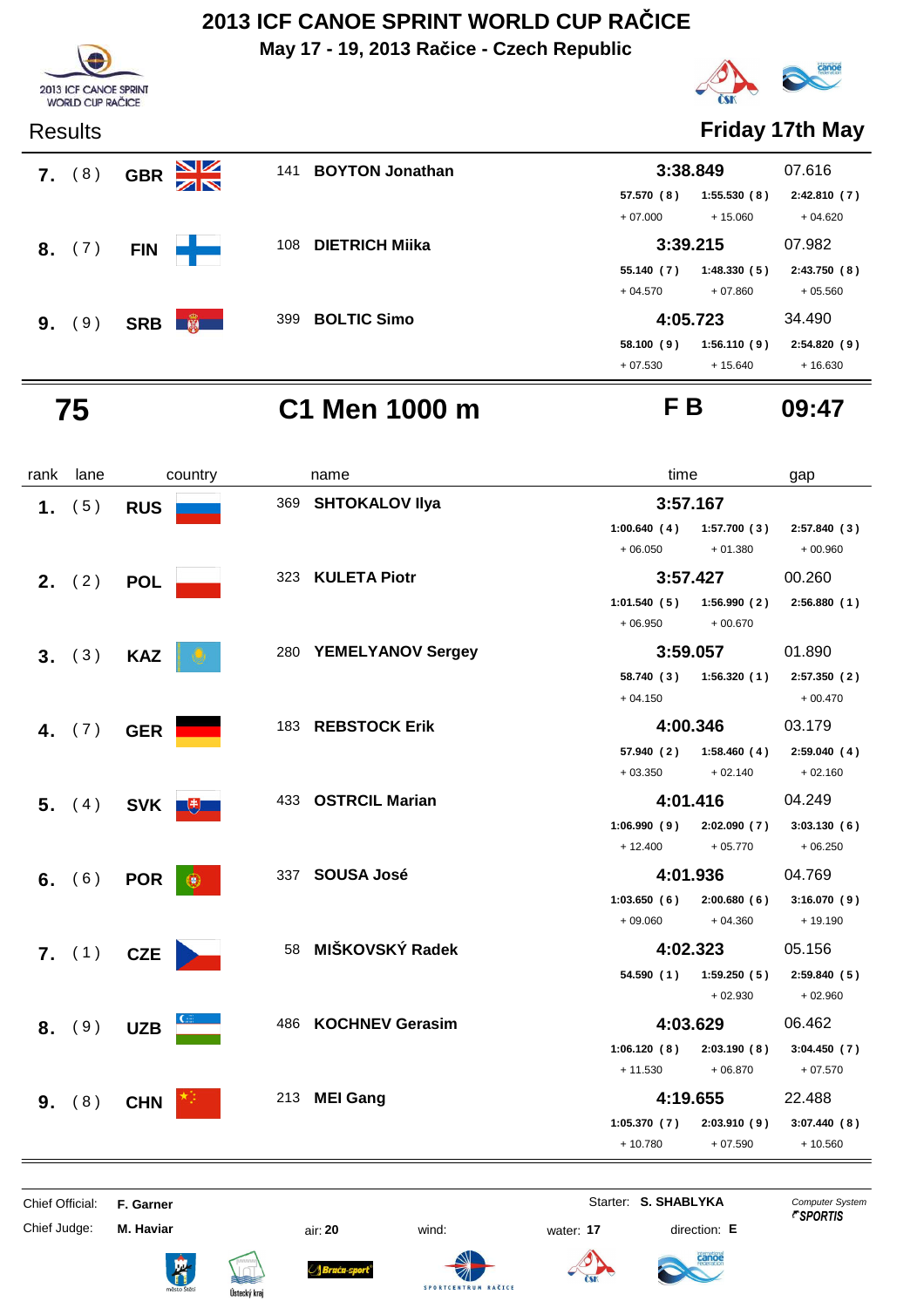**May 17 - 19, 2013 Račice - Czech Republic**



Results **Friday 17th May**

canoe

 **76 K2 Men 1000 m F B 09:54**

| <b>BURGER Guillaume</b><br>3:19.044<br>117<br>(4)<br><b>FRA</b><br>1.<br><b>URBAN Quentin</b><br>131<br>46.200 (1) 1:36.200 (1)<br>2:28.030(1)<br><b>BOE Niels</b><br>3:20.434<br>01.390<br>86<br><b>2.</b> $(5)$<br><b>DEN</b><br><b>AXELSEN William</b><br>84<br>49.580 (4)<br>1:39.730(4)<br>2:28.710(2)<br>$+03.380$<br>$+03.530$<br>$+00.680$<br>3:21.044<br>02.000<br><b>CLARKE Rob</b><br>451<br>CAN <b>W</b><br>3. (3)<br><b>JESSOP Andrew</b><br>452<br>47.590 (2)<br>1:39.120(3)<br>2:29.560(3)<br>$+01.390$<br>$+02.920$<br>$+01.530$<br>3:22.730<br>03.686<br>312 BATS Jasper<br>(7)<br><b>NZL</b><br>4.<br>313 FITZGERALD Darryl<br>56.320(9)<br>1:41.080(5)<br>2:31.810(5)<br>$+10.120$<br>$+04.880$<br>$+03.780$<br><b>BROEKX Toon</b><br>3:24.040<br>04.996<br>16<br>$5.$ (8)<br><b>BEL</b><br><b>BROEKX Piet</b><br>17<br>48.520 (3)<br>1:38.110(2)<br>2:30.540(4)<br>$+02.320$<br>$+01.910$<br>$+02.510$<br>109 HAKALA Jeremy<br>3:27.013<br>07.969<br>6. $(1)$<br><b>FIN</b><br>110 NYKÄNEN Miika<br>1:41.830(6)<br>50.970 (5)<br>2:34.230(6)<br>$+05.630$<br>$+04.770$<br>$+06.200$<br>3:27.206<br>08.162<br>269 ALEXEYEV Yevgeniy<br>7. (6)<br><b>KAZ</b><br><b>DERGUNOV Alexey</b><br>271<br>1:45.340(9)<br>54.080 (8)<br>2:37.670(9)<br>$+09.140$<br>$+07.880$<br>$+09.640$<br><b>BOWLEY Mathew</b><br>3:27.600<br>08.556<br>139.<br>(9)<br>8.<br><b>GBR</b><br><b>TERRY Dean</b><br>152<br>52.200(6)<br>1:43.130(7)<br>2:35.820(7)<br>$+06.930$<br>$+07.790$<br>$+06.000$<br>3:29.820<br>314 FITZGERALD Jarrod<br>10.776<br>(2)<br>9.<br><b>NZL</b><br><b>QUICKENDEN Zac</b><br>316<br>53.060(7)<br>1:44.400(8)<br>2:36.550(8) | rank | lane | country | name | time | gap |
|--------------------------------------------------------------------------------------------------------------------------------------------------------------------------------------------------------------------------------------------------------------------------------------------------------------------------------------------------------------------------------------------------------------------------------------------------------------------------------------------------------------------------------------------------------------------------------------------------------------------------------------------------------------------------------------------------------------------------------------------------------------------------------------------------------------------------------------------------------------------------------------------------------------------------------------------------------------------------------------------------------------------------------------------------------------------------------------------------------------------------------------------------------------------------------------------------------------------------------------------------------------------------------------------------------------------------------------------------------------------------------------------------------------------------------------------------------------------------------------------------------------------------------------------------------------------------------------------------------------------------------------------------------|------|------|---------|------|------|-----|
|                                                                                                                                                                                                                                                                                                                                                                                                                                                                                                                                                                                                                                                                                                                                                                                                                                                                                                                                                                                                                                                                                                                                                                                                                                                                                                                                                                                                                                                                                                                                                                                                                                                        |      |      |         |      |      |     |
|                                                                                                                                                                                                                                                                                                                                                                                                                                                                                                                                                                                                                                                                                                                                                                                                                                                                                                                                                                                                                                                                                                                                                                                                                                                                                                                                                                                                                                                                                                                                                                                                                                                        |      |      |         |      |      |     |
|                                                                                                                                                                                                                                                                                                                                                                                                                                                                                                                                                                                                                                                                                                                                                                                                                                                                                                                                                                                                                                                                                                                                                                                                                                                                                                                                                                                                                                                                                                                                                                                                                                                        |      |      |         |      |      |     |
|                                                                                                                                                                                                                                                                                                                                                                                                                                                                                                                                                                                                                                                                                                                                                                                                                                                                                                                                                                                                                                                                                                                                                                                                                                                                                                                                                                                                                                                                                                                                                                                                                                                        |      |      |         |      |      |     |
|                                                                                                                                                                                                                                                                                                                                                                                                                                                                                                                                                                                                                                                                                                                                                                                                                                                                                                                                                                                                                                                                                                                                                                                                                                                                                                                                                                                                                                                                                                                                                                                                                                                        |      |      |         |      |      |     |
|                                                                                                                                                                                                                                                                                                                                                                                                                                                                                                                                                                                                                                                                                                                                                                                                                                                                                                                                                                                                                                                                                                                                                                                                                                                                                                                                                                                                                                                                                                                                                                                                                                                        |      |      |         |      |      |     |
|                                                                                                                                                                                                                                                                                                                                                                                                                                                                                                                                                                                                                                                                                                                                                                                                                                                                                                                                                                                                                                                                                                                                                                                                                                                                                                                                                                                                                                                                                                                                                                                                                                                        |      |      |         |      |      |     |
|                                                                                                                                                                                                                                                                                                                                                                                                                                                                                                                                                                                                                                                                                                                                                                                                                                                                                                                                                                                                                                                                                                                                                                                                                                                                                                                                                                                                                                                                                                                                                                                                                                                        |      |      |         |      |      |     |
|                                                                                                                                                                                                                                                                                                                                                                                                                                                                                                                                                                                                                                                                                                                                                                                                                                                                                                                                                                                                                                                                                                                                                                                                                                                                                                                                                                                                                                                                                                                                                                                                                                                        |      |      |         |      |      |     |
|                                                                                                                                                                                                                                                                                                                                                                                                                                                                                                                                                                                                                                                                                                                                                                                                                                                                                                                                                                                                                                                                                                                                                                                                                                                                                                                                                                                                                                                                                                                                                                                                                                                        |      |      |         |      |      |     |
|                                                                                                                                                                                                                                                                                                                                                                                                                                                                                                                                                                                                                                                                                                                                                                                                                                                                                                                                                                                                                                                                                                                                                                                                                                                                                                                                                                                                                                                                                                                                                                                                                                                        |      |      |         |      |      |     |
|                                                                                                                                                                                                                                                                                                                                                                                                                                                                                                                                                                                                                                                                                                                                                                                                                                                                                                                                                                                                                                                                                                                                                                                                                                                                                                                                                                                                                                                                                                                                                                                                                                                        |      |      |         |      |      |     |
|                                                                                                                                                                                                                                                                                                                                                                                                                                                                                                                                                                                                                                                                                                                                                                                                                                                                                                                                                                                                                                                                                                                                                                                                                                                                                                                                                                                                                                                                                                                                                                                                                                                        |      |      |         |      |      |     |
|                                                                                                                                                                                                                                                                                                                                                                                                                                                                                                                                                                                                                                                                                                                                                                                                                                                                                                                                                                                                                                                                                                                                                                                                                                                                                                                                                                                                                                                                                                                                                                                                                                                        |      |      |         |      |      |     |
|                                                                                                                                                                                                                                                                                                                                                                                                                                                                                                                                                                                                                                                                                                                                                                                                                                                                                                                                                                                                                                                                                                                                                                                                                                                                                                                                                                                                                                                                                                                                                                                                                                                        |      |      |         |      |      |     |
|                                                                                                                                                                                                                                                                                                                                                                                                                                                                                                                                                                                                                                                                                                                                                                                                                                                                                                                                                                                                                                                                                                                                                                                                                                                                                                                                                                                                                                                                                                                                                                                                                                                        |      |      |         |      |      |     |
| $+06.860$<br>$+08.200$<br>$+08.520$                                                                                                                                                                                                                                                                                                                                                                                                                                                                                                                                                                                                                                                                                                                                                                                                                                                                                                                                                                                                                                                                                                                                                                                                                                                                                                                                                                                                                                                                                                                                                                                                                    |      |      |         |      |      |     |

## **77 K1 Women 1000 m F B 10:01**

| rank | lane           | country          | name                  | time<br>gap        |
|------|----------------|------------------|-----------------------|--------------------|
|      | $^{\circ}$ 2,  | <b>KAZ</b><br>Q. | 284 SERGEYEVA Natalya | 4:01.143           |
|      | $^{\prime}$ 4, | <b>CZE</b>       | MACHOVÁ Monika<br>77  | 06.828<br>4:07.971 |

Chief Judge: **M. Haviar** air: **20** wind: water: **17** direction: **E**

ł











Chief Official: **F. Garner** System **Starter: S. SHABLYKA** Computer System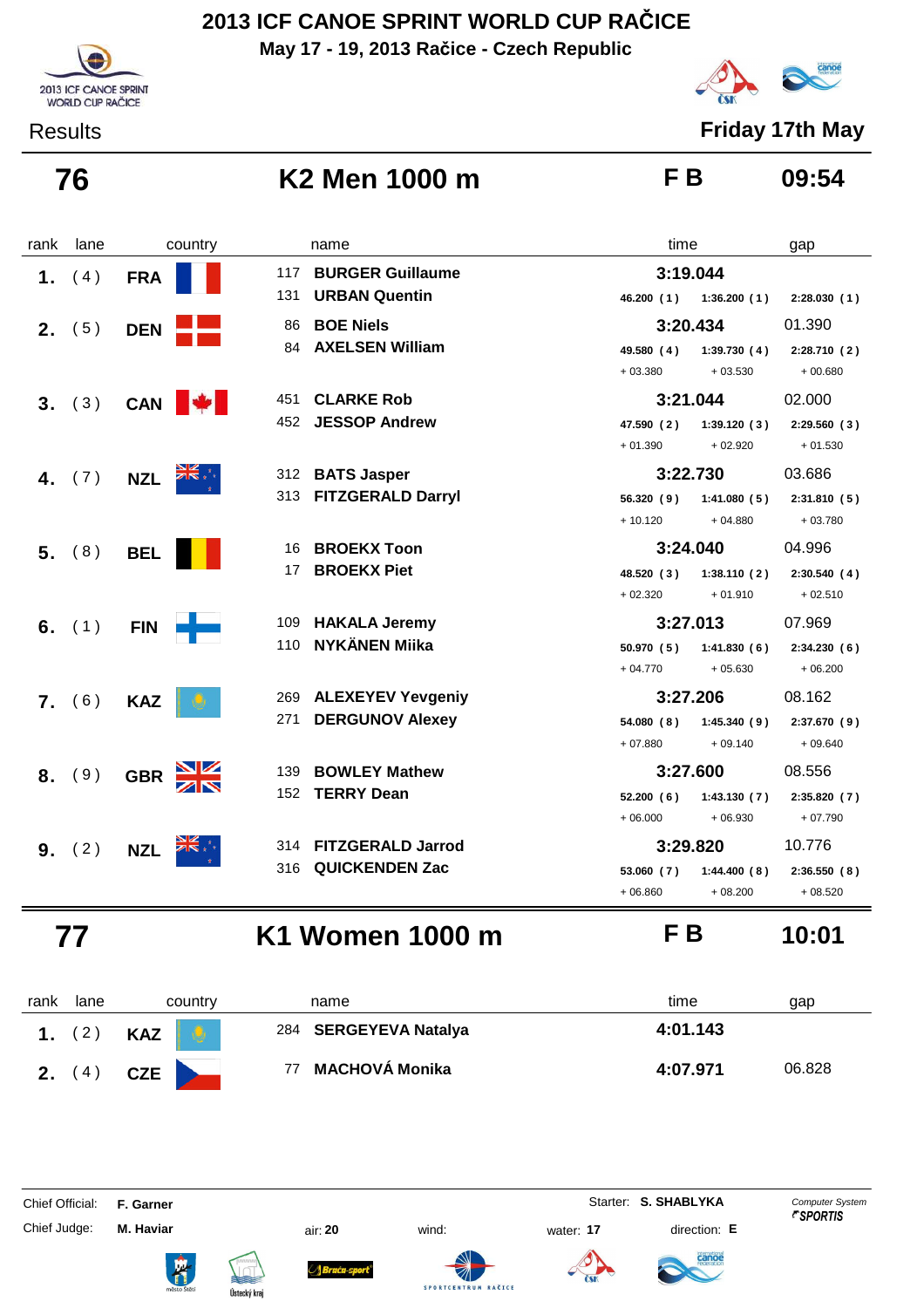**May 17 - 19, 2013 Račice - Czech Republic**





### Results **Friday 17th May**



### **78 K4 Men 1000 m F B 10:08**

| rank | lane   | country    | name                                       | time                      | gap         |
|------|--------|------------|--------------------------------------------|---------------------------|-------------|
| 1.   | (4)    | <b>ITA</b> | <b>RIPAMONTI Nicola</b><br>247.            | 2:54.790                  |             |
|      |        |            | <b>BATTELLI Albino</b><br>233              | 1:17.300(1)<br>42.720 (1) | 2:09.030(1) |
|      |        |            | <b>PRA FLORIANI Mauro</b><br>244           |                           |             |
|      |        |            | <b>CRENNA Mauro</b><br>239                 |                           |             |
| 2.   | (5)    | <b>ITA</b> | <b>BENASSI Maximilian</b><br>234           | 2:56.770                  | 01.980      |
|      |        |            | <b>RICCHETTI Alberto</b><br>246            | 1:27.860(3)<br>45.460 (5) | 2:12.840(3) |
|      |        |            | <b>REGAZZONI Alberto</b><br>245            | $+02.740$<br>$+10.560$    | $+03.810$   |
|      |        |            | <b>SCADUTO Antonio Massimiliano</b><br>250 |                           |             |
| 3.   | (3)    | <b>GER</b> | <b>FROESE Torben</b><br>164                | 2:57.196                  | 02.406      |
|      |        |            | <b>SCHMUDE David</b><br>185                | 1:20.730(2)<br>43.550 (2) | 2:11.230(2) |
|      |        |            | <b>HARBRECHT Gordan</b><br>167             | $+00.830$<br>$+03.430$    | $+02.200$   |
|      |        |            | <b>KUX Fabian</b><br>177                   |                           |             |
|      | (2)    | <b>UZB</b> | 487<br><b>BORZOV Sergey</b>                | 2:58.996                  | 04.206      |
|      |        |            | <b>TROPIN Alexander</b><br>491             | 44.070 (3)<br>1:32.480(7) | 2:15.250(5) |
|      |        |            | <b>MOCHALOV Alexey</b><br>490              | $+01.350$<br>$+15.180$    | $+06.220$   |
|      |        |            | <b>GORN Vyacheslav</b><br>489              |                           |             |
|      | 5. (6) | <b>CZE</b> | <b>MACH Martin</b><br>57                   | 2:59.299                  | 04.509      |
|      |        |            | <b>NEPRAŠ Lukáš</b><br>60                  | 46.340 (6)<br>1:28.310(4) | 2:13.890(4) |
|      |        |            | <b>ŠPICAR Jakub</b><br>65                  | $+11.010$<br>$+03.620$    | $+04.860$   |
|      |        |            | <b>ŠLOUF Radek</b><br>64                   |                           |             |
| 6.   | (9)    | <b>NOR</b> | <b>ULLVANG Lars Magne</b><br>305           | 3:00.606                  | 05.816      |
|      |        |            | <b>VOLD Eivind</b><br>307                  | 47.000 (7)<br>1:31.490(5) | 2:16.810(6) |
|      |        |            | <b>MINDE Morten</b><br>302                 | $+04.280$<br>$+14.190$    | $+07.780$   |
|      |        |            | <b>HJEMDAL Lars</b><br>301                 |                           |             |

Chief Official: **F. Garner** System **F. Garner** Starter: **J. KRÁL** Computer System

Chief Judge: **M. Haviar** air: **20** wind: water: **17** direction: **E**















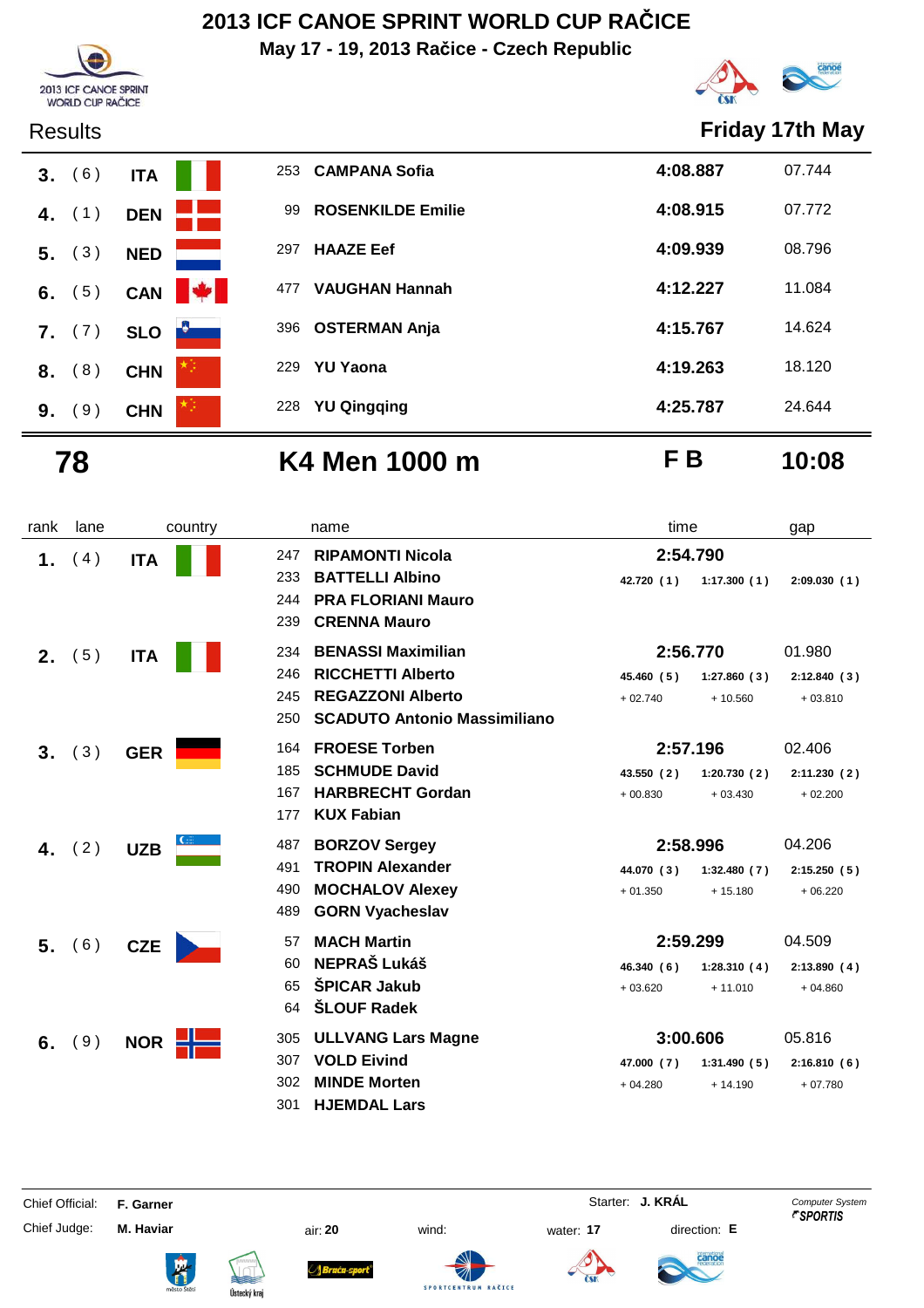**May 17 - 19, 2013 Račice - Czech Republic**





Results **Friday 17th May**

|    | $7.$ (7)         | <b>CAN</b> | 453              | <b>BEAUCHESNE Etienne</b>  | 3:00.696   |             | 05.906      |
|----|------------------|------------|------------------|----------------------------|------------|-------------|-------------|
|    |                  |            | 454              | <b>JORENS Steven</b>       | 49.330 (8) | 1:33.410(8) | 2:18.120(7) |
|    |                  |            | 456              | <b>ROWORTH Sam</b>         | $+06.610$  | $+16.110$   | $+09.090$   |
|    |                  |            | 455              | <b>DUCHESNAU Phillippe</b> |            |             |             |
| 8. | (1)              | <b>KAZ</b> | 278              | <b>SULTANBEKOV Daulet</b>  | 3:02.499   |             | 07.709      |
|    |                  |            | 270              | <b>BEREZINTSEV Yuriy</b>   | 44.670 (4) | 1:31.910(6) | 2:19.070(8) |
|    |                  |            | 275              | <b>RZAYEV Stanislav</b>    | $+01.950$  | $+14.610$   | $+10.040$   |
|    |                  |            |                  | 273 LOBODA Artyem          |            |             |             |
| 9. | $\left(8\right)$ | <b>GBR</b> | <u>NZ</u><br>153 | <b>WELCH Matthew</b>       | 3:07.585   |             | 12.795      |
|    |                  |            | 138              | <b>BANISTER Peter</b>      | 50.060(9)  | 1:33.790(9) | 2:19.850(9) |
|    |                  |            | 151              | <b>SNEDDON Ryan</b>        | $+07.340$  | $+16.490$   | $+10.820$   |
|    |                  |            | 147              | <b>ROBINSON Matthew</b>    |            |             |             |

# **79 K1 Women 500 m F A 10:32**

| rank | lane            | country                     | name                                 | time     | gap                     |
|------|-----------------|-----------------------------|--------------------------------------|----------|-------------------------|
| 1.   | (5)             | ▓€⋰<br><b>NZL</b>           | 317 CARRINGTON Lisa                  | 1:48.456 |                         |
|      |                 |                             |                                      |          | 53.670 (1)              |
|      | <b>2.</b> $(1)$ | <b>AUT</b>                  | <b>SCHURING Yvonne</b><br>8          | 1:50.136 | 01.680                  |
|      |                 |                             |                                      |          | 53.970 (2)              |
|      |                 |                             |                                      |          | $+00.300$               |
|      | 3. (7)          | <b>GER</b>                  | <b>WAGNER-AUGUSTIN Katrin</b><br>196 | 1:50.596 | 02.140                  |
|      |                 |                             |                                      |          | 55.210 (4)<br>$+01.540$ |
|      |                 |                             | <b>RUZICIC-BENEDEK Dalma</b><br>416  | 1:50.608 | 02.152                  |
|      | 4. $(4)$        | SRB <b>南</b>                |                                      |          | 1:00.350(8)             |
|      |                 |                             |                                      |          | $+06.680$               |
|      | 5. (3)          | $\frac{N}{N}$<br><b>GBR</b> | <b>CAWTHORN Rachel</b><br>156        | 1:50.736 | 02.280                  |
|      |                 |                             |                                      |          | 56.640(6)               |
|      |                 |                             |                                      |          | $+02.970$               |
|      | 6. $(6)$        | <b>DEN</b>                  | 96 HANSEN Henriette Engel            | 1:51.688 | 03.232                  |
|      |                 |                             |                                      |          | 54.670 (3)              |
|      |                 |                             |                                      |          | $+01.000$               |
|      | 7. (2)          | SLO <b>D</b>                | 397 PONOMARENKO JANIC Spela          | 1:51.708 | 03.252                  |
|      |                 |                             |                                      |          | 1:00.800(9)             |
|      |                 |                             |                                      |          | $+07.130$               |
| 8.   | (9)             | <b>RUS</b>                  | 392<br><b>SOBETOVA Vera</b>          | 1:52.488 | 04.032                  |
|      |                 |                             |                                      |          | 58.330 (7)<br>$+04.660$ |

Chief Judge: **M. Haviar** air: **20** wind: water: **17** direction: **E**

**AČICE** 

Chief Official: **F. Garner** System **Starter: S. SHABLYKA** Computer System















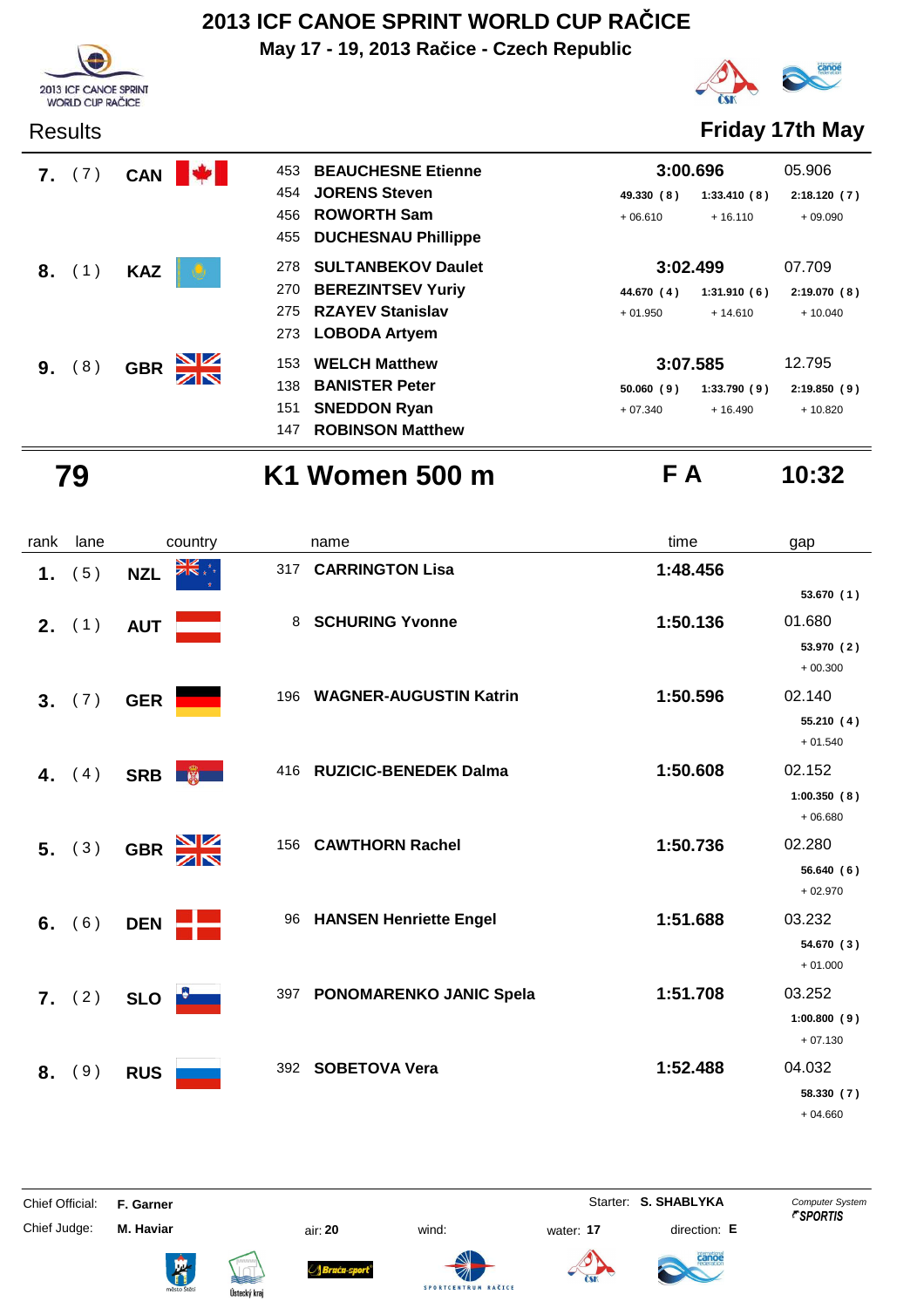**May 17 - 19, 2013 Račice - Czech Republic**



**2013 ICF CANOE SPRINT**<br>WORLD CUP RAČICE

**Friday 17th May** 

| (8)<br>9. | <b>I</b><br>CAN | 473 RUSSELL Michelle | 1:58.340 | 09.884     |
|-----------|-----------------|----------------------|----------|------------|
|           |                 |                      |          | 55.790 (5) |
|           |                 |                      |          | $+02.120$  |
|           |                 |                      |          |            |

## **80 K2 Women 500 m F**

| rank | lane     | country         | name                                                                   | time     | gap                               |
|------|----------|-----------------|------------------------------------------------------------------------|----------|-----------------------------------|
| 1.   | (4)      | <b>GER</b>      | <b>WEBER Franziska</b><br>198<br><b>DIETZE Tina</b><br>190             | 1:39.321 | 48.250 (1)                        |
| 2.   | (2)      | <b>BLR</b>      | <b>GRISHINA Aleksandra</b><br>38<br>42<br><b>TSISHKEVICH Marharyta</b> | 1:40.740 | 01.419<br>48.980 (2)<br>$+00.730$ |
| 3.   | (5)      | CAN <b> </b>    | <b>BEAUCHESNE-SEVIGNY Genevieve</b><br>476<br><b>FRASER KC</b><br>475  | 1:40.787 | 01.466<br>49.540 (3)<br>$+01.290$ |
| 4.   | (6)      | SRB <b>A</b>    | <b>MOLDOVAN Nikolina</b><br>414<br><b>MOLDOVAN Olivera</b><br>413      | 1:42.834 | 03.513<br>50.300(4)<br>$+02.050$  |
|      | 5. (9)   | <b>GER</b>      | 192 HANTL Verena<br><b>HERING Sabrina</b><br>193                       | 1:42.897 | 03.576<br>52.340(6)<br>$+04.090$  |
|      | 6. $(1)$ | <b>AUT</b>      | LEHACI Ana Roxana<br>7<br>9<br><b>SCHWARZ Viktoria</b>                 | 1:43.687 | 04.366<br>52.970 (7)<br>$+04.720$ |
|      | $7.$ (3) | ┿<br><b>FIN</b> | <b>RIKALA Anne</b><br>112<br><b>POLET Pauliina</b><br>111              | 1:43.993 | 04.672<br>50.900(5)<br>$+02.650$  |
| 8.   | (8)      | CAN <b>W</b>    | <b>LOUNDER Una</b><br>474<br><b>IRVIN Alexa</b><br>478                 | 1:44.810 | 05.489<br>53.870 (8)<br>$+05.620$ |
|      | 9. (7)   | <b>NZL</b>      | 319<br><b>HATTON Teneale</b><br><b>DODWELL Rachael</b><br>318          | 1:44.963 | 05.642<br>54.420 (9)<br>$+06.170$ |
|      | 81       |                 | K1 Men 1000 m                                                          | F A      | 10:49                             |
| rank | lane     | country         | name                                                                   | time     | gap                               |
|      |          |                 |                                                                        |          |                                   |

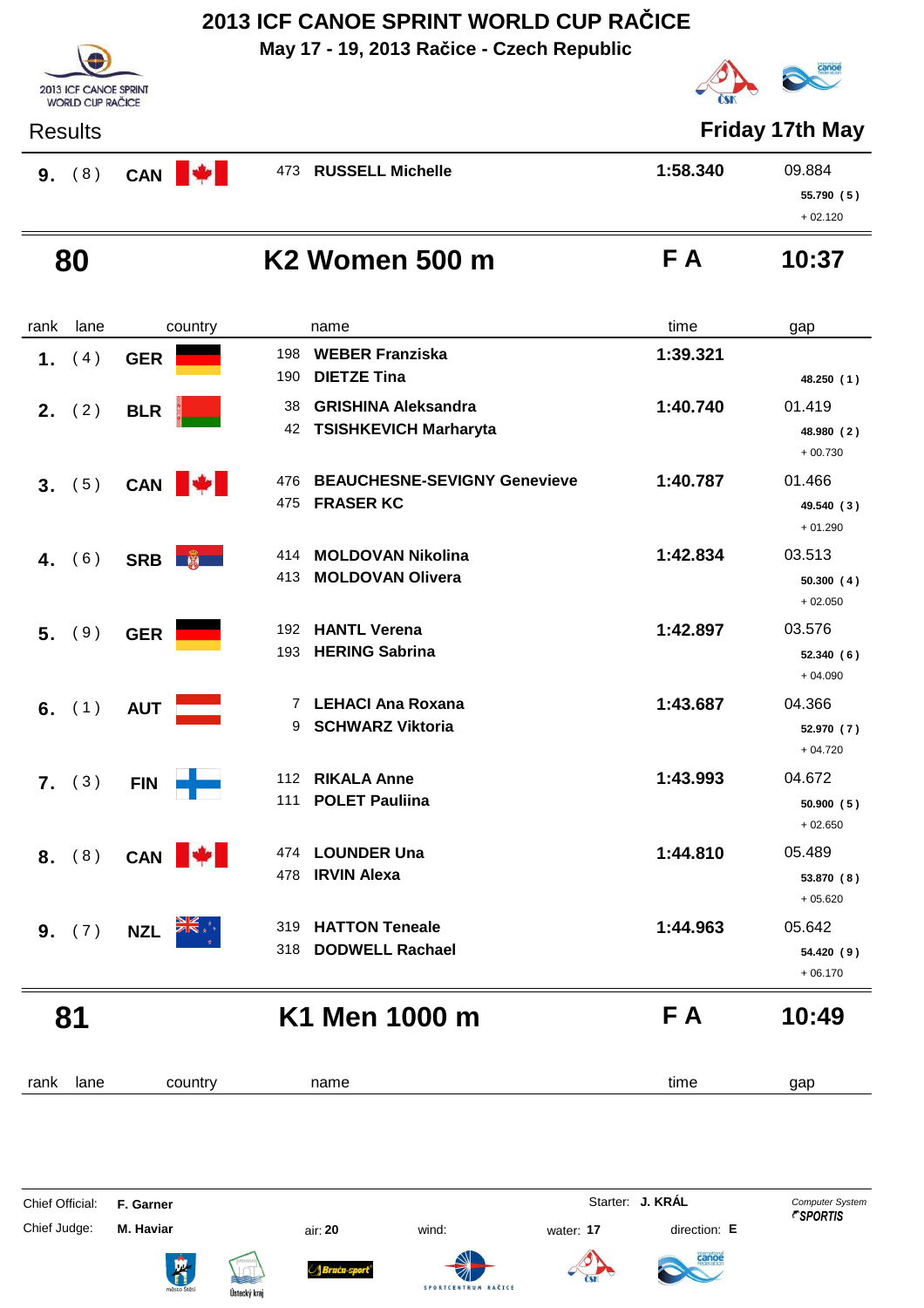**May 17 - 19, 2013 Račice - Czech Republic**





Results **Friday 17th May**

| 1. $(4)$        | <b>DEN</b>       |                              | 94 POULSEN René Holten | 3:26.187            |                                         |           |
|-----------------|------------------|------------------------------|------------------------|---------------------|-----------------------------------------|-----------|
|                 |                  |                              |                        |                     | $50.170(2)$ $1:39.230(1)$ $2:32.990(1)$ |           |
|                 |                  |                              |                        | $+00.520$           |                                         |           |
| 2. $(7)$ BLR    |                  |                              | 36 YURENIA Aleh        |                     | 3:27.063                                | 00.876    |
|                 |                  |                              |                        |                     | $51.190(4)$ $1:41.950(3)$ $2:35.120(3)$ |           |
|                 |                  |                              |                        |                     | $+ 01.540 + 02.720 + 02.130$            |           |
| 3. (3)          | AUS <b>AR</b>    |                              | 2 WALLACE Ken          |                     | 3:27.560                                | 01.373    |
|                 |                  |                              |                        |                     | 53.800 (7) 1:47.140 (8) 2:38.310 (7)    |           |
|                 |                  |                              |                        |                     | $+ 04.150 + 07.910 + 05.320$            |           |
| 4. $(6)$        | <b>GER</b>       |                              | 170 HOFF Max           |                     | 3:28.293                                | 02.106    |
|                 |                  |                              |                        |                     | 50.500 (3) 1:40.820 (2) 2:33.890 (2)    |           |
|                 |                  |                              |                        | $+00.850$           | $+01.590$                               | $+00.900$ |
|                 |                  | 5. $(5)$ SRB $\frac{20}{30}$ | 410 TOMICEVIC Marko    |                     | 3:29.850                                | 03.663    |
|                 |                  |                              |                        |                     | 49.650 (1) 1:42.480 (4) 2:36.330 (4)    |           |
|                 |                  |                              |                        |                     | $+03.250$ $+03.340$                     |           |
| 6. $(1)$        | SLO <b>DELLE</b> |                              | 395 ZAKRAJSEK Jost     |                     | 3:30.086                                | 03.899    |
|                 |                  |                              |                        |                     | 52.570 (5) 1:43.730 (5) 2:36.870 (5)    |           |
|                 |                  |                              |                        |                     | $+02.920 + 04.500$                      | + 03.880  |
| <b>7.</b> $(2)$ | <b>NZL</b>       |                              | 315 FOUHY Ben          |                     | 3:30.909                                | 04.722    |
|                 |                  |                              |                        |                     | 54.400 (8) 1:45.140 (6) 2:37.640 (6)    |           |
|                 |                  |                              |                        | $+04.750$ $+05.910$ |                                         | $+04.650$ |
| 8. (8)          | SLO <b>D</b>     |                              | 394 LEBAN Lovro        |                     | 3:34.056                                | 07.869    |
|                 |                  |                              |                        |                     | 53.110 (6) 1:46.170 (7) 2:40.060 (8)    |           |
|                 |                  |                              |                        |                     | $+03.460 +06.940$                       | $+07.070$ |
| 9. (9)          | <b>ITA</b>       |                              | 234 BENASSI Maximilian |                     | 3:38.082                                | 11.895    |
|                 |                  |                              |                        |                     | 54.850 (9) 1:49.110 (9) 2:41.960 (9)    |           |
|                 |                  |                              |                        | $+05.200$ $+09.880$ |                                         | + 08.970  |

 **82 C1 Men 1000 m F A 10:56**

| rank | lane   | country    | name                            | time                     | gap         |
|------|--------|------------|---------------------------------|--------------------------|-------------|
| 1.   | 4)     | <b>GER</b> | <b>BRENDEL Sebastian</b><br>161 | 3:47.084                 |             |
|      |        |            |                                 | 1:47.170(1)<br>55.010(1) | 2:51.060(1) |
| 2.   | (6)    | <b>CZE</b> | <b>FUKSA Martin</b><br>49       | 3:48.104                 | 01.020      |
|      |        |            |                                 | 55.900(2)<br>2:01.650(3) | 2:51.690(2) |
|      |        |            |                                 | $+00.890$<br>$+14.480$   | $+00.630$   |
|      | 3. (2) | <b>FRA</b> | <b>GOUBEL Mathieu</b><br>120    | 3:48.504                 | 01.420      |
|      |        |            |                                 | 56.880(4)<br>2:03.490(4) | 2:52.100(3) |
|      |        |            |                                 | $+16.320$<br>$+01.870$   | $+01.040$   |

Chief Official: **F. Garner** System **Starter: S. SHABLYKA** Computer System

Chief Judge: **M. Haviar** air: **20** wind: water: **17** direction: **E**

ł







**SPORTCENTRU** 



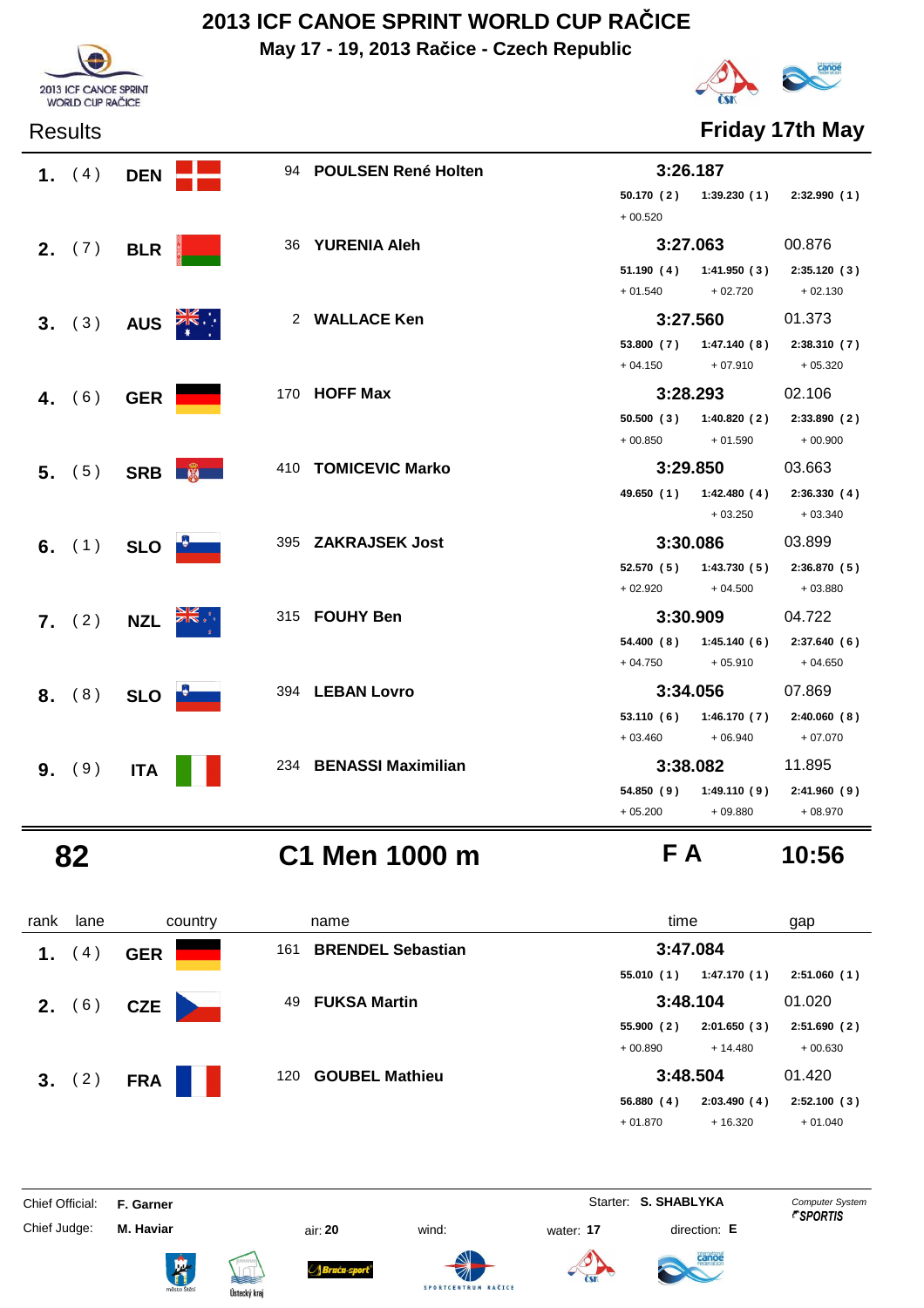**May 17 - 19, 2013 Račice - Czech Republic**



Results **Friday 17th May**

| 4. $(3)$ | <b>BLR</b> | 31                  | <b>PIATROU Maksim</b> | 3:49.531    |             | 02.447      |
|----------|------------|---------------------|-----------------------|-------------|-------------|-------------|
|          |            |                     |                       | 58.470 (6)  | 2:04.670(6) | 2:53.580(5) |
|          |            |                     |                       | $+03.460$   | $+17.500$   | $+02.520$   |
| 5. (7)   |            | 462<br>CAN <b>W</b> | <b>OLDERSHAW Mark</b> | 3:51.811    |             | 04.727      |
|          |            |                     |                       | 56.420(3)   | 2:05.880(8) | 2:53.200(4) |
|          |            |                     |                       | $+01.410$   | $+18.710$   | $+02.140$   |
| 6. $(5)$ | <b>SVK</b> | 431<br>$+$          | <b>RUSNAK Matej</b>   | 3:52.167    |             | 05.083      |
|          |            |                     |                       | 1:01.570(9) | 1:55.690(2) | 2:57.200(7) |
|          |            |                     |                       | $+06.560$   | $+08.520$   | $+06.140$   |
| 7. (9)   |            | CAN <b>W</b>        | 463 RUSSELL Benjamin  | 3:55.034    |             | 07.950      |
|          |            |                     |                       | 57.570 (5)  | 2:04.140(5) | 2:54.600(6) |
|          |            |                     |                       | $+02.560$   | $+16.970$   | $+03.540$   |
| 8. (8)   | <b>ITA</b> | 237                 | <b>CRACIUN Sergiu</b> | 3:56.374    |             | 09.290      |
|          |            |                     |                       | 59.700 (7)  | 2:06.240(9) | 2:58.050(9) |
|          |            |                     |                       | $+04.690$   | $+19.070$   | $+06.990$   |
| 9. (1)   | <b>KAZ</b> |                     | 274 PETROV Vladimir   | 3:58.947    |             | 11.863      |
|          |            |                     |                       | 1:00.690(8) | 2:05.320(7) | 2:57.510(8) |
|          |            |                     |                       | $+05.680$   | $+18.150$   | $+06.450$   |
|          |            |                     |                       |             |             |             |

2013 ICF CANOE SPRINT<br>WORLD CUP RAČICE

 **83 K2 Men 1000 m F A 11:09**

| rank | lane     | country    | name                              | time                      | gap         |
|------|----------|------------|-----------------------------------|---------------------------|-------------|
| 1.   | (5)      | <b>GER</b> | <b>RENDSCHMIDT Max</b><br>184     | 3:09.612                  |             |
|      |          |            | <b>GROSS Marcus</b><br>166        | 1:28.320(1)<br>45.490 (1) | 2:21.220(1) |
|      | 2. (2)   | <b>SRB</b> | <b>PAJIC Dejan</b><br>406         | 3:10.821                  | 01.209      |
|      |          |            | <b>STANOJEVIC Dusko</b><br>408    | 1:36.720(5)<br>46.180 (2) | 2:21.830(2) |
|      |          |            |                                   | $+00.690$<br>$+08.400$    | $+00.610$   |
|      | 3. (6)   | <b>RUS</b> | <b>MEDVEDEV IIya</b><br>359       | 3:11.675                  | 02.063      |
|      |          |            | <b>RYAKHOV Anton</b><br>365       | 49.770 (8)<br>1:35.810(4) | 2:23.540(4) |
|      |          |            |                                   | $+04.280$<br>$+07.490$    | $+02.320$   |
| 4.   | (8)      | <b>BLR</b> | <b>ZHYHADLA Dzianis</b><br>37     | 3:12.591                  | 02.979      |
|      |          |            | <b>BIALKO Vitaliy</b><br>24       | 48.450 (6)<br>1:44.050(7) | 2:32.350(8) |
|      |          |            |                                   | $+02.960$<br>$+15.730$    | $+11.130$   |
|      | 5. (7)   | <b>LTU</b> | <b>NEKRIOSIUS Ricardas</b><br>290 | 3:12.631                  | 03.019      |
|      |          |            | 291<br><b>OLIJNIK Andrej</b>      | 1:33.290(2)<br>47.410 (5) | 2:22.540(3) |
|      |          |            |                                   | $+01.920$<br>$+04.970$    | $+01.320$   |
|      | 6. $(4)$ | <b>CZE</b> | <b>DAVÍDEK Pavel</b><br>44        | 3:13.128                  | 03.516      |
|      |          |            | <b>KUČERA Patrik</b><br>54        | 1:33.980(3)<br>46.940 (4) | 2:24.580(5) |
|      |          |            |                                   | $+01.450$<br>$+05.660$    | $+03.360$   |

Chief Official: **F. Garner** System **F. Garner** System **P. MOKRY** Computer System

ł

Chief Judge: **M. Haviar** air: **20** wind: water: **17** direction: **E**





*Braća-s* 





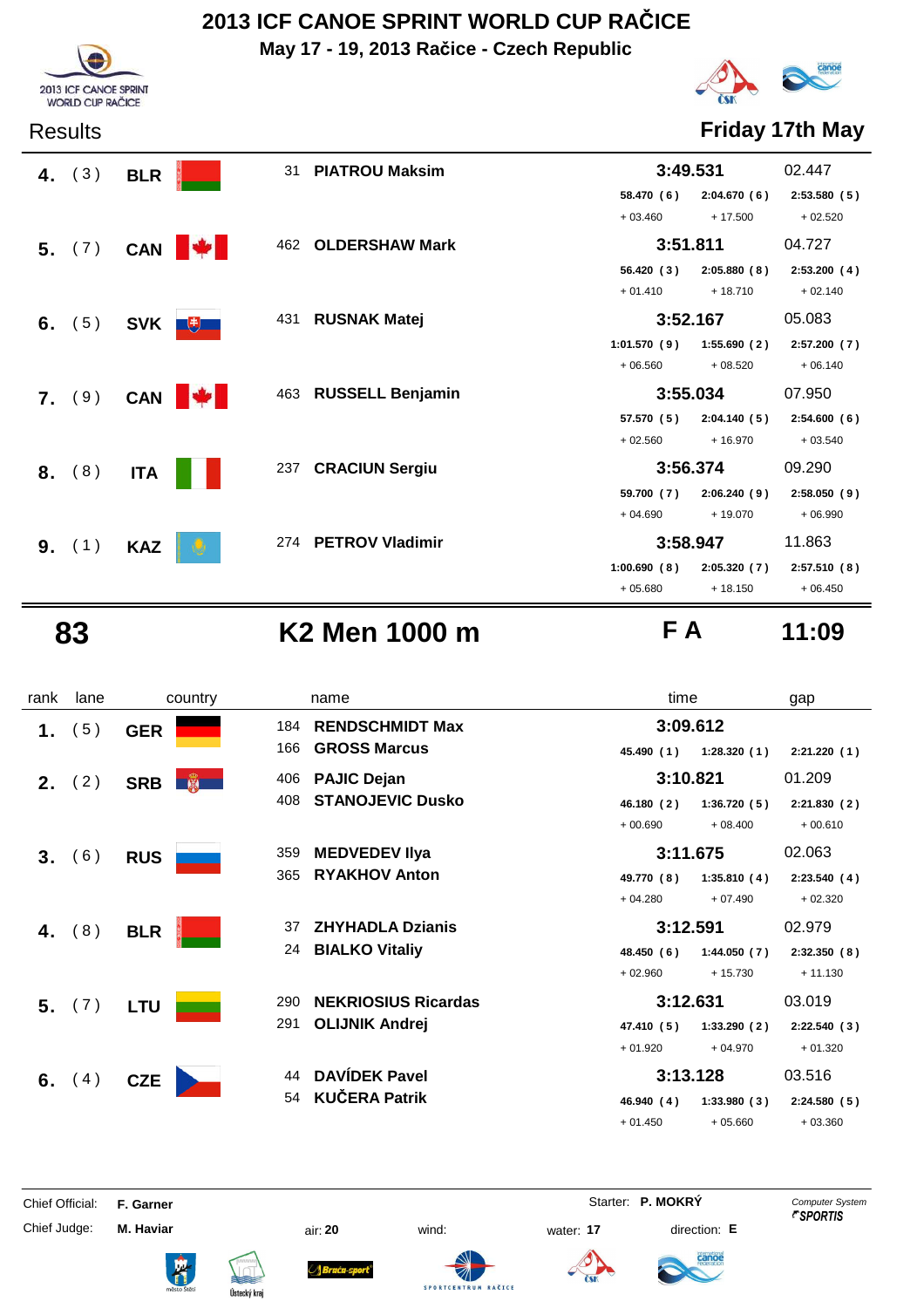**May 17 - 19, 2013 Račice - Czech Republic**





| 43  | <b>ADAM Jakub</b>         |            | 3:13.505    |          |  |
|-----|---------------------------|------------|-------------|----------|--|
| 61  | <b>ODVÁRKO Michael</b>    | 50.760(9)  | 1:37.890(6) | 2:31.870 |  |
|     |                           | $+05.270$  | $+09.570$   | $+10.6$  |  |
| 371 | <b>SPESIVTSEV Maxim</b>   |            | 3:16.548    | 06.936   |  |
| 347 | <b>CHERVOV Nikolay</b>    | 46.490 (3) |             | 2:24.790 |  |
|     |                           | $+01.000$  |             | $+03.5$  |  |
| 449 | <b>VAN KOEVERDEN Adam</b> | 3:19.091   |             | 09.479   |  |



### Results **Friday 17th May**

| 43  | ADAM Jakub              | 3:13.505                  | 03.893      |
|-----|-------------------------|---------------------------|-------------|
| 61  | <b>ODVÁRKO Michael</b>  | 1:37.890(6)<br>50.760(9)  | 2:31.870(7) |
|     |                         | $+05.270$<br>$+09.570$    | $+10.650$   |
| 371 | <b>SPESIVTSEV Maxim</b> | 3:16.548                  | 06.936      |
| 347 | <b>CHERVOV Nikolay</b>  | 46.490 (3)                | 2:24.790(6) |
|     |                         | $+01.000$                 | $+03.570$   |
| 449 | VAN KOEVERDEN Adam      | 3:19.091                  | 09.479      |
| 450 | <b>REARDON Brady</b>    | 1:44.490(8)<br>49.250 (7) | 2:32.760(9) |
|     |                         | $+16.170$<br>$+03.760$    | $+11.540$   |

# **84 C2 Men 1000 m F A 11:16**

| rank | lane     |              | country |     | name                              | time       |             | gap          |
|------|----------|--------------|---------|-----|-----------------------------------|------------|-------------|--------------|
|      | 1. $(1)$ | <b>CZE</b>   |         |     | 62 RADOŇ Jaroslav                 | 3:32.153   |             |              |
|      |          |              |         | 47  | <b>DVOŘÁK Filip</b>               | 51.620(2)  | 1:41.790(1) | 2:38.860(1)  |
|      |          |              |         |     |                                   | $+00.510$  |             |              |
|      | 2. (3)   | <b>GER</b>   |         | 189 | <b>VERCH Ronald</b>               | 3:33.396   |             | 01.243       |
|      |          |              |         | 169 | <b>HENNIG Sebastian</b>           | 54.560(6)  | 1:45.740(3) | 2:41.430(4)  |
|      |          |              |         |     |                                   | $+03.450$  | $+03.950$   | $+02.570$    |
|      | 3. (2)   | <b>GER</b>   |         |     | 174 KRETSCHMER Peter              | 3:33.759   |             | 01.606       |
|      |          |              |         | 176 | <b>KUSCHELA Kurt</b>              | 52.040(3)  | 1:45.220(2) | 2:40.850(3)  |
|      |          |              |         |     |                                   | $+00.930$  | $+03.430$   | $+01.990$    |
|      | 4. $(8)$ | CAN <b>W</b> |         | 466 | <b>VARGA Roland</b>               | 3:34.282   |             | 02.129       |
|      |          |              |         | 464 | <b>BEAUCHESNE-SEVIGNY Gabriel</b> | 51.110(1)  | 1:47.430(5) | 2:43.300(5)  |
|      |          |              |         |     |                                   |            | $+05.640$   | $+04.440$    |
|      | 5. (6)   | <b>FRA</b>   |         | 115 | <b>BEUGNET Mathieu</b>            | 3:34.526   |             | 02.373       |
|      |          |              |         | 113 | <b>BART Adrien</b>                | 58.190(8)  | 1:49.420(7) | 2:44.470(6)  |
|      |          |              |         |     |                                   | $+07.080$  | $+07.630$   | $+05.610$    |
|      | 6. $(4)$ | <b>BLR</b>   |         |     | 34 RABCHANKA Dzmitry              | 3:34.566   |             | 02.413       |
|      |          |              |         | 35  | <b>VAUCHETSKI Aliaksandr</b>      | 53.710(5)  | 1:47.100(4) | 2:40.360(2)  |
|      |          |              |         |     |                                   | $+02.600$  | $+05.310$   | $+01.500$    |
|      | $7.$ (5) | <b>KAZ</b>   |         | 277 | <b>SINYAVSKIY Maxim</b>           | 3:35.722   |             | 03.569       |
|      |          |              |         | 276 | <b>SAFRONOV Yevgeniy</b>          | 52.980(4)  | 1:48.430(6) | 2:44.790 (7) |
|      |          |              |         |     |                                   | $+01.870$  | $+06.640$   | $+05.930$    |
|      | 8. (9)   | <b>CZE</b>   |         | 63  | <b>RUSO Vojtěch</b>               | 3:42.915   |             | 10.762       |
|      |          |              |         | 46  | <b>DRAHOKOUPIL Dan</b>            | 59.090(9)  | 1:51.260(9) | 2:47.000(9)  |
|      |          |              |         |     |                                   | $+07.980$  | $+09.470$   | $+08.140$    |
|      | 9. (7)   | <b>BLR</b>   |         | 30  | <b>MISACHENKA Andrei</b>          | 3:49.511   |             | 17.358       |
|      |          |              |         | 33  | <b>PIVAVAR Dmitry</b>             | 55.970 (7) | 1:50.160(8) | 2:46.500(8)  |
|      |          |              |         |     |                                   | $+04.860$  | $+08.370$   | $+07.640$    |

Chief Official: **F. Garner** System **F. Garner** System **P. MOKRY** Computer System

Chief Judge: **M. Haviar** air: **20** wind: water: **17** direction: **E**

ł

Braća-s

RAČICE

SPORTCENTRUM

tanoe

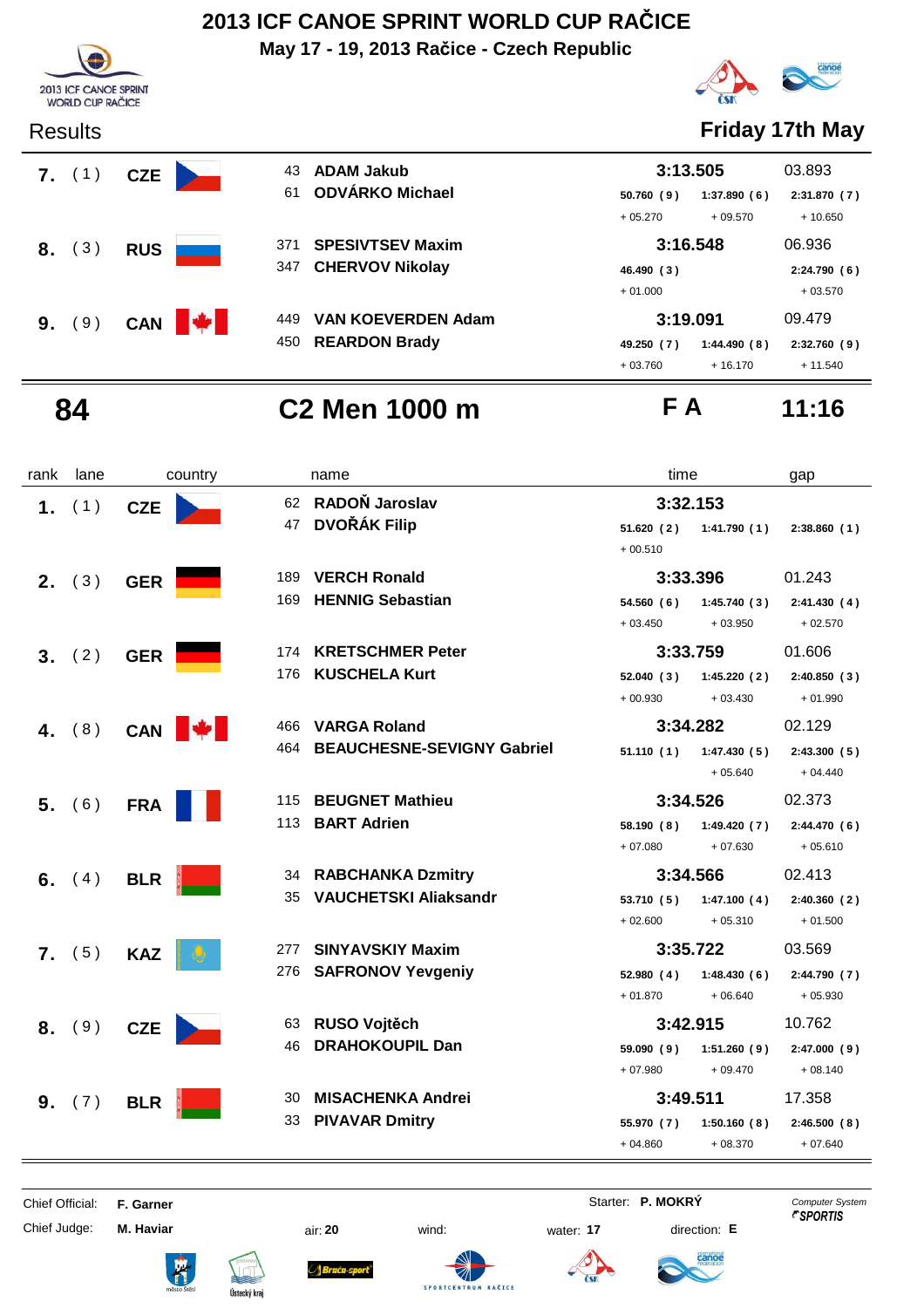**May 17 - 19, 2013 Račice - Czech Republic**



Results **Friday 17th May**

# 2013 ICF CANOE SPRINT WORLD CUP RAČICE

### **85 K1 Women 1000 m F A 11:29**

| rank | lane     | country      | name                    | time                                      | gap         |
|------|----------|--------------|-------------------------|-------------------------------------------|-------------|
|      | 1. $(4)$ | <b>RUS</b>   | 391 SERGEEVA Anastasiya | 3:55.670                                  |             |
|      |          |              |                         | 59.400 (1) 1:49.910 (1) 2:54.370 (1)      |             |
|      | 2. (5)   | <b>GER</b>   | 192 HANTL Verena        | 3:56.164                                  | 00.494      |
|      |          |              |                         | 1:52.240(2)<br>1:01.680(2)                | 2:55.280(2) |
|      |          |              |                         | $+02.280$<br>$+02.330$                    | $+00.910$   |
|      | 3. (7)   | <b>CZE</b>   | 76 KOŽÍŠKOVÁ Anna       | 3:56.617                                  | 00.947      |
|      |          |              |                         | $1:04.020(5)$ $1:57.050(4)$               | 2:57.620(4) |
|      |          |              |                         | $+04.620$<br>$+07.140$                    | $+03.250$   |
|      | 4. $(3)$ | SRB <b>B</b> | 415 NADJ Antonija       | 3:58.087                                  | 02.417      |
|      |          |              |                         | $1:03.530(4)$ $1:53.430(3)$               | 2:56.190(3) |
|      |          |              |                         | $+04.130$<br>$+03.520$                    | $+01.820$   |
|      | 5. (2)   | <b>GER</b>   | 194 KNORR Anne          | 3:58.717                                  | 03.047      |
|      |          |              |                         | $1:04.540(6)$ $1:57.730(5)$ $2:58.520(5)$ |             |
|      |          |              |                         | $+05.140$<br>$+07.820$                    | $+04.150$   |
|      | 6. $(6)$ | <b>AUT</b>   | 6 BEDÖCS Krisztina      | 4:04.496                                  | 08.826      |
|      |          |              |                         | $1:02.850(3)$ $1:58.940(6)$               | 3:00.150(6) |
|      |          |              |                         | $+03.450$<br>$+09.030$                    | + 05.780    |
|      | 7. (1)   | <b>RUS</b>   | 377 ALEXANDROVA Maria   | 4:05.253                                  | 09.583      |
|      |          |              |                         | 1:10.390(9)<br>2:00.760(7)                | 3:01.210(7) |
|      |          |              |                         | $+10.990$<br>$+10.850$                    | $+06.840$   |
|      | 8. (9)   | <b>GBR</b>   | 155 BURKILL Corall      | 4:07.936                                  | 12.266      |
|      |          |              |                         | $1:08.470(7)$ $2:02.710(8)$               | 3:04.140(8) |
|      |          |              |                         | $+09.070$<br>$+12.800$                    | $+09.770$   |
|      | (8)      | <b>ITA</b>   | 252 BURGO Irene         | <b>DQ</b>                                 |             |

### **86 K2 Women 1000 m F A 11:36**



| rank | lane | country                           |     | name                      | time      |             | gap         |
|------|------|-----------------------------------|-----|---------------------------|-----------|-------------|-------------|
|      | (4)  | ∵, <mark>≫</mark> k<br><b>AUS</b> | 4   | <b>WALLACE Bernadette</b> | 3:37.475  |             |             |
|      |      |                                   | 3   | <b>FLOOD Naomi</b>        | 56.210(5) | 1:48.780(3) | 2:43.110(1) |
|      |      |                                   |     |                           | $+03.020$ | $+05.140$   |             |
| 2.   | 5)   | $\equiv$<br><b>USA</b>            | 446 | <b>HOGAN Margaret</b>     | 3:39.969  |             | 02.494      |
|      |      |                                   | 447 | <b>MCELROY Kaitlyn</b>    | 53.820(2) | 1:47.540(2) | 2:44.030(2) |
|      |      |                                   |     |                           | $+00.630$ | $+03.900$   | $+00.920$   |

Chief Official: **F. Garner** System **F. Garner** System **Starter: <b>J. KRÁL** Computer System Computer System **Computer System** 

ł

Chief Judge: **M. Haviar** air: **20** wind: water: **17** direction: **E**







Sruću-sport

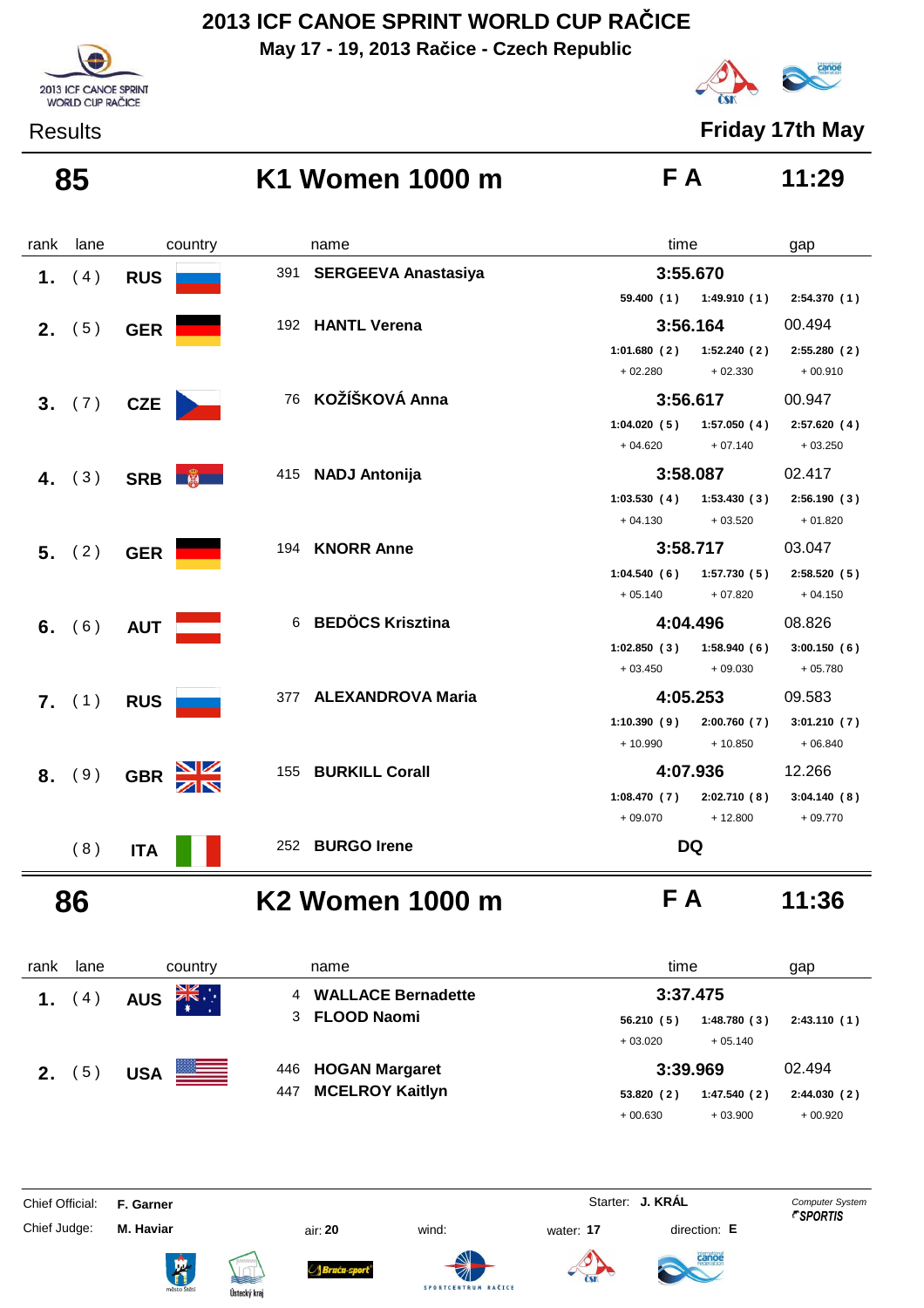**May 17 - 19, 2013 Račice - Czech Republic**





Results **Friday 17th May**

| 3. | (6)      | <b>AUT</b> |     | <b>LEHACI Ana Roxana</b> | 3:44.225  |             | 06.750      |
|----|----------|------------|-----|--------------------------|-----------|-------------|-------------|
|    |          |            | 9   | <b>SCHWARZ Viktoria</b>  | 55.580(4) | 1:52.020(5) | 2:46.020(3) |
|    |          |            |     |                          | $+02.390$ | $+08.380$   | $+02.910$   |
|    | 4. $(2)$ | <b>ITA</b> | 258 | <b>PETRACCA Cristina</b> | 3:45.901  |             | 08.426      |
|    |          |            | 255 | <b>FANTINI Agata</b>     | 53.190(1) | 1:43.640(1) | 2:47.160(4) |
|    |          |            |     |                          |           |             | $+04.050$   |
|    | 5. (7)   | <b>NOR</b> | 310 | <b>MOEN Louise Leren</b> | 3:46.655  |             | 09.180      |
|    |          |            | 308 | <b>BRUN-LIE Agnes</b>    | 54.650(3) | 1:51.570(4) | 2:48.480(5) |
|    |          |            |     |                          | $+01.460$ | $+07.930$   | $+05.370$   |
|    | 6. $(1)$ | <b>CHN</b> | 225 | <b>RONG Rong</b>         | 3:49.671  |             | 12.196      |
|    |          |            | 230 | <b>ZENG Xiaoyun</b>      | 59.080(8) | 1:55.990(8) | 2:51.550(7) |
|    |          |            |     |                          | $+05.890$ | $+12.350$   | $+08.440$   |
|    | 7. (3)   | <b>ITA</b> | 256 | <b>MURABITO Norma</b>    | 3:50.817  |             | 13.342      |
|    |          |            | 257 | <b>NOLE Federica</b>     | 56.920(6) | 1:53.510(6) | 2:49.980(6) |
|    |          |            |     |                          | $+03.730$ | $+09.870$   | $+06.870$   |
| 8. | (8)      | <b>CZE</b> |     | 79 PAĎOUROVÁ Zdislava    | 3:51.424  |             | 13.949      |
|    |          |            | 82  | ŠERÁ Zuzana              | 58.150(7) | 1:55.080(7) | 2:52.960(8) |
|    |          |            |     |                          | $+04.960$ | $+ 11.440$  | $+09.850$   |
| 9. | (9)      | <b>CHN</b> | 223 | <b>GUO Yaling</b>        | 4:00.270  |             | 22.795      |
|    |          |            | 224 | <b>HE Zuxuan</b>         | 59.890(9) | 1:56.910(9) | 2:55.730(9) |
|    |          |            |     |                          | $+06.700$ | $+13.270$   | $+12.620$   |

# **87 K4 Men 1000 m F A 11:49**

| rank            | lane   | country         | name                             |       |                  | time         | gap                    |
|-----------------|--------|-----------------|----------------------------------|-------|------------------|--------------|------------------------|
| 1.              | (3)    | <b>CZE</b>      | <b>HAVEL Daniel</b><br>50        |       |                  | 2:49.247     |                        |
|                 |        |                 | <b>TREFIL Lukáš</b><br>69        |       | 41.460 (2)       | 1:15.920(1)  | 2:04.230(1)            |
|                 |        |                 | <b>DOSTÁL Josef</b><br>45        |       | $+00.370$        |              |                        |
|                 |        |                 | ŠTĚRBA Jan<br>66                 |       |                  |              |                        |
|                 | 2. (2) | <b>POR</b><br>Œ | <b>PIMENTA Fernando</b><br>332   |       |                  | 2:51.580     | 02.333                 |
|                 |        |                 | <b>RIBEIRO Joao</b><br>333       |       | 41.090(1)        | 1:23.200(3)  | 2:08.840(3)            |
|                 |        |                 | <b>SILVA Emanuel</b><br>334      |       |                  | $+07.280$    | $+04.610$              |
|                 |        |                 | <b>FERNANDES David</b><br>330    |       |                  |              |                        |
| 3 <sub>1</sub>  | (4)    | <b>GER</b>      | <b>HOLLSTEIN Martin</b><br>171   |       |                  | 2:52.213     | 02.966                 |
|                 |        |                 | <b>STROINSKI Kostja</b><br>188   |       | 51.460(9)        | 1:27.330(6)  | 2:10.620(5)            |
|                 |        |                 | <b>SPENNER Kai</b><br>187        |       | $+10.370$        | $+11.410$    | $+06.390$              |
|                 |        |                 | <b>GLEINERT Robert</b><br>165    |       |                  |              |                        |
| 4.              | (5)    | SRB <b>B</b>    | <b>ZORIC Milenko</b><br>412      |       |                  | 2:53.477     | 04.230                 |
|                 |        |                 | <b>HOLPERT Ervin</b><br>402      |       | 44.540 (5)       | 1:25.460(4)  | 2:10.030(4)            |
|                 |        |                 | <b>ALEKSIC Aleksandar</b><br>398 |       | $+03.450$        | $+09.540$    | $+05.800$              |
|                 |        |                 | <b>TERZIC Dejan</b><br>409       |       |                  |              |                        |
| Chief Official: |        | F. Garner       |                                  |       | Starter: J. KRÁL |              | <b>Computer System</b> |
| Chief Judge:    |        | M. Haviar       | air: 20                          | wind: | water: 17        | direction: E | <i><b>FSPORTIS</b></i> |
|                 |        |                 |                                  |       |                  | canoe        |                        |

SPORTCENTRUM RAČICE

Ústecký kraj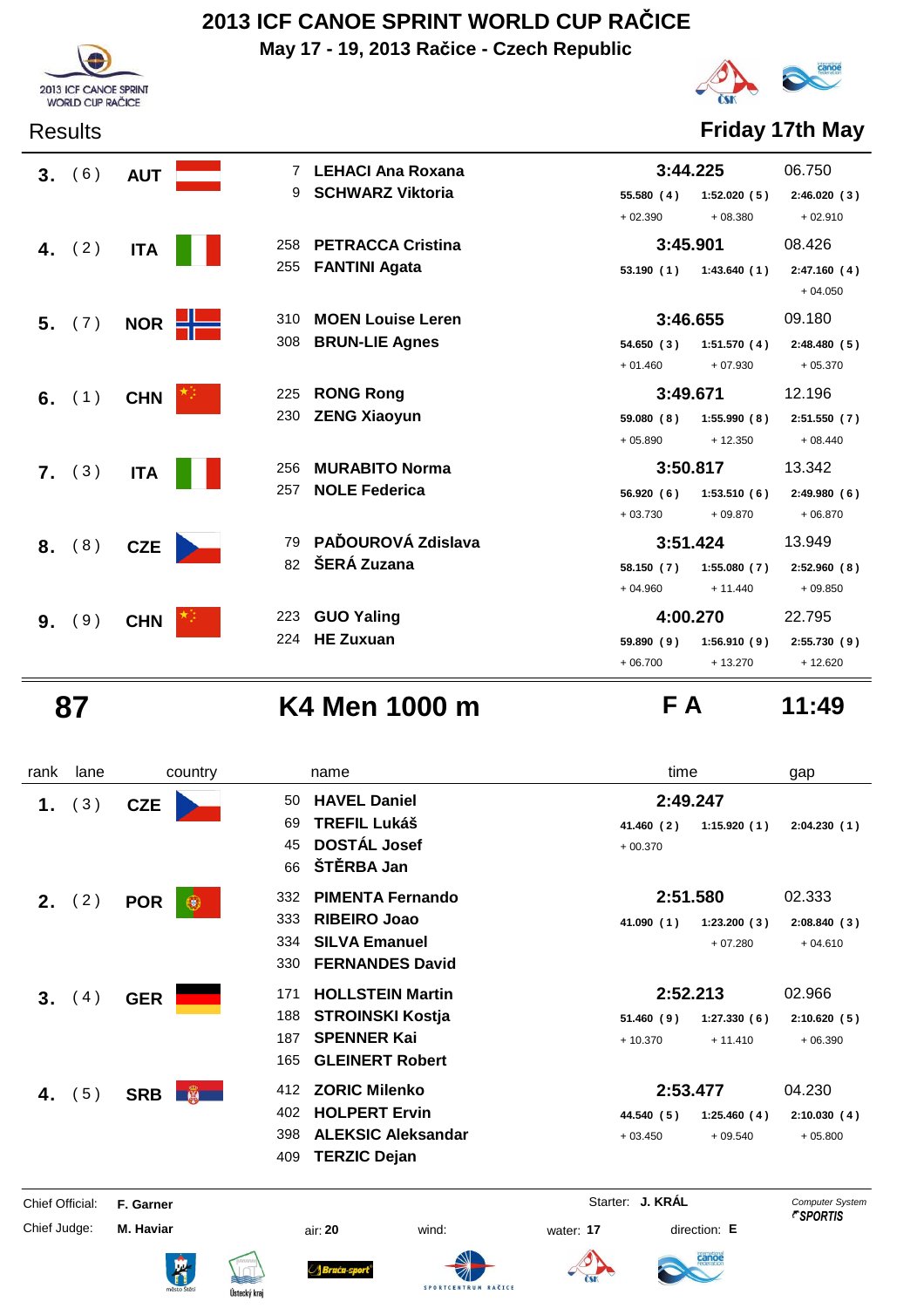**May 17 - 19, 2013 Račice - Czech Republic**





Results **Friday 17th May**

|    | 5. (7) | <b>RUS</b> | 375      | <b>YURCHENKO Vitaly</b>  | 2:53.716   |             | 04.469      |
|----|--------|------------|----------|--------------------------|------------|-------------|-------------|
|    |        |            | 363      | <b>POGREBAN Vasily</b>   | 42.040 (3) | 1:20.490(2) | 2:07.460(2) |
|    |        |            | 373      | <b>VASILYEV Anton</b>    | $+00.950$  | $+04.570$   | $+03.230$   |
|    |        |            | 376      | <b>ZHESTKOV Oleg</b>     |            |             |             |
| 6. | (6)    | <b>FRA</b> | 118      | <b>CARRE Cyrille</b>     | 2:55.396   |             | 06.149      |
|    |        |            | 127      | <b>LECRUBIER Vincent</b> | 43.740 (4) | 1:25.960(5) | 2:12.970(7) |
|    |        |            | 122      | <b>HUBERT Etienne</b>    | $+02.650$  | $+10.040$   | $+08.740$   |
|    |        |            | 124      | <b>JONCOUR Morgan</b>    |            |             |             |
|    | 7. (9) | <b>SVK</b> | 423<br>飞 | <b>KRAJCOVIC Marek</b>   | 2:55.796   |             | 06.549      |
|    |        |            | 425      | <b>MICHALEK Matej</b>    | 49.050 (8) | 1:28.680(7) | 2:12.720(6) |
|    |        |            | 424      | <b>JAKUBIK Gabor</b>     | $+07.960$  | $+12.760$   | $+08.490$   |
|    |        |            | 426      | <b>DEMIN Viktor</b>      |            |             |             |
| 8. | (1)    | <b>SVK</b> | 427<br>飞 | <b>GELLE Peter</b>       | 2:56.003   |             | 06.756      |
|    |        |            | 428      | <b>JANKOVEC Martin</b>   | 45.530 (6) | 1:33.090(8) | 2:14.060(8) |
|    |        |            | 429      | <b>VLCEK Erik</b>        | $+04.440$  | $+17.170$   | $+09.830$   |
|    |        |            | 430      | <b>TARR Juraj</b>        |            |             |             |
| 9. | (8)    | <b>RUS</b> | 367      | <b>SERGEEV Aleksandr</b> | 2:58.183   |             | 08.936      |
|    |        |            | 371      | <b>SPESIVTSEV Maxim</b>  | 47.300 (7) | 1:33.690(9) | 2:14.870(9) |
|    |        |            | 374      | <b>VOSTRIKOV Alexey</b>  | $+06.210$  | $+17.770$   | $+10.640$   |
|    |        |            | 347      | <b>CHERVOV Nikolay</b>   |            |             |             |

 **88 C4 Men 1000 m F A 11:55**

| lane | country          | name                                   | time                      | gap         |
|------|------------------|----------------------------------------|---------------------------|-------------|
| (4)  | <b>RUS</b>       | <b>TOVKAN Anatolii</b><br>372          | 3:17.104                  |             |
|      |                  | <b>BOVDURETS Alexey</b><br>346         | 1:28.020(1)<br>44.580 (1) | 2:26.570(1) |
|      |                  | <b>DUBOVOY Ivan</b><br>348             |                           |             |
|      |                  | <b>FEDOSENKO Vladimir</b><br>351       |                           |             |
|      |                  | <b>DVOŘÁK Filip</b><br>47              | 3:18.541                  | 01.437      |
|      |                  | RADOŇ Jaroslav<br>62                   | 49.020 (3)<br>1:34.340(2) | 2:27.390(2) |
|      |                  | <b>FUKSA Martin</b><br>49              | $+04.440$<br>$+06.320$    | $+00.820$   |
|      |                  | <b>JANDA Tomáš</b><br>51               |                           |             |
|      |                  | <b>KAYUMOV IIdar</b><br>485            | 3:20.564                  | 03.460      |
|      |                  | <b>TUKHTASIN Ugli N.</b><br>482        | 1:35.150(3)<br>47.640 (2) | 2:28.720(3) |
|      |                  | <b>YULDASHOV Dilshod</b><br>484        | $+03.060$<br>$+07.130$    | $+02.150$   |
|      |                  | <b>AZMETOV Muradjon</b><br>483         |                           |             |
|      |                  | <b>LALIBERTE Pierre-Luc</b><br>471     | 3:26.930                  | 09.826      |
|      |                  | <b>BRYANT Paul</b><br>465              | 51.340(4)<br>1:40.880(4)  | 2:33.000(4) |
|      |                  | <b>KLEVINAS Mark</b><br>468            | $+06.760$<br>$+12.860$    | $+06.430$   |
|      |                  | <b>ANDISON Jamie</b><br>467            |                           |             |
|      | (5)<br>6)<br>(2) | <b>CZE</b><br><b>UZB</b><br><b>CAN</b> |                           |             |

Chief Official: **F. Garner** System **F. Garner** System **Starter: <b>J. KRÁL** Computer System Computer System **Computer System** 

Chief Judge: **M. Haviar** air: **20** wind: water: **17** direction: **E**

ł











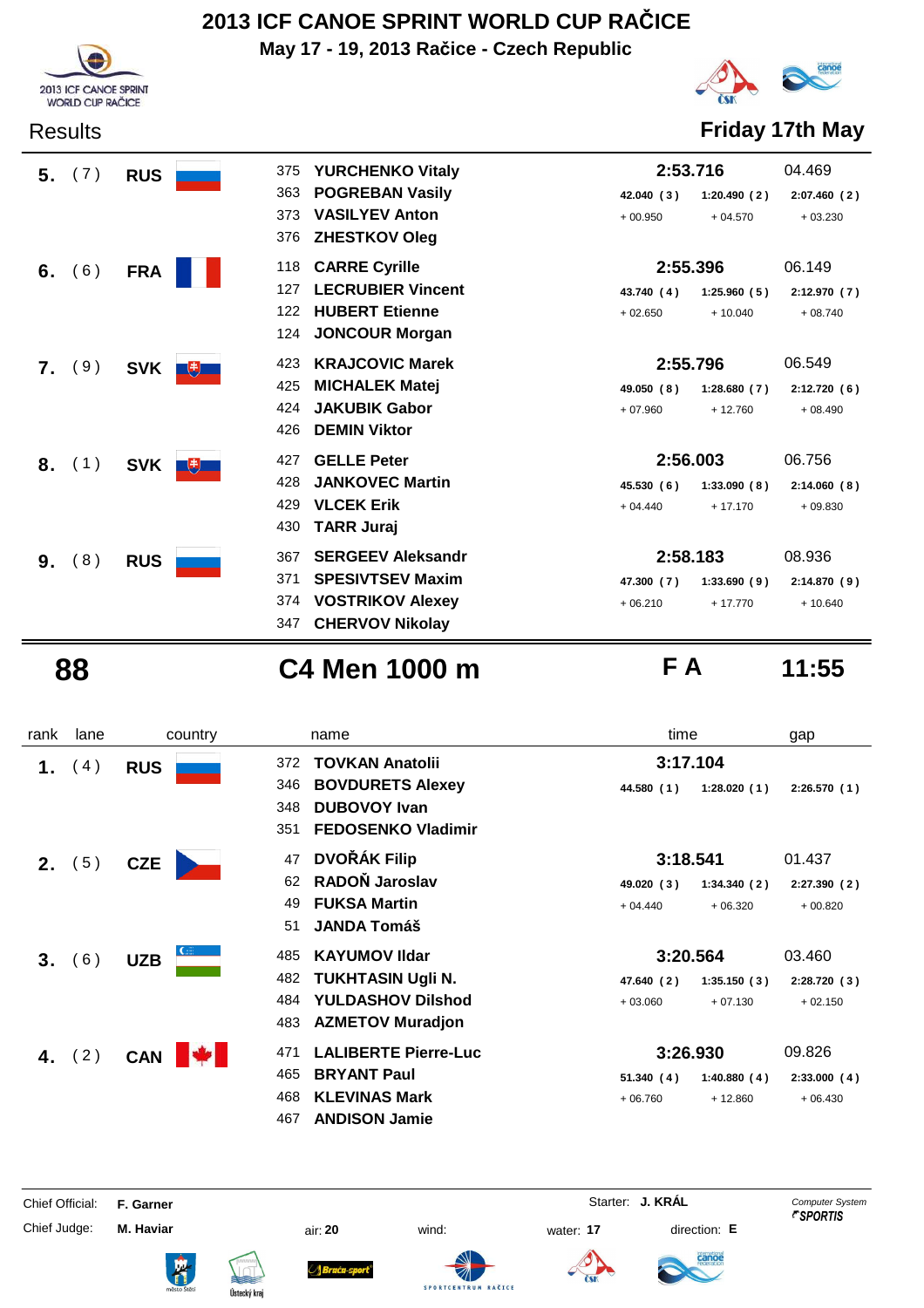| <b>2013 ICF CANOE SPRINT</b><br><b>WORLD CUP RAČICE</b> |            | May 17 - 19, 2013 Račice - Czech Republic                                                                                               |                        |                                      |                                    |
|---------------------------------------------------------|------------|-----------------------------------------------------------------------------------------------------------------------------------------|------------------------|--------------------------------------|------------------------------------|
| <b>Results</b>                                          |            |                                                                                                                                         |                        |                                      | Friday 17th May                    |
| (3)<br>5.                                               | <b>CZE</b> | <b>RUSO Vojtěch</b><br>63<br><b>DRAHOKOUPIL Dan</b><br>46<br><b>KORANDA Lukáš</b><br>52<br>MIŠKOVSKÝ Radek<br>58                        | 53.050(5)<br>$+08.470$ | 3:36.802<br>1:41.260(5)<br>$+13.240$ | 19.698<br>2:34.170(5)<br>$+07.600$ |
| 89                                                      |            | K4 Women 500 m<br>$1/3$ -> Final $4/7$ -> SF + BT rest out                                                                              |                        | H1/4                                 | 14:00                              |
| lane<br>rank                                            | country    | name                                                                                                                                    | time                   |                                      | gap                                |
| 1.<br>(4)                                               | <b>GER</b> | <b>LEONHARDT Carolin</b><br>195<br><b>HERING Sabrina</b><br>193<br><b>KNORR Anne</b><br>194<br><b>WASSMUTH Conny</b><br>197             |                        | 1:34.164                             | 47.620 (2)<br>$+01.260$            |
| <b>2.</b> $(2)$                                         | <b>RUS</b> | <b>PROSKURINA Natalia</b><br>390<br>382<br><b>GURZHEY Inga</b><br><b>ANYSHINA Elena</b><br>379<br><b>CHERNIGOVSKAYA Svetlana</b><br>380 |                        | 1:34.644                             | 00.480<br>49.920 (3)<br>$+03.560$  |
| (6)<br>3.                                               | <b>GBR</b> | <b>BELCHER Lani</b><br>154<br><b>MASON Hayleigh</b><br>158<br><b>HANNAH Angela</b><br>157<br><b>SAWERS Louisa</b><br>159                |                        | 1:34.771                             | 00.607<br>46.360 (1)               |
| (5)<br>4.                                               | <b>ITA</b> | <b>MURABITO Norma</b><br>256<br><b>PETRACCA Cristina</b><br>258<br><b>CAMPANA Sofia</b><br>253<br><b>BURGO Irene</b><br>252             |                        | 1:37.027                             | 02.863<br>50.420(4)<br>$+04.060$   |
| (3)<br>5 <sub>1</sub>                                   | <b>CHN</b> | <b>YU Yaona</b><br>229<br><b>SONG Jie</b><br>226<br><b>CHEN Jinyin</b><br>222                                                           |                        | 1:44.433                             | 10.269<br>51.500 (5)<br>$+05.140$  |

### **90 K4 Women 500 m 14:05**

**H 2/ 4**

1/3 -> Final 4/7 -> SF + BT rest out

**YU Qingqing** 228

| rank | lane | country    | name                                                                                                                  | time     | gap                               |
|------|------|------------|-----------------------------------------------------------------------------------------------------------------------|----------|-----------------------------------|
| 1.   | 6)   | <b>BLR</b> | <b>GRISHINA Aleksandra</b><br>38<br><b>PAPOK Nadzeya</b><br>41<br>KHUDZENKA Volha<br>39<br>42 TSISHKEVICH Marharyta   | 1:32.471 | 46.340 (1)                        |
| 2.   | (2)  | <b>FRA</b> | <b>MAYER Joanne</b><br>135<br><b>JAMELOT Lea</b><br>134<br><b>TROEL Sarah</b><br>136<br><b>TULEU Gabrielle</b><br>137 | 1:33.688 | 01.217<br>47.160 (2)<br>$+00.820$ |

**SPORTCEN** 

Chief Official: **F. Garner** System **Computer System** Starter: **J. KRÁL** Computer System Computer System Computer System Computer System Computer System Computer System Computer System Computer System Computer System Comput



ł









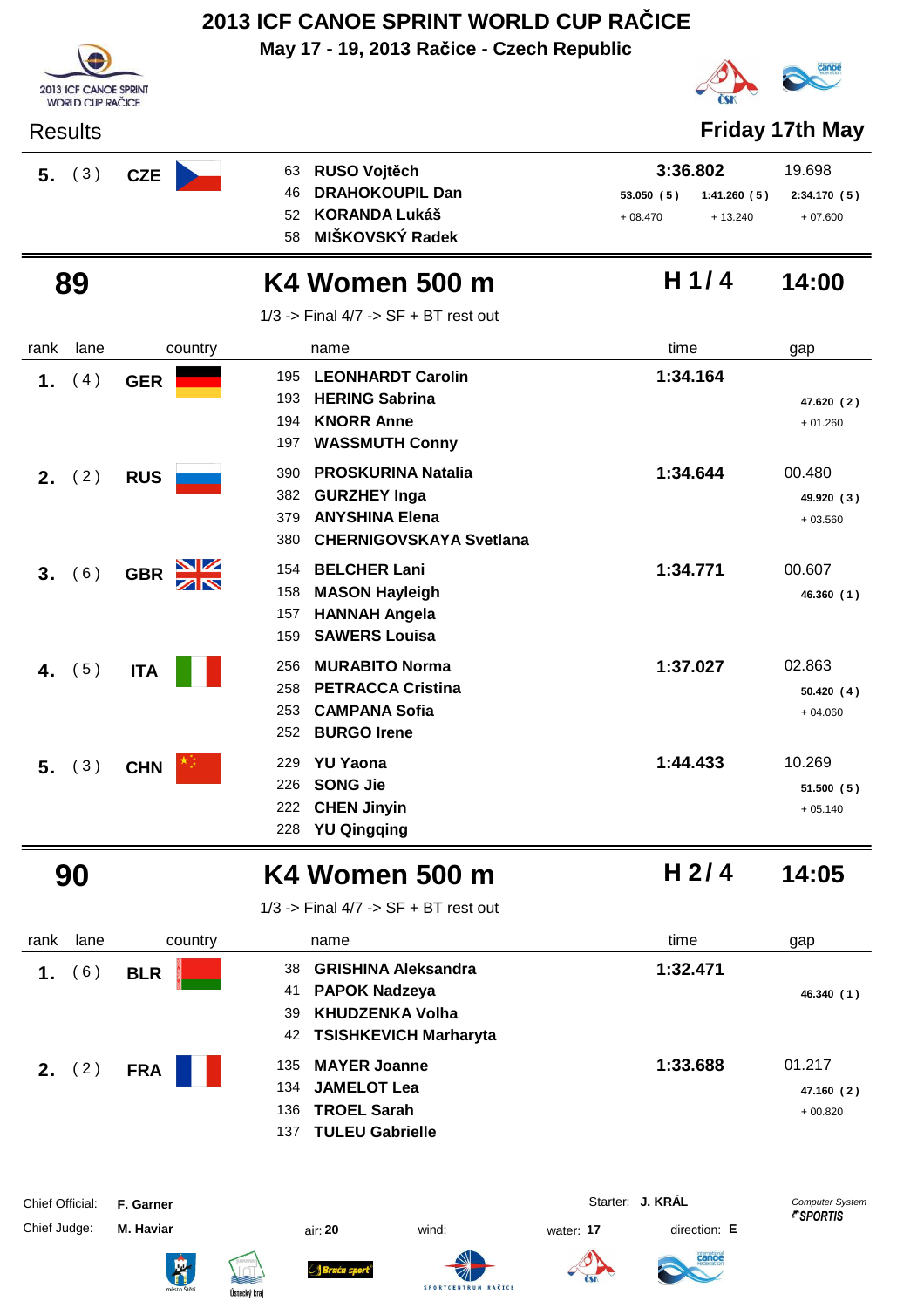**May 17 - 19, 2013 Račice - Czech Republic**



Results **Friday 17th May**

| 3. (4)   | <b>CAN</b> | 474 | <b>LOUNDER Una</b>          |
|----------|------------|-----|-----------------------------|
|          |            |     | 476 BEAUCHESNE-SEVIGNY Ge   |
|          |            | 475 | <b>FRASER KC</b>            |
|          |            |     | 477 VAUGHAN Hannah          |
| 4. $(5)$ | <b>DEN</b> |     | 100 THOMSEN Amalie Ringtved |
|          |            | 98  | <b>RURHAUGE Lisa</b>        |
|          |            | 97  | <b>NIELSEN Anne</b>         |
|          |            | 101 | VILLUMSEN Ida               |
| 5. (3)   | <b>CZE</b> |     | 73 HAVLOVÁ Andrea           |
|          |            | 81  | ŠEBESTOVÁ Jana              |
|          |            |     |                             |

| 474 | <b>LOUNDER Una</b>                  | 1:35.358 | 02.887     |
|-----|-------------------------------------|----------|------------|
| 476 | <b>BEAUCHESNE-SEVIGNY Genevieve</b> |          | 48.020 (3) |
| 475 | <b>FRASER KC</b>                    |          | $+01.680$  |
| 477 | <b>VAUGHAN Hannah</b>               |          |            |
| 100 | <b>THOMSEN Amalie Ringtved</b>      | 1:35.728 | 03.257     |
| 98. | <b>RURHAUGE Lisa</b>                |          | 50.150(5)  |
| 97  | <b>NIELSEN Anne</b>                 |          | $+03.810$  |
| 101 | <b>VILLUMSEN Ida</b>                |          |            |
|     | 73 HAVLOVÁ Andrea                   | 1:37.377 | 04.906     |
| 81  | ŠEBESTOVÁ Jana                      |          | 49.410 (4) |
| 71  | <b>BLAHOVÁ Jana</b>                 |          | $+03.070$  |



2013 ICF CANOE SPRINT WORLD CUP RAČICE

### **91 K1 Men 200 m 14:25**

**KOŽÍŠKOVÁ Anna** 76

**H 1/ 4**

1/7 -> SF + next BT rest out

| rank    | lane   | country                                                                                          | name                            | time             | gap    |
|---------|--------|--------------------------------------------------------------------------------------------------|---------------------------------|------------------|--------|
| 1.      | (6)    | <b>RUS</b>                                                                                       | <b>KONONYUK Artem</b><br>354    | 35.557           |        |
| $2_{-}$ | (7)    | <b>PERSONAL PROPERTY</b><br><b>SRB</b>                                                           | <b>NASAGACIN Milenko</b><br>405 | 36.024           | 00.467 |
| 3.      | (4)    | <b>USA</b>                                                                                       | <b>DOLAN Ryan</b><br>444        | 36.360           | 00.803 |
| 4.      | (8)    | <b>SVK</b><br>$\begin{array}{ c c c }\hline \text{+} & \text{+} & \text{+} \ \hline \end{array}$ | <b>ZATKO Miroslav</b><br>418    | 36.450           | 00.893 |
| 5.      | (1)    | <b>LAT</b>                                                                                       | <b>UPITIS Martins</b><br>286    | 36.793           | 01.236 |
| 6.      | (9)    | <b>ITA</b>                                                                                       | <b>REGAZZONI Alberto</b><br>245 | 36.877           | 01.320 |
| 7.      | (2)    | <b>UZB</b>                                                                                       | <b>MOCHALOV Alexey</b><br>490   | 37.477           | 01.920 |
| 8.      | (3)    | <b>KAZ</b>                                                                                       | <b>LOBODA Artyem</b><br>273     | 38.030           | 02.473 |
|         | 9. (5) | $\frac{1}{20}$<br><b>HKG</b>                                                                     | <b>CHEUNG Tsz Chun</b><br>199   | 43.356           | 07.799 |
|         | 92     |                                                                                                  | K1 Men 200 m                    | H <sub>2/4</sub> | 14:30  |
|         |        |                                                                                                  | $1/7$ -> SF + next BT rest out  |                  |        |
| rank    | lane   | country                                                                                          | name                            | time             | gap    |
|         |        |                                                                                                  |                                 |                  |        |



|     | name              |
|-----|-------------------|
| 353 | <b>KHARITONOV</b> |



Chief Judge: **M. Haviar** air: **20** wind: water: **17** direction: **E**











**SPORTCENT** 

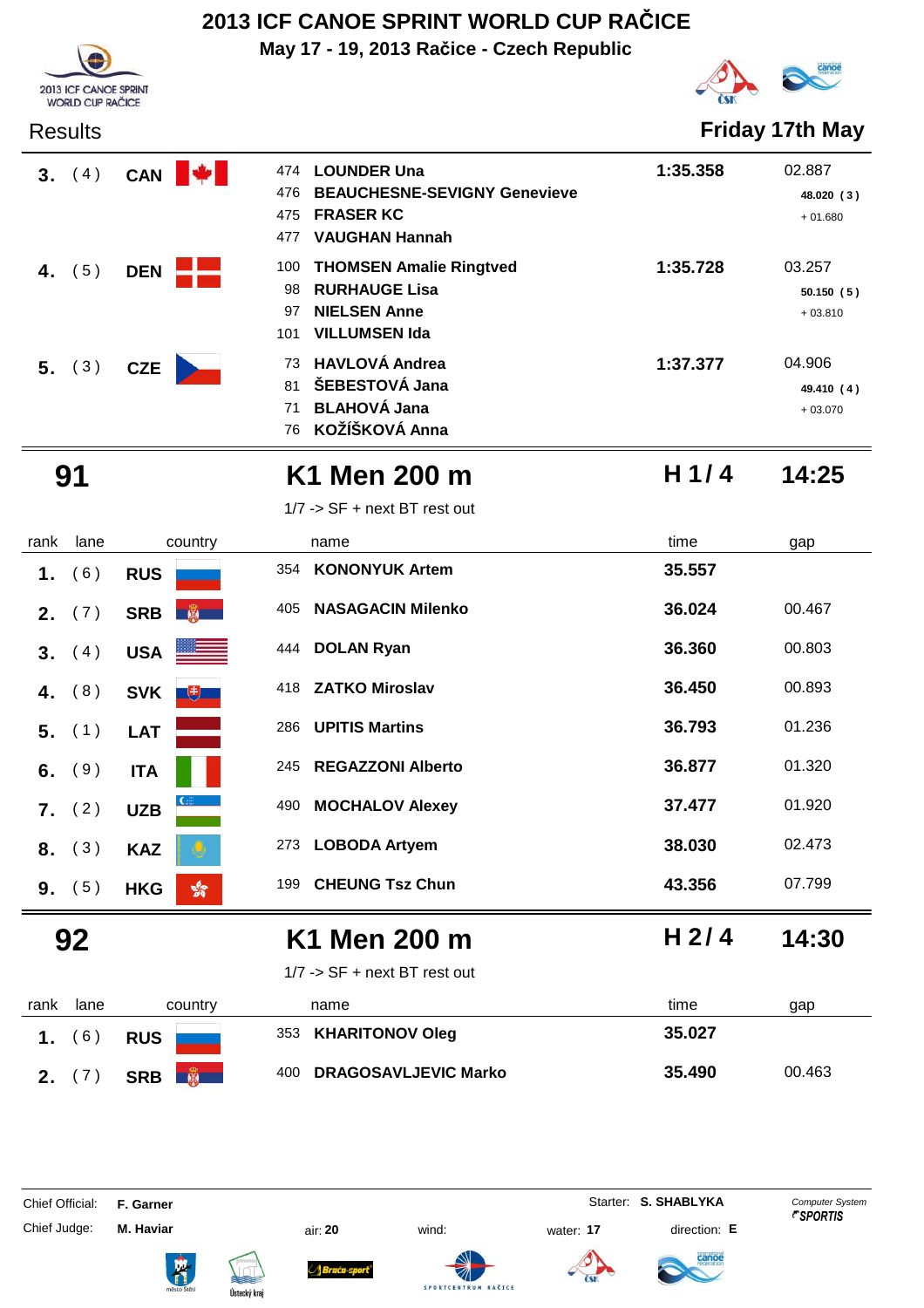**May 17 - 19, 2013 Račice - Czech Republic**



**H 3/ 4**



### Results **Friday 17th May**



### **93 K1 Men 200 m 14:35**

1/7 -> SF + next BT rest out

| rank | lane            | country                                       |     | name                       | time   | gap    |
|------|-----------------|-----------------------------------------------|-----|----------------------------|--------|--------|
| 1.   | (7)             | <b>FRA</b>                                    | 114 | <b>BEAUMONT Maxime</b>     | 35.117 |        |
|      | <b>2.</b> $(4)$ | $\frac{\mathbf{N}}{\mathbf{N}}$<br><b>GBR</b> |     | 146 REEVES Kristian        | 35.640 | 00.523 |
|      | 3. (6)          | <b>DEN</b>                                    | 91  | <b>MADSEN Lasse Bro</b>    | 35.647 | 00.530 |
| 4.   | (3)             | ्रेड्डि<br><b>AUS</b>                         | 1   | <b>TAME Lachlan</b>        | 35.727 | 00.610 |
| 5.   | (2)             | <b>GER</b>                                    | 162 | <b>BROECKL Norman</b>      | 35.850 | 00.733 |
| 6.   | (9)             | <b>POL</b>                                    | 320 | <b>SIEMIONOWSKI Piotr</b>  | 36.037 | 00.920 |
| 7.   | (5)             | <b>CZE</b>                                    | 55  | KUSOVSKÝ Lukáš             | 37.450 | 02.333 |
| 8.   | (8)             | <b>SLO</b>                                    | 394 | <b>LEBAN Lovro</b>         | 37.827 | 02.710 |
|      | 9. (1)          | $\bullet$<br><b>AZE</b>                       | 13  | <b>MUSTAFAYEV Tamerlan</b> | 38.477 | 03.360 |
|      | 94              |                                               |     | K1 Men 200 m               | H 4/4  | 14:40  |

| rank     | lane | country                | name                          | time<br>gap      |
|----------|------|------------------------|-------------------------------|------------------|
| 1. $(1)$ |      | NK<br>AR<br><b>GBR</b> | <b>MCKEEVER Edward</b><br>145 | 34.687           |
| 2.       | 4    | <b>GER</b>             | <b>LIEBSCHER Tom</b><br>179   | 35.230<br>00.543 |
| 3.       | (8)  | <b>FRA</b>             | 123 HYBOIS Arnaud             | 35.274<br>00.587 |

Chief Judge: **M. Haviar** air: **20** wind: water: **17** direction: **E**

1/7 -> SF + next BT rest out

Chief Official: **F. Garner** System **Starter: S. SHABLYKA** Computer System











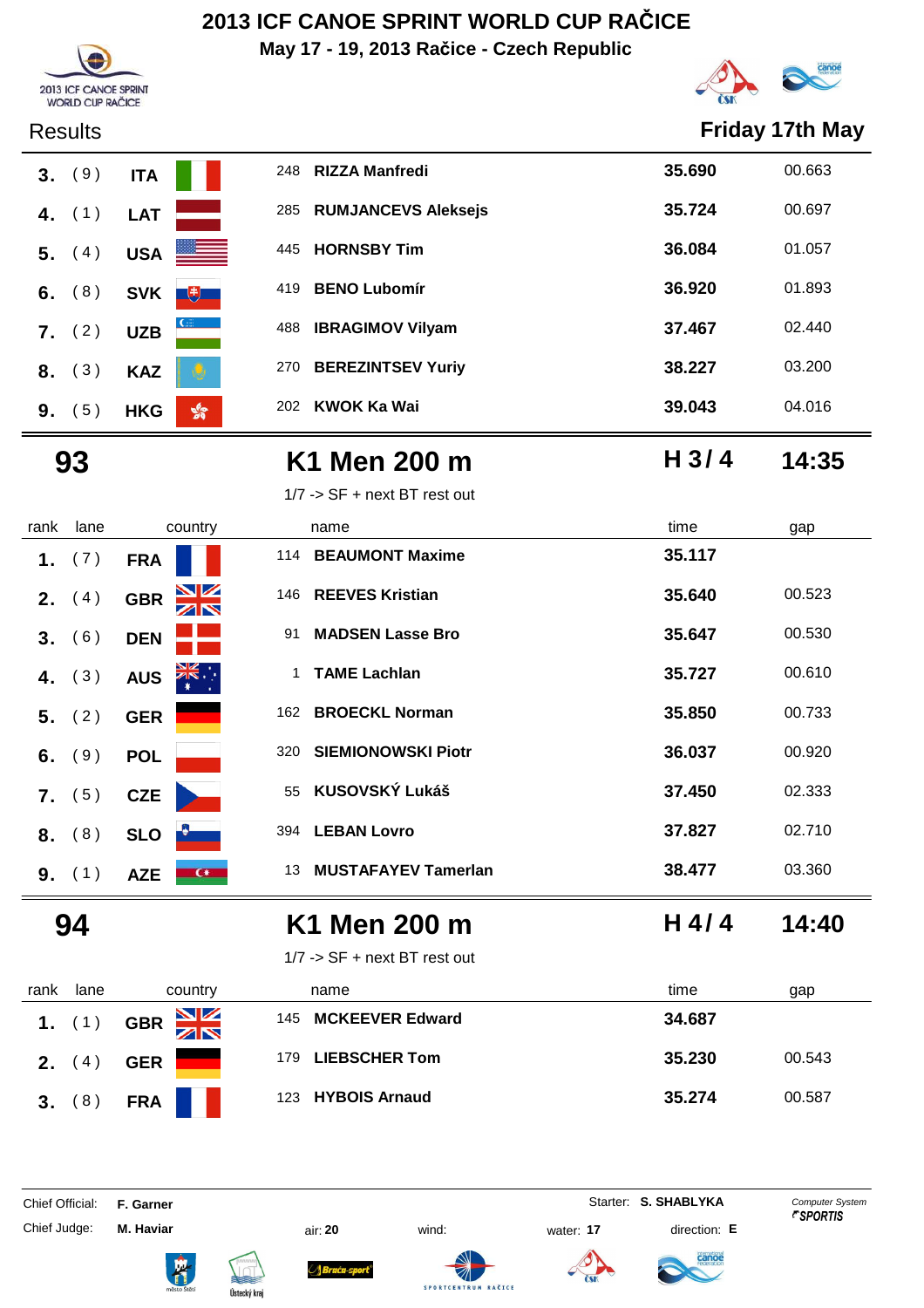**May 17 - 19, 2013 Račice - Czech Republic**



| 2013 ICF CANOE SPRINT<br><b>WORLD CUP RAČICE</b> |                        |                                     |                  | <b>CO</b>              |
|--------------------------------------------------|------------------------|-------------------------------------|------------------|------------------------|
| <b>Results</b>                                   |                        |                                     |                  | <b>Friday 17th May</b> |
| (3)<br>4.                                        | <b>CZE</b>             | 67 ŠVÁB Filip                       | 35.744           | 01.057                 |
| (6)<br>5.                                        | <b>DEN</b>             | <b>BLEIBACH Kasper</b><br>85        | 36.060           | 01.373                 |
| (2)<br>6.                                        | <b>RSA</b>             | <b>GERBER Dawid</b><br>342          | 37.077           | 02.390                 |
| (5)<br>7.                                        | <b>AZE</b><br>$\alpha$ | <b>JAVADOV Mirnazim</b><br>12       | 37.237           | 02.550                 |
| (7)<br>8.                                        | AUS <b>AK.</b>         | 2 WALLACE Ken                       | 49.319           | 14.632                 |
| 95                                               |                        | K1 Men 200 m                        | H <sub>5/4</sub> | 14:45                  |
|                                                  |                        | 1/7 -> SF + next BT rest out        |                  |                        |
| lane<br>rank                                     | country                | name                                | time             | gap                    |
| 1.<br>(7)                                        | <b>CAN</b>             | <b>DE JONGE Mark</b><br>457         | 34.717           |                        |
| (5)<br>2.                                        | <b>ECU</b>             | <b>DE CESARE Cesar</b><br>102       | 35.314           | 00.597                 |
| (2)<br>3.                                        | <b>BEL</b>             | <b>RICHARD Maxime</b><br>21         | 35.530           | 00.813                 |
| (8)<br>4.                                        | <b>LTU</b>             | <b>NAVAKAUSKAS Ignas</b><br>289     | 35.760           | 01.043                 |
| (6)<br>5.                                        | <b>KGZ</b><br>Ō        | <b>MOLTAEV Ruslan</b><br>265        | 37.853           | 03.136                 |
| (3)<br>6.                                        | <b>CHN</b>             | <b>GU Junhao</b><br>207             | 38.507           | 03.790                 |
| $7.$ (1)                                         | <b>MAL</b>             | <b>CAMILLERI Christopher</b><br>295 | 40.133           | 05.416                 |
| 96                                               |                        | C1 Men 200 m                        | H 1/4            | 15:00                  |
|                                                  |                        | $1/6$ -> SF + 3 next BT rest out    |                  |                        |
| lane<br>rank                                     | country                | name                                | time             | gap                    |
| (7)<br>1.                                        | <b>GER</b>             | 180 NUCK Robert                     | 40.027           |                        |
| 2. (1)                                           | <b>RUS</b>             | 356 LIPKIN Nikolay                  | 40.346           | 00.319                 |
| 3. (5)                                           | <b>LTU</b>             | 294 ŽUSTAUTAS Henrikas              | 41.033           | 01.006                 |
| (8)<br>4.                                        | <b>ITA</b>             | 238 CRACIUN Nicolae                 | 41.093           | 01.066                 |
| (3)<br>5.                                        | <b>POL</b>             | <b>KRUK Mariusz</b><br>321          | 41.203           | 01.176                 |
| (4)<br>6.                                        | <b>KAZ</b>             | 282 YEMELYANOV Timofey              | 42.226           | 02.199                 |
| 7. (6)                                           | <b>CHN</b>             | 213 MEI Gang                        | 43.246           | 03.219                 |

Chief Official: **F. Garner** System **Starter: S. SHABLYKA** Computer System

Chief Judge: **M. Haviar** air: **20** wind: water: **17** direction: **E**

ł









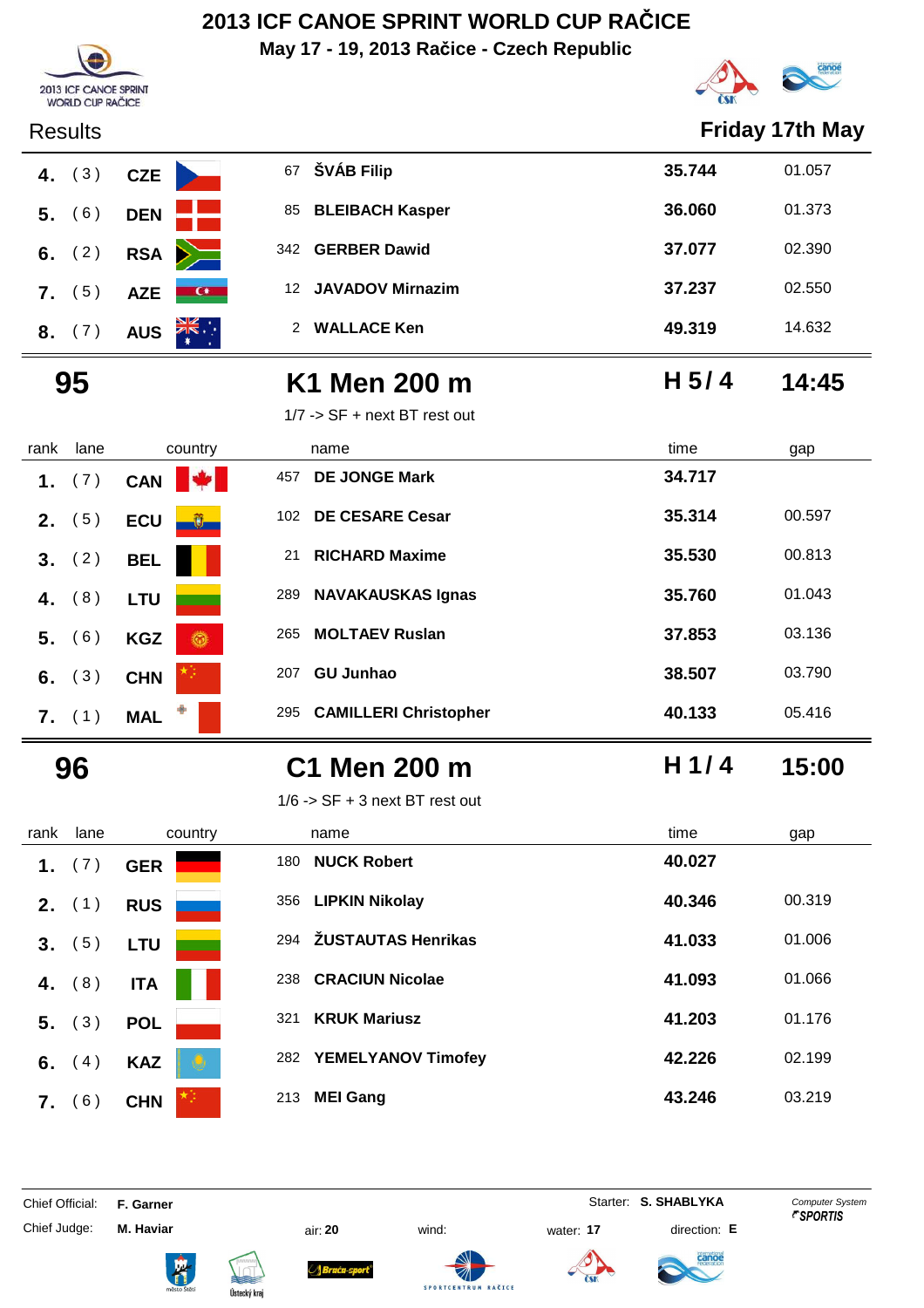**May 17 - 19, 2013 Račice - Czech Republic**

Results **Friday 17th May**





|      | 8. (2)   | SVK <b>F</b>                 | 431 RUSNAK Matej                 | 49.339           | 09.312 |
|------|----------|------------------------------|----------------------------------|------------------|--------|
|      | 97       |                              | C1 Men 200 m                     | H <sub>2/4</sub> | 15:05  |
|      |          |                              | $1/6$ -> SF + 3 next BT rest out |                  |        |
| rank | lane     | country                      | name                             | time             | gap    |
| 1.   | (5)      | <b>LTU</b>                   | <b>SHUKLIN Jevgenij</b><br>293   | 39.387           |        |
| 2.   | (1)      | <b>RUS</b>                   | <b>SHTYL Ivan</b><br>370         | 39.707           | 00.320 |
| 3.   | (7)      | <b>GER</b>                   | <b>HOLTZ Stefan</b><br>172       | 40.480           | 01.093 |
| 4.   | (4)      | <b>KAZ</b>                   | <b>YEMELYANOV Sergey</b><br>280  | 41.680           | 02.293 |
| 5.   | (8)      | <b>ITA</b>                   | <b>ROSON Mattia</b><br>249       | 42.040           | 02.653 |
| 6.   | (3)      | <b>POL</b>                   | <b>RUCZYNSKI Mariusz</b><br>325  | 42.110           | 02.723 |
| 7.   | (2)      | SVK <b>+</b>                 | <b>KOHUT Rastislav</b><br>432    | 42.283           | 02.896 |
|      | 8. (6)   | <b>CHN</b>                   | 212 LIU Yang                     | 42.786           | 03.399 |
|      | 98       |                              | C1 Men 200 m                     | H <sub>3/4</sub> | 15:10  |
|      |          |                              | $1/6$ -> SF + 3 next BT rest out |                  |        |
| rank | lane     | country                      | name                             | time             | gap    |
| 1.   | (7)      | <b>POR</b><br>G              | <b>SILVA Helder</b><br>335       | 39.973           |        |
| 2.   | (5)      | <b>BLR</b>                   | <b>KOZYR Artsem</b><br>26        | 40.296           | 00.323 |
| 3.   | (1)      | <b>CZE</b>                   | <b>EGERMAIER Martin</b><br>48    | 40.733           | 00.760 |
|      | 4. $(2)$ | <b>FRA</b>                   | <b>TCHAMBA William</b><br>130    | 41.020           | 01.047 |
|      | 5. (3)   | CAN <b>W</b>                 | <b>RUBLEE Aaron</b><br>470       | 41.240           | 01.267 |
|      |          |                              |                                  |                  |        |
| 6.   | (4)      | <b>UZB</b>                   | <b>KOCHNEV Gerasim</b><br>486    | 42.440           | 02.467 |
|      | 7. (8)   | <b>TUN</b><br>$\circledcirc$ | 440 HOUCINE Khaled               | 43.756           | 03.783 |
|      | 99       |                              | C1 Men 200 m                     | H 4/4            | 15:15  |
|      |          |                              | $1/6$ -> SF + 3 next BT rest out |                  |        |

Chief Official: **F. Garner** System **Starter: S. SHABLYKA** Computer System Chief Judge: **M. Haviar** air: **20** wind: water: **17** direction: **E**

A

Sraća-sport

SPORTCENTRUM RAČICE



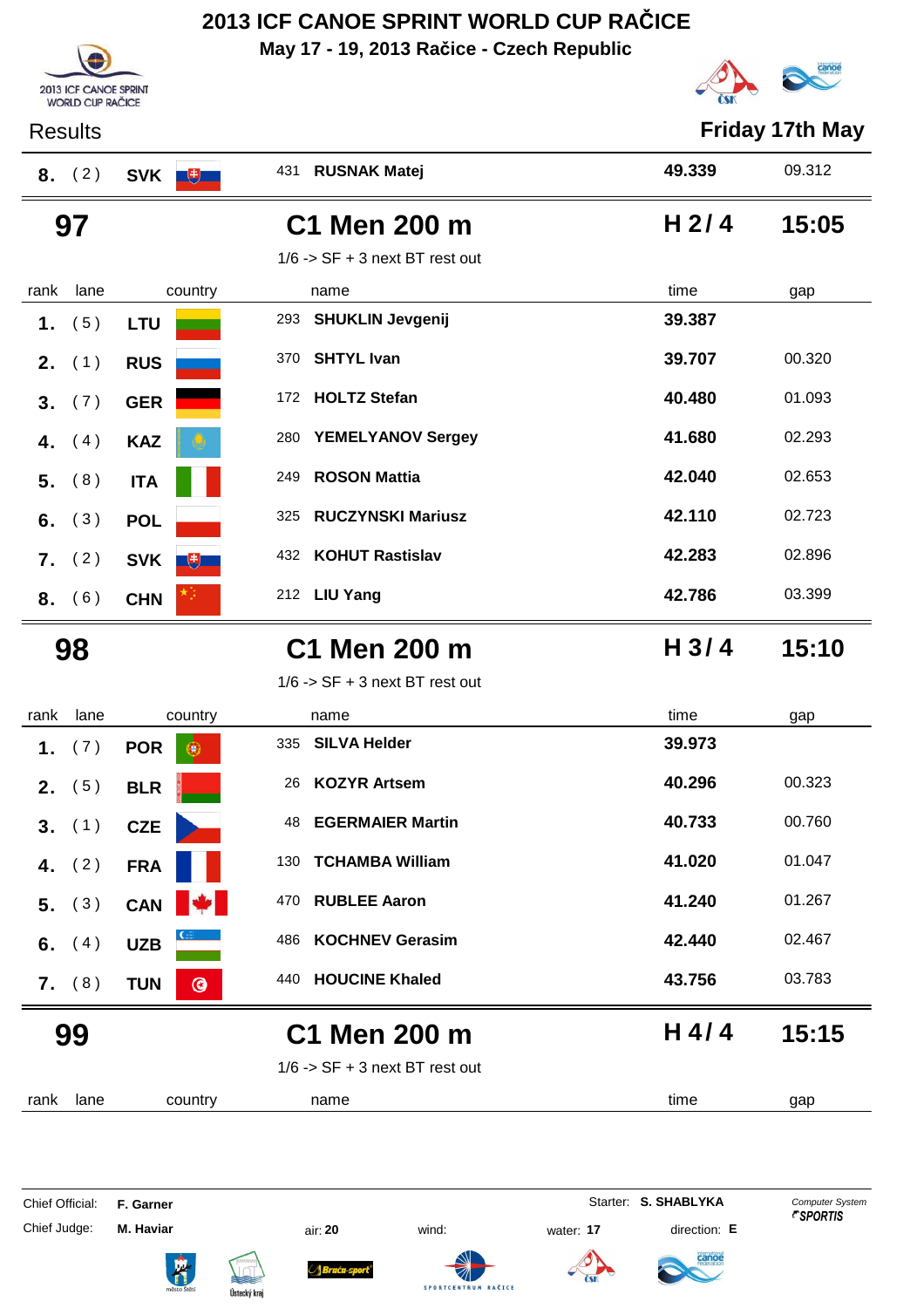**May 17 - 19, 2013 Račice - Czech Republic**





### Results **Friday 17th May**

|    | 1. $(3)$ | CAN <sup>I</sup> |
|----|----------|------------------|
|    | 2. $(2)$ | <b>FRA</b>       |
|    | 3. (4)   | <b>CZE</b>       |
|    | 4. $(6)$ | <b>ECU</b>       |
|    | $5.$ (7) | <b>IRL</b>       |
|    | 6. $(1)$ | <b>BLR</b>       |
|    | $7.$ (5) | <b>GBR</b>       |
| 8. | (8)      | AZE              |

|    | 1. $(3)$ |            | <b>CAN</b>      | 469 | <b>McCOOMBS Jason</b>    | 39.960 |        |
|----|----------|------------|-----------------|-----|--------------------------|--------|--------|
| 2. | (2)      | <b>FRA</b> |                 | 129 | <b>SIMART Thomas</b>     | 40.126 | 00.166 |
|    | 3. (4)   | <b>CZE</b> |                 | 46  | <b>DRAHOKOUPIL Dan</b>   | 40.826 | 00.866 |
| 4. | (6)      | <b>ECU</b> | <u>ig</u>       | 103 | <b>LAZO Andres</b>       | 40.960 | 01.000 |
|    | 5. (7)   | <b>IRL</b> |                 | 231 | <b>JEZIERSKI Andrzej</b> | 41.036 | 01.076 |
|    | 6. $(1)$ | <b>BLR</b> |                 | 25  | <b>HARAZHA Dzianis</b>   | 41.370 | 01.410 |
| 7. | (5)      | <b>GBR</b> | <u>NZ</u><br>ZN | 144 | <b>JEFFRIES Richard</b>  | 41.603 | 01.643 |
| 8. | (8)      | <b>AZE</b> | $\alpha$        | 15  | <b>SABLIN Mykyta</b>     | 43.020 | 03.060 |

| 100 | K1 Women 200 m | H 1/4 | 15:25 |
|-----|----------------|-------|-------|
|     |                |       |       |

1/6 -> SF + 3 next BT rest out

| rank | lane     | country               |     | name                       | time             | gap    |
|------|----------|-----------------------|-----|----------------------------|------------------|--------|
| 1.   | (2)      | <b>POR</b><br>ο       | 341 | <b>VASCONCELOS Joana</b>   | 41.896           |        |
| 2.   | (4)      | <b>RUS</b>            | 391 | <b>SERGEEVA Anastasiya</b> | 42.260           | 00.364 |
| 3.   | (3)      | <b>SVK</b><br>电子      | 437 | <b>KOHLOVA Martina</b>     | 42.320           | 00.424 |
| 4.   | (7)      | 第一<br><b>SRB</b>      | 415 | <b>NADJ Antonija</b>       | 42.496           | 00.600 |
|      | $5.$ (8) | <b>SLO</b>            | 396 | <b>OSTERMAN Anja</b>       | 42.693           | 00.797 |
| 6.   | (5)      | <b>KAZ</b>            |     | 284 SERGEYEVA Natalya      | 43.350           | 01.454 |
|      | 7. (1)   | $\geq$<br><b>RSA</b>  | 343 | <b>KRUGER Tiffany</b>      | 43.746           | 01.850 |
| 8.   | 9)       | <b>USA</b>            | 447 | <b>MCELROY Kaitlyn</b>     | 43.779           | 01.883 |
| 9.   | (6)      | $\odot$<br><b>TUN</b> | 442 | <b>BEN ISMAIL Afef</b>     | 46.772           | 04.876 |
|      | 101      |                       |     | K1 Women 200 m             | H <sub>2/4</sub> | 15:30  |



| rank             | lane | country    | name                   | time<br>gap      |
|------------------|------|------------|------------------------|------------------|
| $\overline{1}$ . | (2)  | POR        | 340 PORTELA Teresa     | 40.700           |
| 2.               | (4)  | <b>RUS</b> | 389 PODOLSKAYA Natalia | 41.086<br>00.386 |

Chief Judge: **M. Haviar** air: **20** wind: water: **17** direction: **E**

ł

**Bruću-s** 

Chief Official: **F. Garner** System **Starter: S. SHABLYKA** Computer System









**H 1/ 4**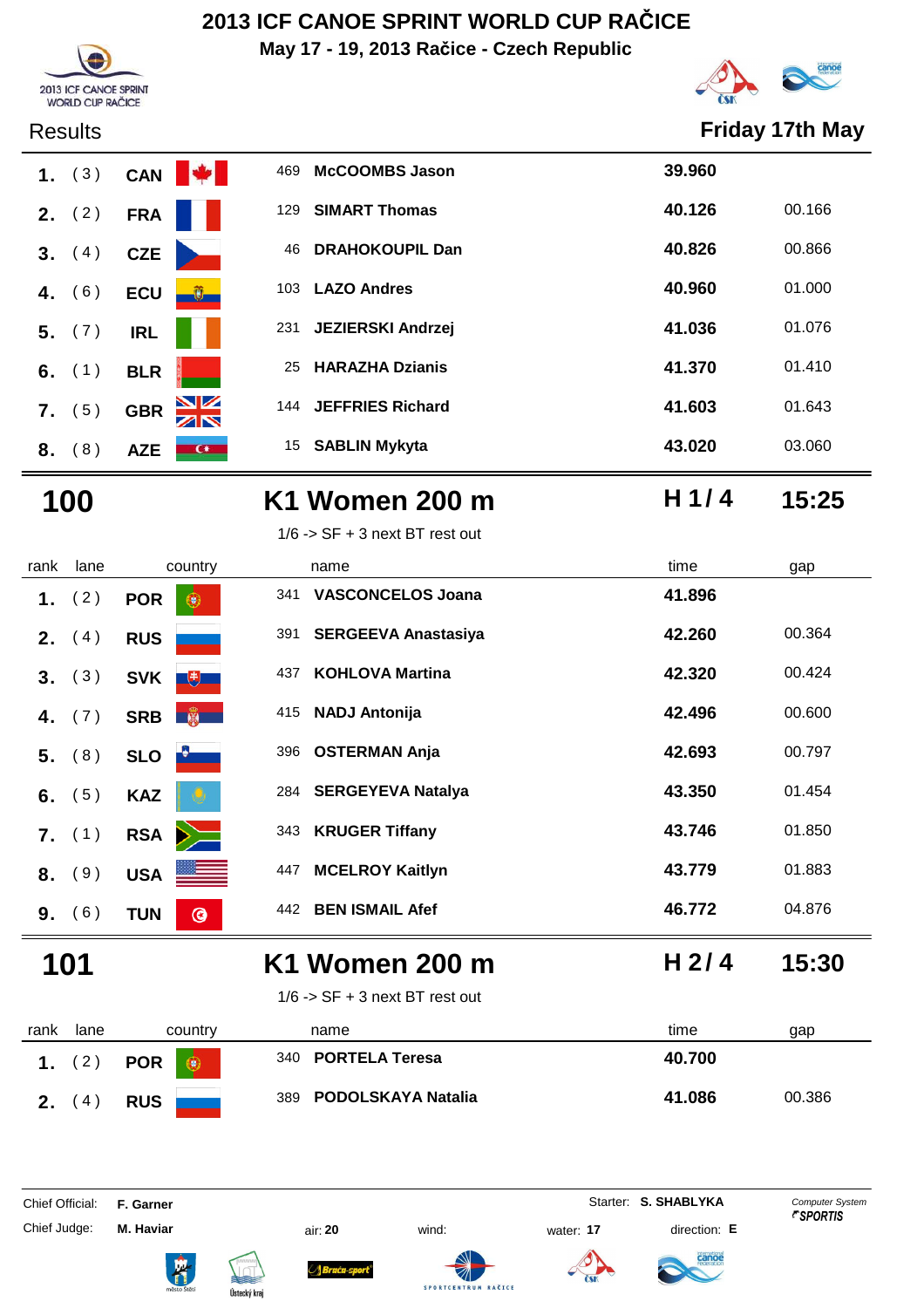**May 17 - 19, 2013 Račice - Czech Republic**



**H 3/ 4**





|                | <b>Results</b> |            |                |     |                                |        | <b>Friday 17th May</b> |
|----------------|----------------|------------|----------------|-----|--------------------------------|--------|------------------------|
| 3 <sub>1</sub> | (7)            | <b>SRB</b> | <b>RESERVE</b> | 414 | <b>MOLDOVAN Nikolina</b>       | 41.216 | 00.516                 |
| 4.             | (8)            | <b>SLO</b> |                | 397 | <b>PONOMARENKO JANIC Spela</b> | 41.316 | 00.616                 |
| 5.             | (5)            | <b>KAZ</b> | Ø              | 283 | <b>KLINOVA Inna</b>            | 41.606 | 00.906                 |
| 6.             | (3)            | <b>SVK</b> | $\overline{E}$ | 436 | <b>KMETOVA Ivana</b>           | 42.063 | 01.363                 |
|                | $7.$ (1)       | <b>RSA</b> |                | 344 | <b>VAN TONDER Esti</b>         | 44.753 | 04.053                 |
| 8.             | 6)             | <b>TUN</b> | $\bullet$      | 443 | <b>BEN ISMAIL Abir</b>         | 46.529 | 05.829                 |
|                |                |            |                |     |                                |        |                        |

### **102 K1 Women 200 m 15:35**

|      |                 |                                       | $1/6$ -> SF + 3 next BT rest out    |                  |  |
|------|-----------------|---------------------------------------|-------------------------------------|------------------|--|
| rank | lane            | country                               | name                                | time<br>gap      |  |
| 1.   | (2)             | <b>FRA</b>                            | <b>GUYOT Sarah</b><br>133           | 40.780           |  |
|      | <b>2.</b> $(4)$ | <b>Kata</b><br>CAN                    | <b>RUSSELL Michelle</b><br>473      | 41.226<br>00.446 |  |
| 3.   | (8)             | $\frac{\Delta}{\Delta}$<br><b>GBR</b> | <b>WALKER Jessica</b><br>160        | 41.413<br>00.633 |  |
| 4.   | (5)             | <b>DEN</b>                            | <b>HANSEN Henriette Engel</b><br>96 | 41.663<br>00.883 |  |
| 5.   | (7)             | <b>GER</b>                            | <b>WEBER Franziska</b><br>198       | 42.026<br>01.246 |  |
| 6.   | (6)             | <b>ITA</b>                            | <b>CAPODIMONTE Francesca</b><br>254 | 43.386<br>02.606 |  |
|      | 7. (3)          | <b>CHN</b>                            | <b>YU Qingqing</b><br>228           | 07.896<br>48.676 |  |

- 
- **103 K1 Women 200 m H 4/ 4 15:40**

rank lane country thame the name time time gap **1.** (1) **NZL**  $\frac{315}{15}$  <sup>317</sup> **CARRINGTON Lisa 40.400 2.** (8) **GBR** 156 **CAWTHORN Rachel 41.240** 00.840  **3.** (4) **CAN**  $\frac{1}{4}$  472 **FOURNEL Emilie 41.473** 01.073  **4.** (7) **AUT 8 SCHURING Yvonne 41.573** 01.173  **5.** ( 5 ) **GER**<sup>190</sup> **DIETZE Tina 41.656** 01.256 **6.** (6) **ITA ITA** 256 **MURABITO Norma ICC 12.186** 01.786

Chief Official: **F. Garner** System **Starter: S. SHABLYKA** Computer System

Chief Judge: **M. Haviar** air: **20** wind: water: **17** direction: **E**

Braca-s



**SPORTCE** 



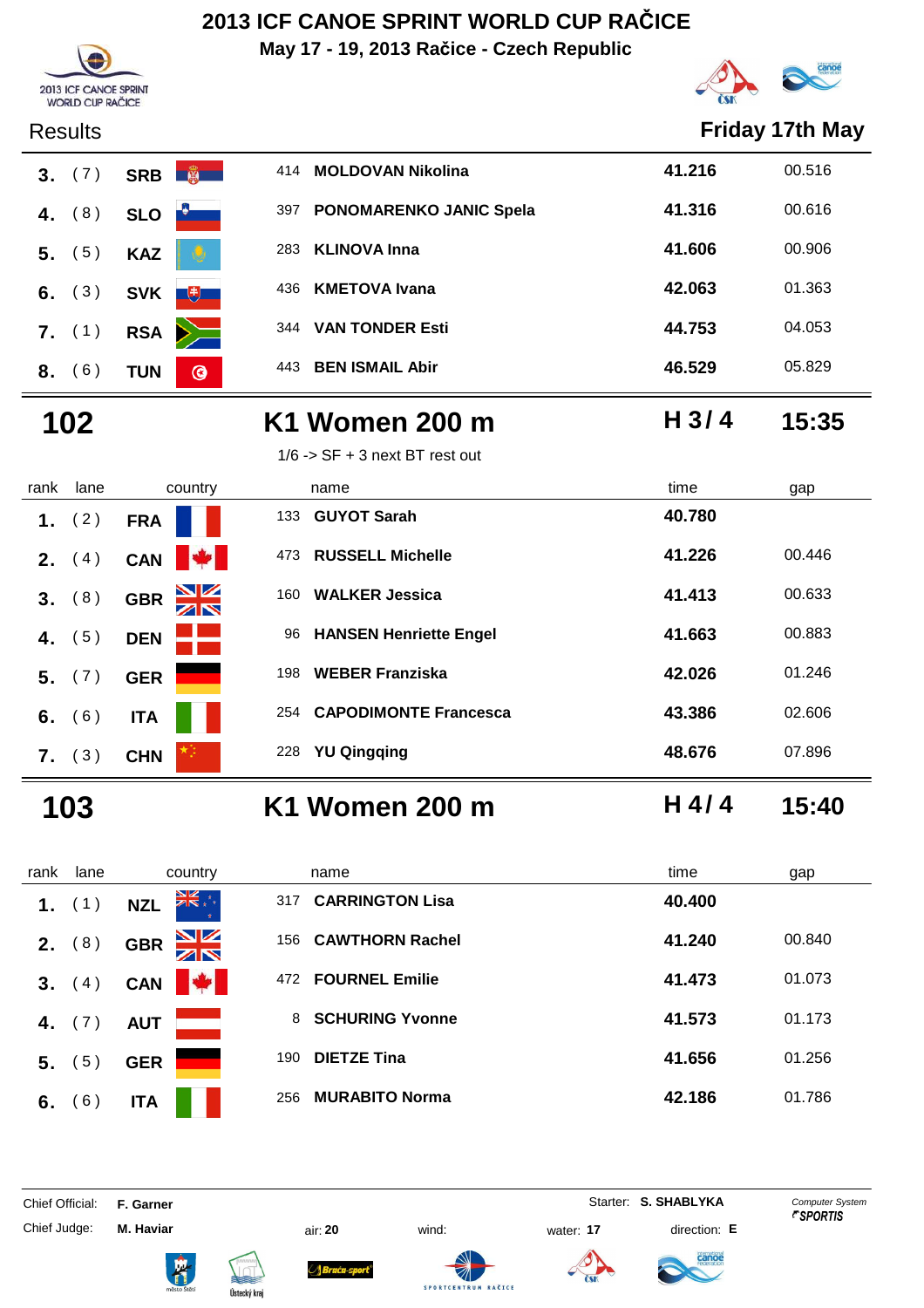**May 17 - 19, 2013 Račice - Czech Republic**



| <b>Results</b>          |                              |                                                                     |           | <b>Friday 17th May</b> |
|-------------------------|------------------------------|---------------------------------------------------------------------|-----------|------------------------|
| (2)<br>7.               | <b>CZE</b>                   | 72 FASNEROVÁ Michaela                                               | 42.426    | 02.026                 |
| (3)                     | <b>CHN</b>                   | 227 WANG Simin                                                      | <b>DQ</b> |                        |
| 104                     |                              | K2 Men 200 m                                                        | H $1/4$   | 15:55                  |
|                         |                              | $1/6$ -> SF + 3 next BT rest out                                    |           |                        |
| rank<br>lane            | country                      | name                                                                | time      | gap                    |
| (8)<br>1.               | <b>RUS</b>                   | 366 SALAKHOV Evgeny<br><b>NIKOLAEV Aleksandr</b><br>361             | 32.644    |                        |
| (3)<br>2.               | SRB <b>No. 1988</b>          | <b>MITJEV Uros</b><br>403<br><b>GRUJIC Nebojsa</b><br>401           | 32.857    | 00.213                 |
| (5)<br>3.               | <b>ITA</b>                   | <b>PRA FLORIANI Mauro</b><br>244<br><b>CRENNA Mauro</b><br>239      | 32.881    | 00.237                 |
| (6)<br>4.               | <b>GER</b>                   | <b>SCHUBERT Martin</b><br>186<br><b>KROECK Joshua</b><br>175        | 33.031    | 00.387                 |
| (1)<br>5.               | SVK <sup>#</sup>             | <b>NOSKOVIC Erik</b><br>421<br><b>WIEBAUER Andrej</b><br>422        | 34.710    | 02.066                 |
| (2)<br>6.               | <b>KAZ</b>                   | <b>SULTANBEKOV Daulet</b><br>278<br>270<br><b>BEREZINTSEV Yuriy</b> | 35.577    | 02.933                 |
| (7)<br>$\overline{7}$ . | <b>KGZ</b><br>$\odot$        | <b>BONDAR Maksim</b><br>261<br><b>ALGIN IIia</b><br>259             | 35.644    | 03.000                 |
| (4)<br>8.               | <b>HKG</b><br>$\frac{1}{20}$ | <b>FUNG Wan Him, Monkai</b><br>201<br><b>NG Ka Chun</b><br>203      | 37.647    | 05.003                 |
| 105                     |                              | K <sub>2</sub> Men 200 m                                            | $H$ 2/4   | 16:00                  |
|                         |                              | $1/6$ -> SF + 3 next BT rest out                                    |           |                        |
| lane<br>rank            | country                      | name                                                                | time      | gap                    |
| (4)<br>1.               | <b>RUS</b>                   | 364 POSTRYGAY Yury                                                  | 32.034    |                        |

Ä

| ank | lane     | country                            | name                                                            | time   | gap    |
|-----|----------|------------------------------------|-----------------------------------------------------------------|--------|--------|
| 1.  | (4)      | <b>RUS</b>                         | 364 POSTRYGAY Yury<br>349 DYACHENKO Alexander                   | 32.034 |        |
|     | 2. (1)   | <b>GER</b>                         | 182 RAUHE Ronald<br><b>EMS Jonas</b><br>163                     | 32.621 | 00.587 |
|     | 3. (8)   | <b>KAZ</b>                         | 269 ALEXEYEV Yevgeniy<br><b>DERGUNOV Alexey</b><br>271          | 33.597 | 01.563 |
|     | 4. $(6)$ | <b>ITA</b>                         | 235 CECCHINI Riccardo<br>236 CHIERINI Edoardo                   | 33.987 | 01.953 |
|     | $5.$ (7) | $\frac{1}{\sqrt{2}}$<br><b>SRB</b> | <b>BOLTIC Simo</b><br>399<br><b>DRAGOSAVLJEVIC Marko</b><br>400 | 34.797 | 02.763 |

Chief Official: **F. Garner** System **F. Garner** System **P. MOKRY** Computer System

2013 ICF CANOE SPRINT<br>WORLD CUP RAČICE

Chief Judge: **M. Haviar** air: **20** wind: water: **17** direction: **E**



Ústecký kra







SPORTCENTRUM RAČICE



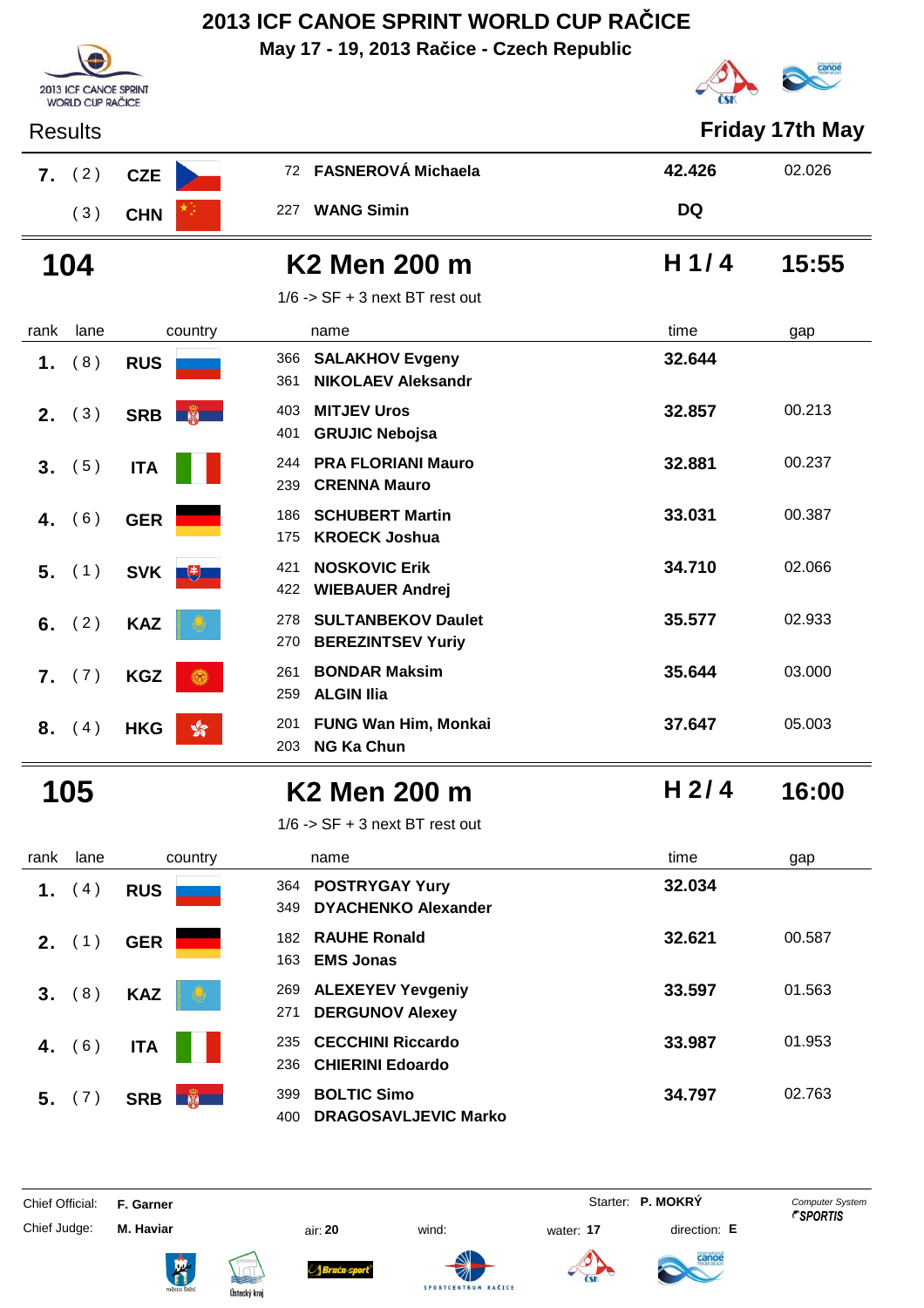**May 17 - 19, 2013 Račice - Czech Republic**



| <b>WORLD CUP RACICE</b> |                             |                                                                   | <b>USIN</b>      |        |
|-------------------------|-----------------------------|-------------------------------------------------------------------|------------------|--------|
| <b>Results</b>          |                             | <b>Friday 17th May</b>                                            |                  |        |
| (5)<br>6.               | <b>KGZ</b><br>6             | <b>PAROL Aleksandr</b><br>267<br><b>DOROFEEV Igor</b><br>263      | 35.330           | 03.296 |
| 7. (2)                  | <b>HKG</b><br>$\sqrt{2}$    | <b>TSOI Yik San</b><br>205<br><b>NG Ka Nam</b><br>204             | 39.130           | 07.096 |
| (3)                     | SVK <b>U</b>                | <b>ZATKO Miroslav</b><br>418<br><b>VAJDA Martin</b><br>420        | <b>DQ</b>        |        |
| 106                     |                             | K <sub>2</sub> Men 200 m                                          | H <sub>3/4</sub> | 16:05  |
|                         |                             | $1/6$ -> SF + 3 next BT rest out                                  |                  |        |
| lane<br>rank            | country                     | name                                                              | time             | gap    |
| (1)<br>1.               | <b>FRA</b>                  | <b>BEAUMONT Maxime</b><br>114<br><b>JOUVE Sébastien</b><br>125    | 32.191           |        |
| (6)<br>2.               | <b>LTU</b>                  | <b>LANKAS Aurimas</b><br>288<br><b>RAMANAUSKAS Edvinas</b><br>292 | 32.271           | 00.080 |
| 3. (4)                  | CAN                         | <b>DOBER Richard Jr.</b><br>460<br><b>MORNEAU Etienne</b><br>461  | 32.641           | 00.450 |
| (3)<br>4.               | $\frac{N}{N}$<br><b>GBR</b> | <b>WELCH Matthew</b><br>153<br><b>ROBINSON Matthew</b><br>147     | 34.074           | 01.883 |
| (8)<br>5.               | NOR H                       | <b>ULLVANG Lars Magne</b><br>305<br><b>VOLD Eivind</b><br>307     | 34.707           | 02.516 |
| (5)<br>6.               | <b>UZB</b>                  | <b>BORZOV Sergey</b><br>487<br><b>TROPIN Alexander</b><br>491     | 35.234           | 03.043 |
| 7. (7)                  | <b>CZE</b>                  | <b>MACH Martin</b><br>57<br><b>VOLTR Tomáš</b><br>70              | 35.374           | 03.183 |
| 8. (2)                  | <b>CHN</b>                  | 216 XUE Yuan<br>218 ZHAO Yuefeng                                  | 37.277           | 05.086 |
| 107                     |                             | <b>K2 Men 200 m</b>                                               | $H$ 4/4          | 16:10  |
|                         |                             | $1/6$ -> SF + 3 next BT rest out                                  |                  |        |
| lane<br>rank            | country                     | name                                                              | time             | gap    |
| (3)<br>1.               | VZ<br><b>GBR</b>            | <b>HEATH Liam</b><br>143<br><b>SCHOFIELD Jonathan</b><br>149      | 31.884           |        |
| <b>2.</b> $(4)$         | CAN <b>W</b>                | <b>COCHRANE Ryan</b><br>458<br><b>FOURNEL Hugues</b><br>459       | 32.157           | 00.273 |
| 3. (8)                  | CZE                         | <b>KRAFT Jiří</b><br>53                                           | 33.007           | 01.123 |

**TARKULIČ Branko** 68

Chief Official: **F. Garner** System **F. Garner** System **P. MOKRY** Computer System

2013 ICF CANOE SPRINT

Chief Judge: **M. Haviar** air: **20** wind: water: **17** direction: **E**

ł







SPORTCENTRUM

RAČICE

anod

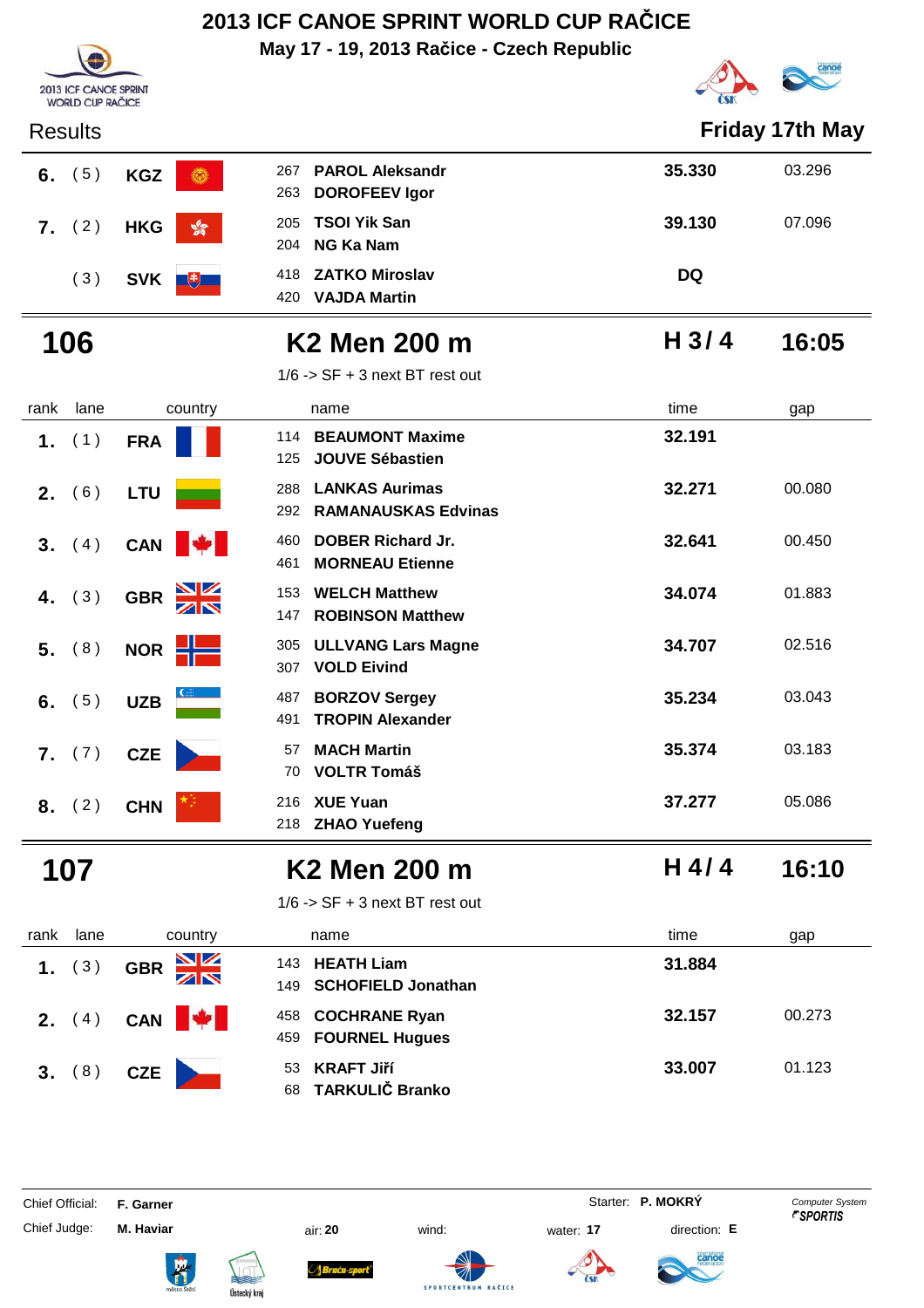**May 17 - 19, 2013 Račice - Czech Republic**



| 2013 ICF CANOE SPRINT<br><b>WORLD CUP RAČICE</b> |                        |                                                                                |                  | <b>CONTRACT</b> |
|--------------------------------------------------|------------------------|--------------------------------------------------------------------------------|------------------|-----------------|
| <b>Results</b>                                   |                        |                                                                                |                  | Friday 17th May |
| (9)<br>4.                                        | <b>BLR</b>             | <b>PIATRUSHENKA Raman</b><br>32<br><b>MAKHNEU Vadzim</b><br>29                 | 33.101           | 01.217          |
| (7)<br>5.                                        | <b>BEL</b>             | <b>WECKX Joeri</b><br>22<br><b>DELOMBAERDE Jonathan</b><br>18                  | 33.544           | 01.660          |
| (2)<br>6.                                        | $\alpha$<br><b>AZE</b> | <b>JAVADOV Mirnazim</b><br>12<br><b>MUSTAFAYEV Tamerlan</b><br>13              | 35.304           | 03.420          |
| 108                                              |                        | C <sub>2</sub> Men 200 m                                                       | H1/4             | 16:20           |
|                                                  |                        | $1/3$ -> Final $4/7$ -> SF + BT rest out                                       |                  |                 |
| rank<br>lane                                     | country                | name                                                                           | time             | gap             |
| (3)<br>1.                                        | <b>CZE</b>             | LUŇÁČEK Jan<br>56<br><b>EGERMAIER Martin</b><br>48                             | 37.547           |                 |
| 2.<br>(4)                                        | <b>POR</b><br>œ        | <b>CRUZ Bruno</b><br>329<br><b>SILVA Nuno</b><br>336                           | 38.293           | 00.746          |
| (8)<br>3.                                        | <b>A</b><br>CAN        | <b>BRYANT Paul</b><br>465<br>466<br><b>VARGA Roland</b>                        | 38.877           | 01.330          |
| (2)<br>4.                                        | <b>BLR</b>             | <b>MISACHENKA Andrei</b><br>30<br><b>PIVAVAR Dmitry</b><br>33                  | 39.303           | 01.756          |
| 5.<br>(1)                                        | <b>POL</b>             | <b>SITKOWSKI Jakub</b><br>326<br><b>POSPIECH Daniel</b><br>324                 | 39.350           | 01.803          |
| (6)<br>6.                                        | <b>KAZ</b>             | <b>SINYAVSKIY Maxim</b><br>277<br><b>SAFRONOV Yevgeniy</b><br>276              | 39.720           | 02.173          |
| 7.<br>(7)                                        | <b>CHN</b>             | <b>ZHENG Jingda</b><br>219<br>220 ZHU Tongchao                                 | 41.940           | 04.393          |
| 109                                              |                        | <b>C2 Men 200 m</b>                                                            | H <sub>2/4</sub> | 16:25           |
|                                                  |                        | $1/3$ -> Final $4/7$ -> SF + BT rest out                                       |                  |                 |
| rank<br>lane                                     | country                | name                                                                           | time             | gap             |
| (2)<br>1.                                        | <b>BLR</b>             | 34 RABCHANKA Dzmitry<br><b>VAUCHETSKI Aliaksandr</b><br>35                     | 37.187           |                 |
| (8)<br>2.                                        | CAN  <br><b>A</b>      | <b>LALIBERTE Pierre-Luc</b><br>471<br><b>BEAUCHESNE-SEVIGNY Gabriel</b><br>464 | 37.707           | 00.520          |
| (3)<br>3.                                        | <b>CZE</b>             | RADOŇ Jaroslav<br>62<br><b>DVOŘÁK Filip</b><br>47                              | 37.720           | 00.533          |
| 4. $(5)$                                         | <b>RUS</b>             | <b>KOVALENKO Alexander</b><br>355                                              | 38.047           | 00.860          |

| Chief Official: | F. Garner |  | Starter: P. MOKRY | <b>Computer System</b> |
|-----------------|-----------|--|-------------------|------------------------|

Chief Judge: **M. Haviar** air: **20** wind: water: **17** direction: **E**





ł



Braća-s

**LIPKIN Nikolay** 356





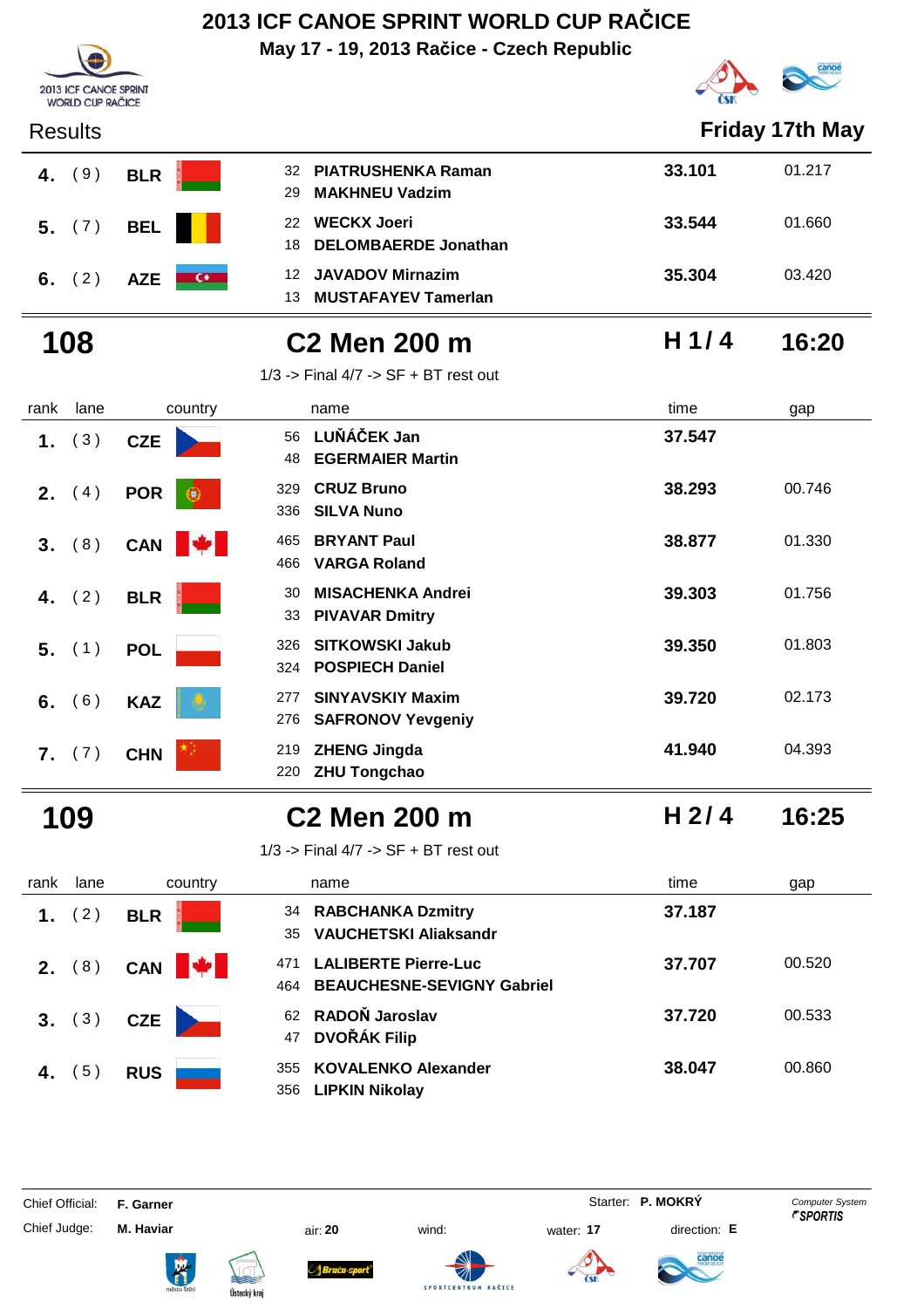**May 17 - 19, 2013 Račice - Czech Republic**





| <b>Results</b> |                             |                                                                     |                  | <b>Friday 17th May</b> |
|----------------|-----------------------------|---------------------------------------------------------------------|------------------|------------------------|
| 5. (6)         | <b>KAZ</b>                  | YEMELYANOV Mikhail<br>281<br>282<br><b>YEMELYANOV Timofey</b>       | 40.263           | 03.076                 |
| 110            |                             | <b>K2 Women 200 m</b>                                               | H $1/4$          | 16:30                  |
|                |                             | $1/3$ -> Final $4/7$ -> SF + BT rest out                            |                  |                        |
| lane<br>rank   | country                     | name                                                                | time             | gap                    |
| (3)<br>1.      | <b>RUS</b>                  | <b>PROSKURINA Natalia</b><br>390<br><b>LAVROVA Anastasia</b><br>384 | 37.467           |                        |
| (6)<br>2.      | SRB <b>嗡</b>                | <b>MOLDOVAN Nikolina</b><br>414<br><b>MOLDOVAN Olivera</b><br>413   | 37.680           | 00.213                 |
| (4)<br>3.      | $\frac{1}{2}$<br><b>NZL</b> | <b>HATTON Teneale</b><br>319<br><b>DODWELL Rachael</b><br>318       | 38.947           | 01.480                 |
| (2)<br>4.      | <b>ITA</b>                  | <b>FANTINI Agata</b><br>255<br><b>NOLE Federica</b><br>257          | 40.040           | 02.573                 |
| (8)<br>5.      | NOR H                       | <b>MOEN Louise Leren</b><br>310<br>308<br><b>BRUN-LIE Agnes</b>     | 40.303           | 02.836                 |
| 6.<br>(7)      | <b>CZE</b>                  | PAĎOUROVÁ Zdislava<br>79<br>ŠERÁ Zuzana<br>82                       | 41.800           | 04.333                 |
| 7. (5)         | <b>CHN</b>                  | 223<br><b>GUO Yaling</b><br><b>HE Zuxuan</b><br>224                 | 41.803           | 04.336                 |
| 111            |                             | <b>K2 Women 200 m</b>                                               | H <sub>2/4</sub> | 16:35                  |
|                |                             | $1/3$ -> Final $4/7$ -> SF + BT rest out                            |                  |                        |
| lane<br>rank   | country                     | name                                                                | time             | gap                    |
| 1. (6) GER     |                             | 195 LEONHARDT Carolin<br>197 WASSMUTH Conny                         | 37.693           |                        |
| 2. $(2)$       | <b>ITA</b>                  | <b>PETRACCA Cristina</b><br>258<br><b>CAMPANA Sofia</b><br>253      | 38.403           | 00.710                 |
| 3. (3)         | <b>RUS</b>                  | <b>PANCHENKO Anastasia</b><br>387<br>393 TOMNIKOVA Alexandra        | 38.757           | 01.064                 |
| (8)<br>4.      | <b>AUT</b>                  | 7 LEHACI Ana Roxana<br>9 SCHWARZ Viktoria                           | 38.763           | 01.070                 |
| 5. (5)         | <b>AUS</b>                  | 4 WALLACE Bernadette<br>3 FLOOD Naomi                               | 39.430           | 01.737                 |
| 6. $(4)$       | FIN                         | 112 RIKALA Anne                                                     | 39.607           | 01.914                 |

**POLET Pauliina** 111

Chief Judge: **M. Haviar** air: **20** wind: water: **17** direction: **E**

ł









anod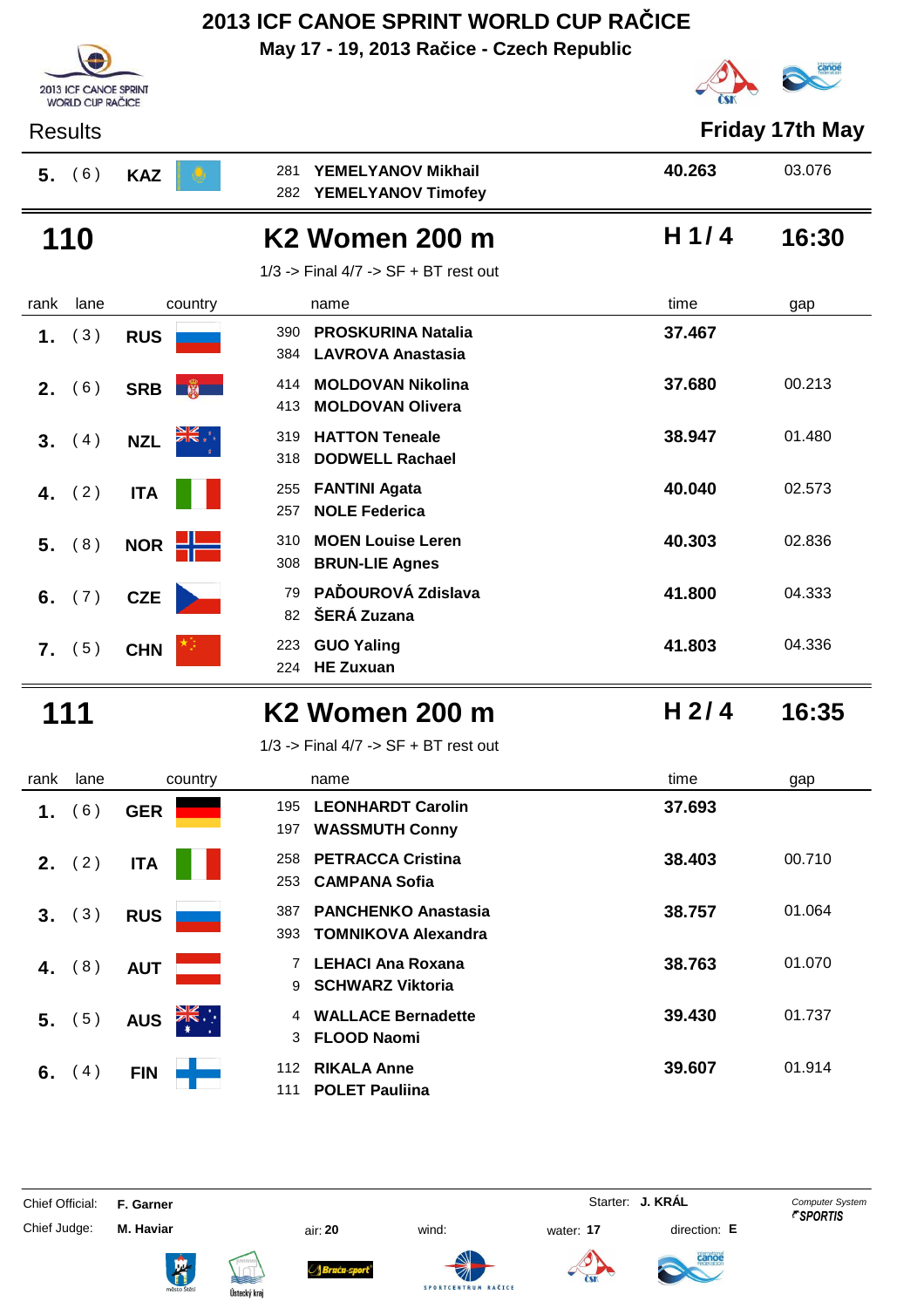**May 17 - 19, 2013 Račice - Czech Republic**





| <b>Results</b>        |            |                                                                                                                                 |                  | <b>Friday 17th May</b>                           |  |  |
|-----------------------|------------|---------------------------------------------------------------------------------------------------------------------------------|------------------|--------------------------------------------------|--|--|
| <b>7.</b> $(7)$       | <b>CZE</b> | <b>HROCHOVÁ Lenka</b><br>74<br>ROTHMEIEROVÁ Andrea<br>80                                                                        | 42.306           | 04.613                                           |  |  |
| 112                   |            | <b>C1 Women 200 m</b>                                                                                                           | $H$ 1/4          | 16:40                                            |  |  |
|                       |            | $1/3$ -> Final $4/7$ -> SF + BT rest out                                                                                        |                  |                                                  |  |  |
| lane<br>rank          | country    | name                                                                                                                            | time             | gap                                              |  |  |
| (1)<br>1.             | CAN        | 479<br><b>VINCENT-LAPOINTE Laurence</b>                                                                                         | 48.946           |                                                  |  |  |
| (5)<br>2.             | <b>RUS</b> | 383<br><b>KAZAKOVA Maria</b>                                                                                                    | 49.592           | 00.646                                           |  |  |
| (2)<br>3 <sub>1</sub> | <b>FRA</b> | <b>CORDELIER Sophie</b><br>132                                                                                                  | 50.892           | 01.946                                           |  |  |
| (3)<br>4.             | <b>ECU</b> | <b>FRIEND Mia</b><br>106                                                                                                        | 51.515           | 02.569                                           |  |  |
| 5.<br>(6)             | <b>GER</b> | <b>DUERR Cathrin</b><br>191                                                                                                     | 51.622           | 02.676                                           |  |  |
| 6.<br>(7)             | <b>UZB</b> | <b>ZARKOVA Ekaterina</b><br>493                                                                                                 | 55.435           | 06.489                                           |  |  |
| <b>7.</b> $(4)$       | <b>CZE</b> | SOUČKOVÁ Lenka<br>83                                                                                                            | 1:01.228         | 12.282                                           |  |  |
| 113                   |            | <b>C1 Women 200 m</b>                                                                                                           | H <sub>2/4</sub> | 16:45                                            |  |  |
|                       |            | $1/3$ -> Final $4/7$ -> SF + BT rest out                                                                                        |                  |                                                  |  |  |
| lane<br>rank          | country    | name                                                                                                                            | time             | gap                                              |  |  |
| (1)<br>1.             | <b>RUS</b> | <b>ANDREEVA Irina</b><br>378                                                                                                    | 49.366           |                                                  |  |  |
| (2)<br>2.             | <b>ECU</b> | <b>AVEGNO Anggie</b><br>104                                                                                                     | 49.382           | 00.016                                           |  |  |
| (5)<br>3.             | <b>CZE</b> | JEŽOVÁ Jana<br>75                                                                                                               | 49.996           | 00.630                                           |  |  |
| (6)<br>4.             | <b>UZB</b> | <b>EMELYANOVA Sofya</b><br>492                                                                                                  | 50.595           | 01.229                                           |  |  |
| (4)<br>5.             | <b>BLR</b> | <b>LEBEDEVA Maria</b><br>40                                                                                                     | 50.875           | 01.509                                           |  |  |
| (3)<br>6.             | <b>CAN</b> | <b>CAUMARTIN Sara-Jane</b><br>480                                                                                               | 51.409           | 02.043                                           |  |  |
| 114                   |            | K4 Women 500 m                                                                                                                  | <b>SF1/3</b>     | 17:05                                            |  |  |
|                       |            | $1/3$ -> Final rest out                                                                                                         |                  |                                                  |  |  |
| lane<br>rank          | country    | name                                                                                                                            | time             | gap                                              |  |  |
| (4)<br>1.             | <b>DEN</b> | <b>THOMSEN Amalie Ringtved</b><br>100<br><b>RURHAUGE Lisa</b><br>98<br><b>NIELSEN Anne</b><br>97<br><b>VILLUMSEN Ida</b><br>101 | 1:36.024         | 47.060 (1)                                       |  |  |
| Chief Official:       | F. Garner  |                                                                                                                                 | Starter: J. KRÁL | <b>Computer System</b><br><b><i>FSPORTIS</i></b> |  |  |
| Chief Judge:          | M. Haviar  | wind:<br>air: 20<br>water: 17                                                                                                   | direction: E     |                                                  |  |  |
|                       |            | <b>Brucu-s</b><br>Ústecký kraj                                                                                                  | canoe            |                                                  |  |  |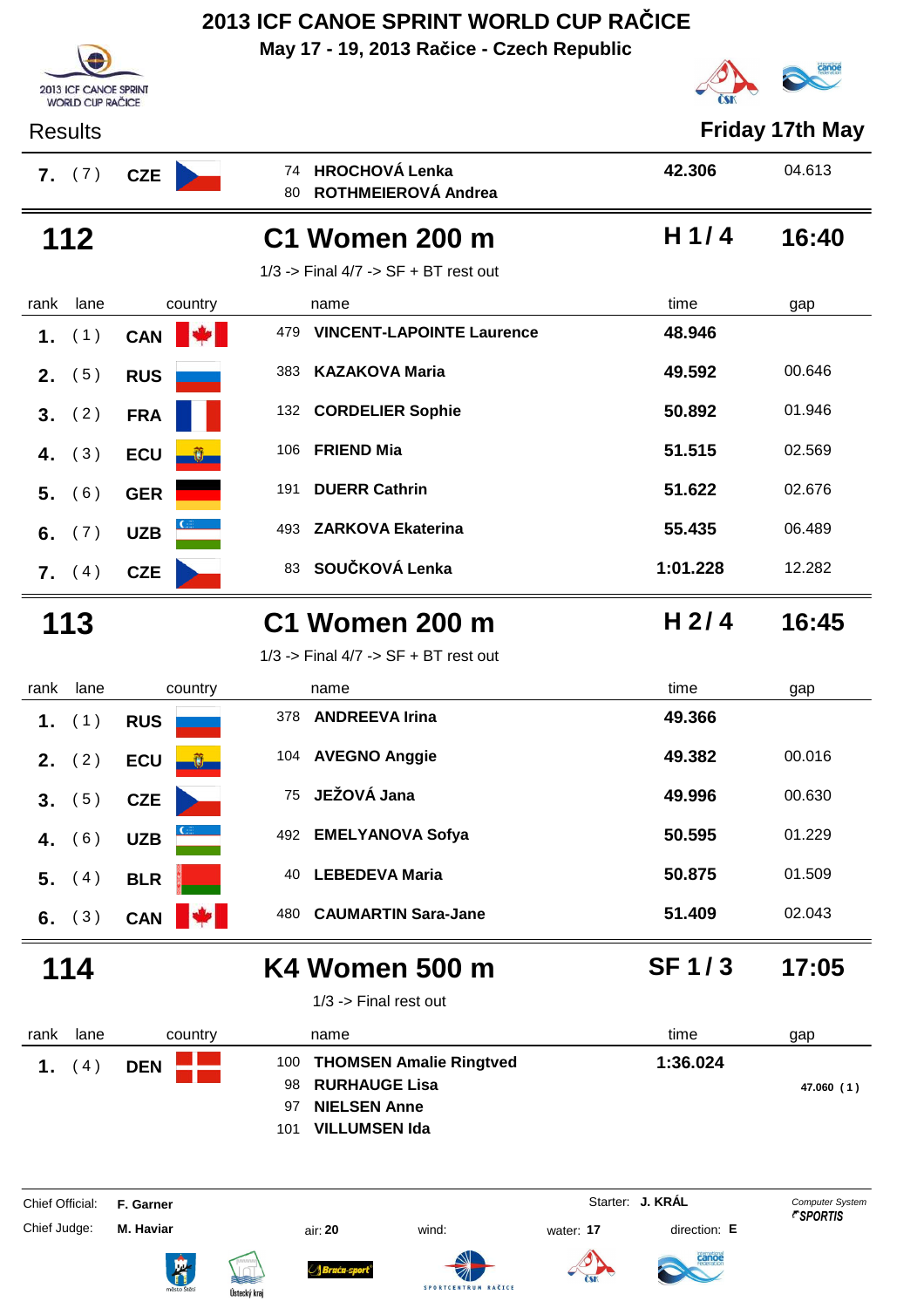**May 17 - 19, 2013 Račice - Czech Republic**



# canoe

| <b>Results</b> |            |                          |                                                                                                 |          | Friday 17th May                   |
|----------------|------------|--------------------------|-------------------------------------------------------------------------------------------------|----------|-----------------------------------|
| (3)<br>2.      | <b>CZE</b> | 81<br>71<br>76           | 73 HAVLOVÁ Andrea<br>ŠEBESTOVÁ Jana<br><b>BLAHOVÁ Jana</b><br>KOŽÍŠKOVÁ Anna                    | 1:37.397 | 01.373<br>49.780 (3)<br>$+02.720$ |
| (5)<br>3.      | <b>ITA</b> | 256<br>258<br>253<br>252 | <b>MURABITO Norma</b><br><b>PETRACCA Cristina</b><br><b>CAMPANA Sofia</b><br><b>BURGO Irene</b> | 1:37.944 | 01.920<br>48.050 (2)<br>$+00.990$ |
| 6)<br>4.       | <b>CHN</b> | 229<br>226<br>222<br>228 | <b>YU Yaona</b><br><b>SONG Jie</b><br><b>CHEN Jinyin</b><br><b>YU Qingqing</b>                  | 1:42.714 | 06.690<br>51.530(4)<br>$+04.470$  |

| 115            |                   | K1 Men 200 m                                                     | <b>SF1/3</b>      | 17:25  |
|----------------|-------------------|------------------------------------------------------------------|-------------------|--------|
|                |                   | $1/2$ + next BT->FA 3x3rd+4x4th+2x5th BT-> FB 2x5th+4x6th+3 next |                   |        |
| rank<br>lane   | country           | name                                                             | time              | gap    |
| (4)<br>1.      | <b>TAN</b><br>CAN | <b>DE JONGE Mark</b><br>457                                      | 34.620            |        |
| (5)<br>2.      | <b>RUS</b>        | 354 KONONYUK Artem                                               | 34.660            | 00.040 |
| (6)<br>$3_{-}$ | <b>GER</b>        | <b>LIEBSCHER Tom</b><br>179                                      | 34.740            | 00.120 |
| (8)<br>4.      | <b>POL</b>        | <b>SIEMIONOWSKI Piotr</b><br>320                                 | 34.754            | 00.134 |
| (7)<br>5.      | <b>LAT</b>        | <b>RUMJANCEVS Aleksejs</b><br>285                                | 35.947            | 01.327 |
| 6. $(3)$       | <b>CZE</b>        | ŠVÁB Filip<br>67                                                 | 36.087            | 01.467 |
| 7. (2)         | <b>LAT</b>        | <b>UPITIS Martins</b><br>286                                     | 36.484            | 01.864 |
| 8. (1)         | <b>UZB</b>        | <b>IBRAGIMOV Vilyam</b><br>488                                   | 37.380            | 02.760 |
| (9)<br>9.      | <b>MAL</b>        | <b>CAMILLERI Christopher</b><br>295                              | 39.830            | 05.210 |
| 6              |                   | K1 Men 200 m                                                     | SF <sub>2/3</sub> | 17:30  |

### 1/2 + next BT->FA 3x3rd+4x4th+2x5th BT-> FB 2x5th+4x6th+3 next

| rank | lane        | country    | name                | time<br>gap      |
|------|-------------|------------|---------------------|------------------|
|      | $5^{\circ}$ | <b>RUS</b> | 353 KHARITONOV Oleg | 34.710           |
|      | 4           | <b>ECU</b> | 102 DE CESARE Cesar | 34.800<br>00.090 |

Chief Official: **F. Garner** System **Starter: S. SHABLYKA** Computer System

Chief Judge: **M. Haviar** air: **20** wind: water: **17** direction: **E**

anod





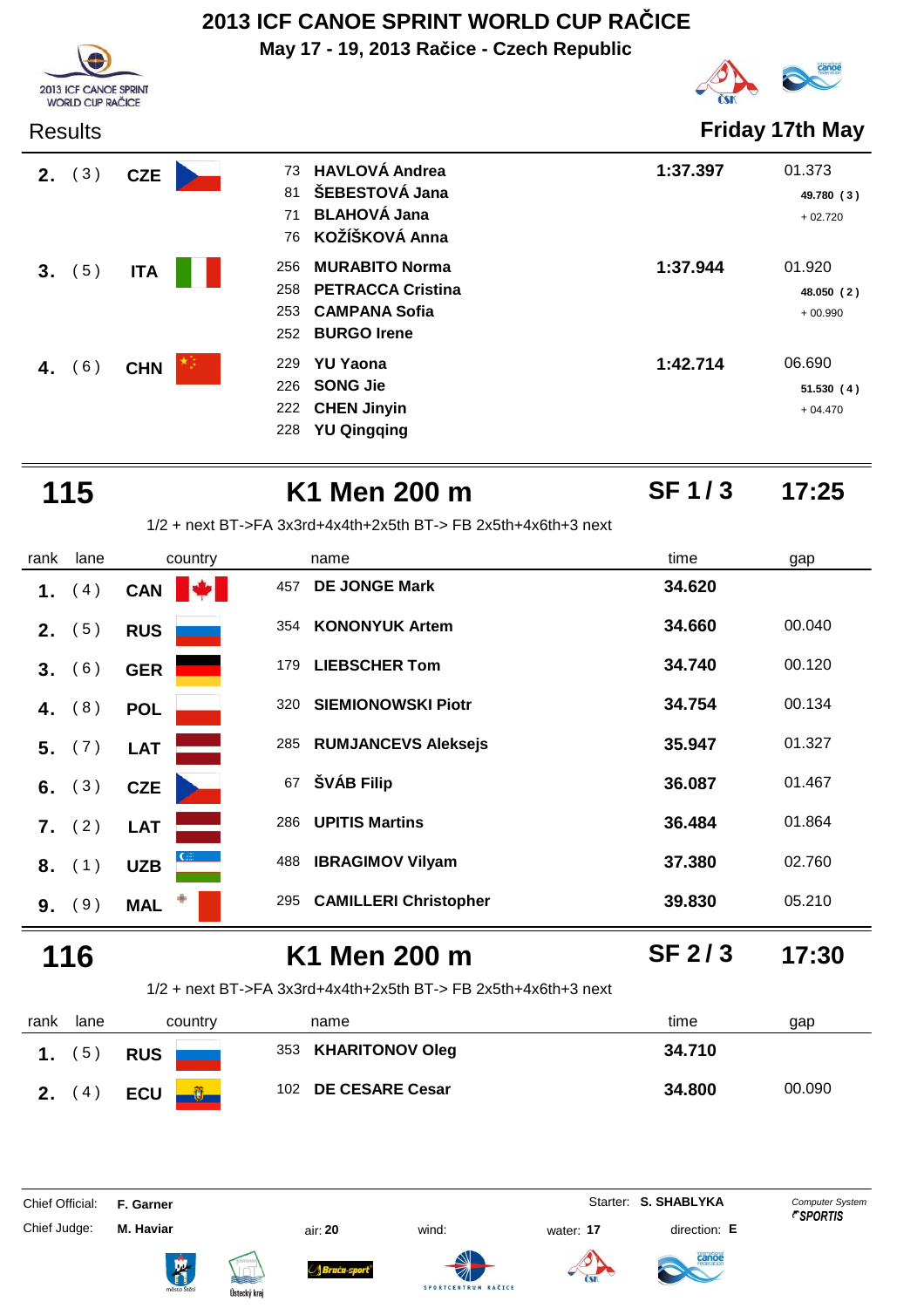**May 17 - 19, 2013 Račice - Czech Republic**



**SF 3 / 3**



| <b>Results</b> |                                        |                 |                          |        | <b>Friday 17th May</b> |
|----------------|----------------------------------------|-----------------|--------------------------|--------|------------------------|
| (3)<br>3.      | <b>FRA</b>                             |                 | 123 HYBOIS Arnaud        | 35.177 | 00.467                 |
| (6)<br>4.      | SRB <b>No. 1</b>                       | 405             | <b>NASAGACIN Milenko</b> | 35.254 | 00.544                 |
| 5. (7)         | $\sum_{k=1}^{N}$<br><b>AUS</b>         |                 | <b>TAME Lachlan</b>      | 36.277 | 01.567                 |
| 6. $(2)$       | <u> a s</u><br><b>USA</b>              |                 | 445 HORNSBY Tim          | 36.340 | 01.630                 |
| 7. (1)         | <b>CZE</b>                             |                 | 55 KUSOVSKÝ Lukáš        | 37.163 | 02.453                 |
| (9)<br>8.      | $\overline{\phantom{a}}$<br><b>AZE</b> | 12 <sup>°</sup> | <b>JAVADOV Mirnazim</b>  | 38.567 | 03.857                 |
| (8)<br>9.      | <b>CHN</b>                             | 207             | <b>GU Junhao</b>         | 38.643 | 03.933                 |
|                |                                        |                 |                          |        |                        |

**117 K1 Men 200 m 17:35** 1/2 + next BT->FA 3x3rd+4x4th+2x5th BT-> FB 2x5th+4x6th+3 next

rank lane country thame the name time time gap 1. (4) **SRB**  $\frac{1}{20}$  400 DRAGOSAVLJEVIC Marko 34.564 **2.** (5) **FRA**<sup>114</sup> **BEAUMONT Maxime 34.750** 00.186 **3.** (7) LTU 289 NAVAKAUSKAS Ignas 34.807 00.243  **4.** (8) **SVK**<sup>+</sup> **5.** (6) USA **1999 USA 1444 DOLAN Ryan 1.076** 25.640 01.076 **6.** (3) **DEN 1 1 1 1 1 1 1 1.960 1.960 7.** (1) **RSA**<sup>3</sup> 342 **GERBER Dawid 36.527** 01.963 **8.** (2) **KGZ 6 265 MOLTAEV Ruslan 36.567** 02.003 **9.** (9) UZB 490 MOCHALOV Alexey 36.634 02.070

### **118 K1 Men 200 m 17:40 SF 4 / 3**

1/2 + next BT->FA 3x3rd+4x4th+2x5th BT-> FB 2x5th+4x6th+3 next

| rank           | lane | country              | name                        | time<br>gap      |
|----------------|------|----------------------|-----------------------------|------------------|
| $1.$ (5)       |      | $\frac{N}{N}$<br>GBR | 145 MCKEEVER Edward         | 34.610           |
| 2.             | (3)  | BEL                  | <b>RICHARD Maxime</b><br>21 | 35.060<br>00.450 |
| 3 <sub>1</sub> | (2)  | <b>DEN</b>           | 85 BLEIBACH Kasper          | 35.087<br>00.477 |

Chief Official: **F. Garner** System **Starter: S. SHABLYKA** Computer System







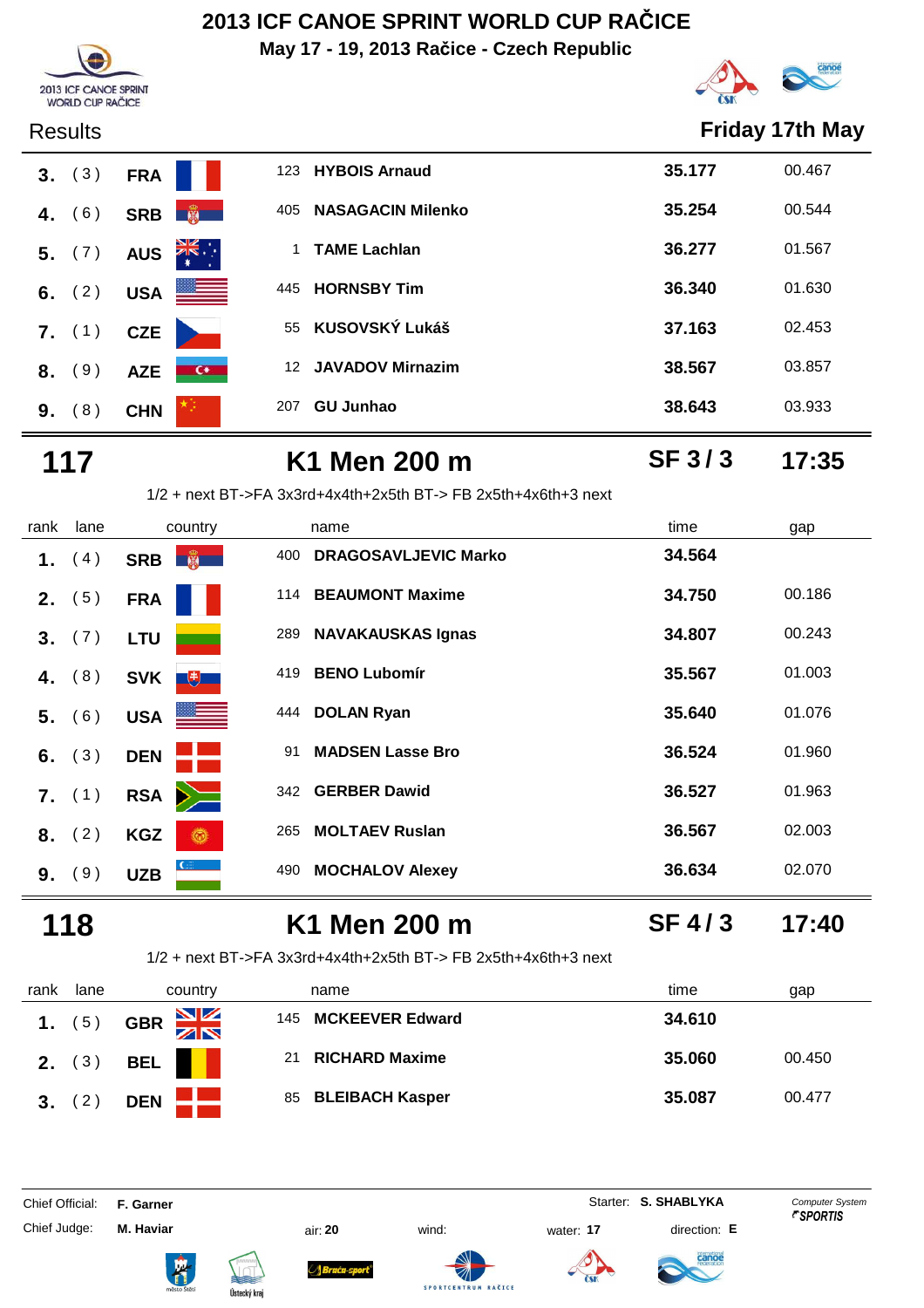**May 17 - 19, 2013 Račice - Czech Republic**



|                | <b>COMMON CONTROL OF METER</b><br><b>WORLD CUP RAČICE</b> |                         |     |                                            | $\frac{1}{2}$     |                       |
|----------------|-----------------------------------------------------------|-------------------------|-----|--------------------------------------------|-------------------|-----------------------|
| <b>Results</b> |                                                           |                         |     |                                            |                   | <b>Friday 17th Ma</b> |
| 4. $(6)$       | <b>ITA</b>                                                |                         | 248 | <b>RIZZA Manfredi</b>                      | 35.124            | 00.514                |
| 5.             | (7)<br><b>SVK</b>                                         | $\overline{1}$          |     | 418 ZATKO Miroslav                         | 35.347            | 00.737                |
| 6. $(4)$       | <b>GBR</b>                                                | $\frac{\sum x}{\sum x}$ |     | 146 REEVES Kristian                        | 35.440            | 00.830                |
| $7.$ (8)       | <b>GER</b>                                                |                         |     | 162 BROECKL Norman                         | 35.854            | 01.244                |
| 8. (1)         | <b>ITA</b>                                                |                         | 245 | <b>REGAZZONI Alberto</b>                   | 36.154            | 01.544                |
|                | (9)<br><b>SLO</b>                                         |                         |     | 394 LEBAN Lovro                            | <b>DQ</b>         |                       |
| 119            |                                                           |                         |     | C1 Men 200 m                               | SF <sub>1/3</sub> | 17:45                 |
|                |                                                           |                         |     | $1/3$ -> Final A $4/6$ -> Final B rest out |                   |                       |
| rank           | lane                                                      | country                 |     | name                                       | time              | gap                   |

| <b>Results</b> |     |            |                                 |     |                          |           | Friday 17th May |
|----------------|-----|------------|---------------------------------|-----|--------------------------|-----------|-----------------|
| 4. $(6)$       |     | <b>ITA</b> |                                 | 248 | <b>RIZZA Manfredi</b>    | 35.124    | 00.514          |
| 5.             | (7) | <b>SVK</b> | $+$                             | 418 | <b>ZATKO Miroslav</b>    | 35.347    | 00.737          |
| 6. $(4)$       |     | <b>GBR</b> | $\frac{\mathbf{N}}{\mathbf{N}}$ | 146 | <b>REEVES Kristian</b>   | 35.440    | 00.830          |
| 7.             | (8) | <b>GER</b> |                                 | 162 | <b>BROECKL Norman</b>    | 35.854    | 01.244          |
| $8.$ (1)       |     | <b>ITA</b> |                                 | 245 | <b>REGAZZONI Alberto</b> | 36.154    | 01.544          |
|                | (9) | <b>SLO</b> |                                 | 394 | <b>LEBAN Lovro</b>       | <b>DQ</b> |                 |

| rank | lane     | country                    | name                            | time   | gap    |
|------|----------|----------------------------|---------------------------------|--------|--------|
| 1.   | (4)      | <b>RUS</b>                 | <b>SHTYL Ivan</b><br>370        | 39.547 |        |
| 2.   | (6)      | <b>BLR</b>                 | <b>KOZYR Artsem</b><br>26       | 40.210 | 00.663 |
| 3.   | (5)      | <b>GER</b>                 | <b>NUCK Robert</b><br>180       | 40.340 | 00.793 |
|      | 4. $(2)$ | <b>PA</b><br>CAN           | <b>RUBLEE Aaron</b><br>470      | 40.506 | 00.959 |
|      | 5. (3)   | <b>CZE</b>                 | <b>DRAHOKOUPIL Dan</b><br>46    | 40.776 | 01.229 |
| 6.   | (9)      | <u>NZ</u><br><b>GBR</b>    | JEFFRIES Richard<br>144         | 41.100 | 01.553 |
| 7.   | (7)      | <b>ECU</b><br>$\mathbf{U}$ | <b>LAZO Andres</b><br>103       | 41.510 | 01.963 |
| 8.   | (8)      | <b>POL</b>                 | <b>KRUK Mariusz</b><br>321      | 41.780 | 02.233 |
| 9.   | (1)      | <b>POL</b>                 | <b>RUCZYNSKI Mariusz</b><br>325 | 42.326 | 02.779 |

### **120 C1 Men 200 m 17:50**

1/3 -> Final A  $4/6$  -> Final B rest out



| 1/3 -> Final A 4/6 -> Final B rest ou |
|---------------------------------------|
|                                       |

| rank | lane | country    | name                          | time<br>gap    |
|------|------|------------|-------------------------------|----------------|
|      | 65   |            | 293 SHUKLIN Jevgenij          | 39.173         |
|      |      | <b>CDA</b> | <b>TCHAMBA William</b><br>130 | 00.3<br>39.493 |

Chief Official: **F. Garner** System **Starter: S. SHABLYKA** Computer System













**SF 2 / 3**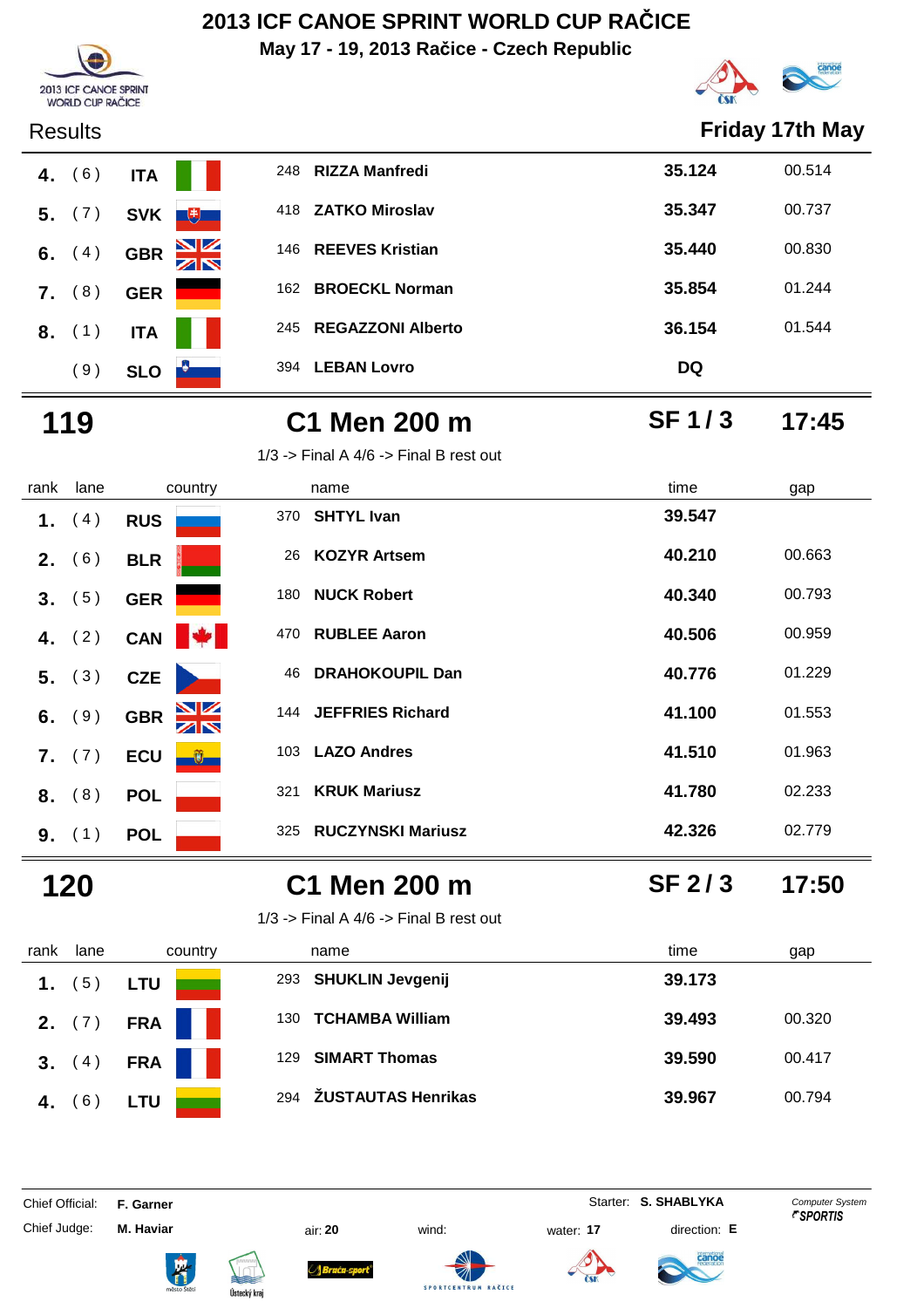**May 17 - 19, 2013 Račice - Czech Republic**



| Results  |            |  |
|----------|------------|--|
| 5. (9)   | <b>BLR</b> |  |
| 6. $(3)$ | <b>CZE</b> |  |
| $7.$ (8) | <b>ITA</b> |  |
| 8. (2)   | <b>ITA</b> |  |
|          | 9. (1) SVK |  |
|          |            |  |

| <b>Results</b> |                   |                               | <b>Friday 17th May</b> |        |
|----------------|-------------------|-------------------------------|------------------------|--------|
| $5.$ (9)       | <b>BLR</b>        | <b>HARAZHA Dzianis</b><br>25  | 40.037                 | 00.864 |
| 6. $(3)$       | <b>CZE</b>        | <b>EGERMAIER Martin</b><br>48 | 40.836                 | 01.663 |
| 7. (8)         | <b>ITA</b>        | <b>ROSON Mattia</b><br>249    | 41.130                 | 01.957 |
| 8. (2)         | <b>ITA</b>        | <b>CRACIUN Nicolae</b><br>238 | 41.436                 | 02.263 |
| 9.<br>(1)      | $+$<br><b>SVK</b> | <b>KOHUT Rastislav</b><br>432 | 41.823                 | 02.650 |
|                |                   |                               |                        |        |

**SF 3 / 3**

2013 ICE CANOE SPRINT **WORLD CUP RAČICE** 

# **121 C1 Men 200 m 17:55**

rank lane country thame the name time time gap 1/3 -> Final A  $4/6$  -> Final B rest out  **1.** ( 6 ) **RUS**<sup>356</sup> **LIPKIN Nikolay 39.383 2.** (4) **POR 335 SILVA Helder 39.643** 00.260 **3.** (5) **CAN**  $\frac{1}{4}$  469 McCOOMBS Jason **39.673** 00.290  **4.** (3) **GER 172 HOLTZ Stefan 179 100.344 5.** ( 2 ) **JEZIERSKI Andrzej IRL**<sup>231</sup> **40.513** 01.130 **6.** (7) **KAZ 8 280 YEMELYANOV Sergey 41.210** 01.827 **7.** (8) UZB 486 KOCHNEV Gerasim 42.270 02.887 **8.** (9) **CHN**<sup> $\star$ 3</sup> **42.433** 03.050 **9.** (1) KAZ 382 YEMELYANOV Timofey 43.203 03.820

### **122 K1 Women 200 m 18:05**

1/3 -> Final A  $4/6$  -> Final B rest out

| rank           | lane | country                  | name                             | time   | gap    |
|----------------|------|--------------------------|----------------------------------|--------|--------|
| 1.             | 4)   | <b>RUS</b>               | <b>PODOLSKAYA Natalia</b><br>389 | 39.687 |        |
| 2. (7)         |      | <b>AUT</b>               | <b>SCHURING Yvonne</b><br>8      | 40.623 | 00.936 |
| 3 <sub>1</sub> | (6)  | <b>M</b><br><b>CAN</b>   | <b>RUSSELL Michelle</b><br>473   | 40.736 | 01.049 |
| 4.             | (5)  | $\bigcirc$<br><b>POR</b> | <b>VASCONCELOS Joana</b><br>341  | 40.760 | 01.073 |
| 5.             | (3)  | <b>CAN</b>               | <b>FOURNEL Emilie</b><br>472     | 41.223 | 01.536 |

Chief Official: **F. Garner** System **Starter: S. SHABLYKA** Computer System

Chief Judge: **M. Haviar** air: **20** wind: water: **17** direction: **E**





**SPOR** 





**SF 1 / 3**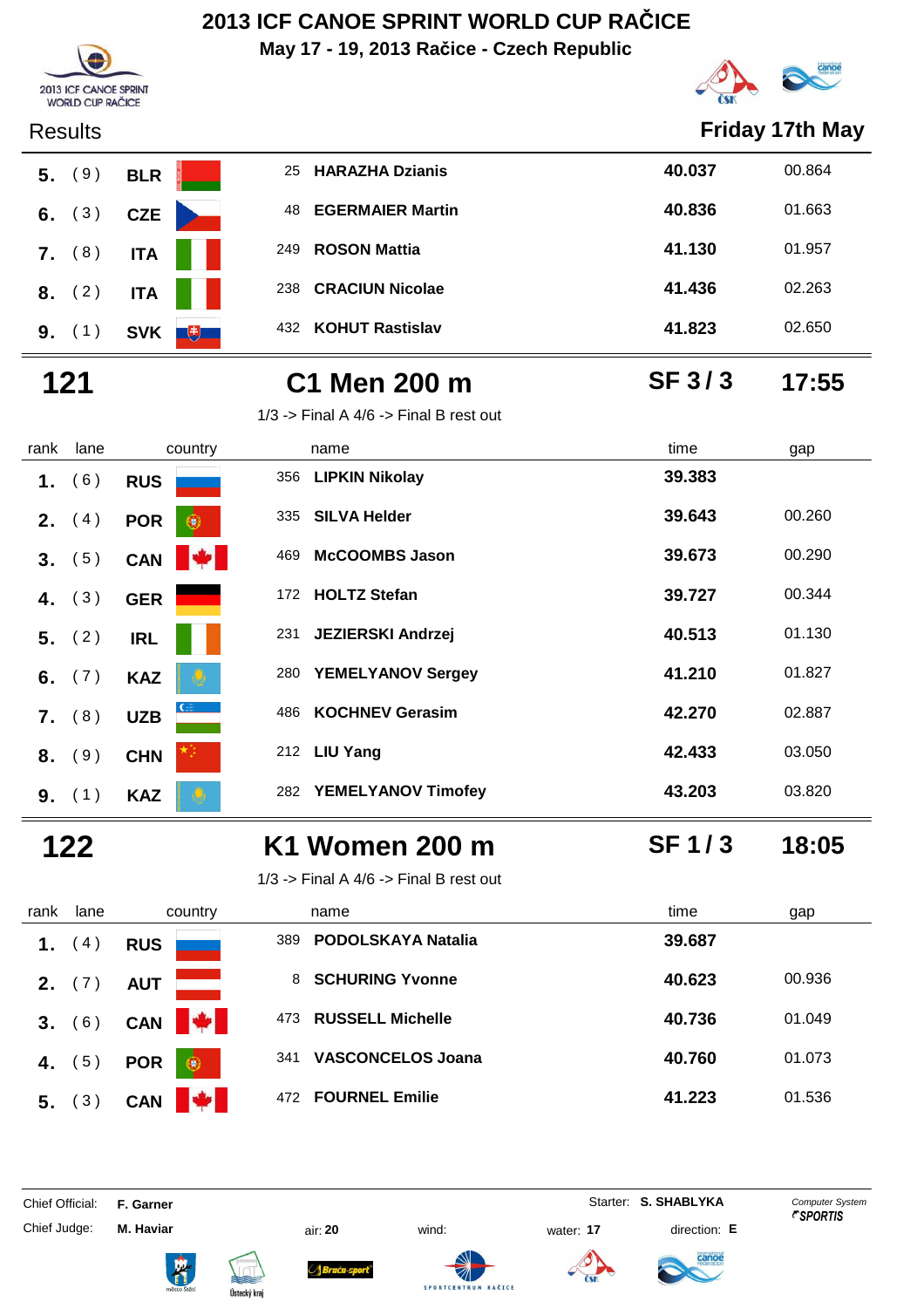**May 17 - 19, 2013 Račice - Czech Republic**



|      | 2013 ICF CANOE SPRINT<br><b>WORLD CUP RAČICE</b> |                                                              |      |                                            |                   | <b>CONSTRUCTION OF REAL PROPERTY</b> |
|------|--------------------------------------------------|--------------------------------------------------------------|------|--------------------------------------------|-------------------|--------------------------------------|
|      | <b>Results</b>                                   |                                                              |      |                                            |                   | Friday 17th May                      |
| 6.   | (1)                                              | <b>SVK</b><br>$\begin{array}{c} \hline \text{H} \end{array}$ | 436  | <b>KMETOVA Ivana</b>                       | 41.643            | 01.956                               |
| 7.   | (2)                                              | <b>GER</b>                                                   | 198  | <b>WEBER Franziska</b>                     | 41.663            | 01.976                               |
| 8.   | (8)                                              | <b>SLO</b>                                                   | 396  | <b>OSTERMAN Anja</b>                       | 41.880            | 02.193                               |
| 9.   | (9)                                              | <b>CZE</b>                                                   | 72   | <b>FASNEROVÁ Michaela</b>                  | 42.253            | 02.566                               |
|      | 123                                              |                                                              |      | K1 Women 200 m                             | <b>SF 2/3</b>     | 18:10                                |
|      |                                                  |                                                              |      | $1/3$ -> Final A $4/6$ -> Final B rest out |                   |                                      |
| rank | lane                                             | country                                                      | name |                                            | time              | gap                                  |
| 1.   | (5)                                              | <b>POR</b><br>G.                                             | 340  | <b>PORTELA Teresa</b>                      | 40.520            |                                      |
| 2.   | (4)                                              | $\frac{\Delta}{\Delta}$<br><b>GBR</b>                        | 156  | <b>CAWTHORN Rachel</b>                     | 40.796            | 00.276                               |
| 3.   | (8)                                              | <b>KAZ</b>                                                   | 283  | <b>KLINOVA Inna</b>                        | 41.063            | 00.543                               |
| 4.   | (3)                                              | NK<br>AR<br><b>GBR</b>                                       | 160  | <b>WALKER Jessica</b>                      | 41.423            | 00.903                               |
| 5.   | (6)                                              | <b>SVK</b><br>飞                                              | 437  | <b>KOHLOVA Martina</b>                     | 41.894            | 01.374                               |
| 6.   | (2)                                              | <b>SRB</b><br><b>AR</b>                                      | 415  | <b>NADJ Antonija</b>                       | 41.896            | 01.376                               |
| 7.   | (7)                                              | <b>DEN</b>                                                   | 96   | <b>HANSEN Henriette Engel</b>              | 42.240            | 01.720                               |
| 8.   | (9)                                              | <b>ITA</b>                                                   | 256  | <b>MURABITO Norma</b>                      | 42.443            | 01.923                               |
| 9.   | (1)                                              | <b>RSA</b>                                                   | 343  | <b>KRUGER Tiffany</b>                      | 44.339            | 03.819                               |
|      | 124                                              |                                                              |      | K1 Women 200 m                             | SF <sub>3/3</sub> | 18:15                                |
|      |                                                  |                                                              |      | $1/3$ -> Final A $4/6$ -> Final B rest out |                   |                                      |
| rank | lane                                             | country                                                      | name |                                            | time              | gap                                  |
| 1.   | (5)                                              | ▓▓<br><b>NZL</b>                                             | 317  | <b>CARRINGTON Lisa</b>                     | 40.223            |                                      |
| 2.   | (2)                                              | <b>GER</b>                                                   | 190  | <b>DIETZE Tina</b>                         | 40.930            | 00.707                               |
| 3.   | (4)                                              | <b>FRA</b>                                                   | 133  | <b>GUYOT Sarah</b>                         | 41.250            | 01.027                               |
| 4.   | (7)                                              | <b>SLO</b>                                                   | 397  | PONOMARENKO JANIC Spela                    | 41.433            | 01.210                               |
| 5.   | (3)                                              | 爵<br><b>SRB</b>                                              | 414  | <b>MOLDOVAN Nikolina</b>                   | 41.596            | 01.373                               |
|      | 6. $(6)$                                         | <b>RUS</b>                                                   | 391  | <b>SERGEEVA Anastasiya</b>                 | 42.350            | 02.127                               |

Chief Official: **F. Garner** System **Starter: S. SHABLYKA** Computer System

Chief Judge: **M. Haviar** air: **20** wind: water: **17** direction: **E**



ł









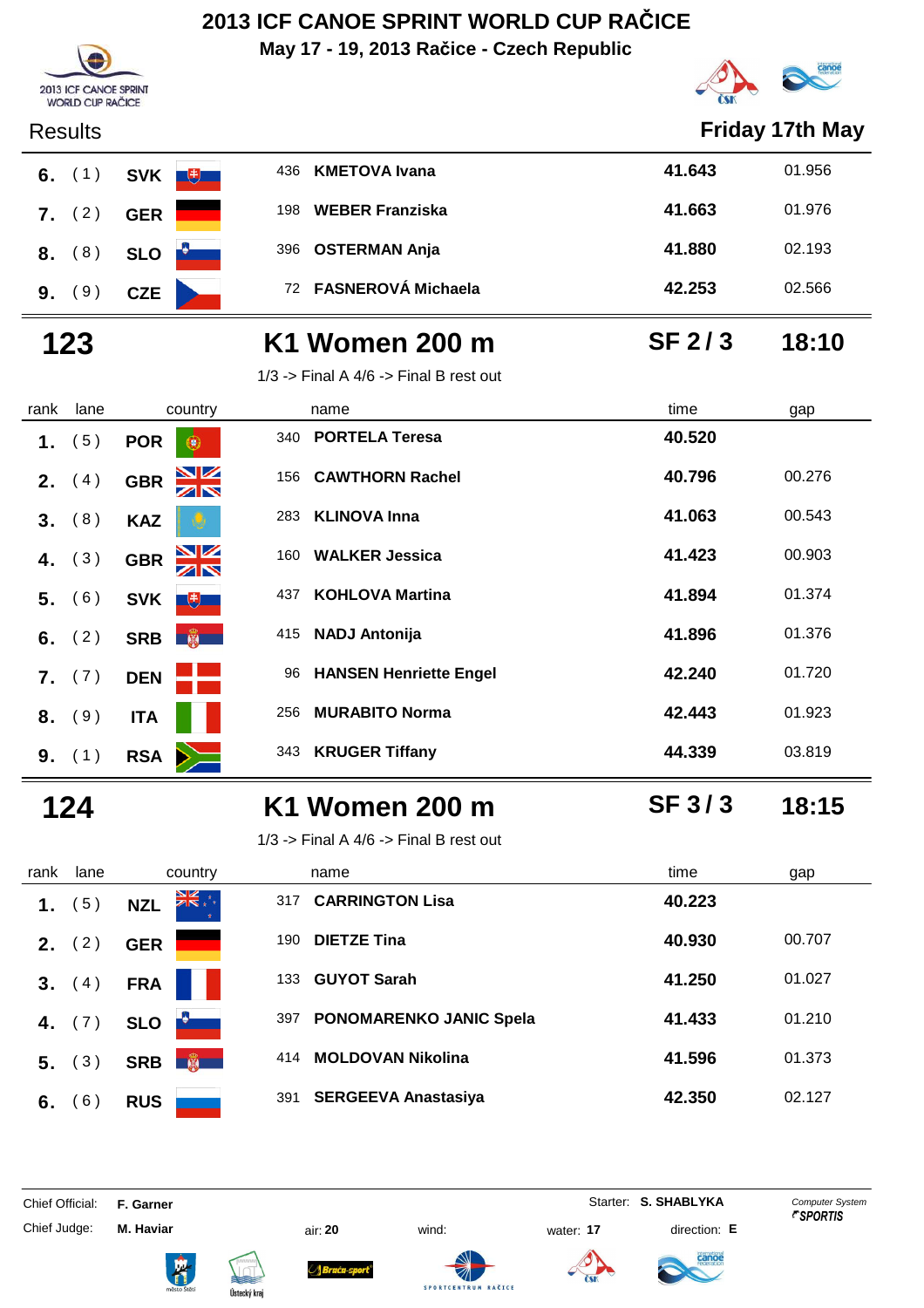**May 17 - 19, 2013 Račice - Czech Republic**



| <b>Results</b>          | Friday 17th May  |                                                                   |              |        |  |
|-------------------------|------------------|-------------------------------------------------------------------|--------------|--------|--|
| $7.$ (1)                | <b>KAZ</b>       | 284 SERGEYEVA Natalya                                             | 42.420       | 02.197 |  |
| (9)<br>8.               | <b>USA</b>       | <b>MCELROY Kaitlyn</b><br>447                                     | 43.196       | 02.973 |  |
| 9. (8)                  | <b>ITA</b>       | 254<br><b>CAPODIMONTE Francesca</b>                               | 43.423       | 03.200 |  |
| 125                     |                  | K <sub>2</sub> Men 200 m                                          | <b>SF1/3</b> | 18:25  |  |
|                         |                  | $1/3$ -> Final A $4/6$ -> Final B rest out                        |              |        |  |
| lane<br>rank            | country          | name                                                              | time         | gap    |  |
| (4)<br>1.               | <b>GER</b>       | <b>RAUHE Ronald</b><br>182<br><b>EMS Jonas</b><br>163             | 32.087       |        |  |
| (6)<br>2.               | <b>LTU</b>       | <b>LANKAS Aurimas</b><br>288<br><b>RAMANAUSKAS Edvinas</b><br>292 | 32.274       | 00.187 |  |
| (5)<br>3.               | <b>RUS</b>       | <b>SALAKHOV Evgeny</b><br>366<br><b>NIKOLAEV Aleksandr</b><br>361 | 32.354       | 00.267 |  |
| (7)<br>4.               | <b>BLR</b>       | <b>PIATRUSHENKA Raman</b><br>32<br><b>MAKHNEU Vadzim</b><br>29    | 32.581       | 00.494 |  |
| (3)<br>5.               | <b>CZE</b>       | <b>KRAFT Jiří</b><br>53<br><b>TARKULIČ Branko</b><br>68           | 33.134       | 01.047 |  |
| (8)<br>6.               | SVK <b>U</b>     | <b>NOSKOVIC Erik</b><br>421<br><b>WIEBAUER Andrej</b><br>422      | 34.387       | 02.300 |  |
| (1)<br>$\overline{7}$ . | <b>KGZ</b><br>Ö. | <b>PAROL Aleksandr</b><br>267<br><b>DOROFEEV Igor</b><br>263      | 34.410       | 02.323 |  |
| (2)<br>8.               | <b>NOR</b>       | <b>ULLVANG Lars Magne</b><br>305<br><b>VOLD Eivind</b><br>307     | 34.547       | 02.460 |  |
| (9)<br>9.               | <b>CZE</b>       | <b>MACH Martin</b><br>57<br><b>VOLTR Tomáš</b><br>70              | 35.120       | 03.033 |  |

2013 ICF CANOE SPRINT WORLD CUP RAČICE

### **126 K2 Men 200 m 18:30**

**SF 2 / 3**

1/3 -> Final A  $4/6$  -> Final B rest out

| rank | lane         | country                     | name                         |
|------|--------------|-----------------------------|------------------------------|
|      | 1. $(5)$ RUS |                             | 364 POSTRYGAY Yury           |
|      |              |                             | <b>DYACHENKO Alex</b><br>349 |
|      |              | 2. $(4)$ CAN $\blacksquare$ | 458 COCHRANE Ryan            |
|      |              |                             | 459 FOURNEL Hugues           |
|      |              | 3. (8) SRB $\frac{2}{3}$    | <b>BOLTIC Simo</b><br>399    |
|      |              |                             | <b>DRAGOSAVLJEVK</b><br>400  |

| rank            | lane | country          | name                                                            | time   | gap    |
|-----------------|------|------------------|-----------------------------------------------------------------|--------|--------|
| 1 <sub>1</sub>  | (5)  | <b>RUS</b>       | 364 POSTRYGAY Yury<br><b>DYACHENKO Alexander</b><br>349         | 31.384 |        |
| <b>2.</b> $(4)$ |      | CAN <b>W</b>     | 458 COCHRANE Ryan<br>459 FOURNEL Hugues                         | 32.047 | 00.663 |
| 3. (8)          |      | 第一<br><b>SRB</b> | <b>BOLTIC Simo</b><br>399<br><b>DRAGOSAVLJEVIC Marko</b><br>400 | 32.407 | 01.023 |

Chief Official: **F. Garner** System **F. Garner** System **P. MOKRY** Computer System

Chief Judge: **M. Haviar** air: **20** wind: water: **17** direction: **E**













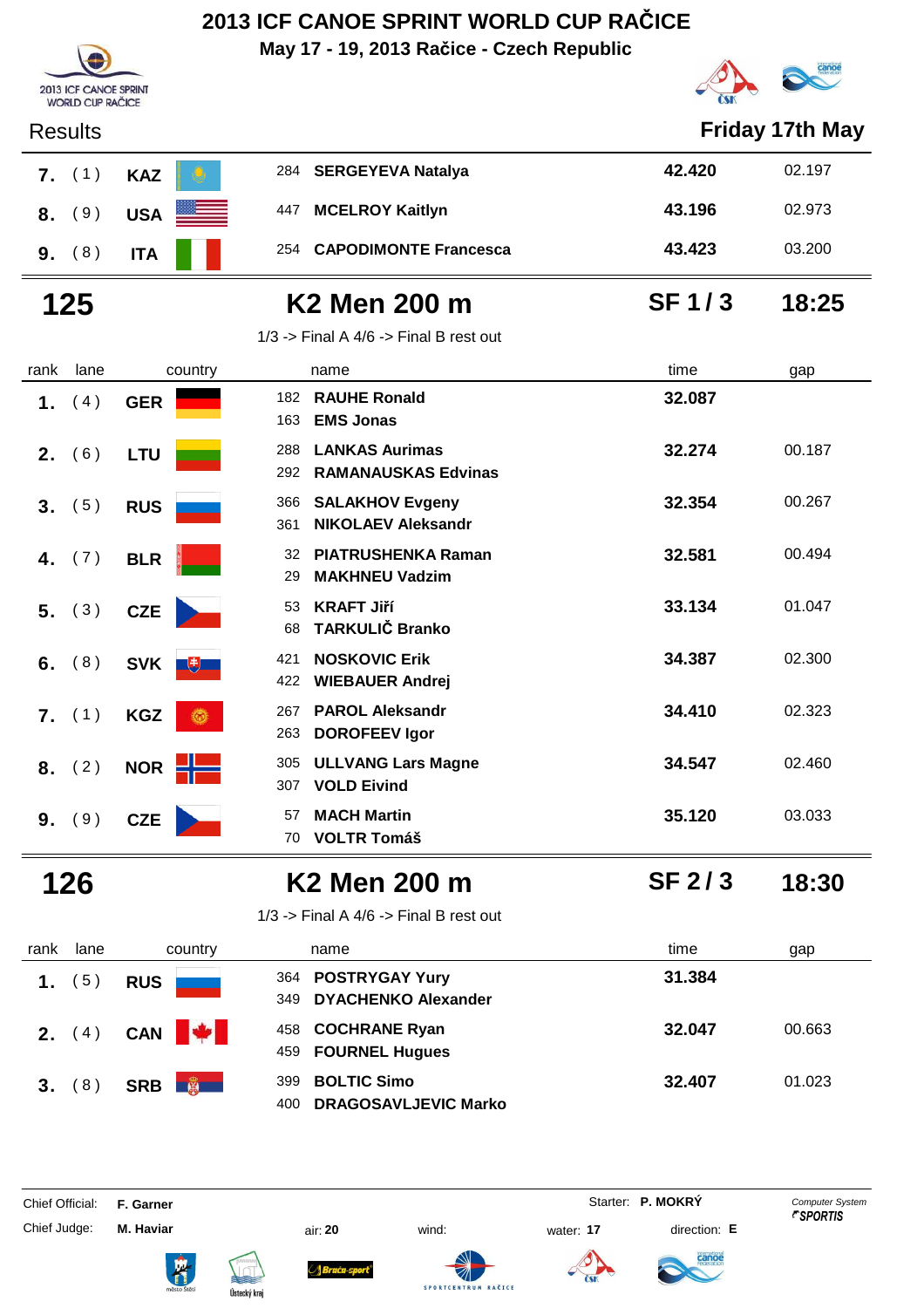**May 17 - 19, 2013 Račice - Czech Republic**



| <b>Results</b>  |                                       |                                                                     |                   | <b>Friday 17th May</b> |
|-----------------|---------------------------------------|---------------------------------------------------------------------|-------------------|------------------------|
| (3)<br>4.       | CAN W                                 | <b>DOBER Richard Jr.</b><br>460<br><b>MORNEAU Etienne</b><br>461    | 32.424            | 01.040                 |
| (2)<br>5.       | <b>GER</b>                            | <b>SCHUBERT Martin</b><br>186<br><b>KROECK Joshua</b><br>175        | 32.467            | 01.083                 |
| (6)<br>6.       | <b>ITA</b>                            | <b>PRA FLORIANI Mauro</b><br>244<br><b>CRENNA Mauro</b><br>239      | 32.571            | 01.187                 |
| (7)<br>7.       | <b>GBR</b><br>ZN                      | <b>WELCH Matthew</b><br>153<br><b>ROBINSON Matthew</b><br>147       | 34.110            | 02.726                 |
| (1)<br>8.       | <b>KGZ</b><br>6                       | <b>BONDAR Maksim</b><br>261<br><b>ALGIN IIia</b><br>259             | 34.707            | 03.323                 |
| (9)             | <b>AZE</b><br>$\overline{a}$          | <b>JAVADOV Mirnazim</b><br>12<br><b>MUSTAFAYEV Tamerlan</b><br>13   | DQ                |                        |
| 127             |                                       | K2 Men 200 m                                                        | <b>SF 3/3</b>     | 18:35                  |
|                 |                                       | $1/3$ -> Final A $4/6$ -> Final B rest out                          |                   |                        |
| rank<br>lane    | country                               | name                                                                | time              | gap                    |
| (5)<br>1.       | $\frac{\Delta}{\Delta}$<br><b>GBR</b> | <b>HEATH Liam</b><br>143<br><b>SCHOFIELD Jonathan</b><br>149        | 32.057            |                        |
| (4)<br>2.       | <b>FRA</b>                            | <b>BEAUMONT Maxime</b><br>114<br><b>JOUVE Sébastien</b><br>125      | 32.191            | 00.134                 |
| (6)<br>3.       | SRB <b>蘭</b>                          | <b>GRUJIC Nebojsa</b><br>401<br><b>MITJEV Uros</b><br>403           | 32.607            | 00.550                 |
| (3)<br>4.       | <b>KAZ</b>                            | <b>ALEXEYEV Yevgeniy</b><br>269<br><b>DERGUNOV Alexey</b><br>271    | 33.114            | 01.057                 |
| (7)<br>5.       | <b>ITA</b>                            | 235<br><b>CECCHINI Riccardo</b><br>236<br><b>CHIERINI Edoardo</b>   | 33.510            | 01.453                 |
| 6. $(2)$        | <b>BEL</b>                            | <b>WECKX Joeri</b><br>22<br><b>DELOMBAERDE Jonathan</b><br>18       | 33.567            | 01.510                 |
| 7. (8)          | <b>UZB</b>                            | <b>BORZOV Sergey</b><br>487<br><b>TROPIN Alexander</b><br>491       | 34.874            | 02.817                 |
| (1)<br>8.       | <b>KAZ</b>                            | <b>SULTANBEKOV Daulet</b><br>278<br>270<br><b>BEREZINTSEV Yuriy</b> | 34.990            | 02.933                 |
| (9)<br>9.       | <b>CHN</b>                            | <b>XUE Yuan</b><br>216<br>218 ZHAO Yuefeng                          | 37.153            | 05.096                 |
| 128             |                                       | <b>C2 Men 200 m</b>                                                 | <b>SF1/3</b>      | 18:45                  |
|                 |                                       | $1/3$ -> Final rest out                                             |                   |                        |
| lane<br>rank    | country                               | name                                                                | time              | gap                    |
| Chief Official: | F. Garner                             |                                                                     | Starter: P. MOKRÝ | <b>Computer System</b> |

**2013 ICF CANOE SPRINT**<br>WORLD CUP RAČICE









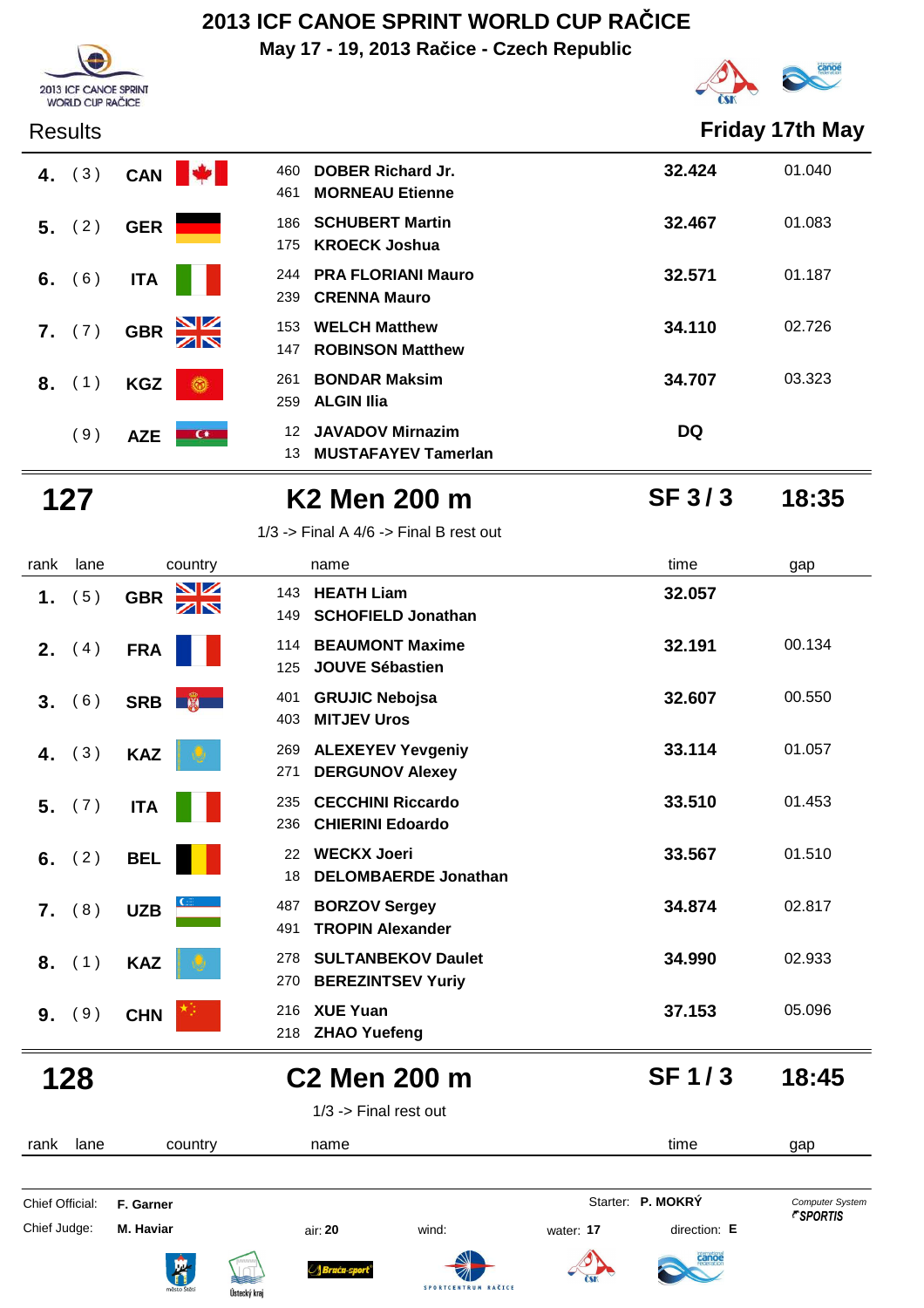**May 17 - 19, 2013 Račice - Czech Republic**



| <b>Results</b> |
|----------------|
|----------------|

2013 ICF CANOE SPRINT WORLD CUP RAČICE

| 1. (4) RUS |  |     | 355 KOVALENKO A    |
|------------|--|-----|--------------------|
|            |  |     | 356 LIPKIN Nikolay |
| 2. (3) KAZ |  | 281 | YEMELYANOV         |
|            |  |     | 282 YEMELYANOV     |
| 3. (5) BLR |  | 30  | <b>MISACHENKA</b>  |
|            |  |     | 33 PIVAVAR Dmit    |
| 4. (6) POL |  |     | 326 SITKOWSKI Ja   |
|            |  |     | 324 POSPIECH Dar   |
| 5. (2) KAZ |  |     | 277 SINYAVSKIY M   |
|            |  | 276 | <b>SAFRONOV Ye</b> |
| 6. (8) CHN |  |     | 219 ZHENG Jingda   |
|            |  |     | 220 ZHU Tongchao   |

**Friday 17th May** 

| 1. | (4)    | <b>RUS</b> | 355<br>356 | <b>KOVALENKO Alexander</b><br><b>LIPKIN Nikolay</b>    | 38.937 |        |
|----|--------|------------|------------|--------------------------------------------------------|--------|--------|
| 2. | (3)    | <b>KAZ</b> | 281<br>282 | <b>YEMELYANOV Mikhail</b><br><b>YEMELYANOV Timofey</b> | 38.953 | 00.016 |
|    | 3. (5) | <b>BLR</b> | 30         | <b>MISACHENKA Andrei</b><br>33 PIVAVAR Dmitry          | 39.037 | 00.100 |
| 4. | (6)    | <b>POL</b> | 326<br>324 | <b>SITKOWSKI Jakub</b><br><b>POSPIECH Daniel</b>       | 39.157 | 00.220 |
|    | 5. (2) | <b>KAZ</b> | 277<br>276 | <b>SINYAVSKIY Maxim</b><br><b>SAFRONOV Yevgeniy</b>    | 39.813 | 00.876 |
| 6. | (8)    | <b>CHN</b> | 219<br>220 | <b>ZHENG Jingda</b><br><b>ZHU Tongchao</b>             | 41.826 | 02.889 |

### **129 K2 Women 200 m 18:50** 1/3 -> Final rest out

**SF 1 / 3**

| rank | lane | country    | name                                                      | time<br>gap               |
|------|------|------------|-----------------------------------------------------------|---------------------------|
|      | 4    | <b>AUT</b> | LEHACI Ana Roxana<br>$\overline{7}$<br>9 SCHWARZ Viktoria | 39.150                    |
|      |      |            | $\cdots$ $\cdots$                                         | $\sim$ $\sim$<br>$\cdots$ |

| 1. $(4)$  | <b>AUT</b> | 9                     | <b>LEHACI Ana Roxana</b><br><b>SCHWARZ Viktoria</b> | 39.150 |        |
|-----------|------------|-----------------------|-----------------------------------------------------|--------|--------|
| 2. $(7)$  | <b>FIN</b> | 112<br>111            | <b>RIKALA Anne</b><br><b>POLET Pauliina</b>         | 39.350 | 00.200 |
| 3. (3)    | <b>AUS</b> | $\frac{2k}{\pi}$<br>3 | 4 WALLACE Bernadette<br><b>FLOOD Naomi</b>          | 40.350 | 01.200 |
| 4. $(5)$  | <b>ITA</b> | 255<br>257            | <b>FANTINI Agata</b><br><b>NOLE Federica</b>        | 40.543 | 01.393 |
| 5. (6)    | <b>NOR</b> | 310                   | <b>MOEN Louise Leren</b><br>308 BRUN-LIE Agnes      | 40.623 | 01.473 |
| 6. $(2)$  | <b>CZE</b> | 79                    | PAĎOUROVÁ Zdislava<br>82 ŠERÁ Zuzana                | 41.503 | 02.353 |
| $7.$ (1)  | <b>CZE</b> | 80                    | 74 HROCHOVÁ Lenka<br><b>ROTHMEIEROVÁ Andrea</b>     | 41.766 | 02.616 |
| (8)<br>8. | <b>CHN</b> | 223<br>224            | <b>GUO Yaling</b><br><b>HE Zuxuan</b>               | 43.376 | 04.226 |

### **130 C1 Women 200 m 18:55**

1/3 -> Final rest out

rank lane country thame the name time time gap

**SPORTCEM** 

Chief Official: **F. Garner** System **F. Garner** Starter: **J. KRÁL** Computer System Chief Judge: **M. Haviar** air: **20** wind: water: **17** direction: **E**



anoe

**SF 1 / 3**









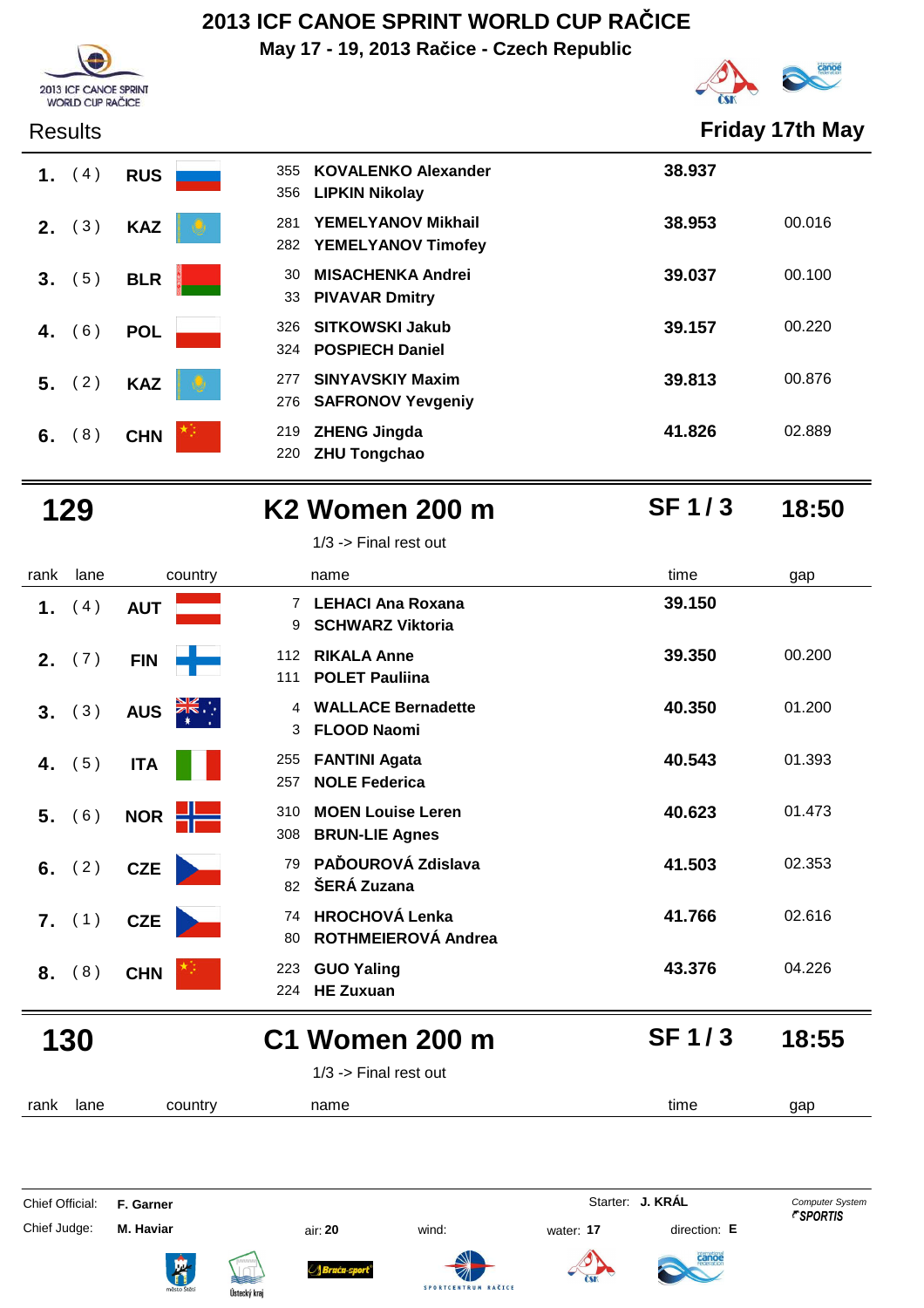**May 17 - 19, 2013 Račice - Czech Republic**





### Results **Friday 17th May**



### **131 K1 Men 500 m F C 09:05**

| rank | lane     | country                 | name                             | time       | gap    |
|------|----------|-------------------------|----------------------------------|------------|--------|
|      | 1. $(7)$ | <b>TUN</b><br>$\bullet$ | <b>MRABET Mohamed Ali</b><br>441 | 1:43.997   |        |
|      |          |                         |                                  |            | (0)    |
|      | 2. (9)   | SLO <b>DELL</b>         | 395 ZAKRAJSEK Jost               | 1:46.500   | 02.503 |
|      |          |                         |                                  |            | (0)    |
|      | 3. (6)   | CZE                     | <b>MLÁDEK Jiří</b><br>59         | 1:47.553   | 03.556 |
|      |          |                         |                                  |            | (0)    |
|      | 4. $(8)$ | <b>AUT</b>              | 5 SIEGL Mario                    | 1:48.170   | 04.173 |
|      |          |                         |                                  |            | (0)    |
|      | 5. (2)   | <b>KAZ</b>              | 278 SULTANBEKOV Daulet           | 1:48.356   | 04.359 |
|      |          |                         |                                  |            | (0)    |
|      | 6. $(1)$ | <b>CHN</b>              | 207 GU Junhao                    | 1:49.850   | 05.853 |
|      |          |                         |                                  |            | (0)    |
|      | 7. (5)   | <b>FIN</b><br>÷         | 110 NYKÄNEN Miika                | 1:50.209   | 06.212 |
|      |          |                         |                                  |            | (0)    |
|      | 8. (4)   | <b>CHN</b>              | 214 XIONG Zongcheng              | 1:53.752   | 09.755 |
|      |          |                         |                                  |            | (0)    |
|      | (3)      | <b>ITA</b>              | 242 GALLIGANI Matteo             | <b>DNS</b> |        |
| 132  |          |                         | K1 Men 500 m                     | F B        | 09:10  |
|      |          |                         |                                  |            |        |
|      |          |                         |                                  |            |        |
| rank | lane     | country                 | name                             | time       | gap    |

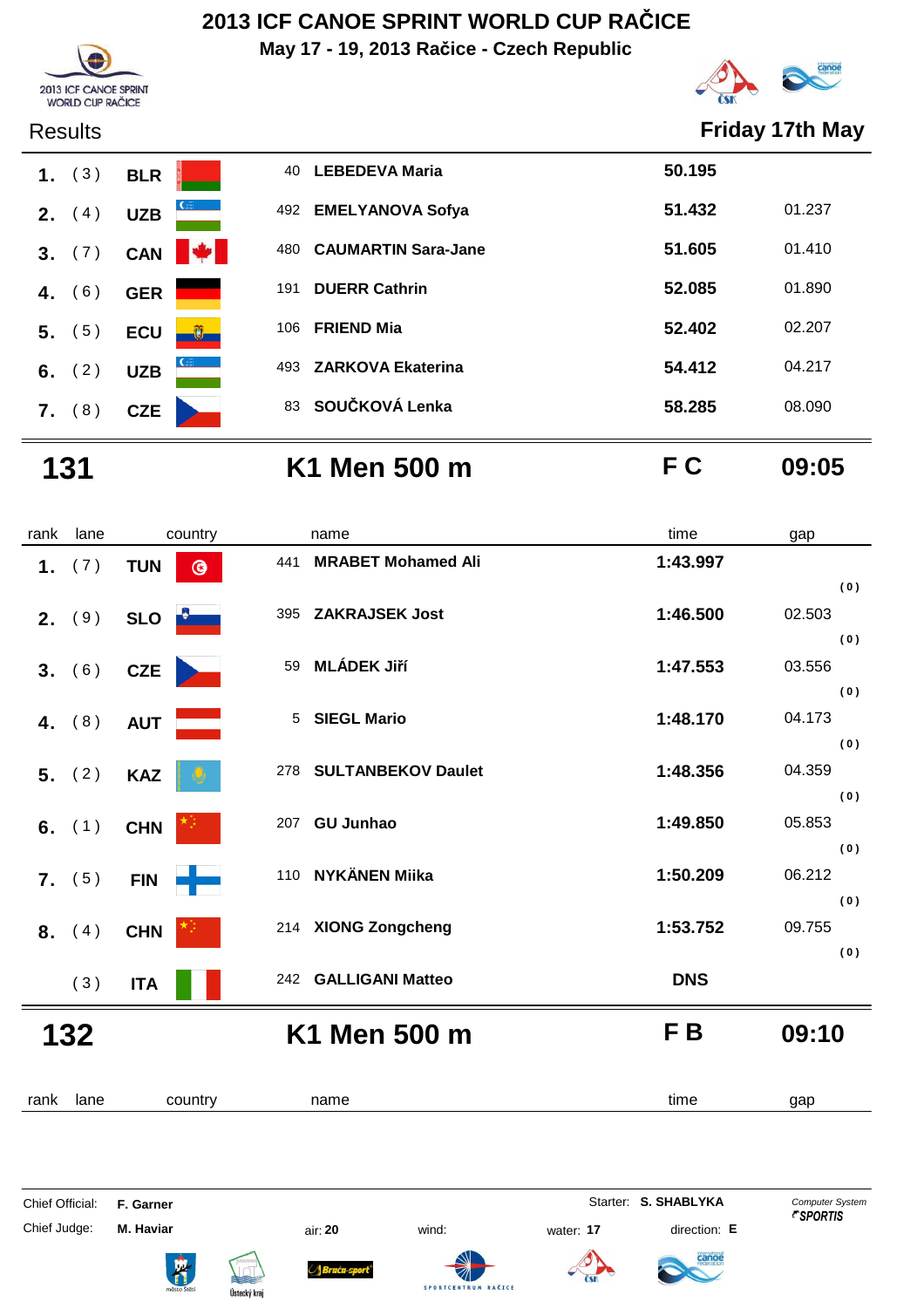**May 17 - 19, 2013 Račice - Czech Republic**



Results **Friday 17th May**

|    | 1. (6)          | <b>SWE</b> |               | 439 | <b>GUSTAFSSON Anders</b>  | 1:42.684 |        |     |
|----|-----------------|------------|---------------|-----|---------------------------|----------|--------|-----|
|    | <b>2.</b> $(8)$ | <b>SUI</b> | Н             | 417 | <b>WYSS Fabio</b>         | 1:43.493 | 00.809 | (0) |
|    |                 |            |               |     |                           |          |        | (0) |
|    | 3. (1)          |            | SRB <b>南</b>  | 411 | <b>TORUBAROV Vladimir</b> | 1:44.097 | 01.413 |     |
|    |                 |            |               |     |                           |          |        | (0) |
| 4. | (3)             | <b>GBR</b> | $\frac{N}{N}$ | 150 | <b>SIMON Marton</b>       | 1:44.107 | 01.423 |     |
|    |                 |            |               |     |                           |          |        | (0) |
|    | 5. (5)          | <b>FIN</b> |               | 108 | <b>DIETRICH Miika</b>     | 1:44.270 | 01.586 |     |
|    |                 |            |               |     |                           |          |        | (0) |
|    | 6. $(9)$        | <b>KAZ</b> |               | 279 | YEMELYANOV Alexandr       | 1:45.483 | 02.799 |     |
|    |                 |            |               |     |                           |          |        | (0) |
|    | 7. (2)          | <b>GBR</b> | $\frac{N}{N}$ | 141 | <b>BOYTON Jonathan</b>    | 1:46.393 | 03.709 |     |
|    |                 |            |               |     |                           |          |        | (0) |
|    | <b>8.</b> $(4)$ | <b>ITA</b> |               | 251 | <b>TORNEO Matteo</b>      | 1:46.813 | 04.129 |     |
|    |                 |            |               |     |                           |          |        | (0) |
|    | 9. (7)          | <b>UZB</b> |               |     | 488 IBRAGIMOV Vilyam      | 1:49.130 | 06.446 |     |
|    |                 |            |               |     |                           |          |        | (0) |

**133 C1 Men 500 m F B 09:15**

rank lane country thame the name time time gap  **1.** (2) **ITA I** 243 **INCOLLINGO Luca 1:56.122 ( 0 ) 2.** (4) LTU 287 GADEIKIS Tomas 1:56.852 00.730 **( 0 ) 3.** (8) **GER 181 <b>OELZE Yul 1:57.689** 01.567 **( 0 ) 4.** (5) **SVK**<sup>+</sup> **( 0 ) 5.** ( 7 ) **CZE**<sup>58</sup> **MIŠKOVSKÝ Radek 1:58.255** 02.133 **( 0 ) 6.** ( 3 ) **KAZ**<sup>274</sup> **PETROV Vladimir 1:58.279** 02.157 **( 0 ) 7.** (6) ITA **ITA** 238 **CRACIUN Nicolae III 1:58.685** 02.563 **( 0 )**

Chief Official: **F. Garner** System **Starter: S. SHABLYKA** Computer System

Chief Judge: **M. Haviar** air: **20** wind: water: **17** direction: **E**













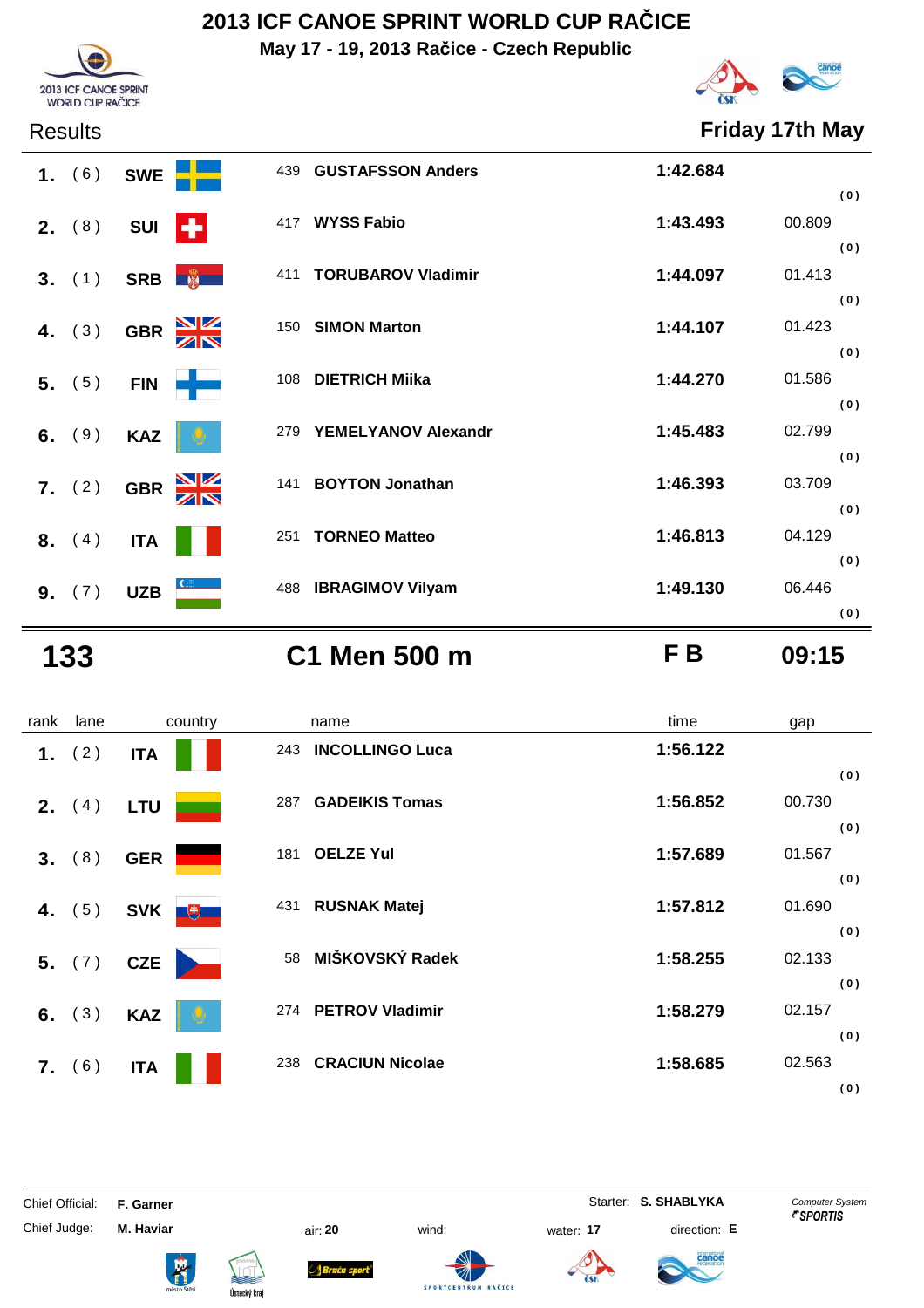**May 17 - 19, 2013 Račice - Czech Republic**



17th May

**( 0 )**

**( 0 )**

| <b>2013 ICF CANOE SPRINT</b><br><b>WORLD CUP RAČICE</b> |                       |                    |  |  |
|---------------------------------------------------------|-----------------------|--------------------|--|--|
| <b>Results</b>                                          |                       | Friday 17th N      |  |  |
| 8. (1)<br><b>POL</b>                                    | 325 RUCZYNSKI Mariusz | 2:02.405<br>06.283 |  |  |
| (9)<br><b>CHN</b><br>9.                                 | 212 LIU Yang          | 2:02.818<br>06.696 |  |  |

**134 K1 Men 200 m F C 09:20**

| rank | lane            | country                | name                              | time<br>gap      |
|------|-----------------|------------------------|-----------------------------------|------------------|
| 1.   | 5)              | <b>LAT</b>             | <b>RUMJANCEVS Aleksejs</b><br>285 | 37.080           |
|      | <b>2.</b> $(2)$ | <b>DEN</b>             | <b>MADSEN Lasse Bro</b><br>91     | 37.237<br>00.157 |
| 3.   | (4)             | <b>CZE</b>             | ŠVÁB Filip<br>67                  | 37.250<br>00.170 |
| 4.   | (7)             | NK<br>AR<br><b>GBR</b> | 146 REEVES Kristian               | 37.347<br>00.267 |
|      | $5.$ (1)        | <b>ITA</b>             | <b>REGAZZONI Alberto</b><br>245   | 37.370<br>00.290 |
| 6.   | (3)             | USA <b>NEWS</b>        | <b>HORNSBY Tim</b><br>445         | 37.497<br>00.417 |
|      | 7. (9)          | <b>LAT</b>             | <b>UPITIS Martins</b><br>286      | 37.800<br>00.720 |
|      | 8. (8)          | <b>GER</b>             | <b>BROECKL Norman</b><br>162      | 37.877<br>00.797 |
| 9.   | (6)             | <b>AUS</b>             | <b>TAME Lachlan</b><br>1.         | 38.240<br>01.160 |

**135 K1 Men 200 m F B 09:24**

| rank | lane             | country                                                | name                             | time   | gap    |
|------|------------------|--------------------------------------------------------|----------------------------------|--------|--------|
| 1.   | 4)               | <b>FRA</b>                                             | <b>HYBOIS Arnaud</b><br>123      | 36.294 |        |
| 2.   | (3)              | <b>POL</b>                                             | <b>SIEMIONOWSKI Piotr</b><br>320 | 36.447 | 00.153 |
| 3.   | (5)              | <b>LTU</b>                                             | <b>NAVAKAUSKAS Ignas</b><br>289  | 36.504 | 00.210 |
| 4.   | (6)              | <b>DEN</b>                                             | <b>BLEIBACH Kasper</b><br>85     | 36.763 | 00.469 |
| 5.   | (1)              | $+$<br><b>SVK</b>                                      | <b>ZATKO Miroslav</b><br>418     | 37.163 | 00.869 |
| 6.   | (2)              | $\mathbf{g}$<br><b>SRB</b><br>$\overline{\phantom{a}}$ | <b>NASAGACIN Milenko</b><br>405  | 37.433 | 01.139 |
| 7.   | $\left(8\right)$ | <b>ITA</b>                                             | <b>RIZZA Manfredi</b><br>248     | 37.763 | 01.469 |

Chief Official: **F. Garner** System **Starter: S. SHABLYKA** Computer System

Chief Judge: **M. Haviar** air: **20** wind: water: **17** direction: **E**









**SPORTCENT** 



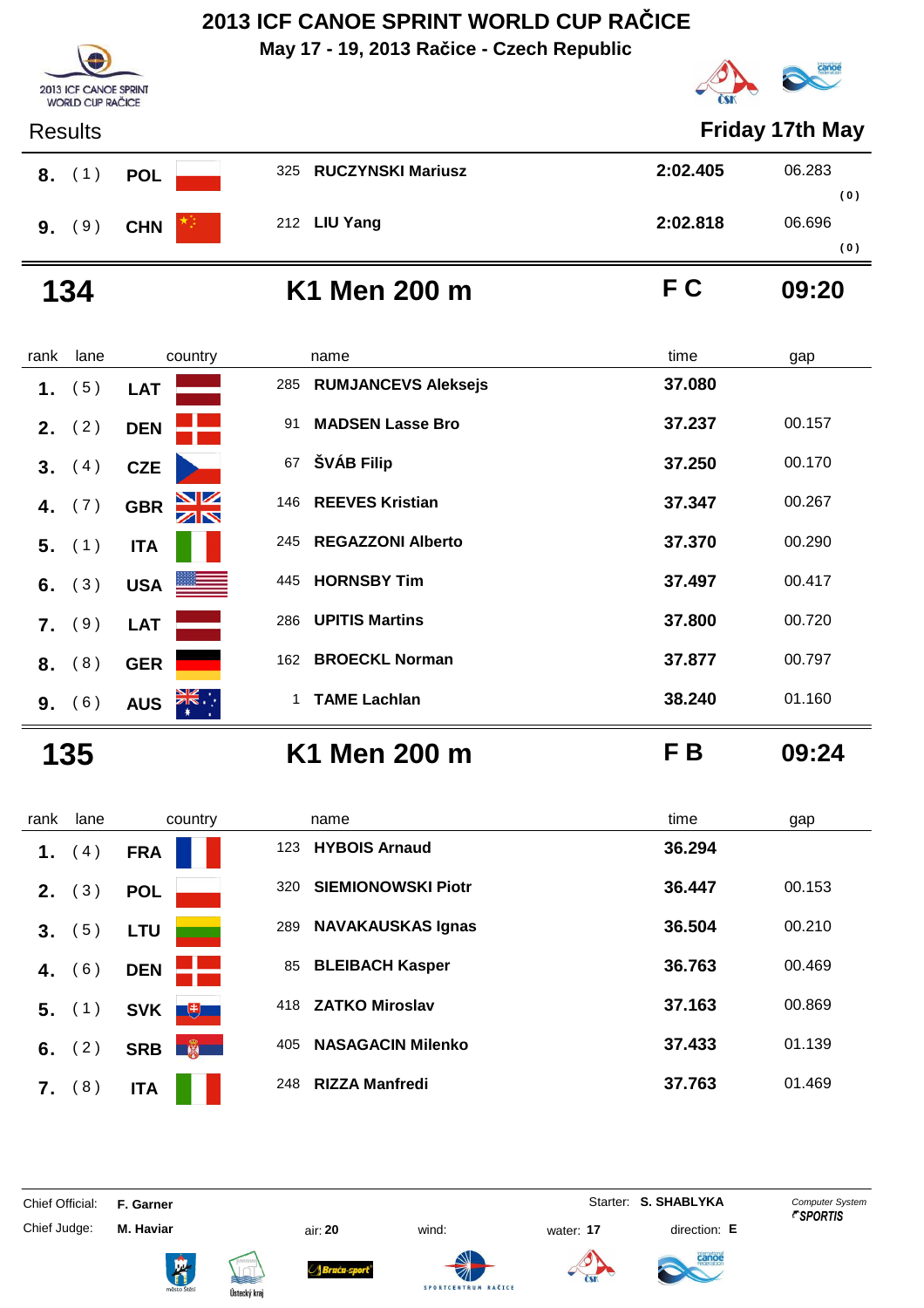**May 17 - 19, 2013 Račice - Czech Republic**





|                | <b>Results</b> |                                       |                                 | <b>Friday 17th May</b> |
|----------------|----------------|---------------------------------------|---------------------------------|------------------------|
| 8.             | (7)            | <b>SVK</b><br>$+$                     | <b>BENO Lubomír</b><br>419      | 37.783<br>01.489       |
|                | 9. (9)         | <b>USA</b>                            | 444 DOLAN Ryan                  | 38.170<br>01.876       |
|                | 136            |                                       | C1 Men 200 m                    | F B<br>09:32           |
| rank           | lane           | country                               | name                            | time<br>gap            |
| 1.             | (4)            | <b>GER</b>                            | <b>HOLTZ Stefan</b><br>172      | 42.520                 |
|                | 2. (5)         | CAN                                   | <b>RUBLEE Aaron</b><br>470      | 42.743<br>00.223       |
| 3 <sub>1</sub> | (6)            | <b>LTU</b>                            | ŽUSTAUTAS Henrikas<br>294       | 42.786<br>00.266       |
| 4.             | (8)            | <b>IRL</b>                            | <b>JEZIERSKI Andrzej</b><br>231 | 42.963<br>00.443       |
|                | 5. (1)         | <b>CZE</b>                            | <b>EGERMAIER Martin</b><br>48   | 43.103<br>00.583       |
| 6.             | (7)            | <b>CZE</b>                            | <b>DRAHOKOUPIL Dan</b><br>46    | 43.336<br>00.816       |
| 7.             | (2)            | $\frac{\Delta}{\Delta}$<br><b>GBR</b> | <b>JEFFRIES Richard</b><br>144  | 43.426<br>00.906       |
| 8.             | (9)            | <b>KAZ</b>                            | <b>YEMELYANOV Sergey</b><br>280 | 06.039<br>48.559       |

**137 K1 Women 200 m F B 09:40**

| rank | lane   | country                          | name                                  | time   | gap    |
|------|--------|----------------------------------|---------------------------------------|--------|--------|
| 1.   | (4)    | <b>SLO</b>                       | <b>PONOMARENKO JANIC Spela</b><br>397 | 43.330 |        |
| 2.   | (3)    | <b>SVK</b><br>$+$                | <b>KOHLOVA Martina</b><br>437         | 43.413 | 00.083 |
|      | 3. (2) | 电<br><b>SVK</b>                  | <b>KMETOVA Ivana</b><br>436           | 43.749 | 00.419 |
| 4.   | (8)    | <b>DESCRIPTION</b><br><b>SRB</b> | <b>MOLDOVAN Nikolina</b><br>414       | 43.883 | 00.553 |
| 5.   | (6)    | <u>NZ</u><br><b>GBR</b><br>ZN    | <b>WALKER Jessica</b><br>160          | 43.973 | 00.643 |
| 6.   | (5)    | <b>POR</b><br>$\bullet$          | <b>VASCONCELOS Joana</b><br>341       | 44.069 | 00.739 |
| 7.   | (1)    | <b>DESCRIPTION</b><br><b>SRB</b> | <b>NADJ Antonija</b><br>415           | 44.153 | 00.823 |
| 8.   | (7)    | <b>CAN</b>                       | <b>FOURNEL Emilie</b><br>472          | 45.176 | 01.846 |

 **9.** ( 3 ) **BLR**<sup>25</sup> **HARAZHA Dzianis 50.385** 07.865

Chief Official: **F. Garner** System **Starter: S. SHABLYKA** Computer System

Chief Judge: **M. Haviar** air: **20** wind: water: **17** direction: **E**











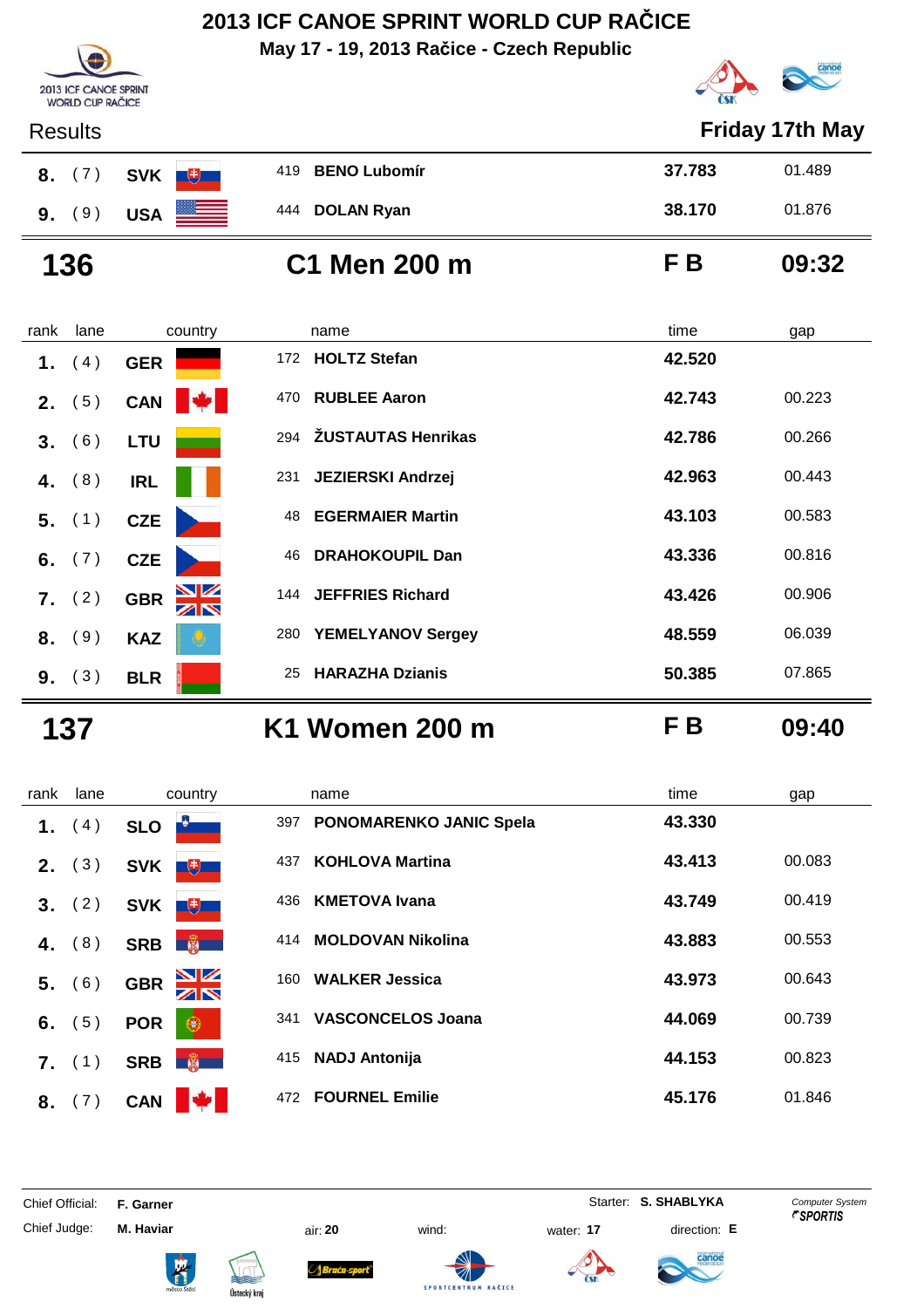**May 17 - 19, 2013 Račice - Czech Republic**





Results **Friday 17th May**

| 138  |                 |              | K <sub>2</sub> Men 200 m                                          | F <sub>B</sub> | 09:48  |
|------|-----------------|--------------|-------------------------------------------------------------------|----------------|--------|
| rank | lane            | country      | name                                                              | time           | gap    |
| 1.   | (3)             | <b>GER</b>   | <b>SCHUBERT Martin</b><br>186<br><b>KROECK Joshua</b><br>175      | 34.030         |        |
|      | <b>2.</b> $(1)$ | <b>ITA</b>   | <b>PRA FLORIANI Mauro</b><br>244<br><b>CRENNA Mauro</b><br>239    | 34.264         | 00.234 |
| 3.   | (6)             | CAN <b>W</b> | <b>DOBER Richard Jr.</b><br>460<br><b>MORNEAU Etienne</b><br>461  | 34.394         | 00.364 |
| 4.   | (5)             | <b>BLR</b>   | <b>PIATRUSHENKA Raman</b><br>32<br><b>MAKHNEU Vadzim</b><br>29    | 34.977         | 00.947 |
| 5.   | (4)             | <b>KAZ</b>   | <b>ALEXEYEV Yevgeniy</b><br>269<br>271<br><b>DERGUNOV Alexey</b>  | 35.177         | 01.147 |
| 6.   | (7)             | <b>CZE</b>   | <b>KRAFT Jiří</b><br>53<br><b>TARKULIČ Branko</b><br>68           | 35.297         | 01.267 |
| 7.   | (2)             | SVK <b>F</b> | <b>NOSKOVIC Erik</b><br>421<br><b>WIEBAUER Andrej</b><br>422      | 35.764         | 01.734 |
|      | 8. (8)          | <b>ITA</b>   | <b>CECCHINI Riccardo</b><br>235<br><b>CHIERINI Edoardo</b><br>236 | 35.817         | 01.787 |
| 9.   | (9)             | <b>BEL</b>   | <b>WECKX Joeri</b><br>22<br><b>DELOMBAERDE Jonathan</b><br>18     | 36.017         | 01.987 |

**139 K4 Women 500 m F A 10:02**

| rank    | lane | country                       | name                                                                                                                                                              | time     | gap           |
|---------|------|-------------------------------|-------------------------------------------------------------------------------------------------------------------------------------------------------------------|----------|---------------|
| 1.      | 4)   | <b>BLR</b>                    | <b>GRISHINA Aleksandra</b><br>38<br><b>PAPOK Nadzeya</b><br>41<br><b>KHUDZENKA Volha</b><br>39                                                                    | 1:38.497 | (0)           |
| $2_{-}$ | 5)   | <b>GER</b>                    | <b>TSISHKEVICH Marharyta</b><br>42<br><b>LEONHARDT Carolin</b><br>195<br><b>HERING Sabrina</b><br>193<br><b>KNORR Anne</b><br>194<br><b>WASSMUTH Conny</b><br>197 | 1:39.807 | 01.310<br>(0) |
| 3.      | (7)  | <u>NZ</u><br><b>GBR</b><br>ZN | <b>BELCHER Lani</b><br>154<br><b>MASON Hayleigh</b><br>158<br><b>HANNAH Angela</b><br>157<br><b>SAWERS Louisa</b><br>159                                          | 1:41.454 | 02.957<br>(0) |

ł

Chief Judge: **M. Haviar** air: **20** wind: water: **17** direction: **E**



anod







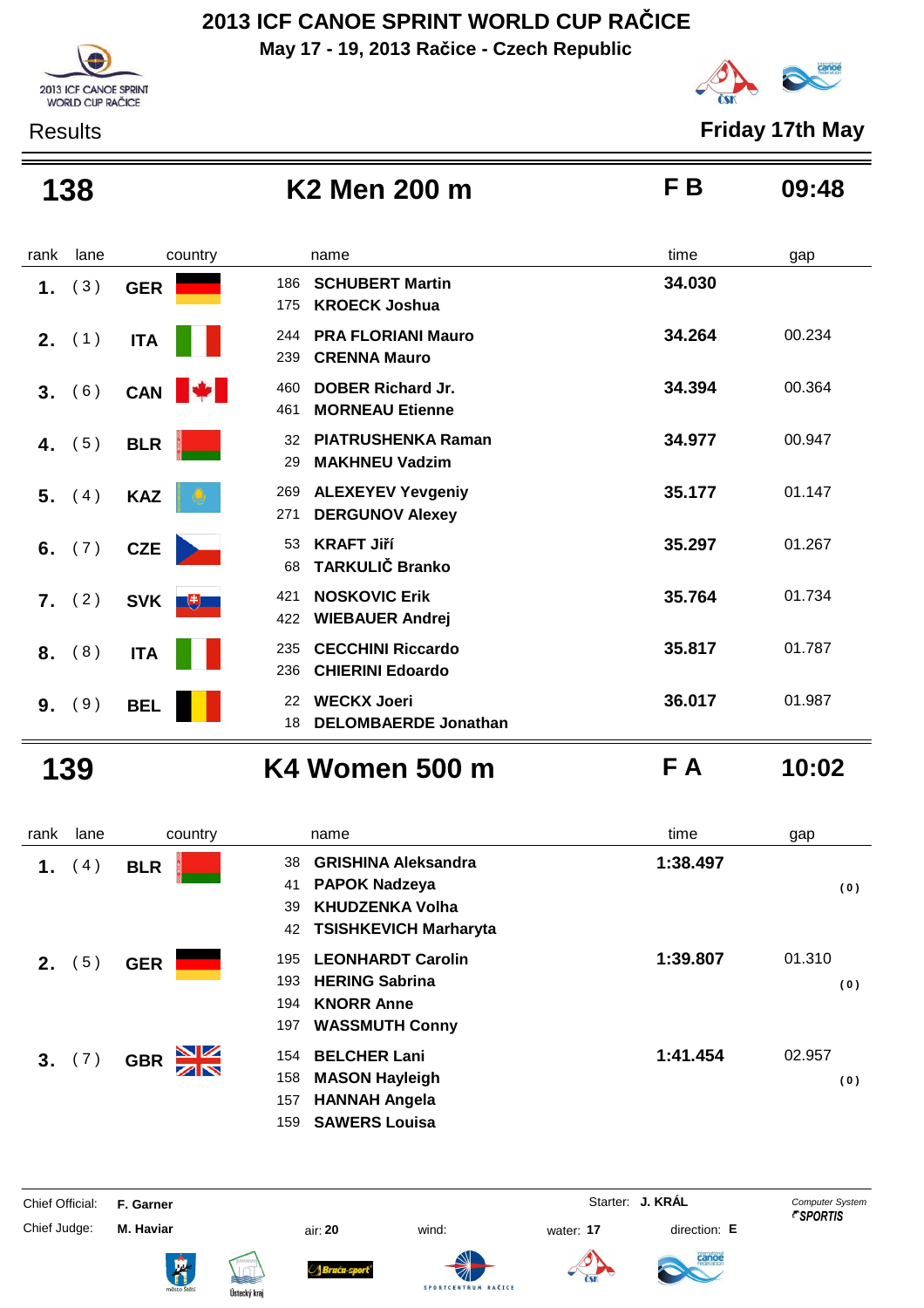**May 17 - 19, 2013 Račice - Czech Republic**



Results **Friday 17th May**

|    | 4. $(6)$ | <b>FRA</b> | 135<br>134<br>136<br>137 | <b>MAYER Joanne</b><br><b>JAMELOT Lea</b><br><b>TROEL Sarah</b><br><b>TULEU Gabrielle</b>                   | 1:42.044 | 03.547<br>(0) |
|----|----------|------------|--------------------------|-------------------------------------------------------------------------------------------------------------|----------|---------------|
|    | $5.$ (1) | <b>CZE</b> | 73<br>81<br>71<br>76     | <b>HAVLOVÁ Andrea</b><br>ŠEBESTOVÁ Jana<br><b>BLAHOVÁ Jana</b><br>KOŽÍŠKOVÁ Anna                            | 1:42.254 | 03.757<br>(0) |
| 6. | (8)      | <b>DEN</b> | 100<br>98<br>97<br>101   | <b>THOMSEN Amalie Ringtved</b><br><b>RURHAUGE Lisa</b><br><b>NIELSEN Anne</b><br><b>VILLUMSEN Ida</b>       | 1:43.167 | 04.670<br>(0) |
| 7. | (2)      | <b>CAN</b> | 474<br>476<br>475<br>477 | <b>LOUNDER Una</b><br><b>BEAUCHESNE-SEVIGNY Genevieve</b><br><b>FRASER KC</b><br><b>VAUGHAN Hannah</b>      | 1:43.590 | 05.093<br>(0) |
| 8. | (3)      | <b>RUS</b> | 390<br>382<br>379<br>380 | <b>PROSKURINA Natalia</b><br><b>GURZHEY Inga</b><br><b>ANYSHINA Elena</b><br><b>CHERNIGOVSKAYA Svetlana</b> | 1:44.597 | 06.100<br>(0) |
| 9. | (9)      | <b>ITA</b> | 256<br>258<br>253<br>252 | <b>MURABITO Norma</b><br><b>PETRACCA Cristina</b><br><b>CAMPANA Sofia</b><br><b>BURGO Irene</b>             | 1:44.870 | 06.373<br>(0) |

2013 ICF CANOE SPRINT WORLD CUP RAČICE

**140 K1 Men 500 m F A 10:07**

rank lane country thame the name time time gap **1.** (3) **AUS EXECUTE 2 WALLACE Ken 1:44.007 49.930 ( 1 ) 2.** (5) **DEN POULSEN René Holten 1:44.773** 00.766 **53.380 ( 5 )** + 03.450

 **3.** ( 9 ) **CZE**<sup>45</sup> **DOSTÁL Josef 1:45.023** 01.016 **51.240 ( 3 )** + 01.310  **4.** ( 4 ) **BEL**<sup>21</sup> **RICHARD Maxime 1:46.527** 02.520 **53.980 ( 6 )** + 04.050

Chief Judge: **M. Haviar** air: **20** wind: water: **17** direction: **E**

Braća-s







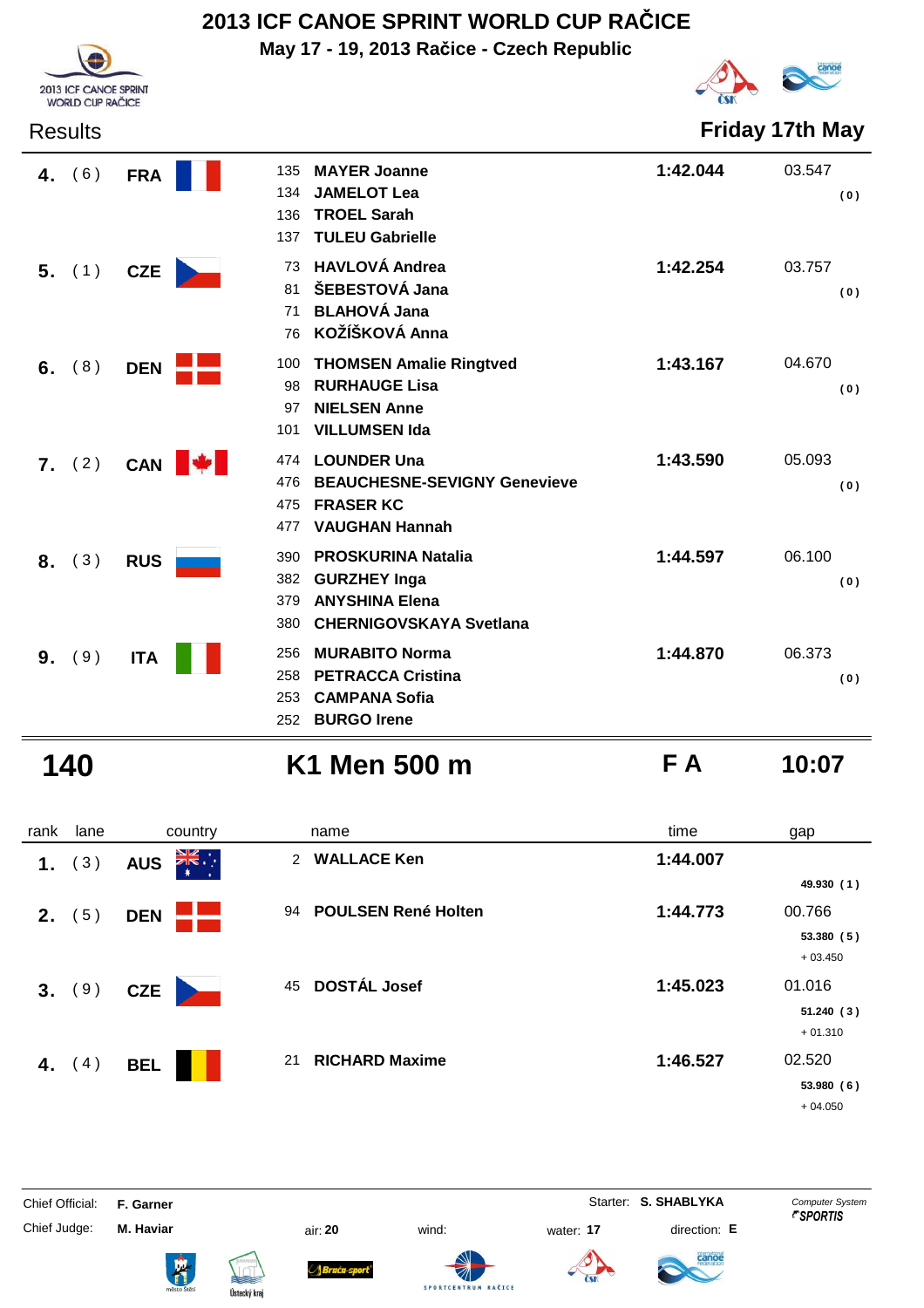**May 17 - 19, 2013 Račice - Czech Republic**



Results **Friday 17th May**

| 2013 ICF CANOE SPRINT<br><b>WORLD CUP RAČI</b><br>∵F |
|------------------------------------------------------|

| $5.$ (1) | <b>RUS</b> |                      |     | 357 LYAPUNOV Kirill     | 1:46.800 | 02.793                  |
|----------|------------|----------------------|-----|-------------------------|----------|-------------------------|
|          |            |                      |     |                         |          | 52.180 (4)<br>$+02.250$ |
| 6. $(6)$ | <b>IRL</b> |                      |     | 232 WATKINS Barry       | 1:47.573 | 03.566                  |
|          |            |                      |     |                         |          | 54.830 (7)<br>$+04.900$ |
| 7. (7)   | <b>AUS</b> | $\frac{1}{\sqrt{K}}$ |     | <b>TAME Lachlan</b>     | 1:49.116 | 05.109                  |
|          |            |                      |     |                         |          | 50.650(2)<br>$+00.720$  |
| 8. (8)   |            | SVK +                | 419 | <b>BENO Lubomír</b>     | 1:51.933 | 07.926                  |
|          |            |                      |     |                         |          | 55.980(8)<br>$+06.050$  |
| 9. (2)   | <b>LAT</b> |                      |     | 285 RUMJANCEVS Aleksejs | 1:52.759 | 08.752                  |
|          |            |                      |     |                         |          | 56.610(9)               |
|          |            |                      |     |                         |          | $+06.680$               |

**141 C1 Men 500 m F A 10:12**

| rank | lane     | country           | name                            | time     | gap                                             |
|------|----------|-------------------|---------------------------------|----------|-------------------------------------------------|
|      | 1. $(4)$ | <b>CZE</b>        | <b>FUKSA Martin</b><br>49       | 1:57.505 |                                                 |
|      | 2. (7)   | <b>BLR</b>        | <b>HARAZHA Dzianis</b><br>25    | 1:58.632 | 56.060 (1)<br>01.127<br>58.780 (4)              |
|      | 3. (3)   | <b>KAZ</b>        | <b>YEMELYANOV Sergey</b><br>280 | 1:58.905 | $+02.720$<br>01.400<br>1:01.100(5)              |
|      | 4. $(5)$ | <b>RUS</b>        | <b>SHTOKALOV IIya</b><br>369    | 1:59.109 | $+05.040$<br>01.604<br>1:09.630(8)              |
|      | 5. (2)   | CAN <b>W</b>      | 465<br><b>BRYANT Paul</b>       | 2:00.315 | $+13.570$<br>02.810<br>56.960(2)                |
|      | 6. $(8)$ | <b>GER</b>        | 178 LEUE Erik                   | 2:00.348 | $+00.900$<br>02.843<br>1:02.450(6)<br>$+06.390$ |
|      | 7. (1)   | <b>SVK</b><br>$+$ | 432 KOHUT Rastislav             | 2:01.505 | 04.000<br>1:10.720(9)<br>$+ 14.660$             |

ł











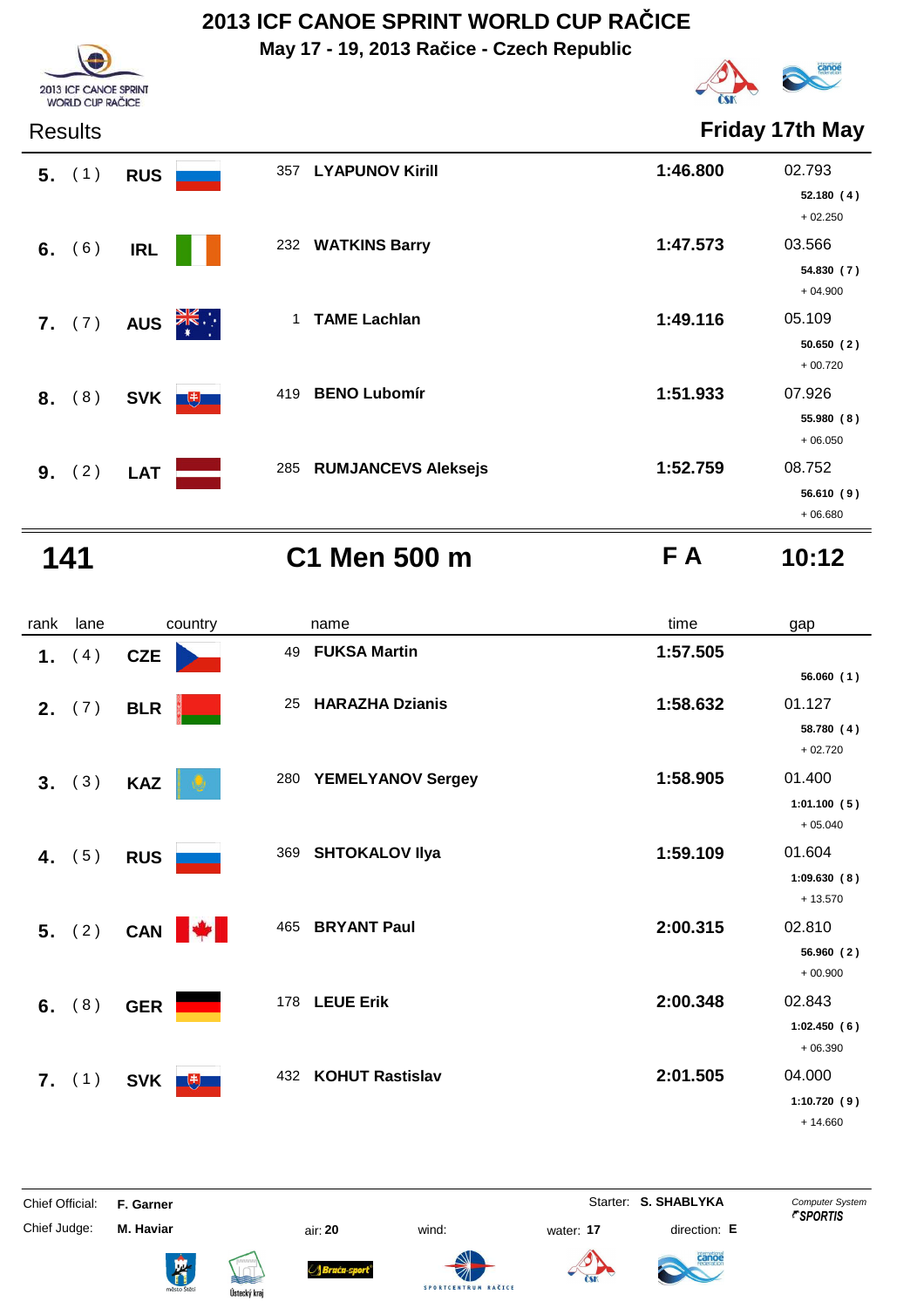**May 17 - 19, 2013 Račice - Czech Republic**



+ 01.880

| 2013 ICF CANOE SPRINT<br><b>WORLD CUP RAČICE</b> |            |                   | Federation               |
|--------------------------------------------------|------------|-------------------|--------------------------|
| <b>Results</b>                                   |            |                   | <b>Friday 17th May</b>   |
| (9)<br>8.                                        | <b>RUS</b> | 368 SHELEGOV Oleg | 2:01.862<br>04.357       |
|                                                  |            |                   | 1:04.130(7)<br>$+08.070$ |
|                                                  |            | 33 PIVAVAR Dmitry | 2:02.525<br>05.020       |
| 6)<br>9.                                         | <b>BLR</b> |                   | 57.940 (3)               |

O

# **142 K1 Men 200 m F A 10:24**

| rank | lane     | country                    | name                                       | time   | gap    |
|------|----------|----------------------------|--------------------------------------------|--------|--------|
| 1.   | 6)       | SRB <b>B</b>               | <b>DRAGOSAVLJEVIC Marko</b><br>400         | 36.430 |        |
| 2.   | (7)      | <b>ECU</b><br>$\mathbf{U}$ | <b>DE CESARE Cesar</b><br>102 <sub>1</sub> | 36.437 | 00.007 |
|      | 3. (1)   | <b>GER</b>                 | <b>LIEBSCHER Tom</b><br>179                | 36.540 | 00.110 |
| 4.   | (3)      | NK<br>AR<br><b>GBR</b>     | <b>MCKEEVER Edward</b><br>145              | 36.677 | 00.247 |
| 5.   | (4)      | <b>RUS</b>                 | <b>KHARITONOV Oleg</b><br>353              | 36.760 | 00.330 |
|      | 6. $(5)$ | <b>CAN</b>                 | <b>DE JONGE Mark</b><br>457                | 36.870 | 00.440 |
|      | $7.$ (8) | <b>RUS</b>                 | <b>KONONYUK Artem</b><br>354               | 36,877 | 00.447 |
| 8.   | (2)      | <b>FRA</b>                 | <b>BEAUMONT Maxime</b><br>114              | 37.233 | 00.803 |
| 9.   | (9)      | <b>BEL</b>                 | <b>RICHARD Maxime</b><br>21                | 52.940 | 16.510 |
|      |          |                            |                                            |        |        |

# **143 C1 Men 200 m F A 10:29**

| rank | lane           | country                    | name                           | time   | gap    |
|------|----------------|----------------------------|--------------------------------|--------|--------|
| 1.   | 5)             | <b>RUS</b>                 | <b>SHTYL Ivan</b><br>370       | 40.663 |        |
| 2.   | (4)            | <b>LTU</b>                 | <b>SHUKLIN Jevgenij</b><br>293 | 41.090 | 00.427 |
| 3.   | 6)             | <b>RUS</b>                 | <b>LIPKIN Nikolay</b><br>356   | 41.160 | 00.497 |
| 4.   | (1)            | <b>FRA</b>                 | <b>SIMART Thomas</b><br>129    | 42.040 | 01.377 |
| 5.   | (2)            | $^\circledR$<br><b>POR</b> | <b>SILVA Helder</b><br>335     | 42.180 | 01.517 |
| 6.   | 8 <sup>2</sup> | <b>GER</b>                 | <b>NUCK Robert</b><br>180      | 42.480 | 01.817 |

Chief Official: **F. Garner** System **Starter: S. SHABLYKA** Computer System

Chief Judge: **M. Haviar** air: **20** wind: water: **17** direction: **E**

ł







**SPORTCENTRU** 



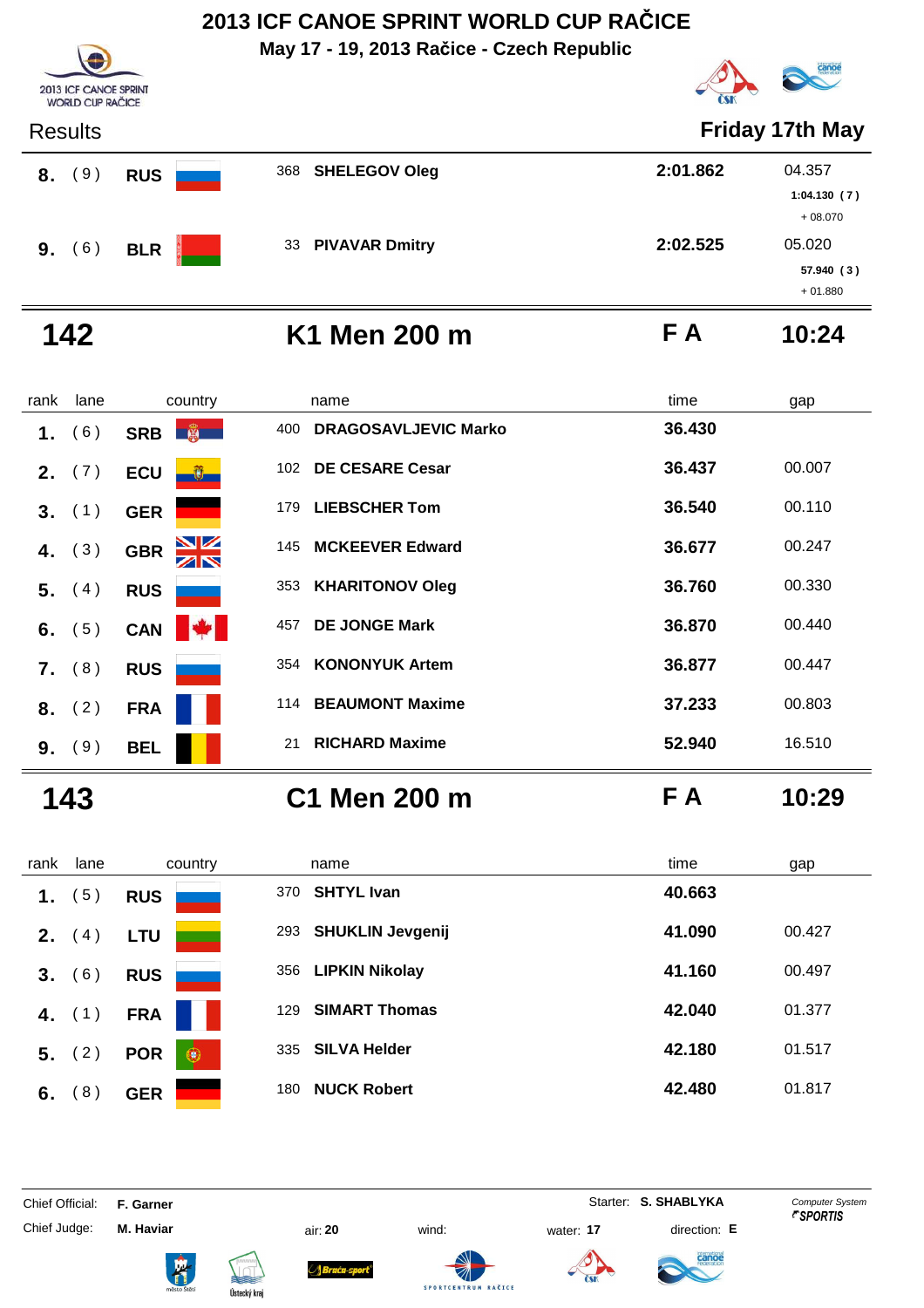**May 17 - 19, 2013 Račice - Czech Republic**





| <b>Results</b>        |        |                           |     |                        |        | <b>Friday 17th May</b> |
|-----------------------|--------|---------------------------|-----|------------------------|--------|------------------------|
| 7.                    | (9)    | <b>Base</b><br><b>CAN</b> | 469 | <b>McCOOMBS Jason</b>  | 42.830 | 02.167                 |
| 8.                    | (3)    | <b>BLR</b>                | 26  | <b>KOZYR Artsem</b>    | 43.020 | 02.357                 |
|                       | 9. (7) | <b>FRA</b>                | 130 | <b>TCHAMBA William</b> | 43.173 | 02.510                 |
| 144<br>K1 Women 200 m |        |                           | F A | 10:34                  |        |                        |
| rank                  | lane   | country                   |     | name                   | time   | gap                    |
| 1.                    | (6)    | ▓▓<br><b>NZL</b>          | 317 | <b>CARRINGTON Lisa</b> | 41.420 |                        |
| 2.                    | (5)    | <b>RUS</b>                | 389 | PODOLSKAYA Natalia     | 41.963 | 00.543                 |
| 3.                    | (2)    | <b>GER</b>                | 190 | <b>DIETZE Tina</b>     | 42.390 | 00.970                 |
| 4.                    | (4)    | <b>POR</b><br>$\bullet$   | 340 | <b>PORTELA Teresa</b>  | 42.590 | 01.170                 |
| 5.                    | (1)    | <b>KAZ</b>                | 283 | <b>KLINOVA Inna</b>    | 42.863 | 01.443                 |
| 6.                    | (3)    | <b>AUT</b>                | 8   | <b>SCHURING Yvonne</b> | 42.993 | 01.573                 |

**7.** (7) **GBR**  $\frac{1}{2}$  **156 CAWTHORN Rachel 43.003** 01.583

**8.** (9) FRA**143.509** 02.089

**9.** (8) **CAN**  $\frac{1}{4}$  473 RUSSELL Michelle **43.879** 02.459

**145 K2 Men 200 m F A 10:45**

| rank | lane | country                | name                                                              | time   | gap    |
|------|------|------------------------|-------------------------------------------------------------------|--------|--------|
| 1.   | 4)   | <b>RUS</b>             | 364 POSTRYGAY Yury<br><b>DYACHENKO Alexander</b><br>349           | 32.647 |        |
| 2.   | 6)   | NK<br>AR<br><b>GBR</b> | 143 HEATH Liam<br><b>SCHOFIELD Jonathan</b><br>149                | 33.077 | 00.430 |
| 3.   | (5)  | <b>GER</b>             | 182 RAUHE Ronald<br><b>EMS Jonas</b><br>163                       | 33.377 | 00.730 |
| 4.   | (2)  | <b>FRA</b>             | <b>BEAUMONT Maxime</b><br>114<br><b>JOUVE Sébastien</b><br>125    | 33.634 | 00.987 |
| 5.   | (3)  | LTU                    | <b>LANKAS Aurimas</b><br>288<br><b>RAMANAUSKAS Edvinas</b><br>292 | 33.787 | 01.140 |

Chief Judge: **M. Haviar** air: **20** wind: water: **17** direction: **E**

Chief Official: **F. Garner** System **F. Garner** System **P. MOKRY** Computer System















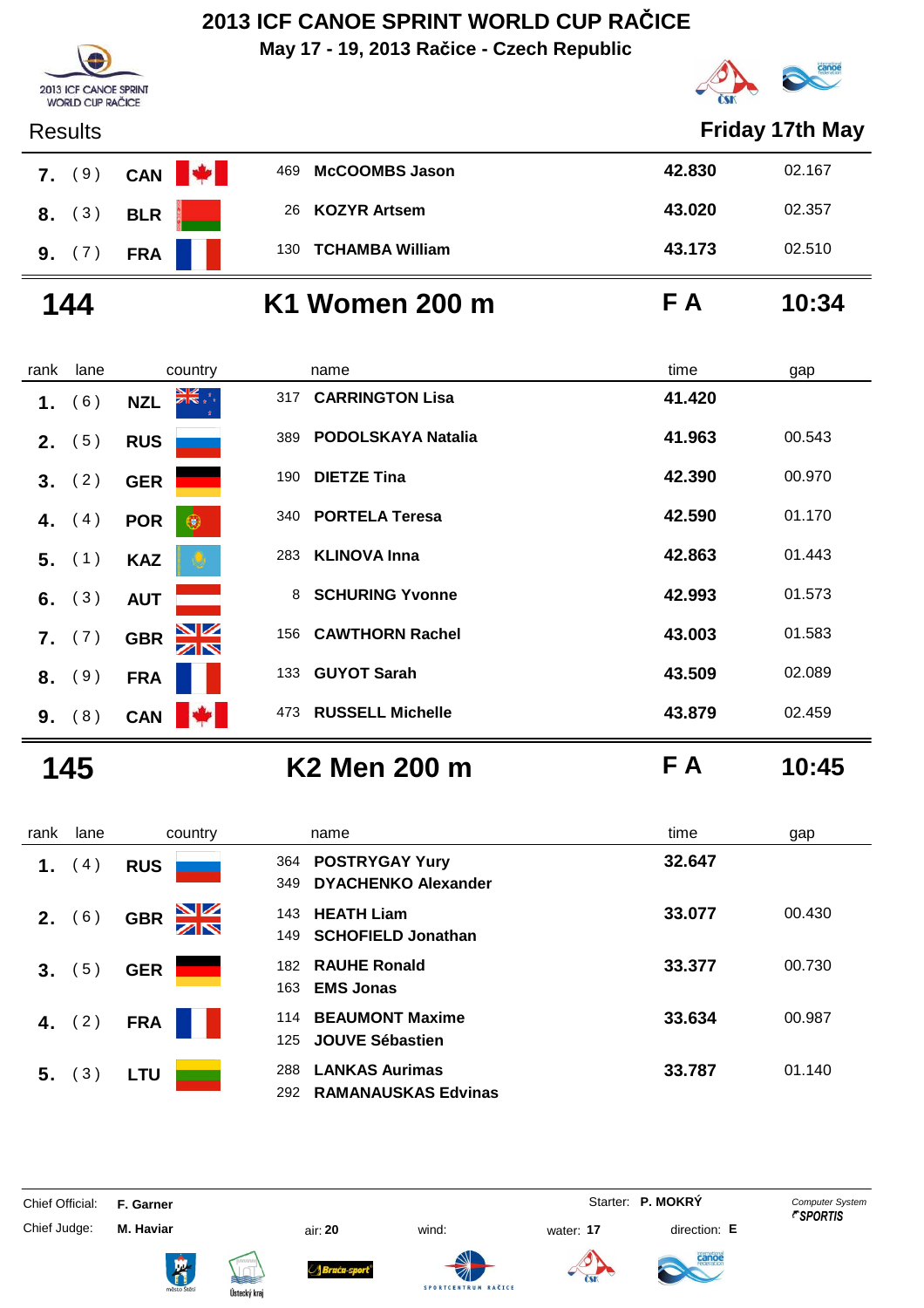**May 17 - 19, 2013 Račice - Czech Republic**



| 2013 ICF CANOE SPRINT<br><b>WORLD CUP RAČICE</b> |
|--------------------------------------------------|

### Results **Friday 17th May**

| 6. $(1)$       |     | SRB        | 福<br>399<br>400  | <b>BOLTIC Simo</b><br><b>DRAGOSAVLJEVIC Marko</b> | 33.824 | 01.177 |
|----------------|-----|------------|------------------|---------------------------------------------------|--------|--------|
| 7.             | (8) | <b>RUS</b> | 361              | 366 SALAKHOV Evgeny<br><b>NIKOLAEV Aleksandr</b>  | 33.974 | 01.327 |
| 8. (7)         |     |            | CAN <b>W</b>     | 458 COCHRANE Ryan<br>459 FOURNEL Hugues           | 34.134 | 01.487 |
| 9 <sub>1</sub> | 9)  | SRB        | 第一<br>401<br>403 | <b>GRUJIC Nebojsa</b><br><b>MITJEV Uros</b>       | 34.150 | 01.503 |

# **146 C2 Men 200 m F A 10:50**

rank lane country thame the name time time gap 1. (8) RUS 355 **KOVALENKO Alexander** 37.833 **LIPKIN Nikolay** 356 **2.** (4) **BLR RABCHANKA Dzmitry** 38.797 00.964 **VAUCHETSKI Aliaksandr** 35  **3.** ( 2 ) **CZE 82 RADON Jaroslav 89.193** 01.360 **DVOŘÁK Filip** 47 **4.** (6) **CAN E LALIBERTE Pierre-Luc 39.473** 01.640 **BEAUCHESNE-SEVIGNY Gabriel** 464  **5.** ( 5 ) **CZE LUŇÁČEK Jan** 56 **39.700** 01.867 **EGERMAIER Martin** 48 **6.** (1) **KAZ 81 YEMELYANOV Mikhail 40.363** 02.530 **YEMELYANOV Timofey** 282 **7.** (3) **POR CRUZ Bruno 40.463** 02.630 **SILVA Nuno** 336 **8.** (7) **CAN CAN** 465 **BRYANT Paul** 40.593 02.760 **VARGA Roland** 466

**PIVAVAR Dmitry** 33

**147 K2 Women 200 m F A 10:55**

| rank | lane | country                     | name                                          | time<br>gap |
|------|------|-----------------------------|-----------------------------------------------|-------------|
|      | (3)  | <b>DESCRIPTION</b><br>SRB I | 414 MOLDOVAN Nikolina<br>413 MOLDOVAN Olivera | 39.847      |

**9.** (9) BLR **MISACHENKA Andrei 42.140** 04.307

Chief Official: **F. Garner** System **F. Garner** Starter: **J. KRÁL** Computer System

Chief Judge: **M. Haviar** air: **20** wind: water: **17** direction: **E**

**Braca**-s











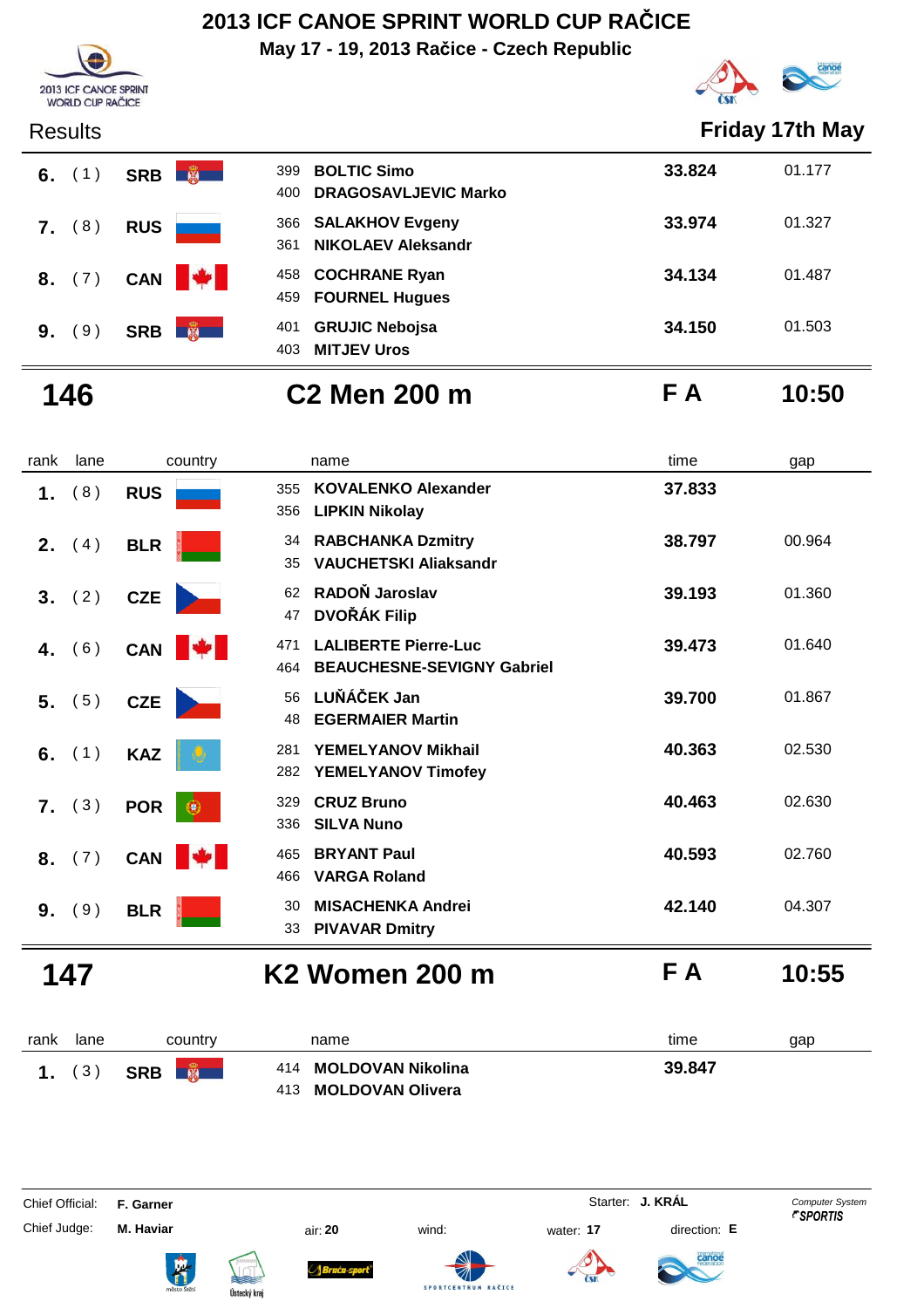**May 17 - 19, 2013 Račice - Czech Republic**





2013 ICF CANOE SPRINT

### Results **Friday 17th May**



| 197                 | 195 LEONHARDT Carolin<br><b>WASSMUTH Conny</b>           | 40.260 | 00.413 |
|---------------------|----------------------------------------------------------|--------|--------|
| 387<br>393          | <b>PANCHENKO Anastasia</b><br><b>TOMNIKOVA Alexandra</b> | 40.423 | 00.576 |
| 390                 | <b>PROSKURINA Natalia</b><br>384 LAVROVA Anastasia       | 40.513 | 00.666 |
|                     | 258 PETRACCA Cristina<br>253 CAMPANA Sofia               | 40.800 | 00.953 |
|                     | 112 RIKALA Anne<br>111 POLET Pauliina                    | 41.306 | 01.459 |
| 9                   | 7 LEHACI Ana Roxana<br><b>SCHWARZ Viktoria</b>           | 41.386 | 01.539 |
| $\overline{4}$<br>3 | <b>WALLACE Bernadette</b><br><b>FLOOD Naomi</b>          | 41.983 | 02.136 |
| 319<br>318          | <b>HATTON Teneale</b><br><b>DODWELL Rachael</b>          | 41.990 | 02.143 |

## **148 C1 Women 200 m F A 11:01**

| rank | lane   | country            | name                         | time                                       | gap    |
|------|--------|--------------------|------------------------------|--------------------------------------------|--------|
| 1.   | (5)    | IV I<br><b>CAN</b> | 479                          | 51.022<br><b>VINCENT-LAPOINTE Laurence</b> |        |
| 2.   | (3)    | <b>RUS</b>         | <b>KAZAKOVA Maria</b><br>383 | 51.979                                     | 00.957 |
| 3.   | (6)    | <b>ECU</b><br>U.   | 104 AVEGNO Anggie            | 52.649                                     | 01.627 |
| 4.   | (4)    | <b>RUS</b>         | <b>ANDREEVA Irina</b><br>378 | 53.295                                     | 02.273 |
| 5.   | (2)    | <b>CZE</b>         | JEŽOVÁ Jana<br>75            | 54.135                                     | 03.113 |
| 6.   | (8)    | <b>BLR</b>         | <b>LEBEDEVA Maria</b><br>40  | 54.205                                     | 03.183 |
|      | 7. (7) | <b>FRA</b>         | 132 CORDELIER Sophie         | 54.508                                     | 03.486 |
| 8.   | (1)    | <b>UZB</b>         | 492 EMELYANOVA Sofya         | 55,005                                     | 03.983 |
|      | 9. (9) | <b>CAN</b>         | 480                          | 56.005<br><b>CAUMARTIN Sara-Jane</b>       | 04.983 |

**149 K2 Men 500 m F B 13:15**

Ústecký kraj

| lane<br>rank    | country          | name                                       |                     |           | time              | gap                    |
|-----------------|------------------|--------------------------------------------|---------------------|-----------|-------------------|------------------------|
| Chief Official: | F. Garner        |                                            |                     |           | Starter: P. MOKRY | <b>Computer System</b> |
| Chief Judge:    | M. Haviar        | air: 20                                    | wind:               | water: 17 | direction: E      | <i><b>FSPORTIS</b></i> |
|                 | <b>The State</b> | Sraća-sport<br><b>REAL</b><br>Ústoský kraj | SPORTCENTRUM RAČICE |           | <b>Canoe</b>      |                        |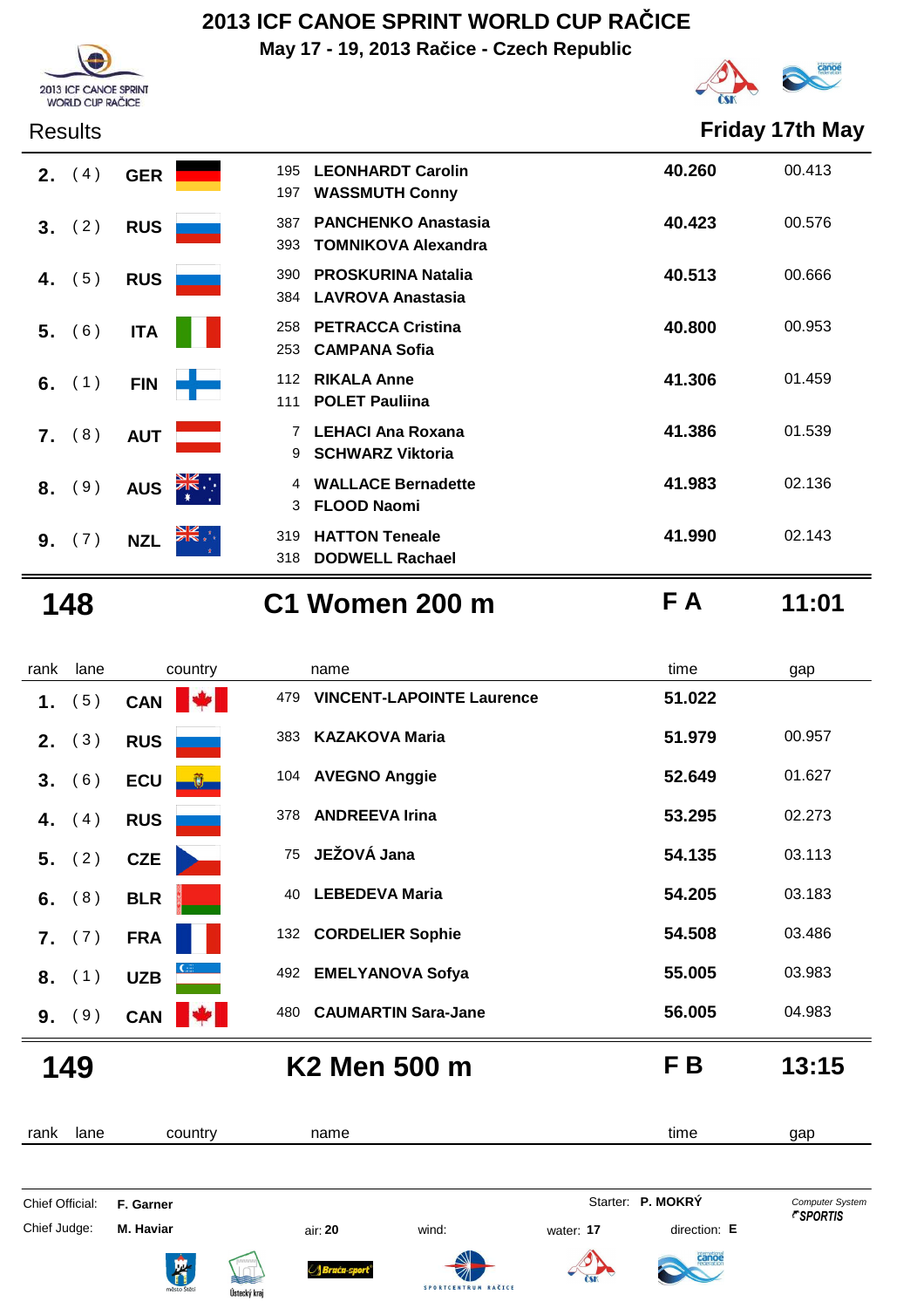**May 17 - 19, 2013 Račice - Czech Republic**



Results **Friday 17th May**

|                | 1. $(2)$ |            | CAN <b>W</b>                       | 450 REARDON Brady<br>449 VAN KOEVARDEN Adam   | 1:35.164 | 45.160 (1)                        |
|----------------|----------|------------|------------------------------------|-----------------------------------------------|----------|-----------------------------------|
|                | 2. (5)   | DEN        |                                    | 495 JIMMY Böjesen<br>95 SIMENSEN Emil Staer   | 1:35.698 | 00.534<br>45.940 (2)<br>$+00.780$ |
|                |          |            | 3. $(4)$ CAN $\blacktriangleright$ | 451 CLARKE Rob<br>452 JESSOP Andrew           | 1:37.627 | 02.463<br>46.620 (3)<br>$+01.460$ |
|                | 4. $(1)$ | <b>NZL</b> | त्रँह√                             | 312 BATS Jasper<br>313 FITZGERALD Darryl      | 1:38.111 | 02.947<br>47.380 (4)<br>$+02.220$ |
|                | 5. (3)   | <b>CZE</b> |                                    | 44 DAVÍDEK Pavel<br>54 KUČERA Patrik          | 1:38.894 | 03.730<br>51.130(6)<br>$+05.970$  |
|                | 6. $(7)$ | <b>RUS</b> |                                    | 345 BAK Igor<br>358 MAMUTOV Ruslan            | 1:40.297 | 05.133<br>51.660 (7)<br>$+06.500$ |
|                | 7. (6)   |            | NOR <b>HIME</b><br>301             | 302 MINDE Morten<br><b>HJEMDAL Lars</b>       | 1:40.524 | 05.360<br>51.850(8)<br>$+06.690$  |
|                | 8. (8)   | <b>GBR</b> | $\frac{N}{N}$                      | 140 BOWLEY Matthew<br>152 TERRY Dean          | 1:42.550 | 07.386<br>52.310 (9)<br>$+07.150$ |
| 9 <sub>1</sub> | (9)      | <b>ITA</b> |                                    | 235 CECCHINI Riccardo<br>236 CHIERINI Edoardo | 1:43.577 | 08.413<br>50.490 (5)              |

2013 ICF CANOE SPRINT WORLD CUP RAČICE

**150 K2 Men 500 m F A 13:20**

+ 05.330

| rank | lane             | country                     | name                                                            | time     | gap                               |
|------|------------------|-----------------------------|-----------------------------------------------------------------|----------|-----------------------------------|
| 1.   | $\left(3\right)$ | <b>POR</b><br>۷             | 332 PIMENTA Fernando<br>334 SILVA Emanuel                       | 1:33.668 | 44.980 (3)<br>$+02.840$           |
| 2.   | 5)               | <b>RUS</b>                  | 364 POSTRYGAY Yury<br><b>DYACHENKO Alexander</b><br>349         | 1:34.618 | 00.950<br>42.140 (1)              |
| 3.   | 4)               | $\frac{1}{2}$<br><b>SRB</b> | <b>BOLTIC Simo</b><br>399<br><b>DRAGOSAVLJEVIC Marko</b><br>400 | 1:34.874 | 01.206<br>44.480 (2)<br>$+02.340$ |

Chief Official: **F. Garner** System **F. Garner** System **P. MOKRY** Computer System

Chief Judge: **M. Haviar** air: **20** wind: water: **17** direction: **E**

ł











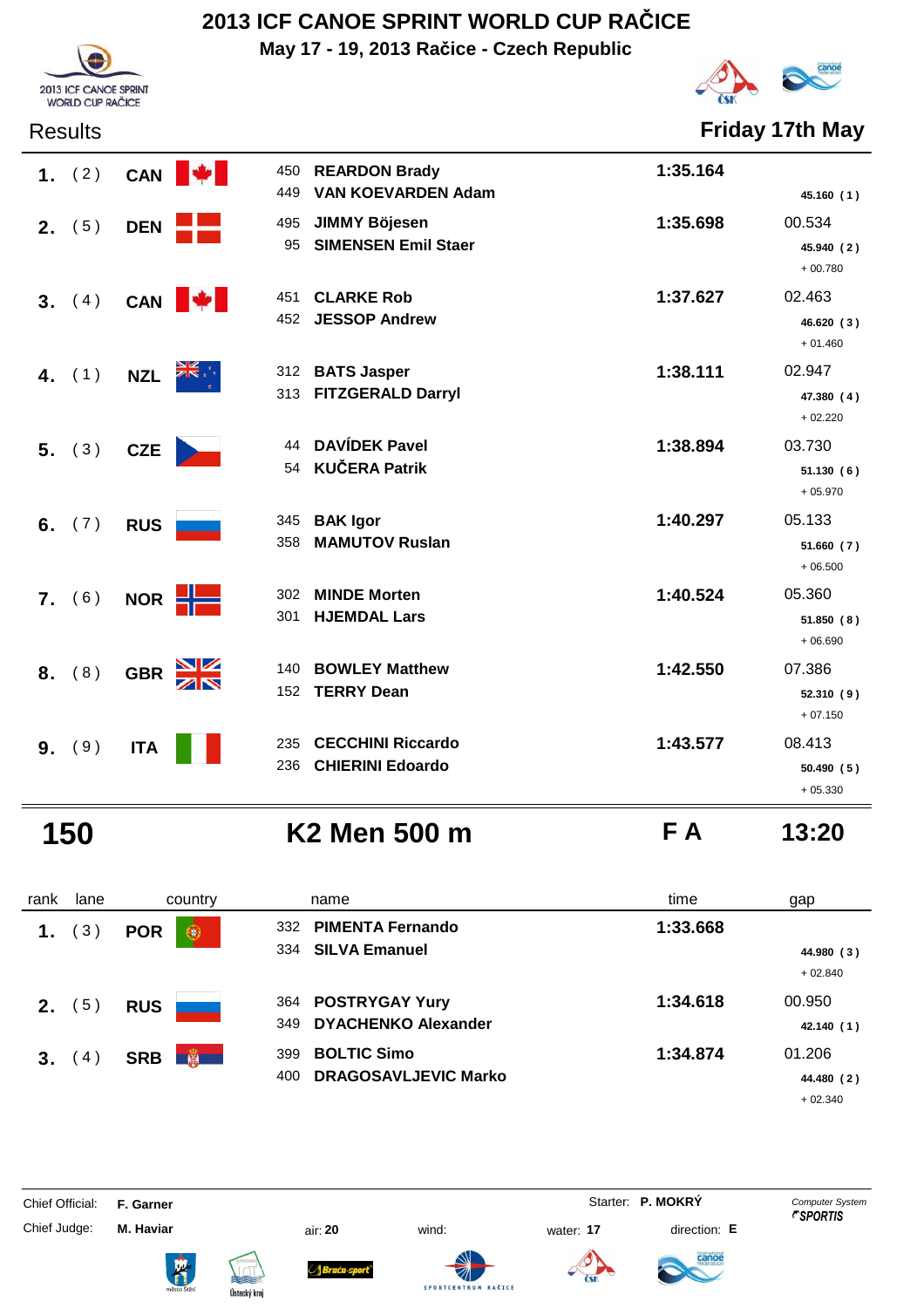**May 17 - 19, 2013 Račice - Czech Republic**



Results **Friday 17th May**

|    | 4. $(2)$ | <b>BLR</b> | 37<br>24         | <b>ZHYHADLA Dzianis</b><br><b>BIALKO Vitaliy</b>   | 1:34.894 | 01.226<br>45.440 (4)<br>$+03.300$ |
|----|----------|------------|------------------|----------------------------------------------------|----------|-----------------------------------|
|    | 5. (1)   | <b>NOR</b> | ╉═<br>303<br>304 | <b>SALBU Daniel</b><br><b>SOLHAUG Jo Sondre</b>    | 1:36.598 | 02.930<br>50.120(8)<br>$+07.980$  |
|    | 6. $(8)$ | <b>KAZ</b> | 269<br>271       | <b>ALEXEYEV Yevgeniy</b><br><b>DERGUNOV Alexey</b> | 1:36.867 | 03.199<br>49.110 (7)<br>$+06.970$ |
|    | 7. (6)   | <b>BLR</b> | 32<br>29         | <b>PIATRUSHENKA Raman</b><br><b>MAKHNEU Vadzim</b> | 1:37.137 | 03.469<br>46.490 (5)<br>$+04.350$ |
| 8. | (9)      | <b>ITA</b> | 240<br>251       | <b>DRESSINO Giulio</b><br><b>TORNEO Matteo</b>     | 1:38.877 | 05.209<br>48.270 (6)<br>$+06.130$ |
| 9. | (7)      | <b>DEN</b> | 88<br>90         | <b>JENSBY Jeppe</b><br><b>LUND Troels</b>          | 1:39.027 | 05.359<br>50.760(9)<br>$+08.620$  |

2013 ICF CANOE SPRINT<br>WORLD CUP RAČICE

**151 C2 Men 500 m F A 13:25**

| rank | lane     | country                         | name                                                                   | time     | gap                               |
|------|----------|---------------------------------|------------------------------------------------------------------------|----------|-----------------------------------|
| 1.   | (4)      | <b>BLR</b>                      | 34 RABCHANKA Dzmitry<br><b>VAUCHETSKI Aliaksandr</b><br>35             | 1:46.943 | 50.410(1)                         |
| 2.   | (2)      | <b>TAP</b><br><b>CAN</b>        | <b>VARGA Roland</b><br>466<br><b>BEAUCHESNE-SEVIGNY Gabriel</b><br>464 | 1:47.710 | 00.767<br>50.910(2)<br>$+00.500$  |
| 3.   | (5)      | <b>RUS</b>                      | <b>TOVKAN Anatolii</b><br>372<br><b>SHTYL Ivan</b><br>370              | 1:47.750 | 00.807<br>52.920(4)<br>$+02.510$  |
|      | 4. $(6)$ | <b>CZE</b>                      | RADOŇ Jaroslav<br>62<br><b>DVOŘÁK Filip</b><br>47                      | 1:49.373 | 02.430<br>53.940(5)<br>$+03.530$  |
| 5.   | (3)      | <b>POR</b><br>$_{\circledcirc}$ | <b>SILVA Helder</b><br>335<br><b>SOUSA José</b><br>337                 | 1:49.583 | 02.640<br>52.120(3)<br>$+01.710$  |
| 6.   | (1)      | <b>UZB</b>                      | <b>KAYUMOV Ildar</b><br>485<br><b>TUKHTASIN Ugli N.</b><br>482         | 1:50.193 | 03.250<br>58.540 (9)<br>$+08.130$ |

Chief Judge: **M. Haviar** air: **20** wind: water: **17** direction: **E**

Chief Official: **F. Garner** System **F. Garner** System **P. MOKRY** Computer System





ł









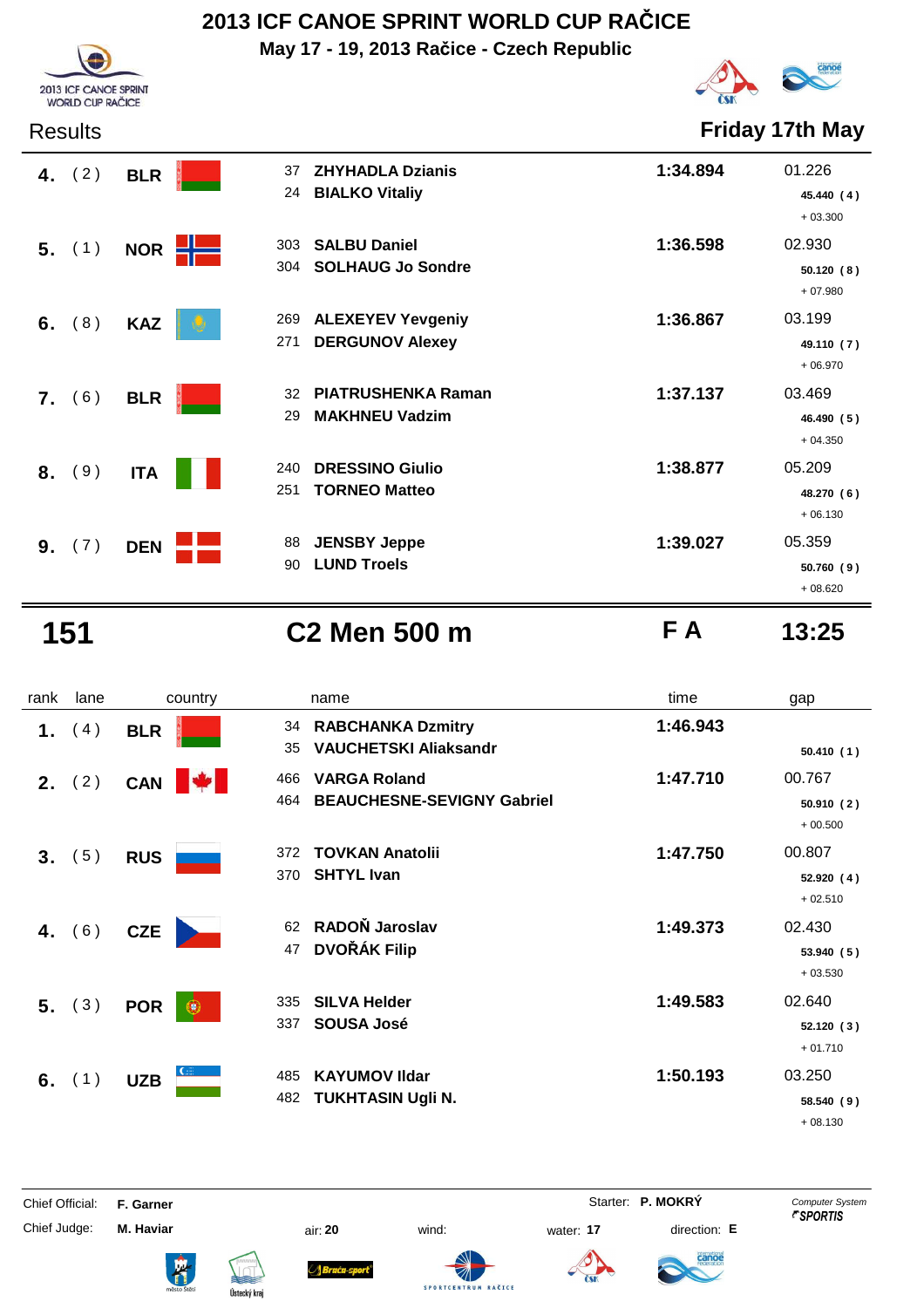**May 17 - 19, 2013 Račice - Czech Republic**





|    | <b>Results</b> |            |                                |                                                        |          | <b>Friday 17th May</b>            |
|----|----------------|------------|--------------------------------|--------------------------------------------------------|----------|-----------------------------------|
| 7. | (7)            | <b>KAZ</b> | 277                            | <b>SINYAVSKIY Maxim</b><br>276 SAFRONOV Yevgeniy       | 1:51.593 | 04.650<br>56.580 (7)<br>$+06.170$ |
| 8. | (9)            | <b>UZB</b> | $C_{\text{max}}$<br>486<br>484 | <b>KOCHNEV Gerasim</b><br><b>YULDASHOV Dilshod</b>     | 1:52.623 | 05.680<br>57.520(8)<br>$+07.110$  |
| 9. | (8)            | <b>KAZ</b> | 281<br>v<br>282                | <b>YEMELYANOV Mikhail</b><br><b>YEMELYANOV Timofey</b> | 1:53.749 | 06.806<br>55.520(6)<br>$+05.110$  |

### **152 C2 Women 500 m F A 13:30**

rank lane country thame country time gap **1.** (4) CAN **VINCENT-LAPOINTE Laurence** 2:13.201 **CAUMARTIN Sara-Jane** 480 **1:03.620 ( 1 ) 2.** (2) RUS 378 ANDREEVA Irina 2:15.340 02.139 **PETROVA Ekaterina** 388 **1:07.400 ( 3 )** + 03.780 **3.** (8) RUS 386 MARASANOVA Natalia 2:15.367 02.166 **GANINA Anastasia** 381 **1:05.620 ( 2 )** + 02.000 **4.** (3) UZB 492 **EMELYANOVA Sofya 2:16.220** 03.019 **ZARKOVA Ekaterina** 493 **1:07.830 ( 4 )** + 04.210 **5.** (6) **CZE SOUČKOVÁ Lenka 83 <b>2:21.180** 07.979 **JEŽOVÁ Jana** 75 **1:09.330 ( 6 )** + 05.710 **6.** (7) **ECU i i 105 ESPINOZA Lissette 12.285 12.285 IBARRA Belen** 107 **1:10.270 ( 7 )** + 06.650 ( 5 ) **ECU FRIEND Mia** 106 **DQ** 104 AVEGNO Anggie

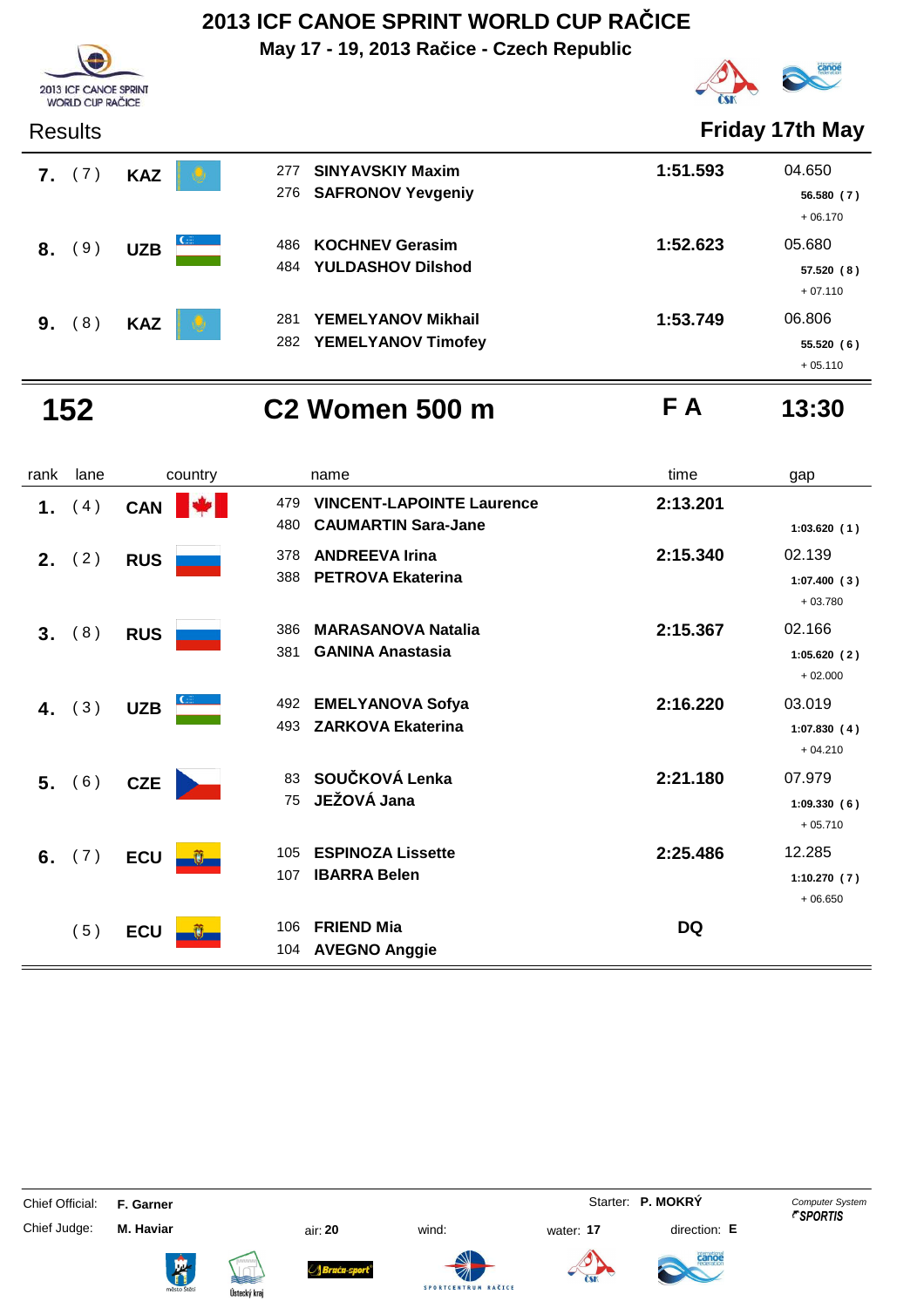

**153** Race:

### **2013 ICF CANOE WORLD CUP RAČICE**



### **RESULTS**

### **C1 Men 5000 m Sunday, 19th May**

| Rank            | StN.           | <b>Country</b> | <b>Name</b>                   | ΥB | Time    | Gap     |
|-----------------|----------------|----------------|-------------------------------|----|---------|---------|
| 1.              | 11             | CAN            | 465 BRYANT Paul               | 83 | 23:00,1 |         |
| 2.              | 1              | <b>ITA</b>     | 237 CRACIUN Sergiu            | 84 | 23:03,4 | 00:03,3 |
| 3.              | 10             | <b>SVK</b>     | 433 OSTRČIL Marián            | 80 | 23:11,4 | 00:11,3 |
| 4.              | 9              | <b>SVK</b>     | 431 RUSNAK Matej              | 88 | 23:11,7 | 00:11,6 |
| 5.              | 12             | CAN            | 463 RUSSELL Benjamin          | 87 | 23:27,2 | 00:27,1 |
| 6.              | 14             | <b>UZB</b>     | 485 KAYUMOV Ildar             | 93 | 24:10,1 | 01:10,0 |
| 7.              | 3              | <b>CZE</b>     | <b>EGERMAIER Martin</b><br>48 | 87 | 24:20,7 | 01:20,6 |
| 8.              | $\overline{4}$ | <b>KAZ</b>     | 274 PETROV Vladimir           | 91 | 24:25,3 | 01:25,2 |
| 9.              | 6              | <b>CZE</b>     | 56 LUŇÁČEK Jan                | 90 | 24:34,0 | 01:33,9 |
| 10 <sub>1</sub> | 15             | <b>POL</b>     | 328 SOKOL Patrik              |    | 24:36,7 | 01:36,6 |
| 11.             | 2              | <b>ITA</b>     | 243 INCOLLINGO Luca           | 87 | 24:41,1 | 01:41,0 |
| 12.             | 7              | <b>RUS</b>     | 362 PETROV Pavel              | 89 | 25:05,8 | 02:05,7 |
| <b>DNF</b>      | 5              | <b>KAZ</b>     | 281 YEMELYANOV Mikhail        | 91 |         |         |
| <b>DNF</b>      | 13             | <b>UZB</b>     | 484 YULDASHOV Dilshod         | 91 |         |         |

Chief Officilal: **F. Garner 21,0** oC Course Umpire: **M. Haviar Computer System SPORTIS Course Umpire: M. Haviar** occurse 1999





**Computer System SPORTIS**

Sraća-sport®





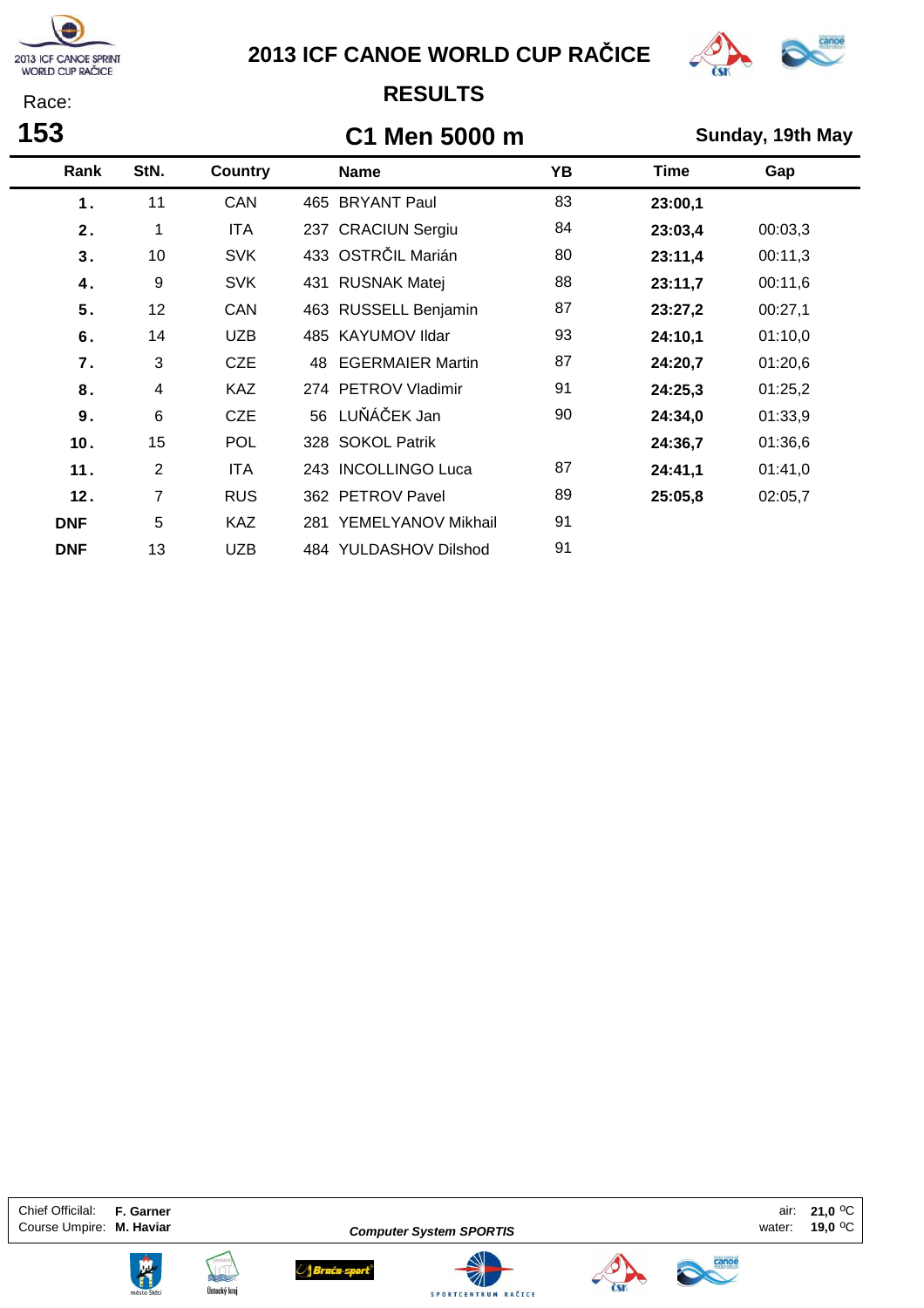

**154** Race:

### **2013 ICF CANOE WORLD CUP RAČICE**



### **RESULTS**

### **K1 Women 5000 m Sunday, 19th May**

|            | Rank | StN. | <b>Country</b> |     | <b>Name</b>             | YB | <b>Time</b> | Gap     |
|------------|------|------|----------------|-----|-------------------------|----|-------------|---------|
|            | 1.   | 33   | <b>AUS</b>     |     | 4 WALLACE Bernadette    | 89 | 22:16,9     |         |
|            | 2.   | 18   | <b>AUS</b>     | 3   | FLOOD Naomi             | 86 | 22:18,6     | 00:01,7 |
|            | 3.   | 16   | <b>BEL</b>     | 23  | <b>BROEKX Lize</b>      | 92 | 22:19,4     | 00:02,5 |
|            | 4.   | 20   | <b>NZL</b>     | 319 | <b>HATTON Teneale</b>   | 90 | 22:36,2     | 00:19,3 |
|            | 5.   | 22   | <b>CZE</b>     |     | 76 KOŽÍŠKOVÁ Anna       | 86 | 22:40,9     | 00:24,0 |
|            | 6.   | 21   | <b>NOR</b>     |     | 308 BRUN-LIE Agnes      | 91 | 22:41,9     | 00:25,0 |
|            | 7.   | 17   | <b>CZE</b>     |     | 74 HROCHOVÁ Lenka       | 81 | 22:52,5     | 00:35,6 |
|            | 8.   | 30   | <b>FIN</b>     |     | 112 RIKALA Anne         | 77 | 22:59,1     | 00:42,2 |
|            | 9.   | 32   | <b>USA</b>     |     | 446 HOGAN Margaret      |    | 23:01,8     | 00:44,9 |
|            | 10.  | 24   | <b>AUT</b>     | 6   | <b>BEDÖCS Krisztina</b> | 86 | 23:15,0     | 00:58,1 |
|            | 11.  | 23   | <b>NED</b>     |     | 297 HAAZE Eef           | 82 | 23:15,9     | 00:59,0 |
|            | 12.  | 26   | <b>NOR</b>     |     | 310 MOEN Louise Leren   | 90 | 23:30,2     | 01:13,3 |
|            | 13.  | 29   | CAN            |     | 473 RUSSELL Michelle    | 92 | 23:39,4     | 01:22,5 |
|            | 14.  | 19   | <b>ITA</b>     |     | 252 BURGO Irene         | 94 | 23:51,4     | 01:34,5 |
|            | 15.  | 70   | CAN            |     | 478 IRVIN Alexa         |    | 23:54,7     | 01:37,8 |
|            | 16.  | 27   | <b>RUS</b>     |     | 377 ALEXANDROVA Maria   | 93 | 24:28,5     | 02:11,6 |
|            | 17.  | 31   | <b>NED</b>     |     | 298 POL Hedy            | 86 | 24:57,4     | 02:40,5 |
| <b>DNS</b> |      | 69   | <b>GBR</b>     |     | 154 BELCHER Lani        |    |             |         |

Chief Officilal: **F. Garner 21,0** oC Course Umpire: M. Haviar **Computer System SPORTIS Course Umpire: M. Haviar** occurse valuer:





**Computer System SPORTIS**

Sraća-sport®